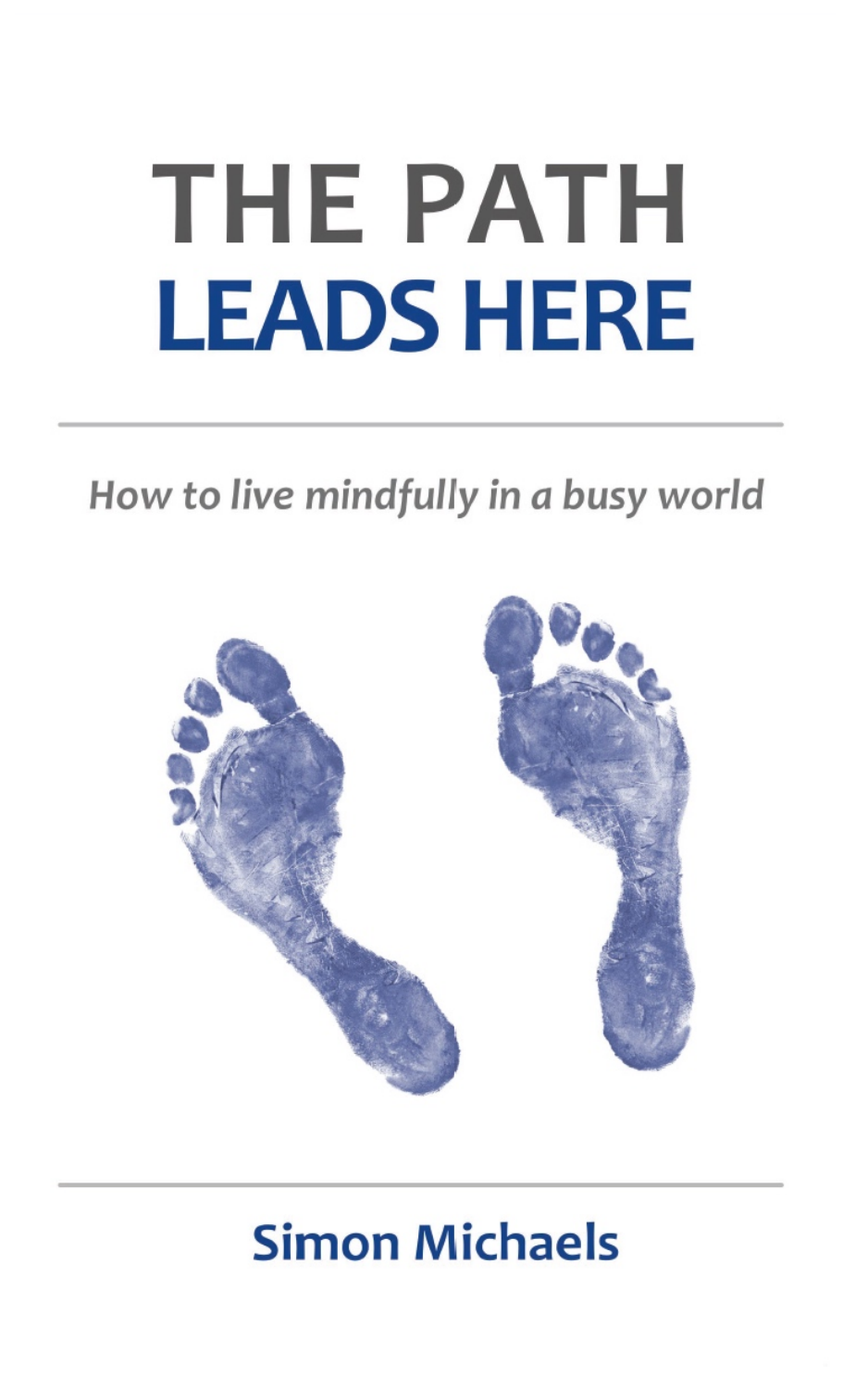#### **The Path Leads Here**

*How to live mindfully in a busy world*

**Simon Michaels**

#### **Dedication:**

This book is dedicated to Lama Jangchub Reid, with heartfelt thanks for pointing the way.

Copyright  $\odot$  2018 by Simon Michaels Edited by Gaye Rowley.

All rights reserved. This book or any portion thereof may not be reproduced or used in any manner whatsoever without the express written permission of the publisher except for the use of brief quotations in a book review or reference to this publication.

Printed in the United Kingdom First Edition, 2018 ISBN 78-1-78926-465-4 Published through Ingram Spark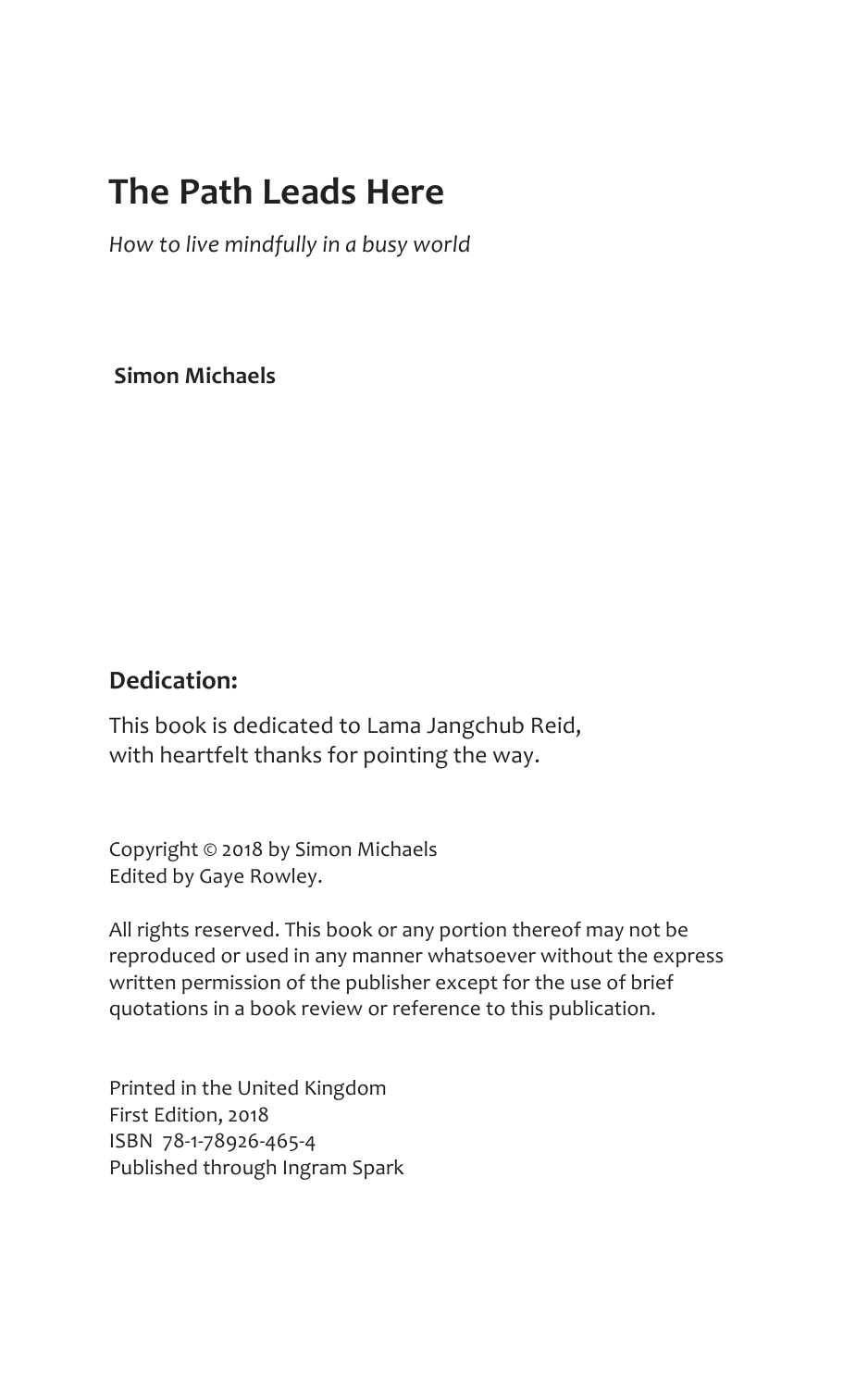#### **CONTENTS**

| You're just an idea experiencing now 18             |  |
|-----------------------------------------------------|--|
|                                                     |  |
|                                                     |  |
| What motivates us? - the eight worldly concerns  25 |  |
|                                                     |  |
|                                                     |  |
|                                                     |  |
|                                                     |  |
|                                                     |  |
| Why you don't want what you want 39                 |  |
|                                                     |  |
|                                                     |  |
|                                                     |  |
|                                                     |  |
|                                                     |  |
|                                                     |  |
|                                                     |  |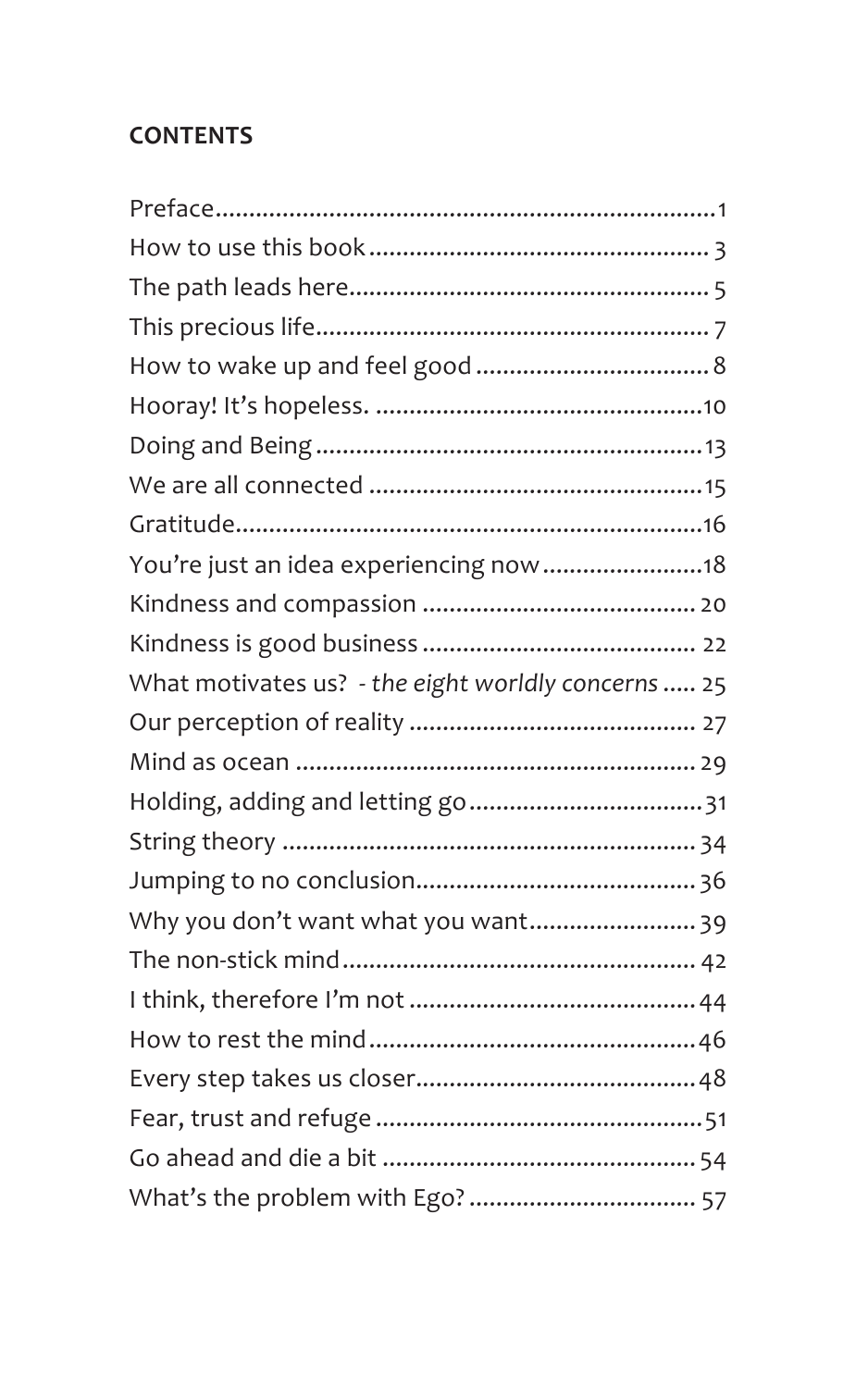| What if we stopped dreaming?  67                   |
|----------------------------------------------------|
|                                                    |
|                                                    |
|                                                    |
|                                                    |
|                                                    |
|                                                    |
|                                                    |
| How to clear your head when things get mad-busy 85 |
|                                                    |
|                                                    |
|                                                    |
| Why being LALA is better than going doolally  93   |
|                                                    |
| Making mindfulness a lifelong practice  97         |
| How to hold a mindful conversation 100             |
| Mindfulness through breathing 103                  |
|                                                    |
|                                                    |
|                                                    |
|                                                    |
|                                                    |
|                                                    |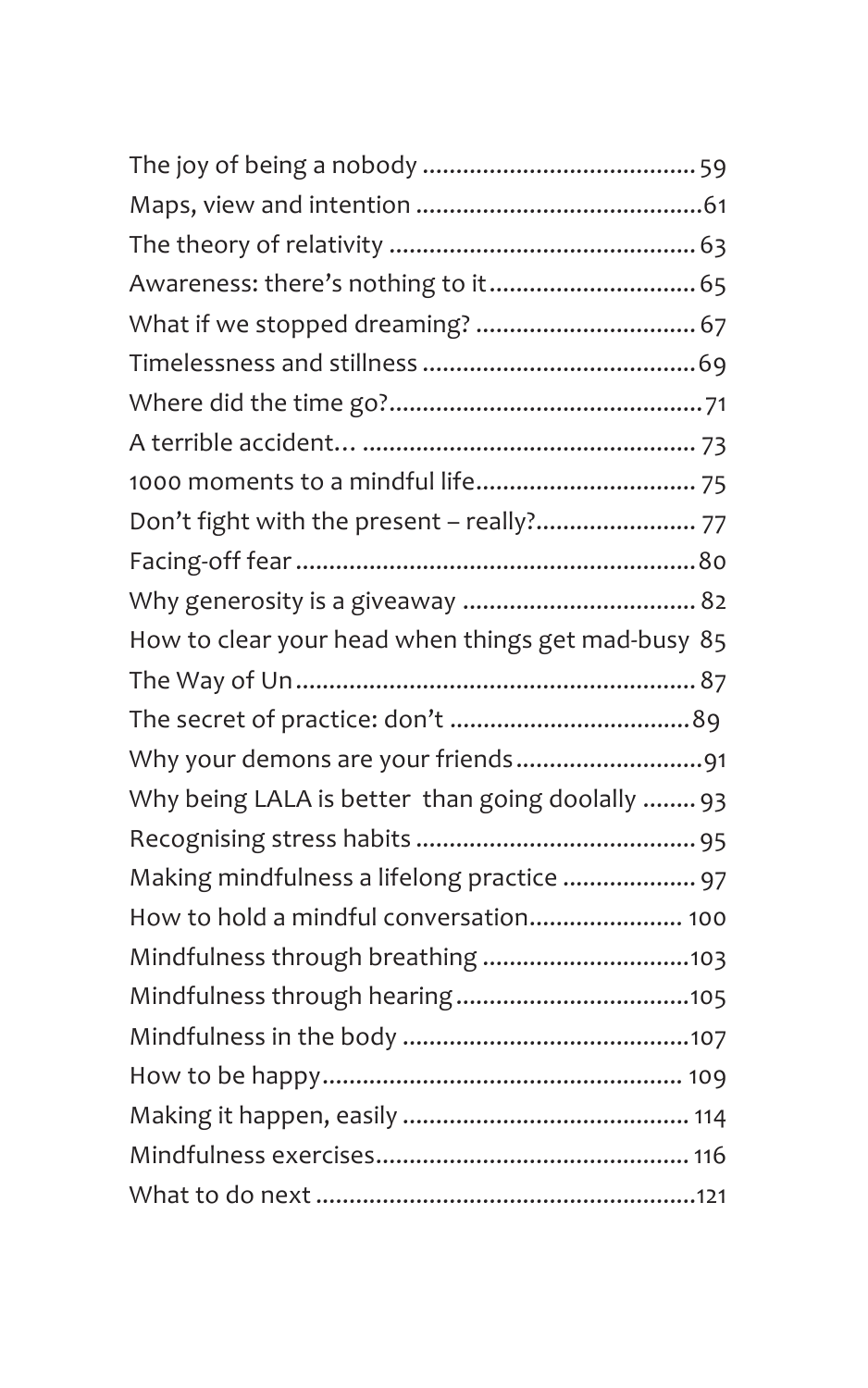#### **Preface**

Why did I write this book?

I worked for many years as a consultant, first in environmental planning then as a business advisor in food supply chains. Like many people, I was anxious about getting the work done on time and well enough,



and keeping a steady flow of income. There were often difficulties in relationships with managers or staff, and I often felt under-valued and unmotivated.

Whilst I made a living, life was just not satisfying and the dissatisfaction was spilling over into my social life. I blamed everything but myself for how I felt. Then I was made redundant from a senior position. It was a real shock, and I realised that I needed to re-evaluate my whole approach to work. I became self-employed and started to get creative.

At about this time, I started meditating. The more I practised, the more I realised that my stress at work was easing off. It was not that the external stress factors were any less; I just took it less personally, kept a wider perspective, and was more tolerant. As a result, I became more at ease, more confident, and more resilient. My work improved, and so did my interactions with colleagues and clients.

With more confidence in my values, and feeling more enlivened, I helped establish several ethical enterprises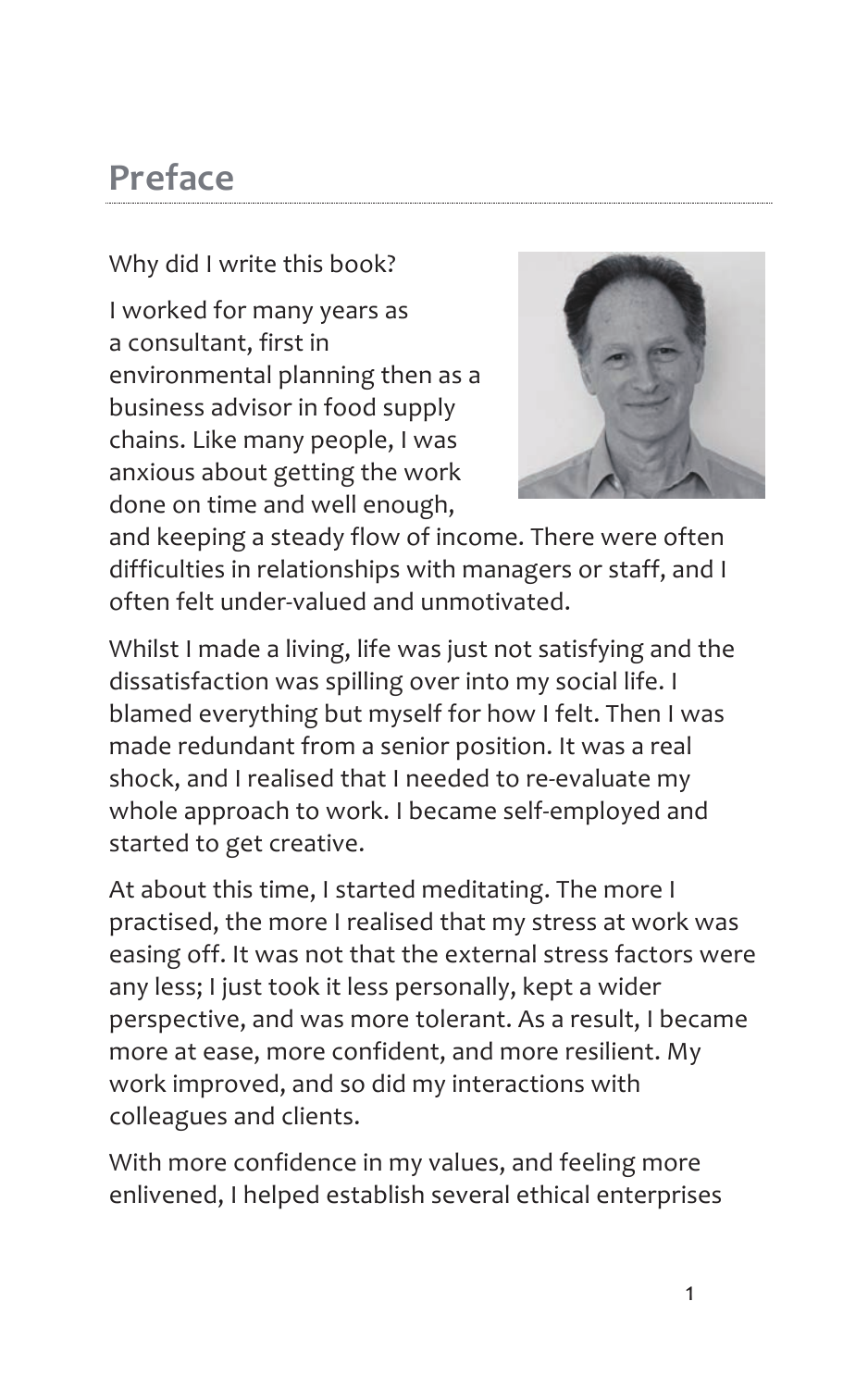and have now advised over 150 businesses, government agencies, third sector organisations and local authorities.

At home, my practice has been a critical support for some challenging family issues, teaching me how to bring tolerance and love into personal difficulties; and of course, I'm still learning!

After about 12 years of personal practice I trained, and started to teach, mindfulness.

So I've now brought together these two strands - the business advice and mindfulness, into my training company, *Mindful Work*. I help organisations to reduce employee stress, thus improving productivity and workplace happiness.

Whilst my training delivery is secular, practical and business-focused, it has solid foundations. I have over 20 years meditation training in the Buddhist tradition, and in 2017 I was ordained in the lineage of Namgyal Rinpoché. This ordination is in effect a life-long commitment to work for the benefit all beings, and to follow a code of ethical conduct. 

I meditate every day and attend regular long retreats, including teachings from Tibetan masters such as Mingur Rinpoché, and I try my best to integrate my values and kindness into everyday actions.

So, my personal journey in mindfulness has taken a route I did not expect. It has helped me though difficult times, enriched my daily life enormously and put everything into perspective. I want to share that with as many people as possible.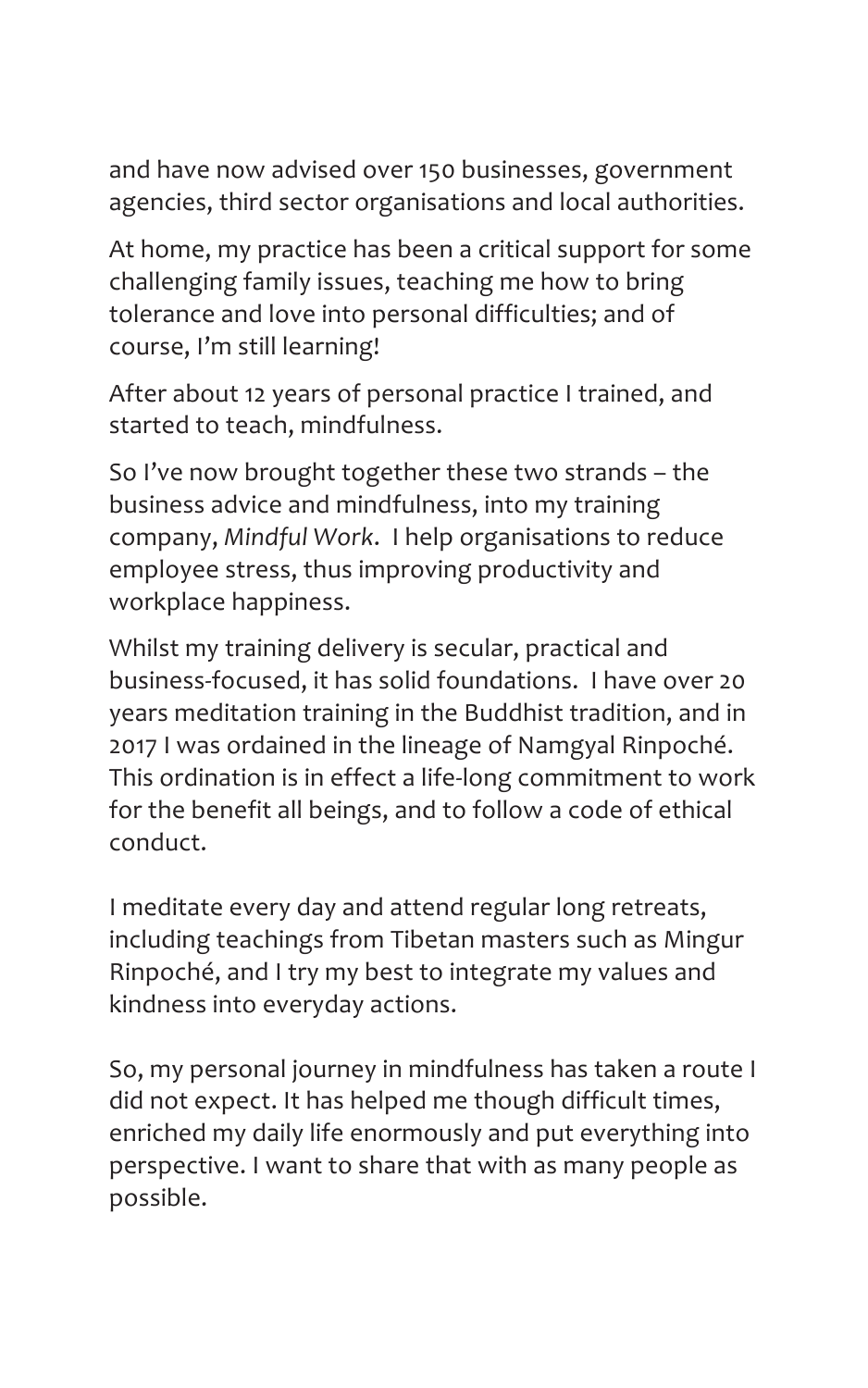#### **How to use this book**

This book is a collection of essays, many of which first appeared as blog articles on my website or in the Huffington Post.

They progress from generic reflections to more focused ways to apply the wisdom of mindfulness in daily life. Towards the end are some simple practice guides.

Feel free to dip in to the articles in any order, and take the time to reflect on them in terms of your own life.

However, don't think that by reading, watching videos and dipping into mindfulness apps in a random way you will make a real and lasting difference. It may be interesting and informative, but real and lasting change comes only with regular, sustained practise.

Start with an 8-week course, and then find a way to keep the practice going. There are some 'techniques' around that will be useful, but you've spent decades creating the edifice that you call 'me' and it will take years to permanently reshape it. Don't expect a quick fix.

But it is worth the effort. The prize is enjoying and finding more meaning in life, in each moment, rather than waiting and striving for it all to come together at some point in the future.

There are two things I want to say before you read on.

The first is that mindfulness practice is, and should be, simple. Don't overcomplicate it or try to think your way into it. Just allow yourself to be informed by direct (especially sensory) experience.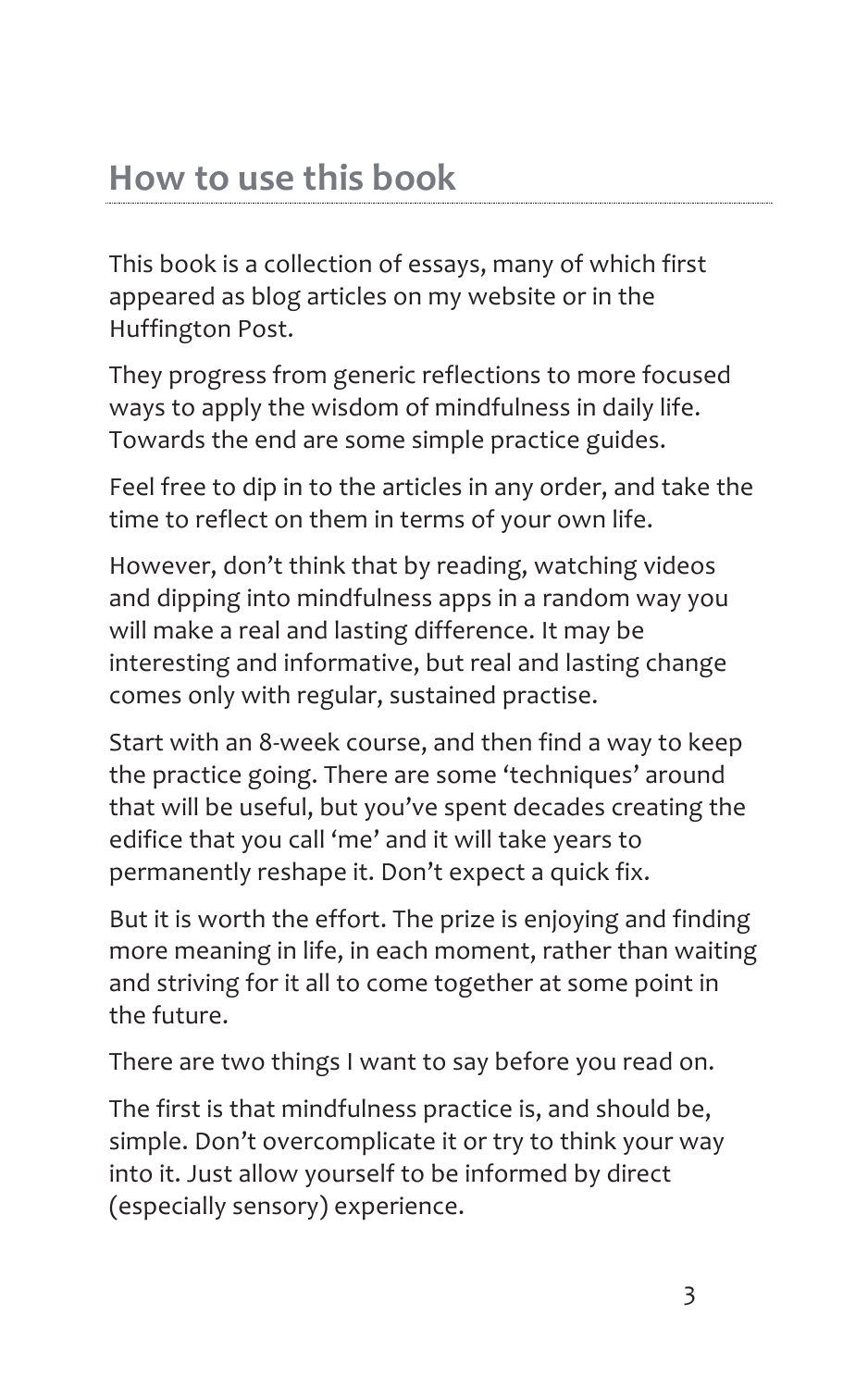The second point I want to make is that all of us, without exception, have a clear, calm, spacious baseline nature of mind. Okay, there may be a lot of junk in there obscuring this truth. But you will discover your own sense of calm spaciousness at some point, and when you get even the smallest glimpse of it, you will be inspired to seek more.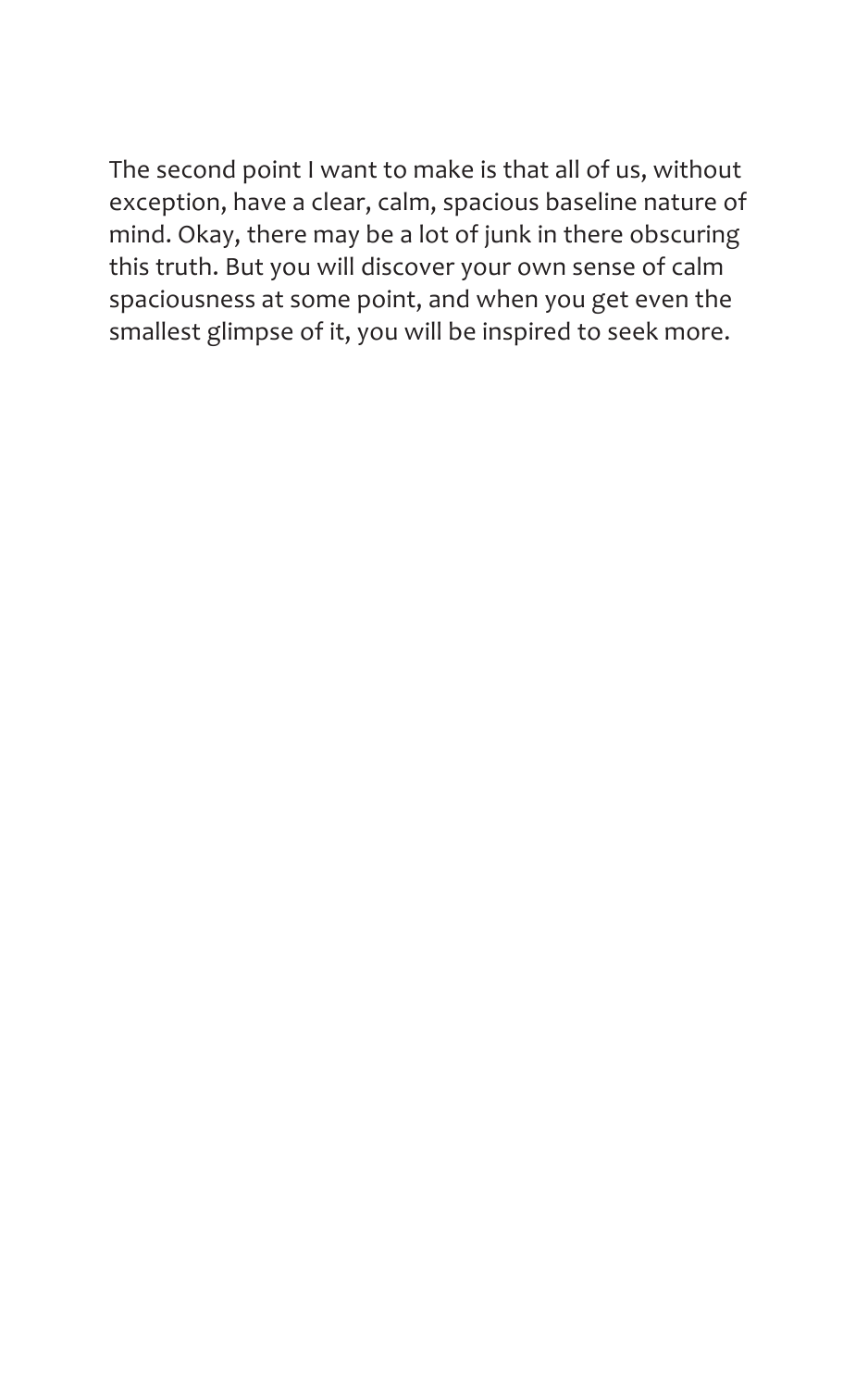### **The path leads here**

Whatever paths and spiritual journeys we may take, the only destination is right here, right now. The answer to our quest for understanding is right in front of our face, if only we could see it.

This is the great secret. It's so simple that we don't notice it. It's like the story of the fish:

*One day, a fish was swimming around, much like every other day. He did his chores, ate, swam with the shoal, cheekily dipped a fin at an attractive she-fish, and opened his gills to catch the oxygen, as usual. This day, everything was calm, and his mind was still and open. Quite suddenly he noticed something that changed everything - yet changed nothing at all. He noticed the water.*

In the same way, there comes a point in meditation practice when we realise that Awareness exists beyond 'my' awareness, and that it is has always been present. When this insight comes, life transforms. Nothing changes. We still have to get up, deal with family, work, breathe, eat, go to the loo, sleep. There are still bad times and good times, life and death, mediocre and amazing coffees. At the same time our perspective alters, and that changes everything. We know that we are no longer, and never have been, separate from Existence itself - an unchanging field of infinite possibility.

When this becomes apparent, we understand that everything we perceive, feel and think is no more than a temporary appearance in the mind. And that our mind has a space-like, infinite, non-judging and timeless quality.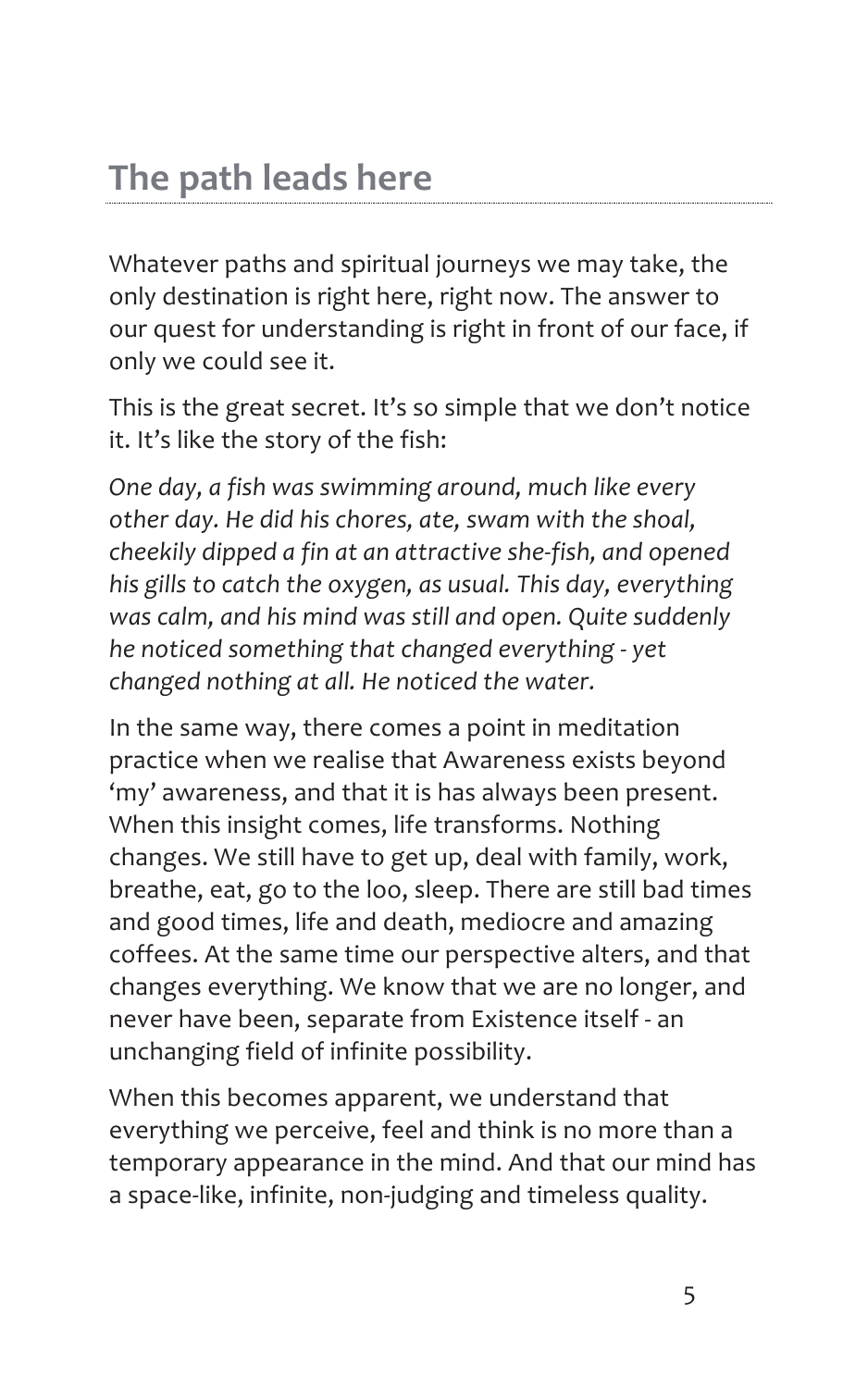Happily, this realisation is not difficult to come by. We just have to create the right conditions and one day, the truth quite unexpectedly appears. The core conditions for its discovery are to be in a relaxed, yet alert state and to take the approach that it's not about 'me'.

Right now, as you read this, you can touch on this realisation. Consider your thoughts; notice that between each thought there is a gap. Or look for the gap between your in-breath and out-breath. Catch the feeling of this gap. It has no 'me' to it. It is simply a gap. It has no agenda, and it is unchanging. Now, try to rest your awareness in that gap, simply staying present to the spacious quality of this moment.

'Mindfulness' is the term that's used today for the practice of 'staying with' this awareness.

When we stay present with mindful attention to this ever present awareness, our perspective changes, suffering reduces, and life feels better.

The paths we take in our spiritual journeys will be different for you and for me, but all the paths lead back here.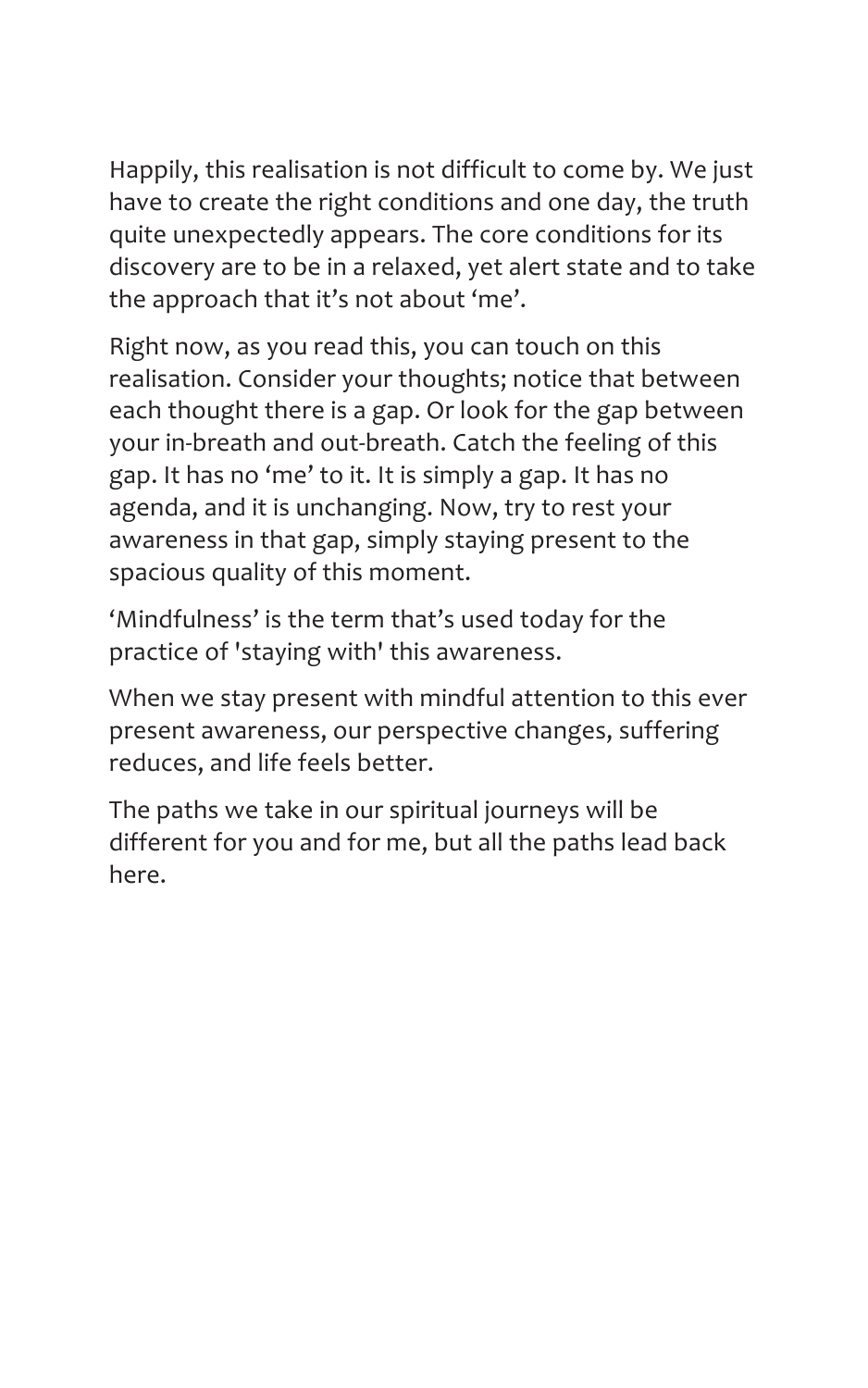#### **This precious life**

Live now. What are you waiting for?

Look around as if this might be your last day on Earth. Listen as if it might be the last day you hear. Take in the scent of the next flower you find as if you might never smell another. Savour the sweetness of the next fruit you eat as if you may lose the ability to taste tonight. Open up to the touch of another person's skin as if you might never hold anyone's hand again.

We don't know when we'll lose our senses, but one thing is certain: sooner or later we will lose it all. We have this precious gift of being alive, conscious and aware. Just knowing that, and realising the fragility of our health and life, gives us every reason for simple celebration, in every moment.

Of course, life and its challenges distract us. We might go for days or weeks wrapped up in our problems and busyness. Days or weeks can pass without the delight that simply being alive can bring.

We don't need a bigger house, a faster car, more sex, a better job, or more zeros at the end of our bank statement to appreciate this simple joy in being alive. It's right here, within you. It is accessible in any moment - like  $now...$  and  $now...$  and  $now...$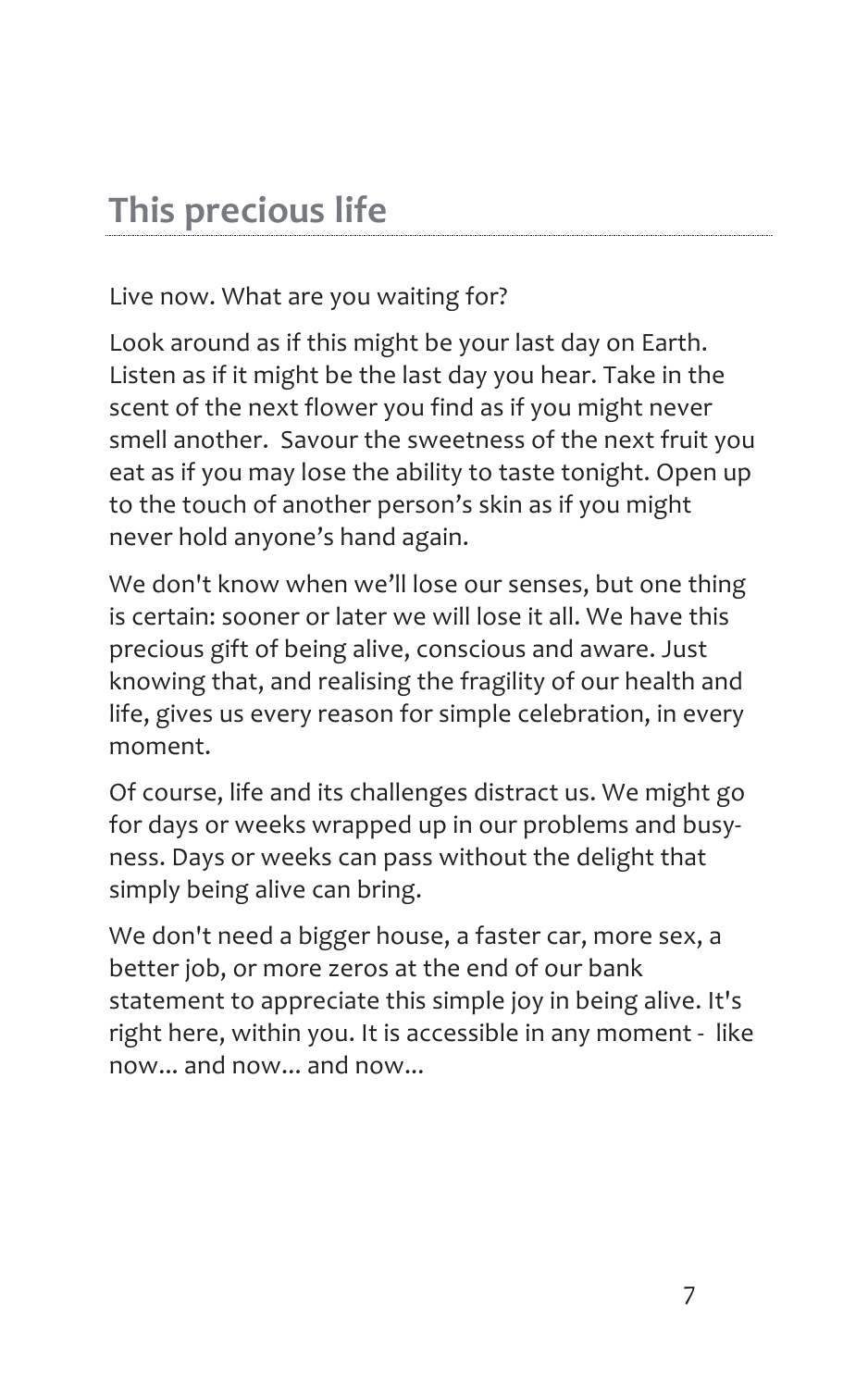#### **How to wake up and feel good**

It is common to release a huge burst of stress hormones within minutes after waking. This can affect us for the whole day. The stress hormone cortisol, for example, is very persistent in the bloodstream. So, it's really useful to get the day off on the right track from the first moment. I've had some personal challenges to cope with in my life, some quite recently. What I'm about to share has helped me through these difficult times.

The first moments of consciousness on waking follow a particular pattern. First of all, there's a kind of innocent, open quality – similar to when you're staying away from home, and for a second or two you can't think where you are. This is actually a great moment to tune in to our naturally 'unformatted' consciousness.

The second thing that happens is that we remember who we are and all our problems can come flooding back in. We may replay internal conversations and fantasies from the night before, or recall a stressful situation we've been (or might go) through.

The third thing that arises upon waking, within a second or less, is the emotional response to all that mental confusion. It can be overwhelming. So we need a powerful practice to counteract the negativity and the stress that can result – and we need to deploy it really quickly.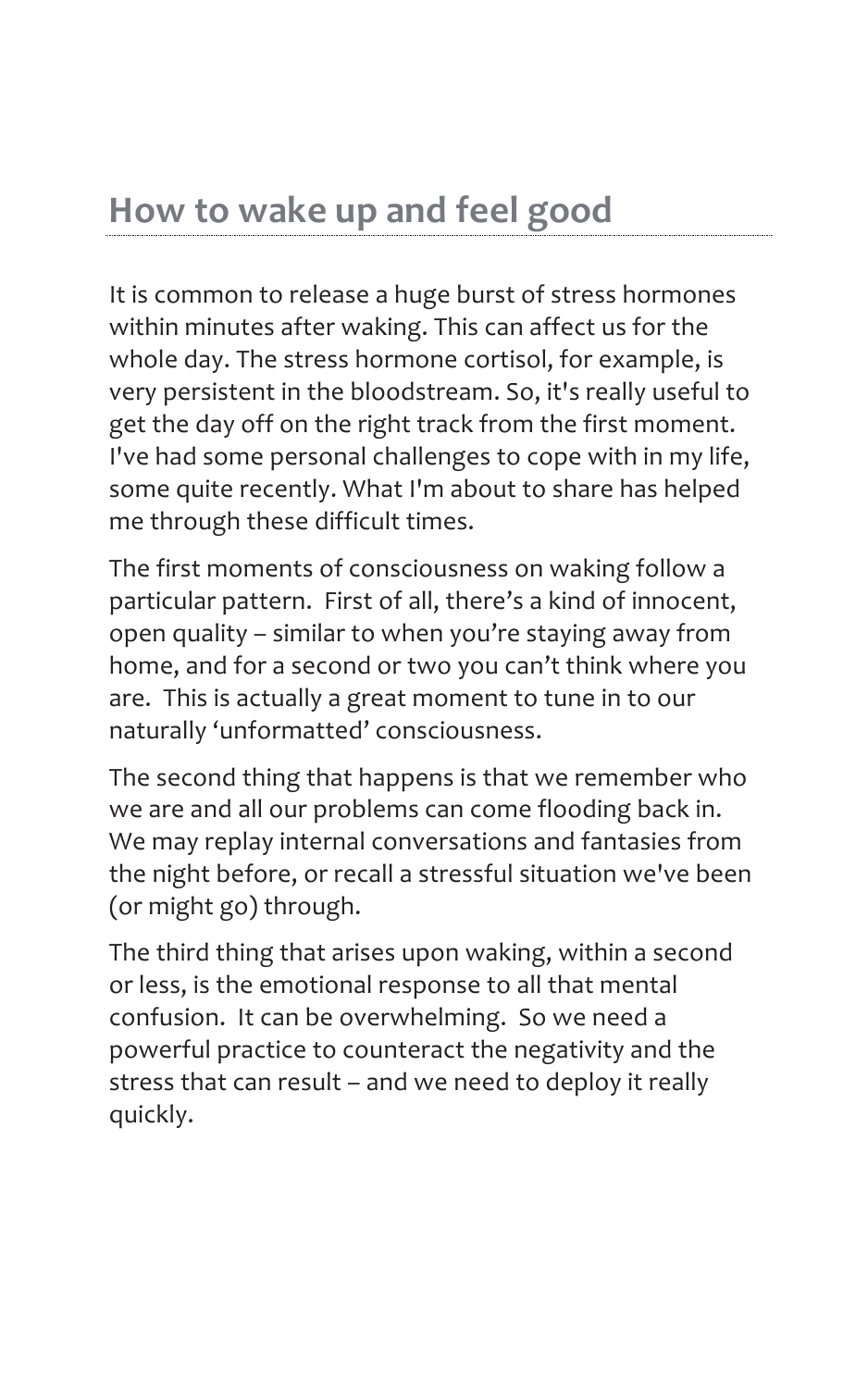So here is my formula:

1) Gratitude. Think of one thing you are thankful for. It can be as simple as waking up safe and warm, with food in the fridge. Recognise how much we take for granted. For example, your body's systems have kept you breathing without any conscious effort all night, and your blood's pH level has been maintained perfectly, all by itself. Our bodies truly are miraculous.

2) Get perspective. Ask yourself this question: 'Am I happy to be alive?' Even if you have problems, or are suffering anxiety or depression, are you nevertheless grateful to experience this life as a conscious human being? This question helps me realise that whatever difficulties are present, they are temporary and in a state of constant change, that it's all just 'stuff'. The bigger picture is that I'm actually okay, I just have stuff to deal with. Your answer to the question, 'Am I happy to be alive?' will probably be 'yes'. If your answer is 'no', however, get help - you're probably suffering acute anxiety or depression and you may not have the resources to get out of it by yourself. And that's ok too.

3) Get up and move. If you feel stuck mentally, the body feels it too. You can, however, reverse the whole thing by moving your body. Yoga, exercise, a brisk walk or a run, can be hugely effective, partly due to the welldocumented dopamine release. If you are indoors, opening the window will help, but ideally get outside, into nature if possible or just the local park. While you are there, use all your senses take in your environment and make this sensory experience the focus of your attention.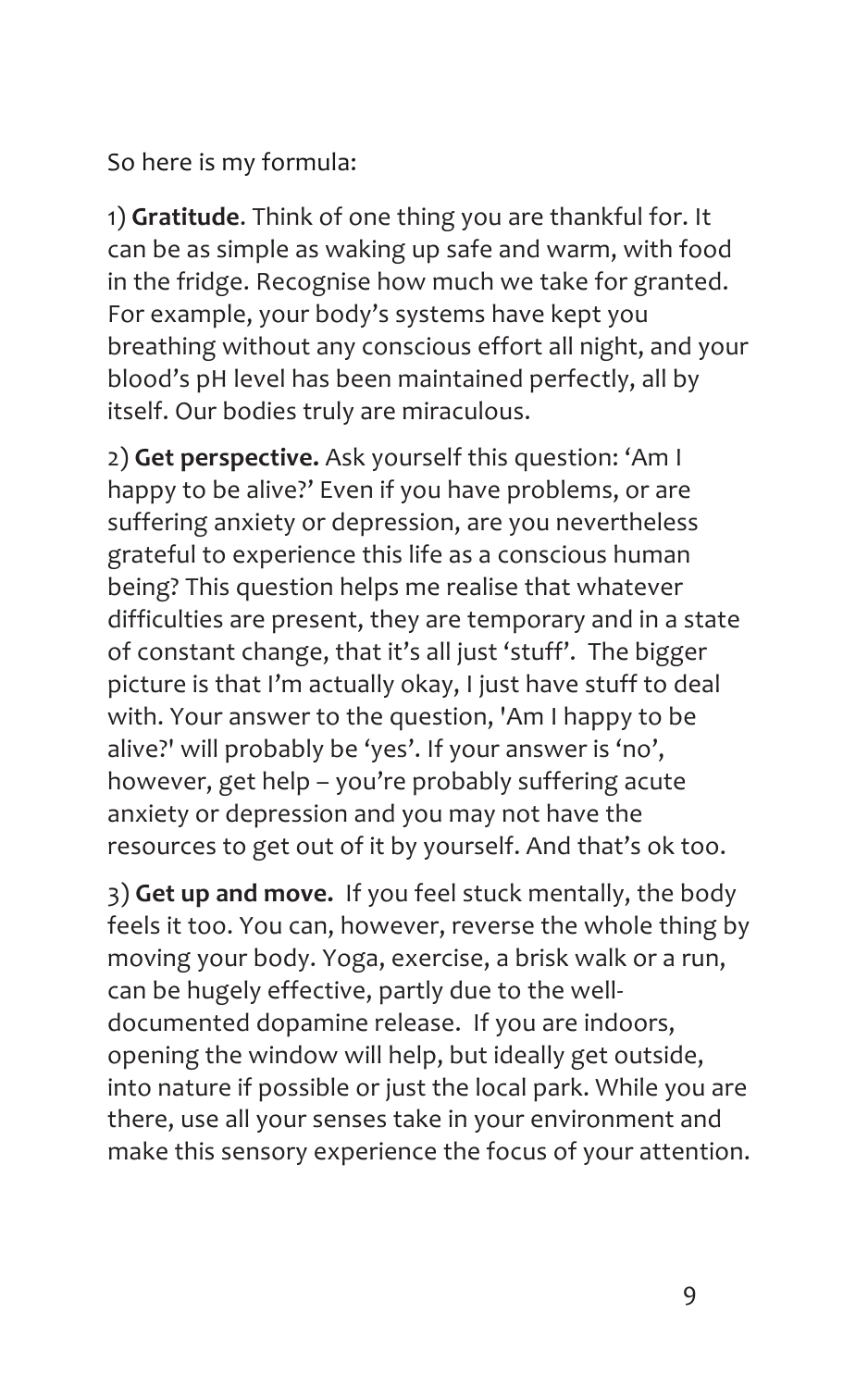#### **Hooray! It's hopeless.**

Nothing is certain or reliably the same. So where does that leave us with finding joy in the things we value?

Well oddly enough, it's exactly in the knowledge that everything changes all the time that we can take some comfort and, ultimately, find freedom and bliss.

One of the core foundations of Buddhist philosophy is *impermanence*. The theory goes that as every thing is assembled from components, at some stage it must fall apart again. Some things disassemble pretty quickly, like the mayflies whose adult life does not even last 24 hours. Mountain ranges take millions of years to break up, but they too will eventually erode into the sea bed. We see things in relation to our own concept of time and in terms of a human life span, but that's only one viewpoint.

Also, to take this further, because we are assembled from atoms like carbon and hydrogen, and fed by a food system that starts with sun and rain, and housed in fired clay bricks, etc., we are not really independent, but just a lump in the general soup of life. So we're all connected and inter-dependent. And we wouldn't be here if the distribution of the soup's ingredients wasn't changing all the time.

Lots of change takes place without us appreciating it too, like the tens of thousands of red blood cells in our bodies that die and are replaced every second. In fact all our body parts get entirely replaced, at different rates, and none longer than seven years. If you took a microscope to your house, you'd see the walls crumbling, ever so slightly.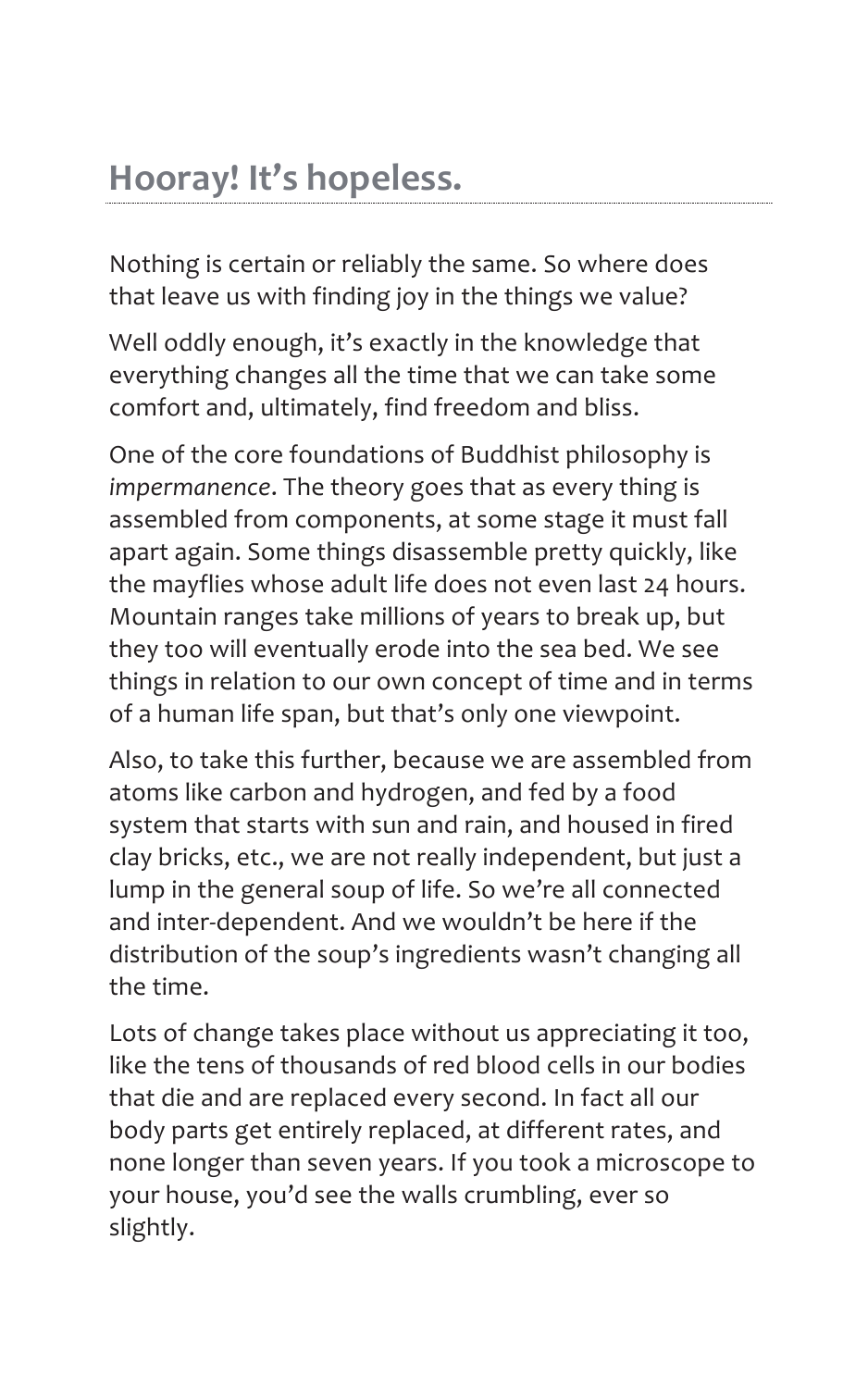Yet most of the time we live as if we and the other people and things around us, were pretty much fixed. So when something goes wrong, like getting cancer, or losing our job, or the pension scheme going belly-up, we get a shock.

In fact most of our stress and worry comes from either not wanting things to change, yet they do; or from wanting things to change in a particular way, yet they don't. We're either clinging on for dear life, or trying to avoid what we fear. This takes up energy and can lead to bad behaviours, like greed and hatred.

If everything is going really well for you just now, that's great, but don't get smug; it won't last.

So before you reach for the hemlock, I better move on to why this is good news.

Well first of all there's the opposite scenario to the smug one; if everything is in turmoil and going pear-shaped, that too will change. Sometimes people need to hit rock bottom before they can start to re-build their life. We learn most about life when things go wrong. And even if we're just a bit depressed and stuck, it's inevitable that it will change. Nothing, absolutely nothing, can stay the same.

Well, actually one thing does not change. And that's the potential for change. Out of that soup of life, there are unlimited permutations. Just about anything can happen. When we tap into that potentiality, we flourish. I believe that the really great people we know (not just the public figures but people we most admire), the people who seem supercharged and amazingly creative, or especially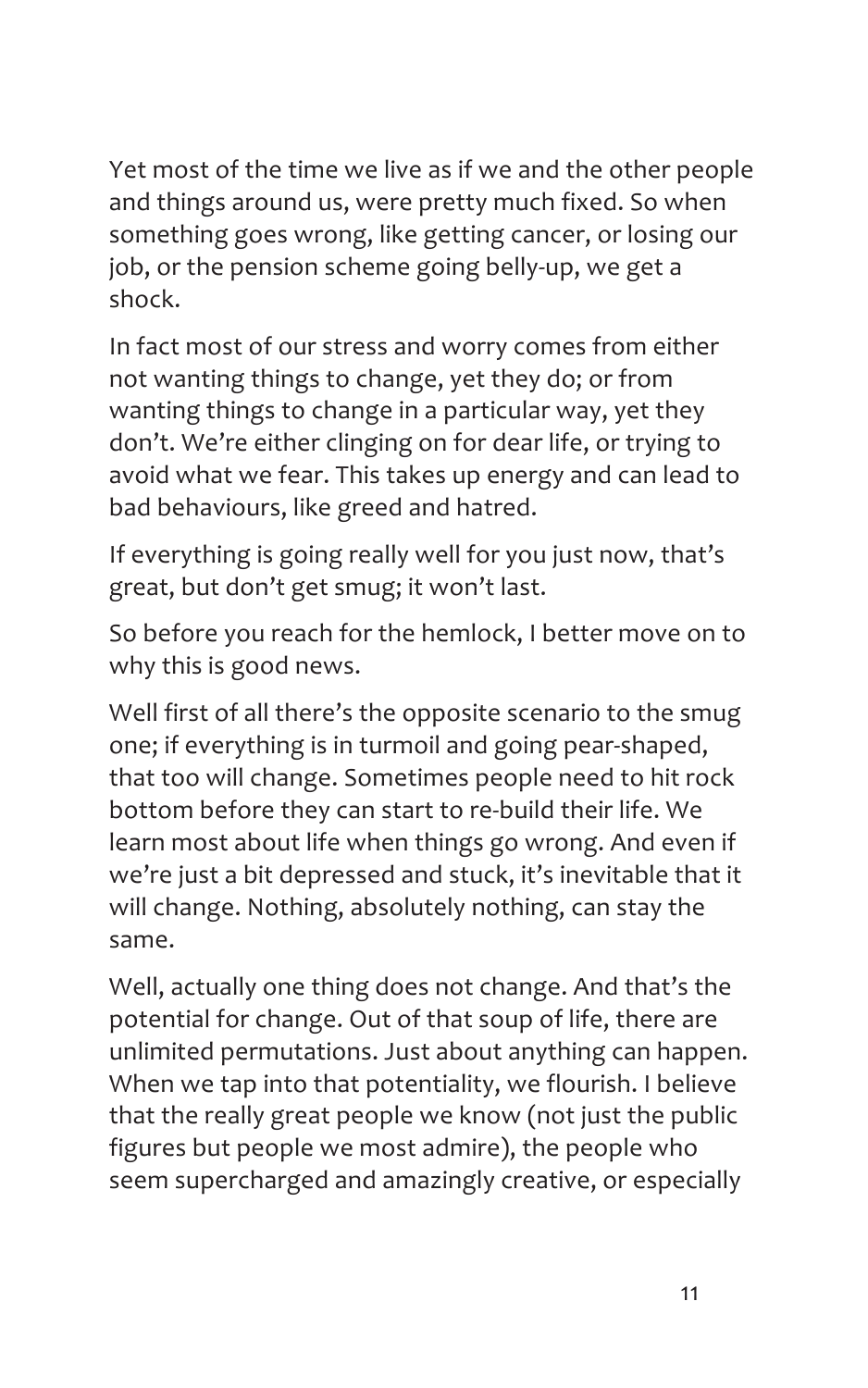kind, can only do what they do by tapping into that unlimited potentiality.

Corporate coach Jamie Smart helps top executives tunein to this deeper intelligence:

*''..many of the most desirable qualities people struggle to 'develop' (such as intuition, resilience, creativity, motivation, confidence and even leadership) are actually innate, emergent properties of an uncluttered mind.''*

We have a choice in our lives: stay small and stuck because we're fearful of change, or embrace it fully and see where it takes us. If you're honest, where are you on this spectrum? *Nelson Mandela,* quoting *Marianne Williamson*, had this to say about it:

*"Our deepest fear is not that we are inadequate. Our deepest fear is that we are powerful beyond measure. It is our light, not our darkness that most frightens us. We ask ourselves, Who am I, to be brilliant, gorgeous, talented, and fabulous? Actually, who are you not to be? You are a child of God. Your playing small does not serve the world."*

When we meditate, and stay mindfully attentive, we get to see how we are driven by all kinds of fear of change. We can also begin to drop those fears because we get to experience the underlying, creative, and joyful energy that is our birthright. Our practice helps us gradually gain more confidence in this aspect of human capacity, and to gradually lose our fear of change. Our lives can become more meaningful, more exciting, and we can give more back.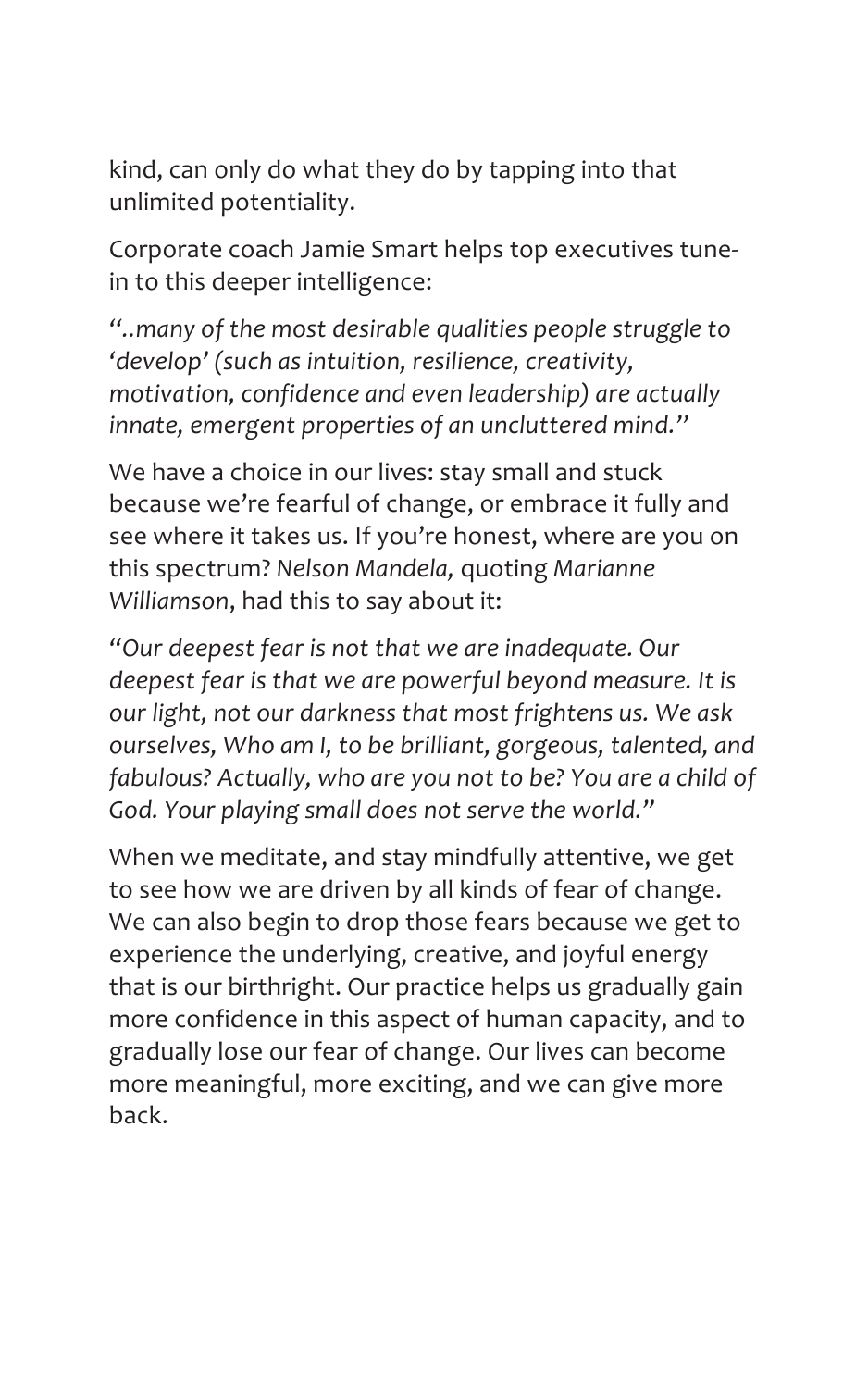## **Doing and Being**

One of the key features at the core of mindfulness, is being *in the present moment*. What does this actually mean?

You could say that we are always in the moment, because that's where we live our lives. However, we keep ourselves so busy and distracted, and spend so much time thinking about things that have happened, or things that may happen in the future, that we are rarely living fully in the now.

One proof of this is when we do things on *autopilot*. For example, how often have you driven from A to B, but on the way been thinking about any number of things, without really concentrating on the driving; your body just seems to take over and do it while your mind is somewhere else.

At work, in particular, we make ourselves busy and even take pride in the fact that we don't have a moment to stop. Working long hours, taking work home, and generally playing the busyness game reduces effectiveness at work. It also creates serious heath risks. We 'relax' from all this pressure by going to the gym, watching a movie, checking social media, or drinking ourselves into torpor. We never really stop for a moment. This is 'Doing' mode.

On the other hand, most of us have had experiences when time just seemed to stand still. This happens particularly in nature when we become immersed in, say, looking at a wonderful sunset, or the panorama from the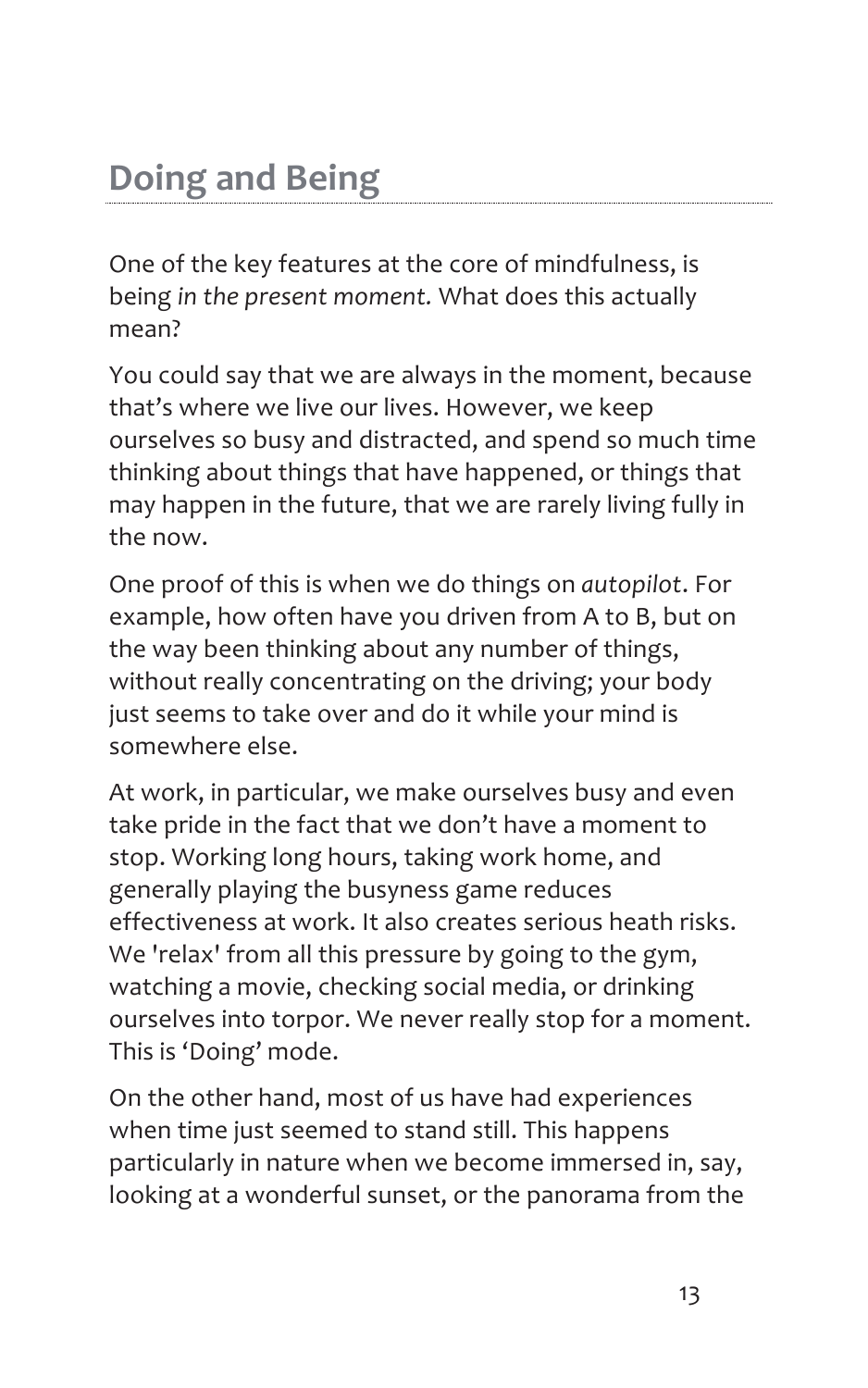top of a mountain. Words and thoughts are not required to feel the power of the moment.

It's good to simply take a break from the busyness and all the thinking, from time to time. This quiet attention is 'Being' mode.

'Being' is time out, but it's not time wasted. Simply giving yourself time to recharge and recalibrate has positive ramifications on health and wellbeing. It is also in these quiet moments of calm presence that creativity and insight blossom.

Gradually, Being becomes more and more natural. It is possible to dwell in this state of calm presence within all our daily activities.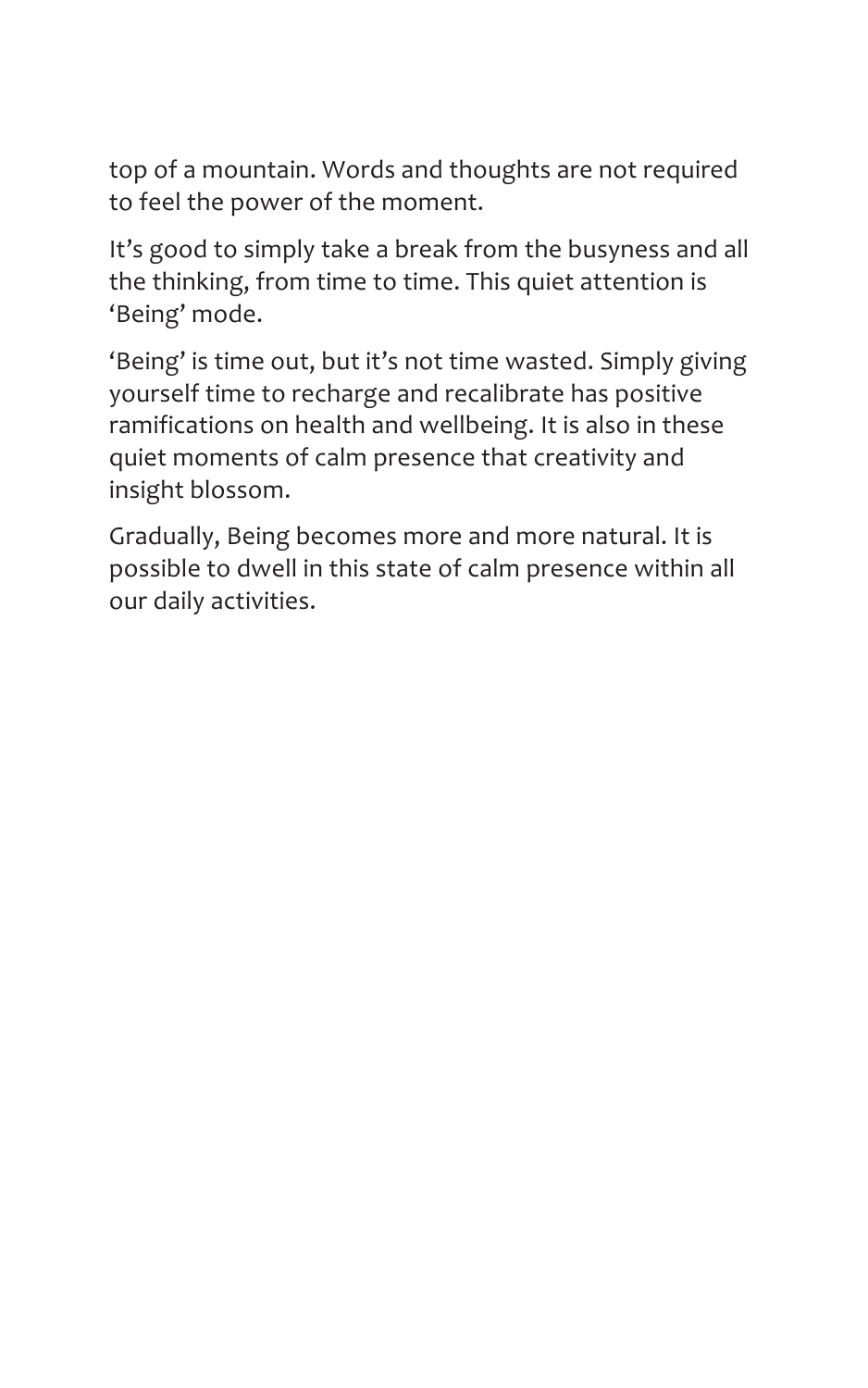#### **We are all connected**

We tend to think of ourselves as separate and unique. 

But we're much more alike than different. We all breathe the oxygen exhaled by the plants, we eat food that started as a seed that was planted and harvested by a farmer who may be on the other side of the world. We share 99.9% of DNA with our neighbour, and 92% with mice. Even 'our' human body is really an ecosystem; up to 90% of the cells in our body are not human.

In the same way that Lovelock's Gaia hypothesis helped scientists and philosophers to envisage the Earth as a complex, inter-relating unit, so we can choose to view our community of fellow beings as the tip of the iceberg of humanity, supported by a miraculous, hidden web of biological inter-dependencies. 

The paper this is printed on was made from wood pulp, so here is the tree. The tree grew in sunlight, rain and soil, so here is the forest. The tree was cut, the wood pulped and the paper made by people, so here they are. In any one thing around you, or in a grain of sand, the whole universe is present and inter-connected.

It's really easy to think we're separate, whilst in reality we depend on all kinds of other people and things. If you have any doubt about this, think 'conditionality'; for example, is your health conditional on the food supply chain and on the availability of water?

When we recognise and thank the people and the support around us, everyone feels better.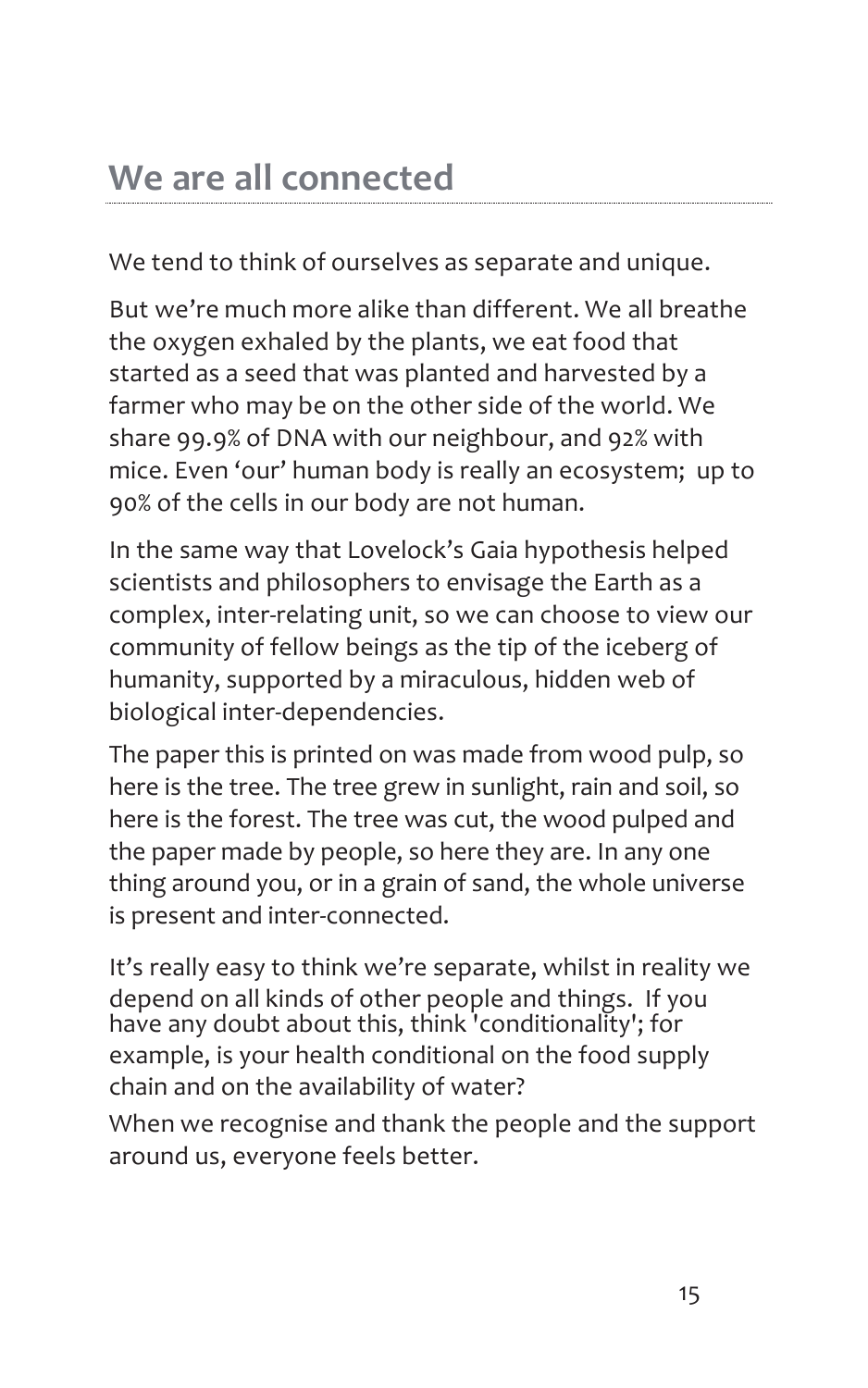#### **Gratitude**

Thank you Virgin Trains for transporting me across the country as I write this, and Apple for my wonderful Macbook Pro. Thank you Nick at the market for the amazing apple I'm munching, and for the rain and sun and apple cultivar breeders.

All that gratitude makes me feel good. The potential to give thanks for whatever supports us is limitless, yet mostly we take it all for granted.

You can try this for yourself. As soon as you wake up, start finding things to be thankful for. The comfort of the bed, the quiet time you've had to sleep, your partner not snoring for a while, the near perfect mix of oxygen and other gases which has been silently keeping you alive all night, the nice rug under your feet as you swing your legs out of bed, that you can feel your feet, and so on.

Your list could continue endlessly. How about thanks too, for the teenager barging past you with a grunt (all is clearly normal), the traffic jam (that gives us a minute of time to practise mindful presence), the sneer from your boss when you are late (which you counter with a smile), the angry-sounding email from a client (you wonder if they are ok). When we get challenged, we have an opportunity to learn how to become a more tolerant (and happier) human being. And we take the opportunity to put our mindfulness practice to the test.

Gratitude is also an antidote to seeing the world as separate from ourselves, and hostile. It's easy to start blaming others or circumstances, and feel as if everything is stacked against us. I used to do that often but it is a no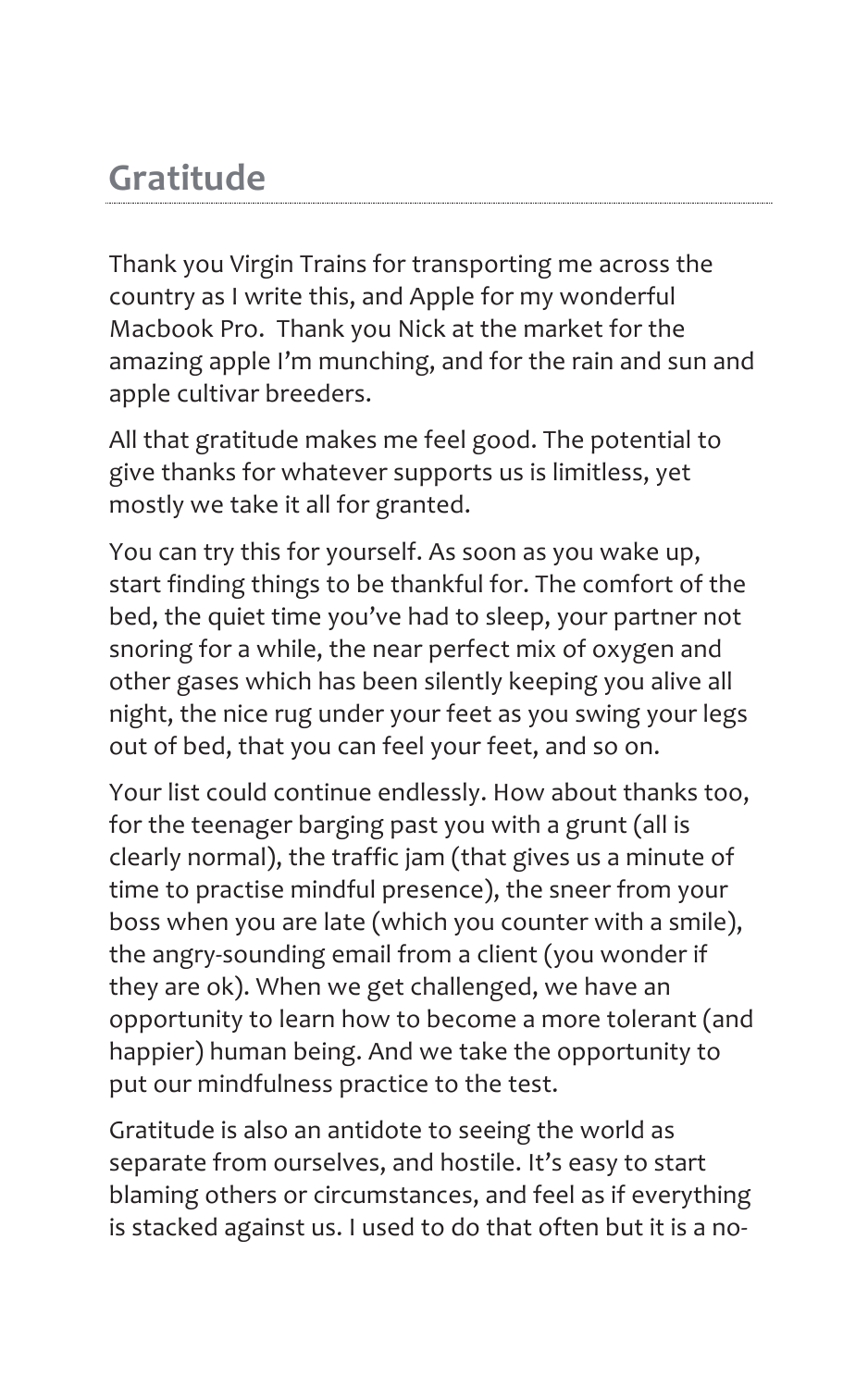win place to hang out. It is self-perpetuating. And, it's all in the mind!

Gratitude keeps us grounded and stops the negative spiral from developing, and it's easy to do. It's the lowhanging fruit of mindfulness practice.

So here's a suggestion. This is a core practice and I believe you should try it. Spend a few minutes a day dedicated to listing off all the things you're grateful for. Even better, write them down and read it the next day. Then go off on another round of thank-yous.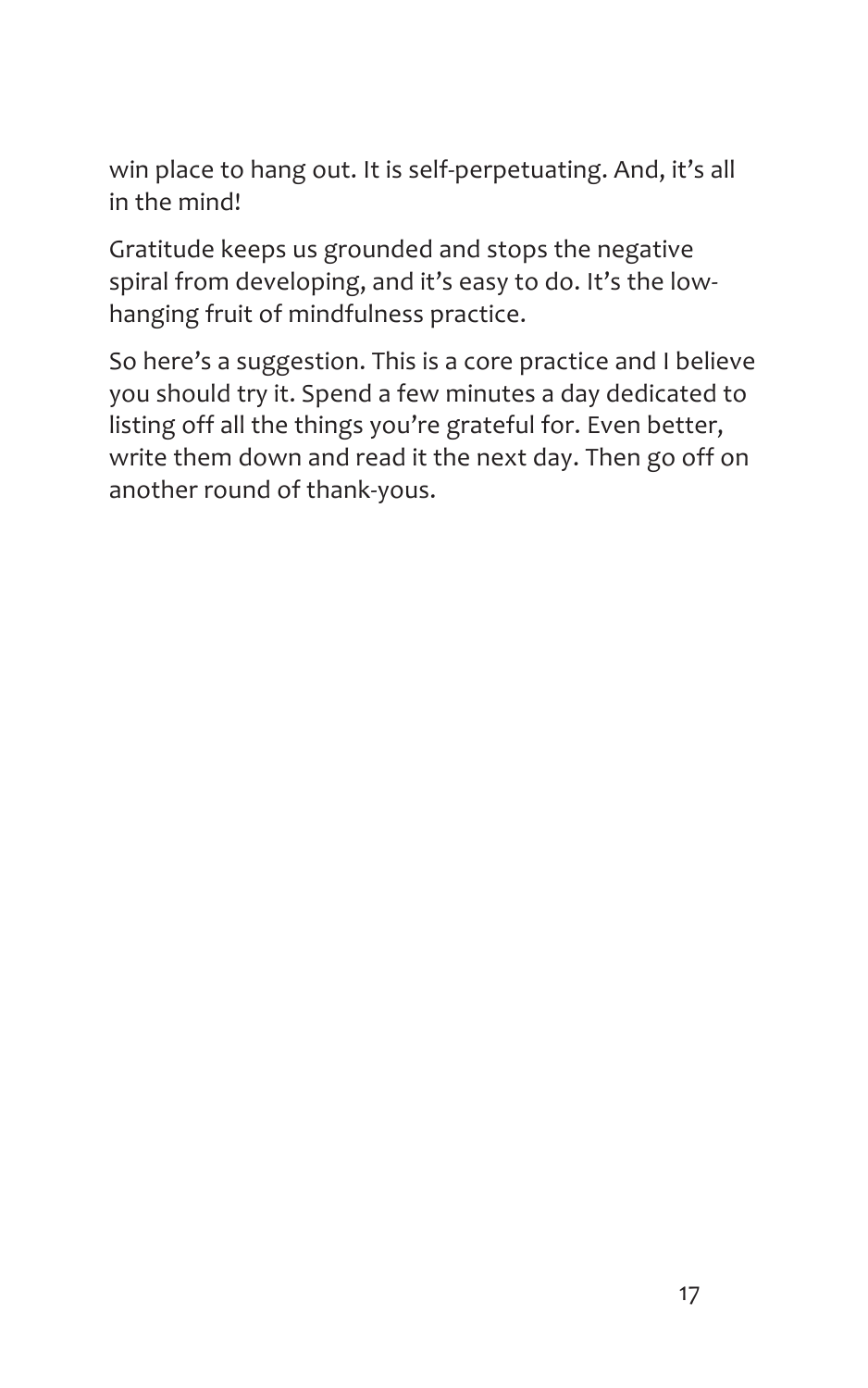## **You're just an idea experiencing now**

Perhaps one of the simplest questions we can ask ourselves is, 'What am I'? To do so is one of the most profound and illuminating practices of all.

First, let's consider our bodies.

First we need to define what is our body. The simple place to start would be the skin. Could we say that everything inside the skin is us? Not a bad conclusion, but not so good either. Here's why.

Let's explore the breath. Would you say that once air enters your body it becomes part of you? So the line you would draw is across the nostrils? But what if you open your mouth widely? Is the air in your mouth part of the outside or you? What about the air going down into your lungs? Is that part of you, or just borrowed from the outside? Or maybe the line gets drawn at the lining of the lungs, where the gases interact with the alveoli to allow us to absorb some oxygen atoms.

Are those atoms now 'you'? Take just one. It enters your bloodstream, is processed by your incredible physiology, and helps form a skin cell in your little finger. Now it really is you, Yes?

No! 15 days later that skin cell has had it, gets sloughed off, and the atom of oxygen escapes back to the atmosphere. Did you really own that atom at all, or just borrow it? If you expand this thinking to all parts of your body, where is the self?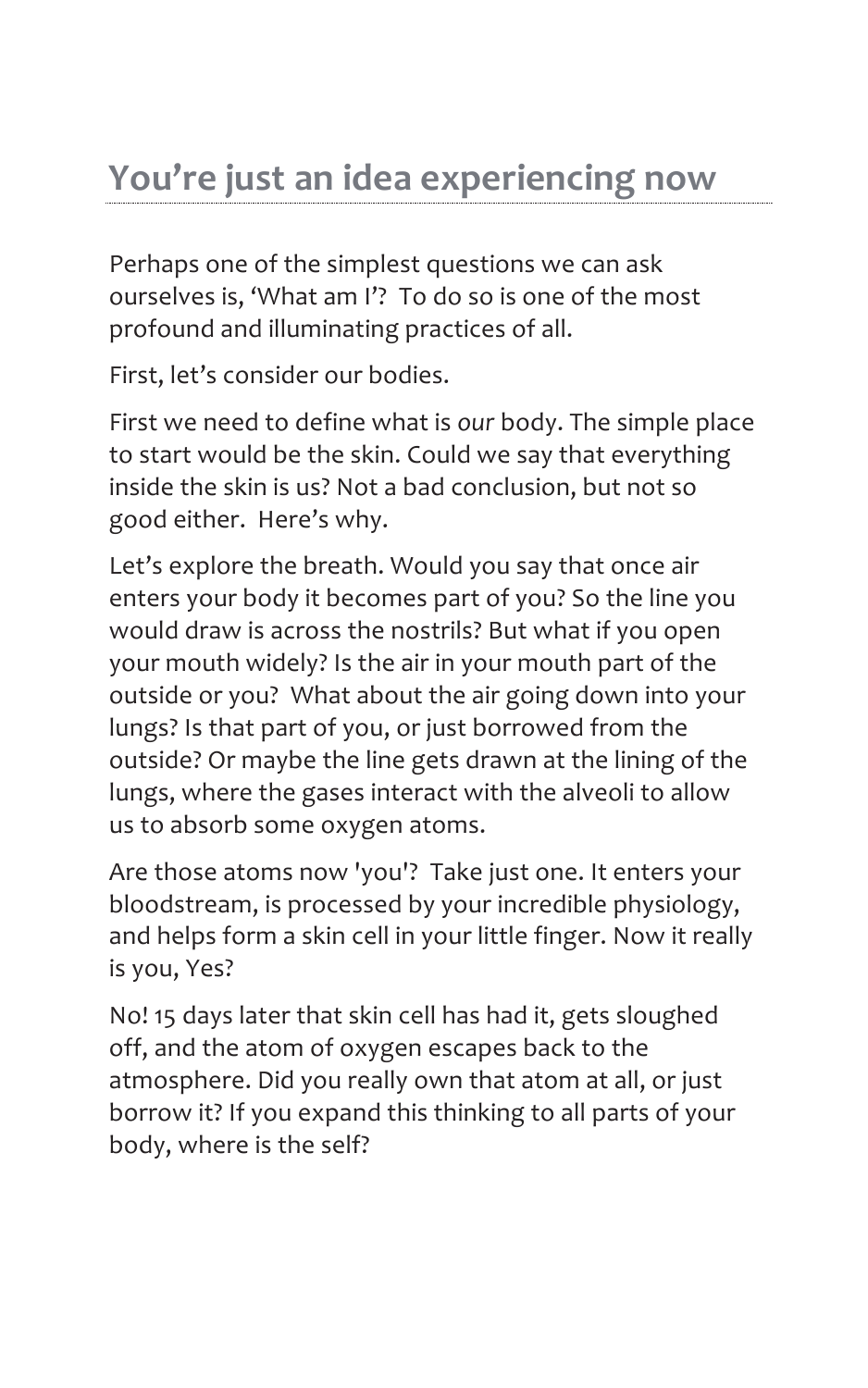In fact, everything that makes up your body is not actually 'you'. Your body is simply a miraculous assembly of borrowed atoms, from air, food and water.

You're 65% oxygen, 18% carbon, 9% hydrogen, 3% nitrogen, plus minerals. You exist and interact continually with the 'outside.' You are simply an event in the wider biosphere. And that's just the human bits!

Up to 90% of the cells in the human body are microbial we just provide a host environment. Only 10% of you is 'you' to start with.

At the end of the life, what happens to all those molecules? They slowly get recycled and absorbed into something else.

Along the way, from birth to death, we are continually changing and exchanging atoms. All parts get renewed and recycled, sooner or later. So at what point are you exactly 'you'?

In short, we are a dynamic, temporary assembly of atoms, most of which are not human, inside a bag of skin. We cling to an identity. But it is just an idea. And that idea gets us into all kinds of trouble.

Every word we add past 'I am' is simply an idea; our fiction; a set of constructed beliefs. 'I am Simon' means I believe that I am someone called Simon. I am a mindfulness teacher' means that I have an idea that this describes me. There's no absolute truth in any of it. The words are just conventions that we use to communicate ideas with others. The truth is, we are just a permeable bag of moving molecules. All we can say with accuracy is 'I am'. All there is for sure is the experience of now. Everything else is fiction.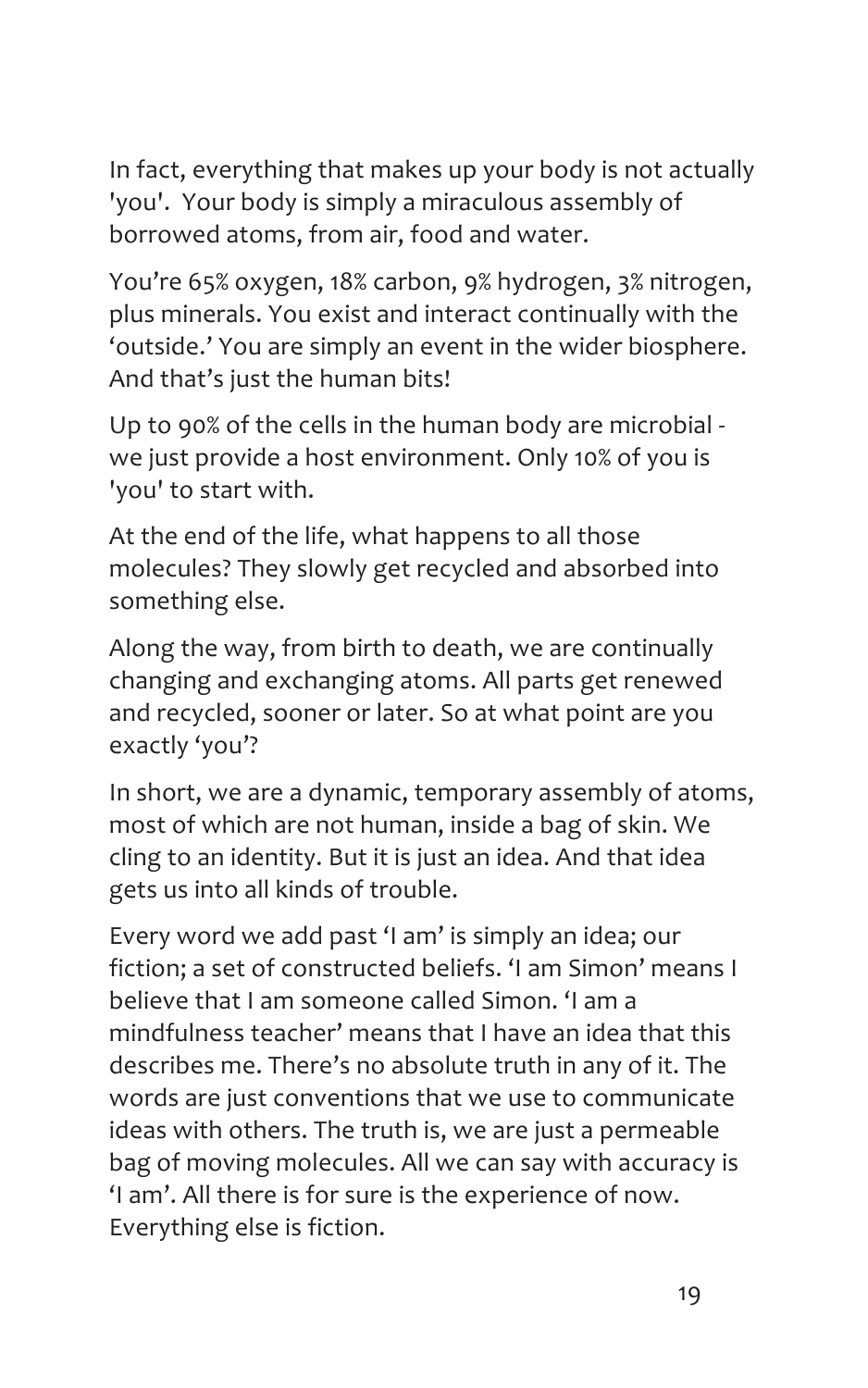## **Kindness and compassion**

Matthieu Ricard, a French meditation teacher and monk, was wired up for nueroscientific experiments. The researchers found that when meditating, his highamplitude gamma synchrony (an indication of happiness) went off the scale, and he has been dubbed the 'happiest man on earth'. When asked what mind state is the happiest, he replied 'compassion'.

Research has shown that we are hardwired to be compassionate, due to what are called mirror neurons. These neurons fire in sympathy with another person so, for instance, if we see someone in pain or distress our own brain is activated in such a way that we recognise the intensity of the other person's experience (ref Tania Singer et al).

Kindness, or compassion, means being with someone in their suffering, without judgement. It means putting our own ego down while we support someone else, even if their problems may be causing unpleasant behaviours. It is a state of selfless attention to others, with altruistic intention. 

Like any habit, being kind, or simply wishing others well, may seem clunky at first. Any skill takes practice and as those neural pathways develop it becomes more natural. Kindness and compassion are good habits to develop. Not only is this behaviour likely to benefit others, but there's every chance that you become a nicer person to work with, live with, or do business with, so you'll get on better. Being kind is a win-win situation!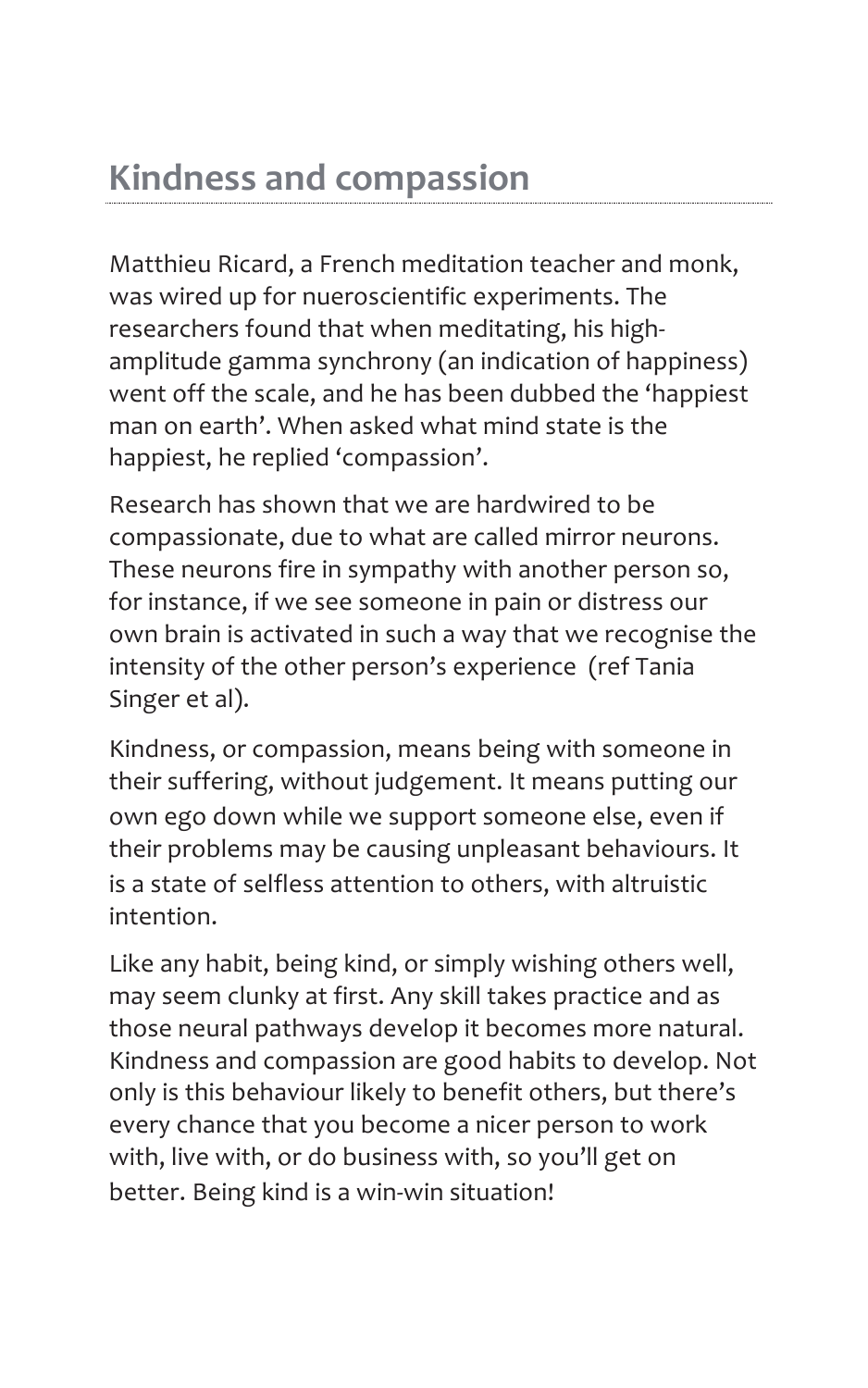*"It is not enough to be compassionate. You must act. There are two aspects to action. One is to overcome the distortions and afflictions of your own mind, that is, in terms of calming and eventually dispelling anger. This is action out of compassion. The other is more social, more public. When something needs to be done in the world to rectify the wrongs, if one is really concerned with benefiting others, one needs to be engaged, involved." The Dalai Lama*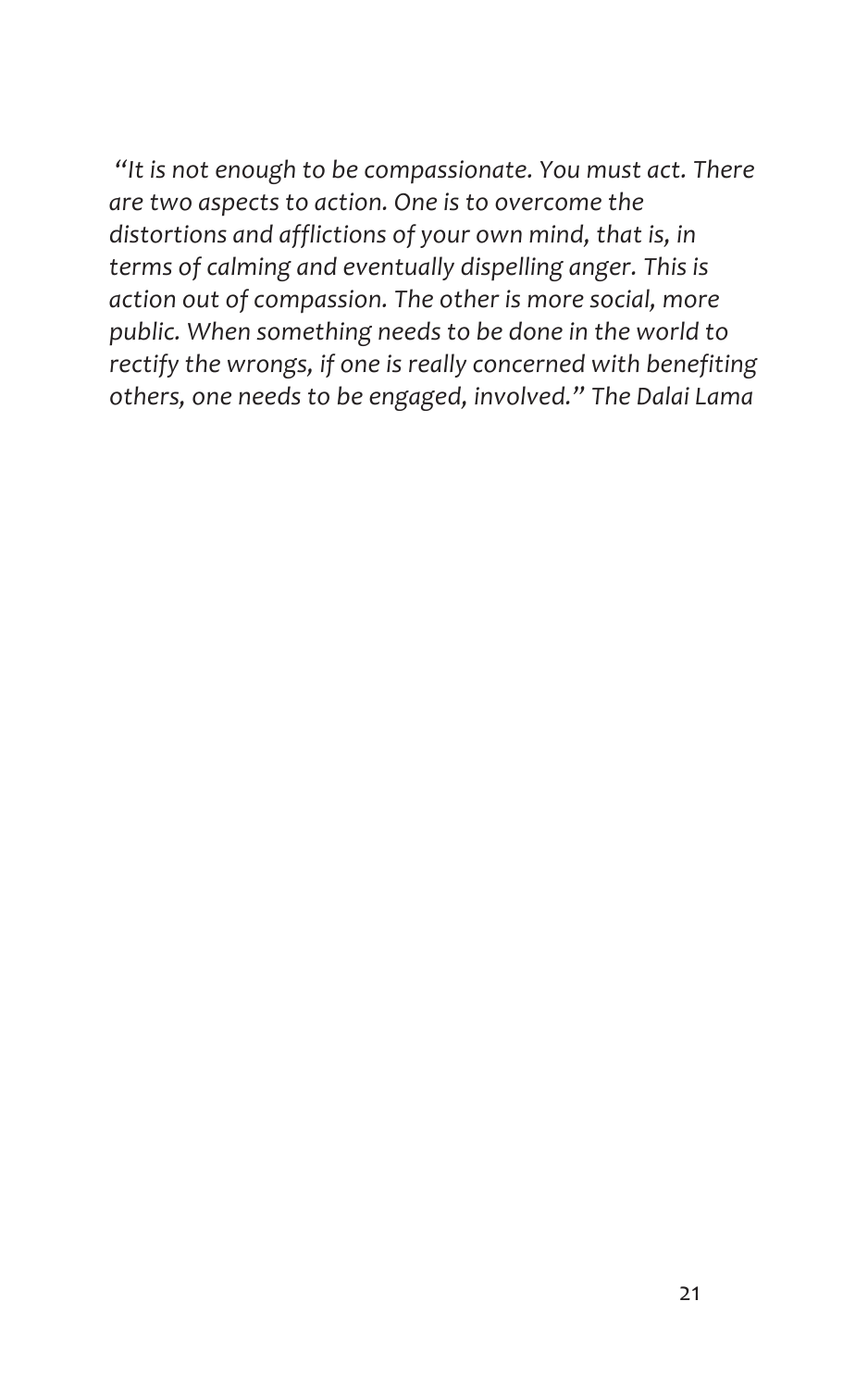## **Kindness is good business**

Kindness is not a word we hear a lot in today's over-busy workplaces. Wellbeing is up there as a concept, but it's a word a bit like sustainability  $-$  easy to rattle on about, but highly open to interpretation.

So I wonder if 'kindness' is a simpler, more tangible, and better-understood word to work with. And in my experience, it's a powerful business tool.

Let's take a look at three business phenomena: meetings, conflict, and workload, and see how kindness can be put to work.

But before we dive into the practical applications, let's pause for a moment to explore what goes on in the brain's 85 billion neurons. These cells link up to make sense of the world, connecting along neural pathways. Information from several different parts of the brain visual, olfactory, aural, and so on, combine with memory to help us identify that  $a+b = c$ . That hard cold grey (metal) and soft squidgy (foam) padded thing under my bum is... a chair. So far so good. All our problems, yes all of them, are due to this process of sensory input, recognition, and consequent learned reaction.

However, our brain filters out 99 percent of the information available to us. We *automatically* judge what is important and deserves attention, and discard what is irrelevant. We probably all know someone with a hearing impairment and the frustration they have, as hearing aids amplify all sounds and this filtering does not work so well. We have to do this filtering or there would be too much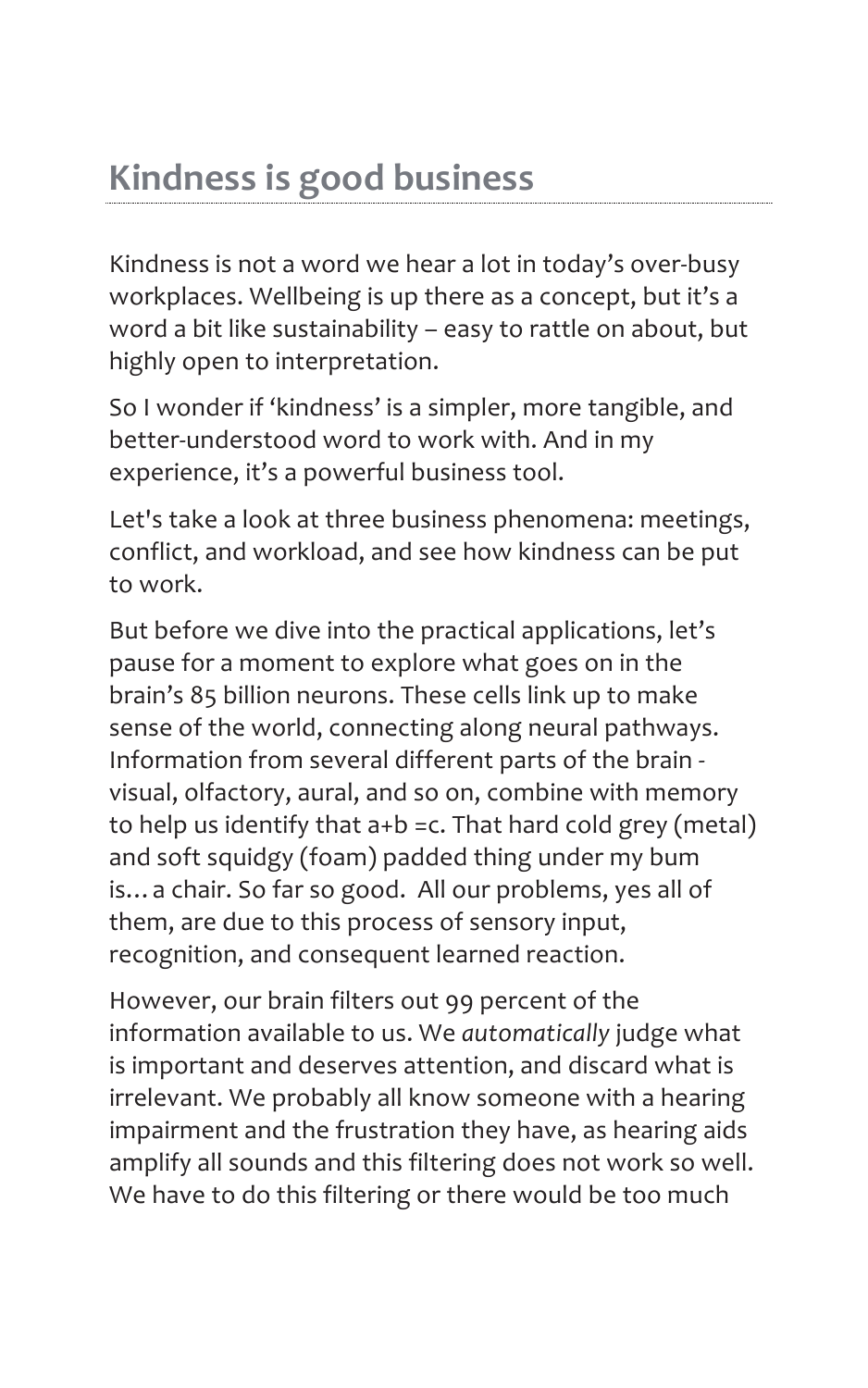information to process and we would find it difficult to focus (an interpretation of ADHD).

Intentional focus changes what gets filtered. This is an extremely important concept. '*Having an intention to perform an action increases the activation of its declarative representation in memory'* say *Goschke and Kuhl (1993).* Put simply this means that if you decide to be kind, opportunities for kindness will appear in your consciousness; they will not get filtered out.

So we can use this in business. Here are three things to try (what have you got to lose?).

**1. Meetings.** At the start of a good meeting, you will generally set out the length of meeting, agenda etc. Try adding this: 'In this meeting we will be kind to each other'. The communication will change.

**2. Conflict.** When communication breaks down, or our values and analysis cannot be resolved against someone else's, we can get into conflict. We put up our defences and behave, probably, at our worst. So try this next time. Just think 'kindness' to yourself, and to the other person. It can make a huge difference.

**3. Workload.** Many, many people feel pressured to do more than they can really cope with (a definition of stress). We can feel bad if we don't get everything done, or done well. So if kindness were a reference point, how would it change things? First we might recognise our good intention to do what we can. We might also have compassion for this human being (ourselves) and do what's possible to relieve some of the pressure. We might negotiate with those making demands, while maintaining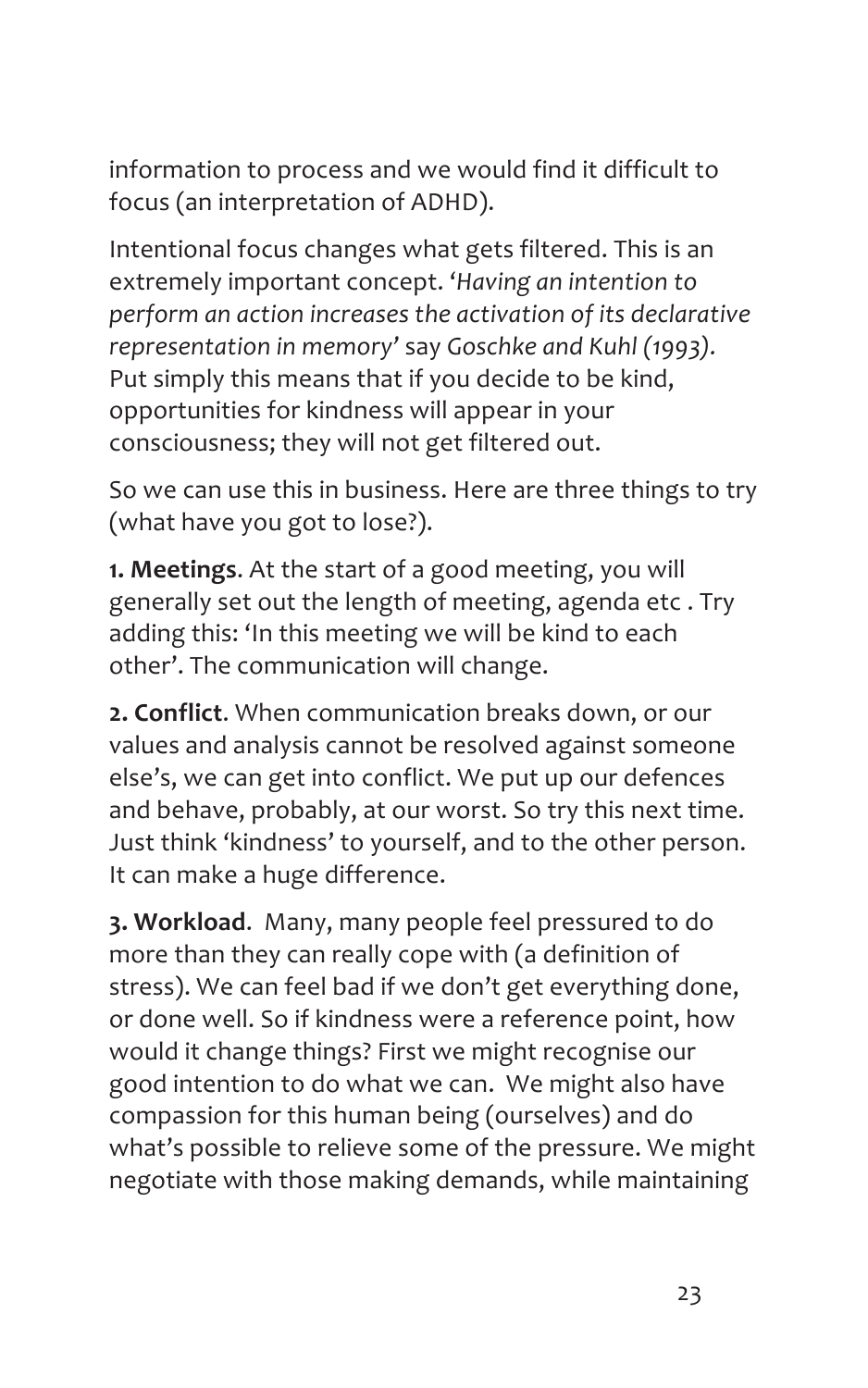the insight that they, too, have pressures and therefore they deserve kindness.

One further suggestion is, at the start of the day, make the commitment that, for example 'today I will be kind whenever I can'. Say it aloud, three times. See what happens. Say it now and see what it feels like.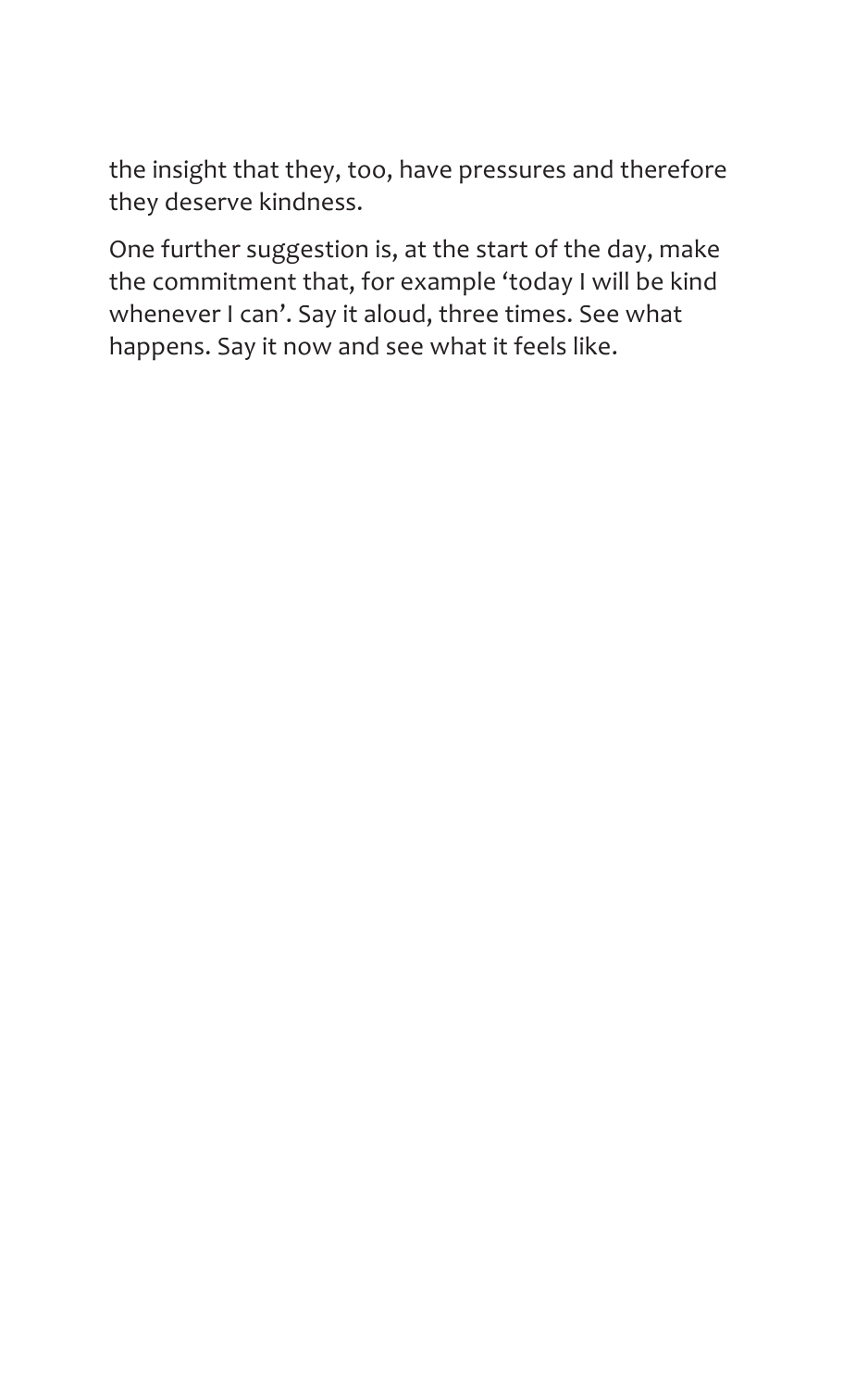#### **What motivates us?**

**-** *the eight worldly concerns*

If we look honestly at what drives us, what motivates us in every action that we take, we will discover that just two forces are at play. The first is wanting, and the second is not wanting. This can be alternatively described as attachment and aversion, or craving and avoidance.

The Buddha identified that wanting or craving, is the source of suffering. We reach towards the things we feel we need, and we reject or avoid the things we fear or which we suspect will create discomfort. We can break these two forces down further, into eight factors in four pairs, which he called *The Eight Worldly Concerns*. 

They are as follows:

#### **Material wealth:**

- a. Seeking money or material wealth, and holding on to them.
- b. Fearing losing money or material things.

#### **Praise and blame:**

- a. Seeking praise and encouragement from others.
- b. Fearing getting blamed, ridiculed, or criticised.

#### **Fame or reputation:**

- a. Seeking the limelight or power.
- b. Fearing being ignored or getting a bad reputation.

#### **Sensual experiences:**

- a. Seeking sensual pleasure or excitement.
- b. Avoiding unpleasant experiences, pain or suffering.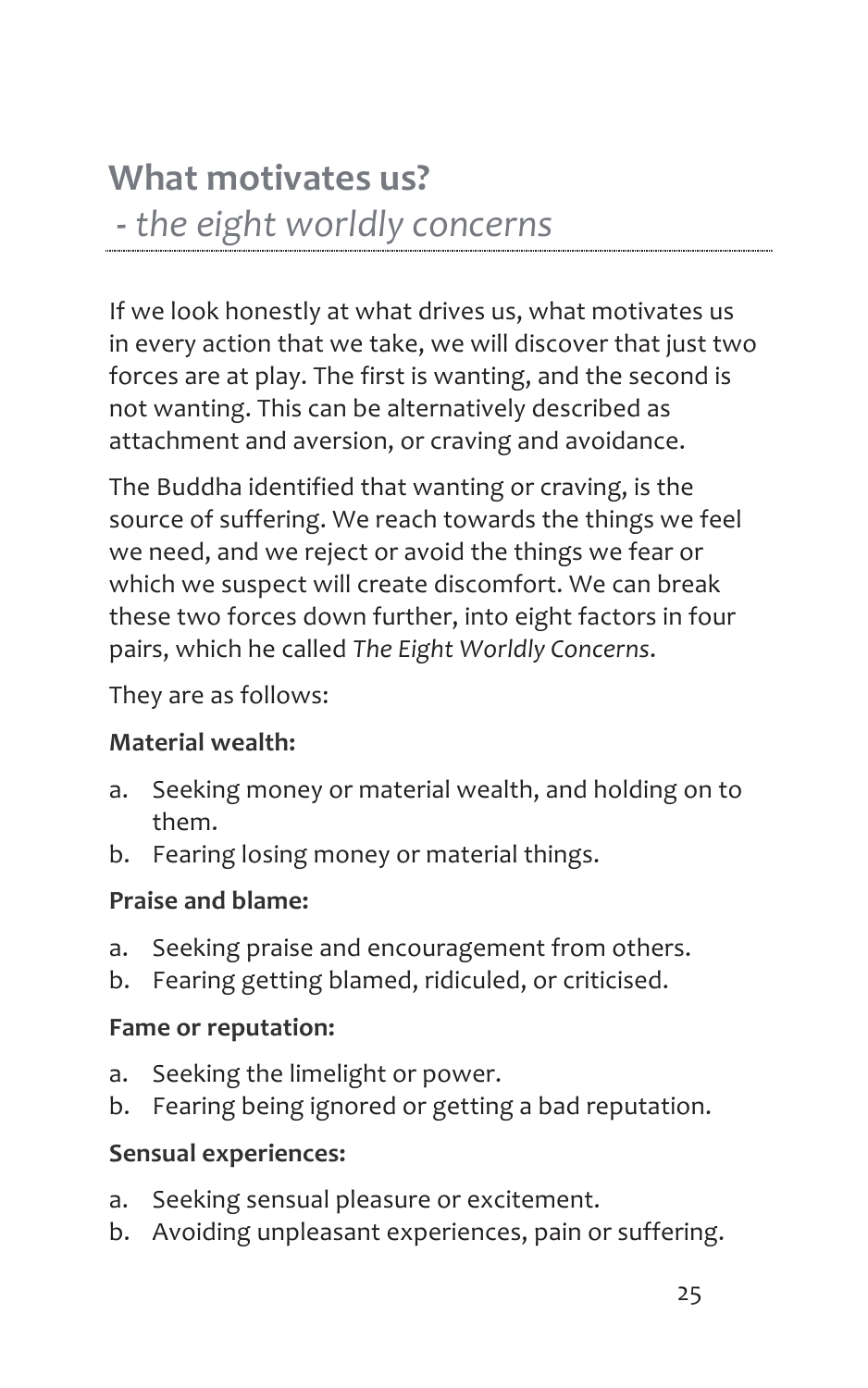If we're successful in getting what we want, we may be delighted, feel warm inside, act with more confidence, and so on. If we're frustrated and don't get what we want, our reaction may be one of anger, anxiety, depression, numbing distraction (you name it!).

You may conclude that simply by devising better strategies to get what you want, and holding on to it tightly, all will be well. It will not. Life is not like that. Sooner or later everything we feel is ours, will slip away, not least our health. And when we die all the wealth in the world is no use to us. Holding on to material wealth, being praised, having a good reputation, and continuing to seek sensual pleasure is not only futile, but it takes a lot of energy and running on that treadmill is a never-ending source of most of our worries and suffering.

The dominant Western paradigm is that being happier means having more. It is incorrect. Whilst that new iPhone may thrill us for a while, we will sooner or later feel it's not enough and crave the next new version when it comes out. If we're stuck in this world view there's no end to dissatisfaction. If we lose our job, or a partner leaves us, or any one of a million random events occur, as they do, will we have the resilience to cope?

It is a very fruitful exercise to explore for ourselves which of the eight concerns is most relevant for us, and how it affects our behaviour. We can use that study to create a new framework by which to live our lives in a way that is meaningful, satisfying, and resilient to life's ups and downs.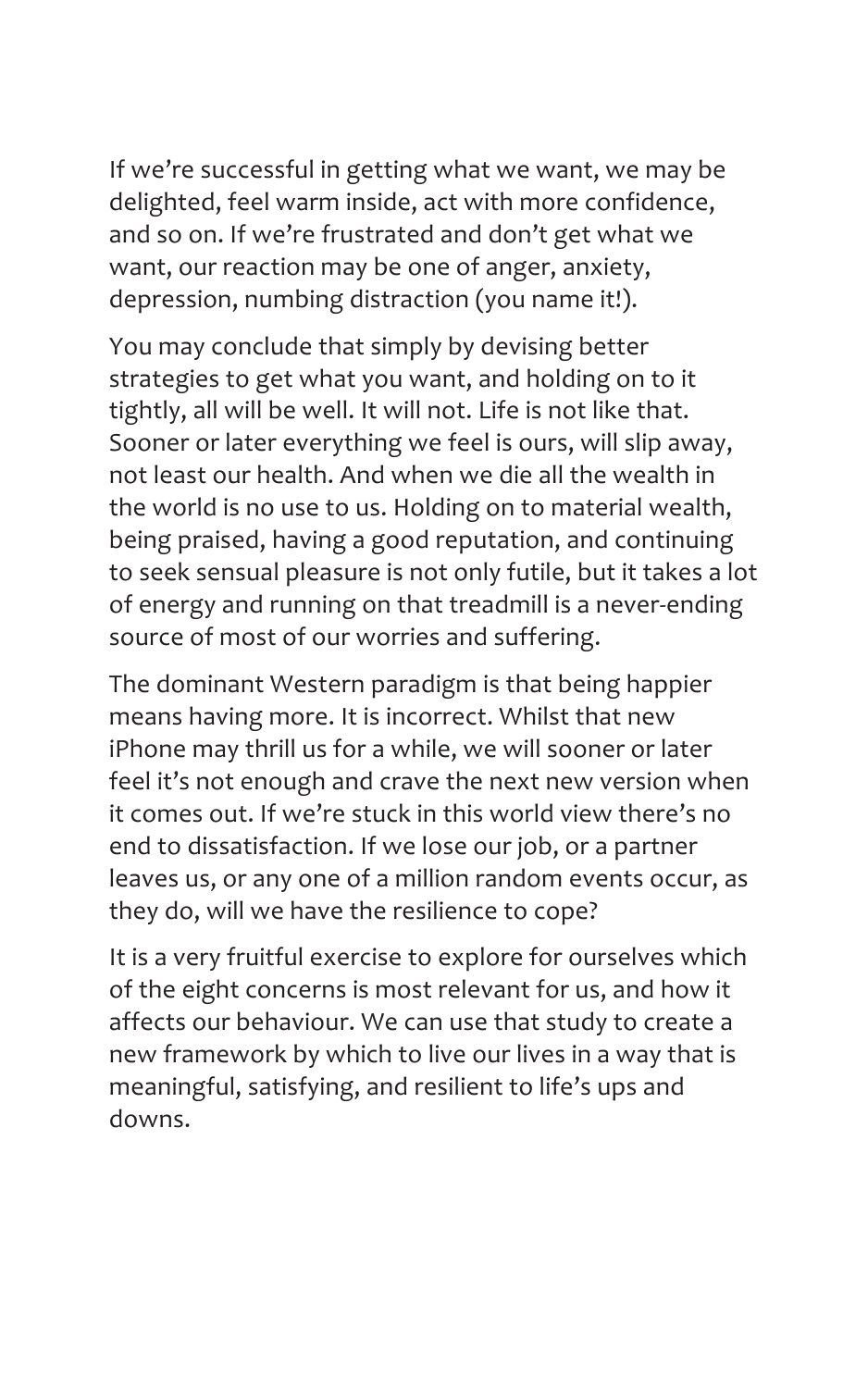## **Our perception of reality**

The world as we experience it, is mostly a construct of our own making.

We take in small amounts of data such as visual information, and create a picture in our heads by adding memory and pattern making, that we then take to be the real thing.

For example, our cone of focused vision is about 5 degrees and outside of this, vision falls increasingly into peripheral vision. Anything in the peripheral zone is unclear, and beyond about 30 degrees is monocular. So in this peripheral zone our brain makes a guess about what the image is, based on past experience.

We 'see' is what's useful, or in evolutionary terms, what's important. 

So we think we know what things are, but what we take to be real world objects are mainly created and 'seen' in our mind. We then apply meaning to what we perceive.

We base our understanding of current events on how we assessed similar events previously, so past experience tells us what things mean.

Emotional reactions follow quickly as the amygdala crudely decides if something is good or bad, well before the thinking brain has engaged.

When we're thinking about past events, it's often with a critical reflection on either our own behaviour and activities, or those of someone else. Worst of all,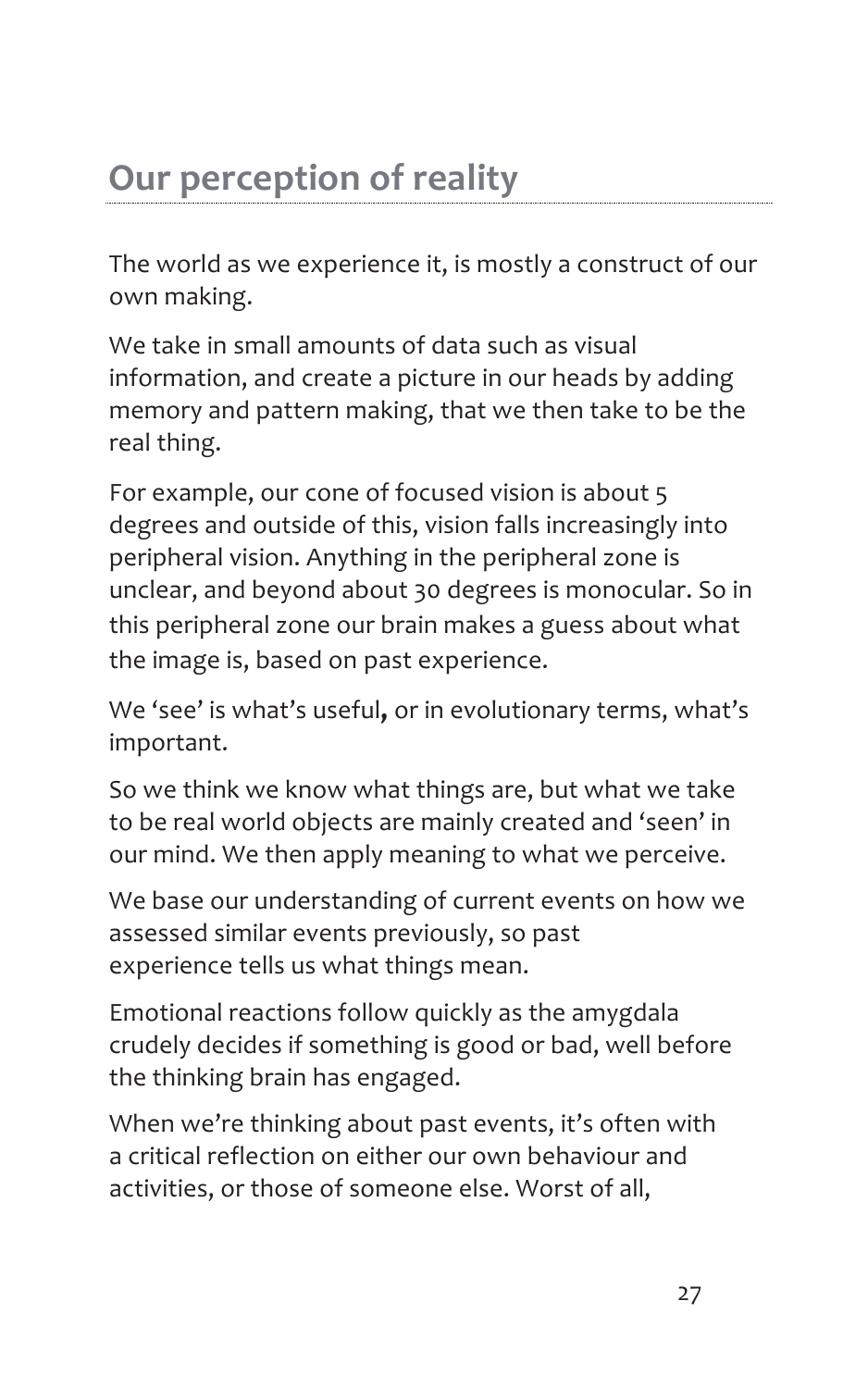we distort our memories to support our theory of the world. 

When we're projecting into the future, we mentally model what will happen based on similar historical events, building pictures and adding the voice-over, making it seem very real. It becomes a self-fulfilling prophecy. Basically, we are continuously rehashing past experience.

So the point is that what we take to be real is mostly of our own invention, and it repeats itself. In this sense, we create the world around us. Whilst we may hope to see things just as they are, I'm not sure that's possible.

What we can do is to recognise the signs of emotions arising in the body in response to our experience, and learn to hold back on our judgements with open-hearted observation. 

Mindfulness helps us create a gap between the instinctive reaction and subsequent action. We can then apply wellintentioned choice.

It may also be useful to apply a Zen attitude by telling ourselves that what we see is 'not necessarily so'.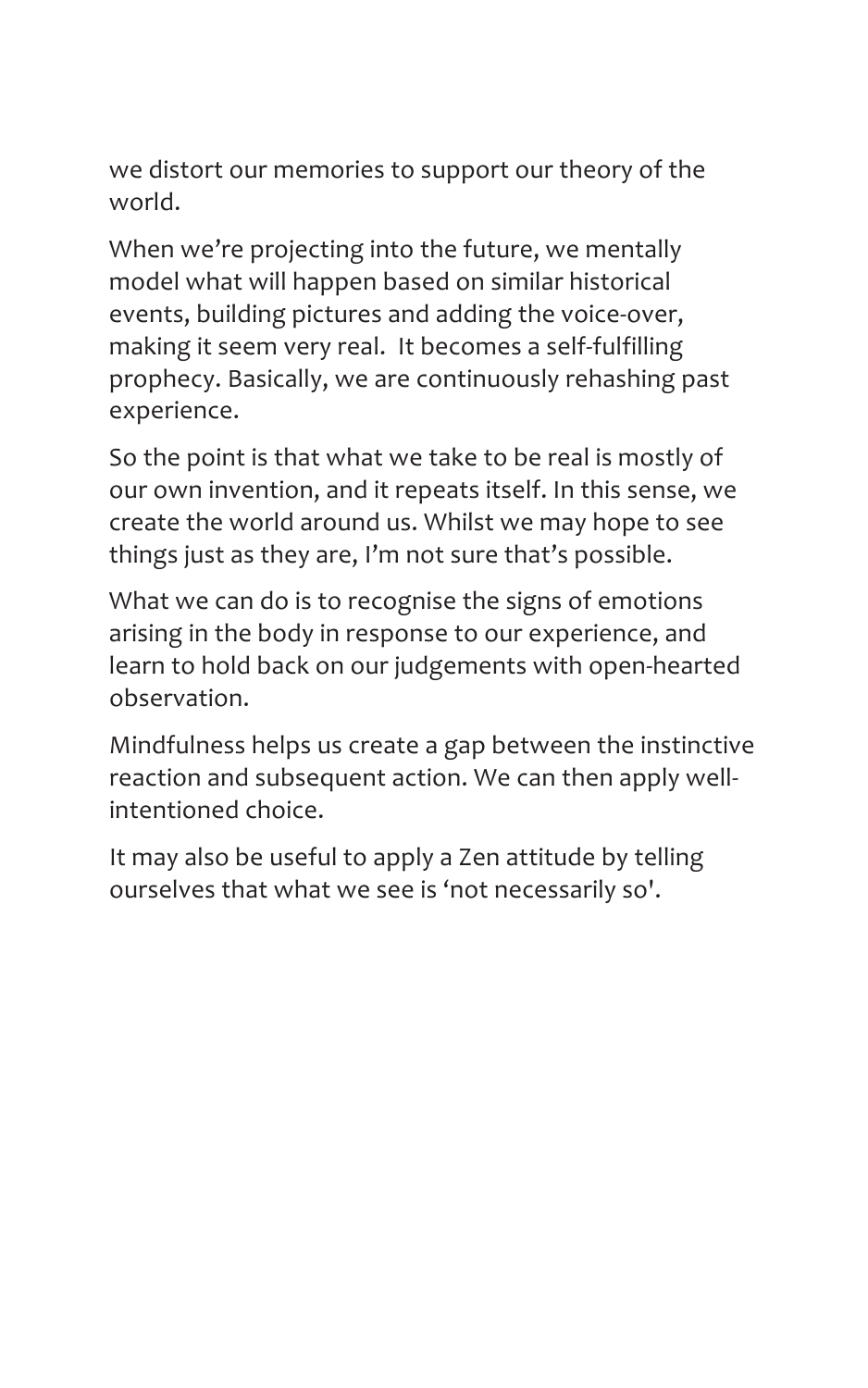## **Mind as ocean**

If we bring conscious attention to the breathing, we can say to ourselves that as we breathe in, we know we are breathing in, and as we breathe out we know we are breathing out.

As we settle in, we can start to drop the words and just get the sense and feeling of the knowing. Once this is established, we can extend that knowing to all sense perceptions - of sitting, hearing and so on. There is simply awareness of experience. If the words and concepts are left to dissolve, there is just knowing.

Now setting that observation to one side, let's consider the ocean. What makes up an ocean? Certainly the water, but maybe we can take 'ocean' to mean the whole thing the water, waves, fishes, dolphins, sea snakes, kelp, and also maybe the sky and weather above the water. All of it is ocean, in different forms.

So when a dolphin jumps clear of the water, we may be delighted and shout 'dolphin jumping', but actually it's just part of the ocean, in temporary form. The dolphin was born in the ocean, was nourished by the ocean, and will dissolve back into the ocean when it dies. It is both of the ocean and one expression of the ocean. However fast it swims, it will never be separate from the ocean. Sharks are no different.

Our minds are an ocean. Our experience, perceptions, thoughts and emotions are like dolphins. They are not separate from mind, they are the form it takes. Mind is the raw material of experience, yet consciousness is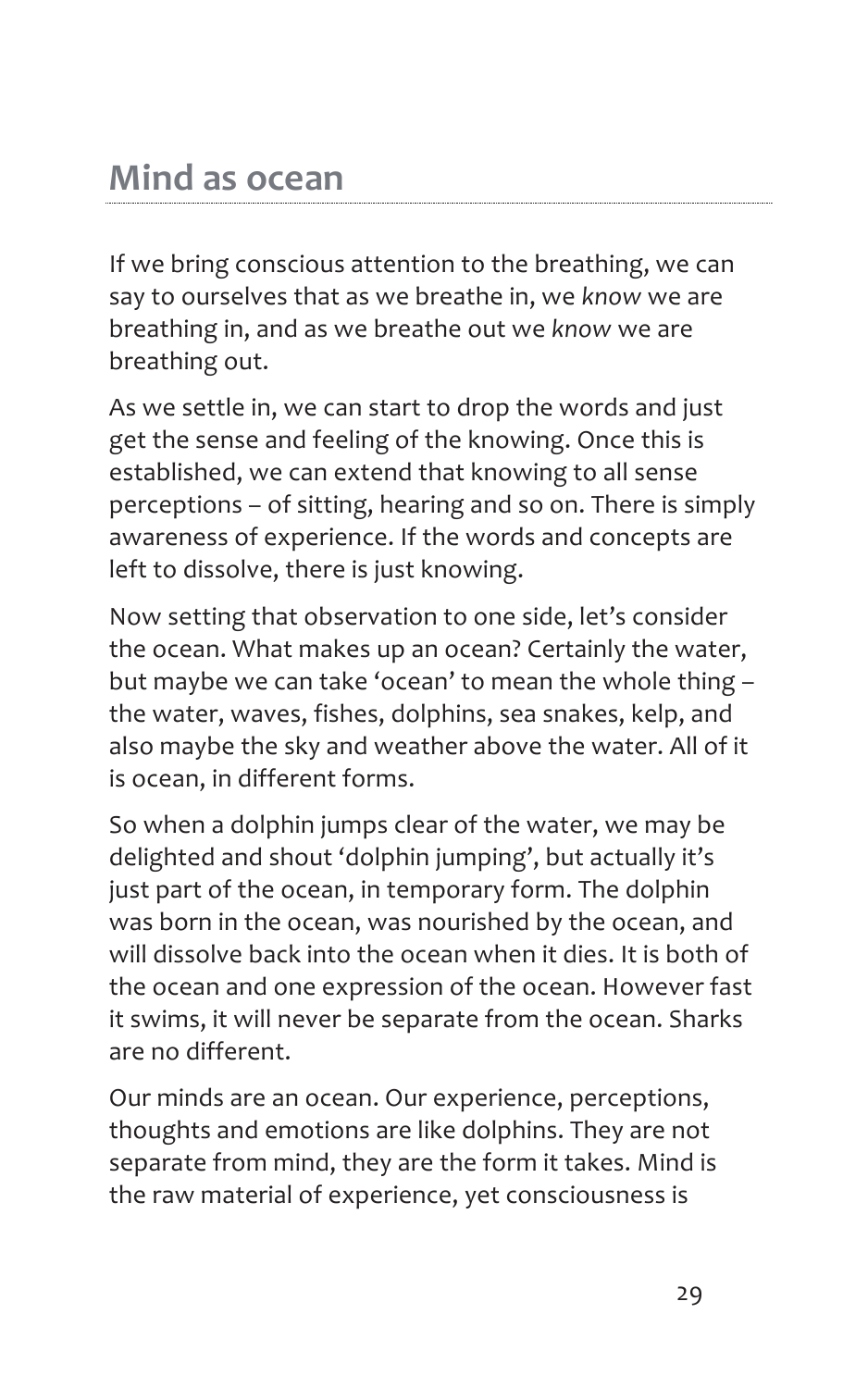formed of experience, so experience is also the raw material of mind.

When we sit in the knowing, we are in and of the ocean.

Mindfulness is the state of attentive non-doing that allows us to float safely and be fully in and of the mind: mind-full-ness.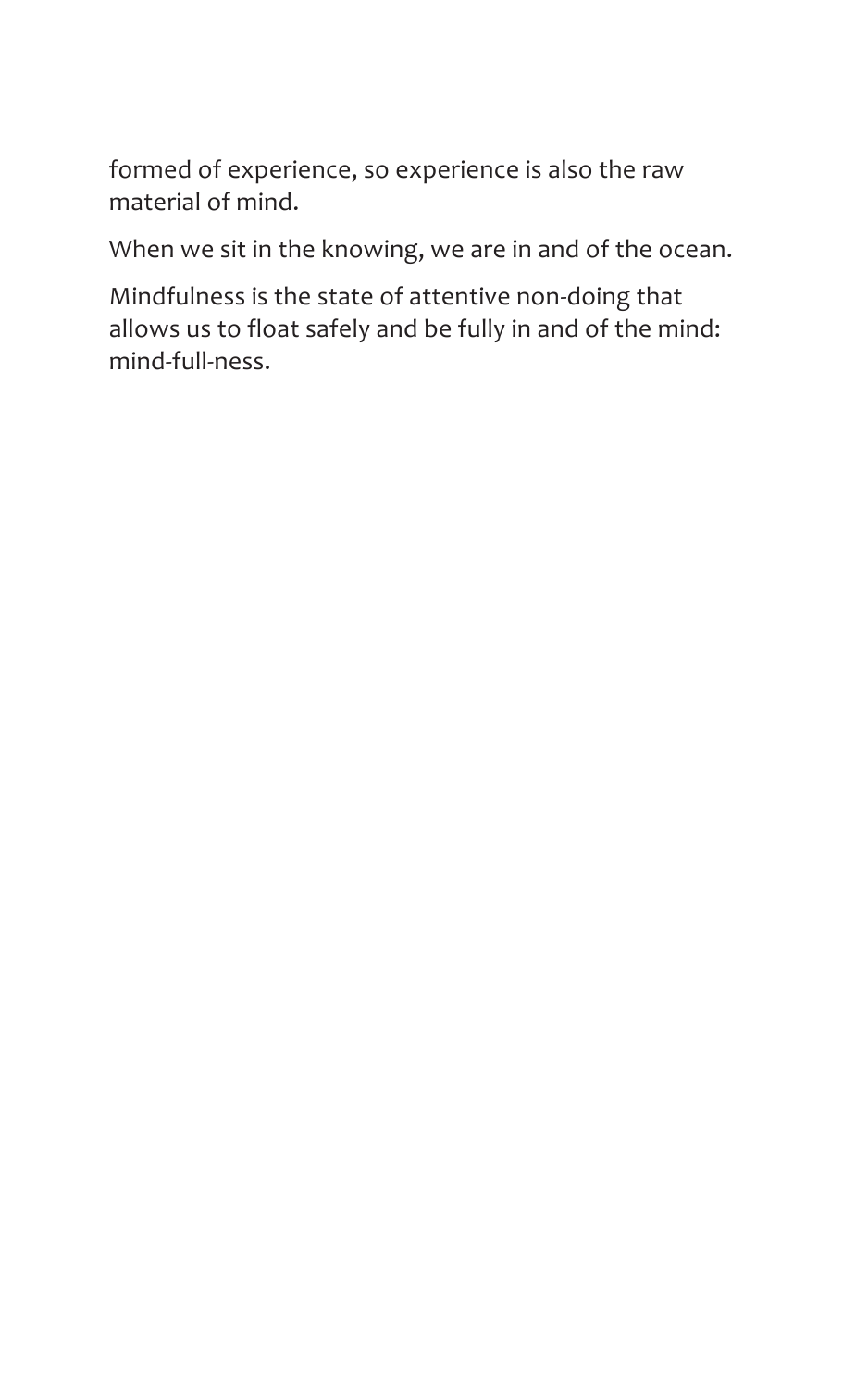You might like to try a great meditation called 'Mind the Gap'. In whatever you're doing, you simply bring your focus of attention to the gap, for example, between the in-breath and out-breath, between sounds in listening practice, to the blue sky between the clouds, or the moment between one foot placing and the next foot rising.

You simply notice with great refinement, the quality in those gaps. Maybe there's nothing to notice. If that's your experience, you're doing well.

Then you can extend the gap to mean the space around things. This can literally be the space contained by your room for example, rather than the objects in it; the aural environment within which sounds appear, and its relative silence; the sky within which the clouds are passing. Or even the gaps between thoughts (if you're a chatterbox type).

It's good to really spend time with this, until the sense of space and silence and in-between-ness and surroundingness becomes really familiar. In a purely scientific sense, solid things are mostly space, at the atomic level.

In fact nothing is solid, nor is it permanent. A 'chair' is the name we give to a certain assembly of wood and materials; but at some point it will break up, so then it's not a chair. Even the darkest rainclouds are really just an expression of temperature, humidity and movement in the atmosphere; so you could say there's really no such thing as a cloud. Or if you insist that there is, you will surely agree that it changes all the time, and at some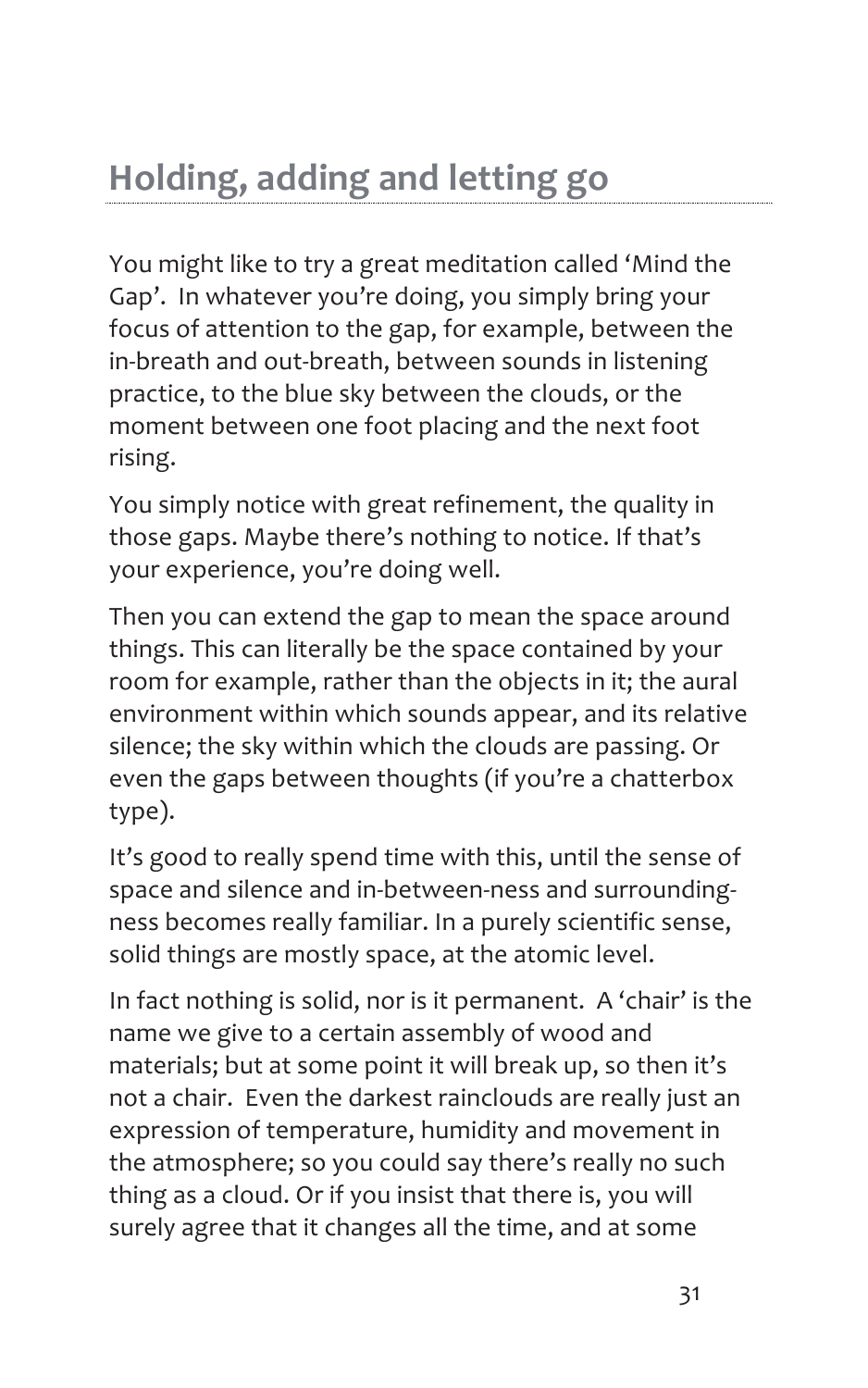point will lose its moisture (we know about that phenomenon, in Wales), then dissolve back into the sky; so no one cloud is ever a fixed or independent thing.

The same can be said of 'you', and the 'chair' you're sitting on. So are your thoughts and your identity.

We are not a fixed anything, nor do we have a separate and independent nature. If you were unfortunate enough to be cut cleanly in half, there would be no name imprinted in the cross section like a stick of rock. Not a single cell in your body has your name on it. Who and what you think you are is simply your idea and will die with you.

Every thing that is manifest, is in some way assembled. It has component parts, that by some amazing combination of design, evolution and coincidence has become what it is, starting with the big bang. It is also disassembling as we speak.

You can think of yourself as a river. You are the water, not the river course. So whilst appearances stay roughly the same, or change slowly, the water continually runs on, always changing. From one second to the next, thousands of cells in your body die and get replaced. Your thoughts and emotions change from one moment to the next. If they last longer it is because of something you're doing to prolong them.

So when circumstances arise that make you experience difficult thoughts, feelings and emotions, your reaction and response is something you add on. The circumstance or the thought itself is neutral and transient, and is actually an example of the raw material of everything, which is as insubstantial as a cloud. How you embellish it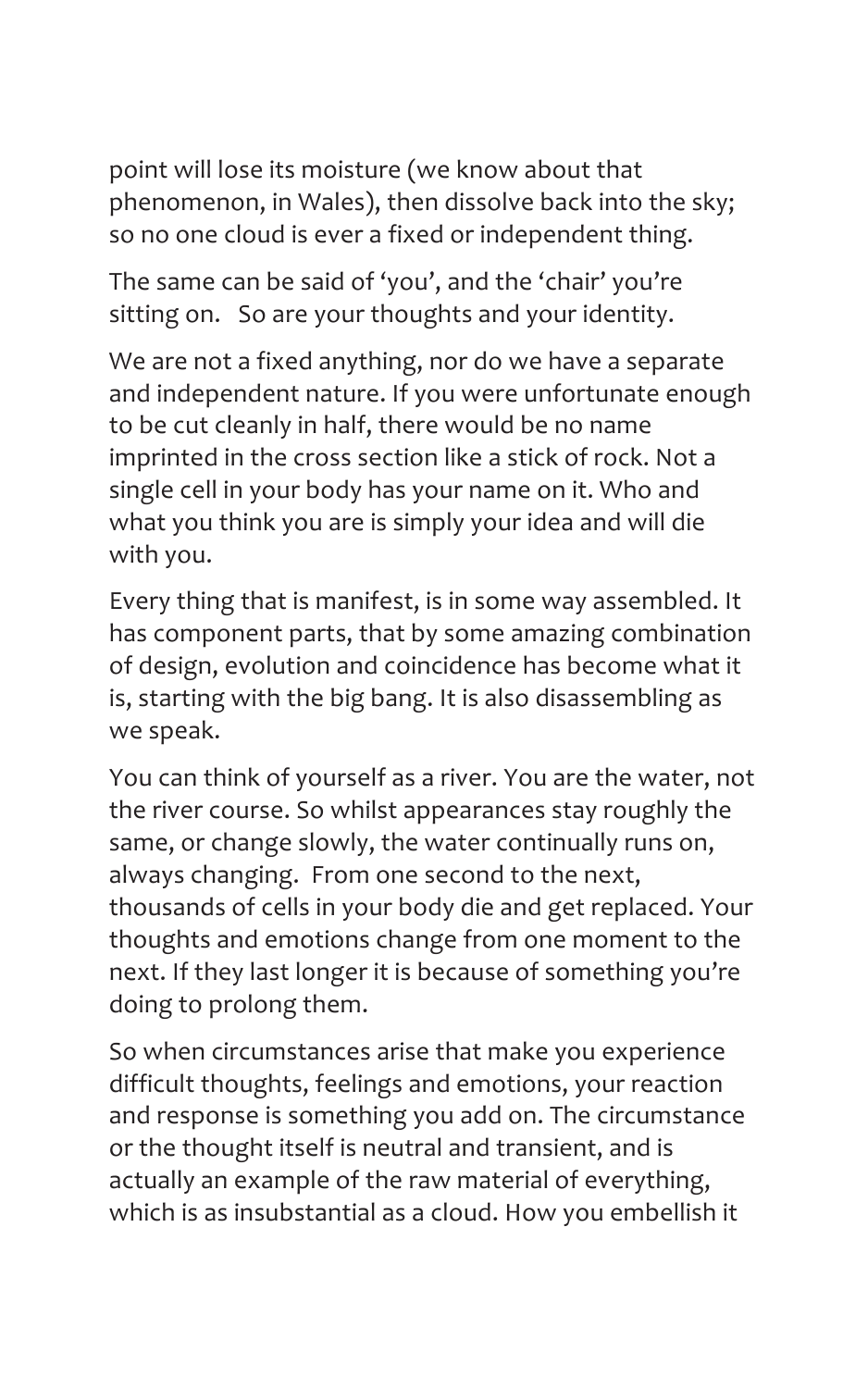and believe in it, hold on to it, avoid it or fight it, is stuff you've added. If you don't let it pass on, like the water in the river, that's called clinging.

So in our morning aspiration on retreat we often include the intention to trust in non-clinging awareness. This allows the space to be seen, in and around all things, even the apparently solid ones. It allows things to change as they will, and allows us to observe and let be; to loosen the grip on thoughts and emotions, judgements and opinions. 

Or if we notice our tendency to add stuff and hold and react, we make a commitment to let it go, which sooner or later will have an effect, like plugging in a new bit of software. 

It's really terribly simple. Just let go, then let go more.

My dear teacher Jangchub, sometimes gives no more instruction on retreat than to say 'relax more'.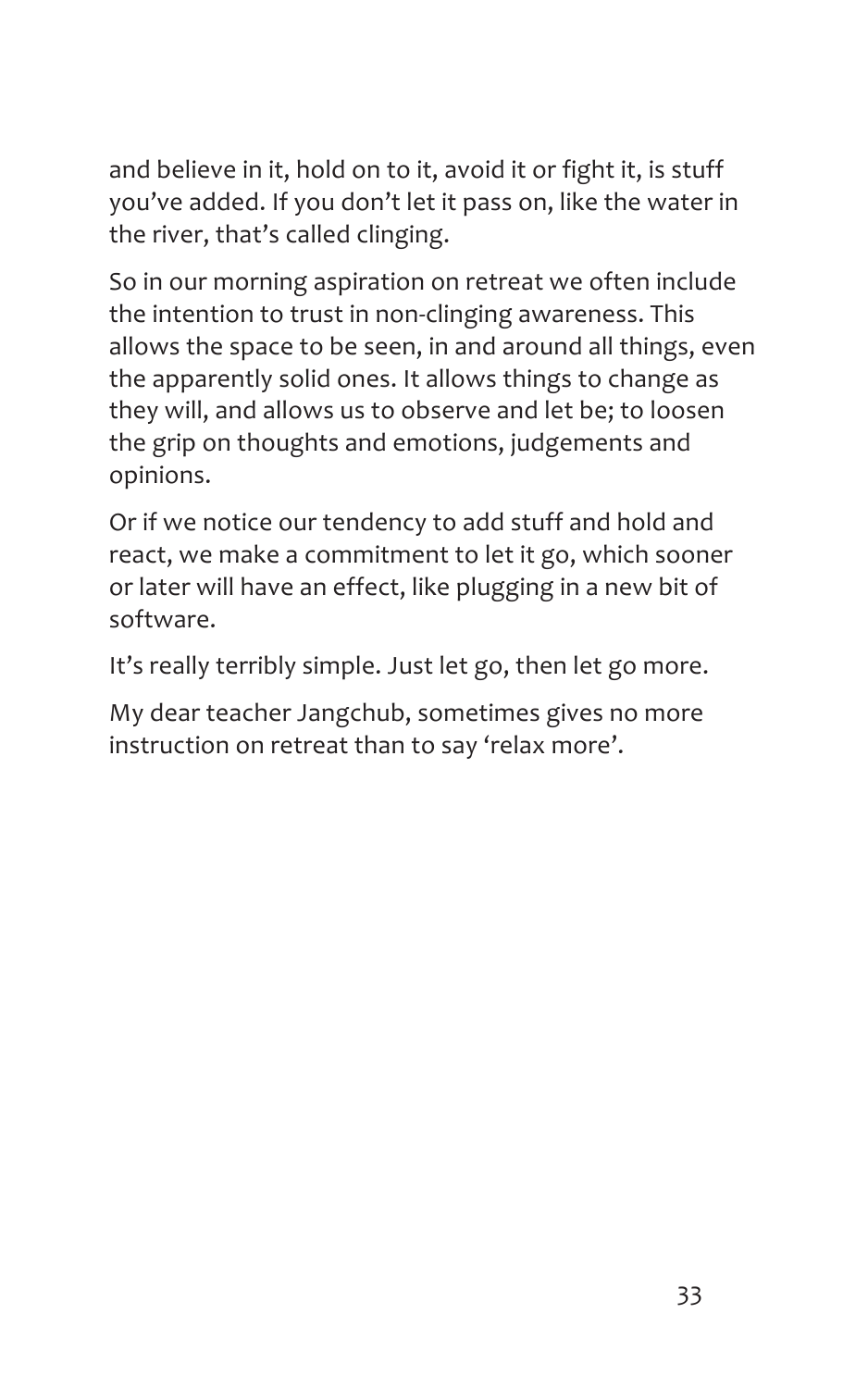### **String theory**

We tie ourselves in knots. To find ways to deal with life's difficulties, we adopt solutions that seem to work, like tying knots in string so that we can grip better. We build ourselves into a complexity of knots and patterns, like some mad and twisted macramé experiment. Our reaction to new problems or threats, is to tighten the knots further or to create new knots. Constantly in fear of unravelling, we pull ever more tightly, create more complex knots, and hold on to these creations with white knuckles.

Yet this does not create happiness. If we want to live more simply and with genuine resilience, we need to let the knots untie. In fact, left alone, the knots will free themselves, with time. We need to let go of the fabrications and the theories we have created to protect ourselves. The knots are concepts, they have no real substance. 

Counter-intuitively, the more we let go and the less we protect ourselves, the more secure we are. Fearlessness is about being fully with the experience of whatever arises, without applying our normal analysis of good, bad or ugly.

That requires core strength, which comes from confidence in mind's true nature, which is free of knots. Beneath all our worries and habits of reaction there is freedom and simplicity. True strength is found in this simplicity; this is our true refuge.

So how do we undo the knots, or allow them to do this themselves? It's simply by applying antidotes.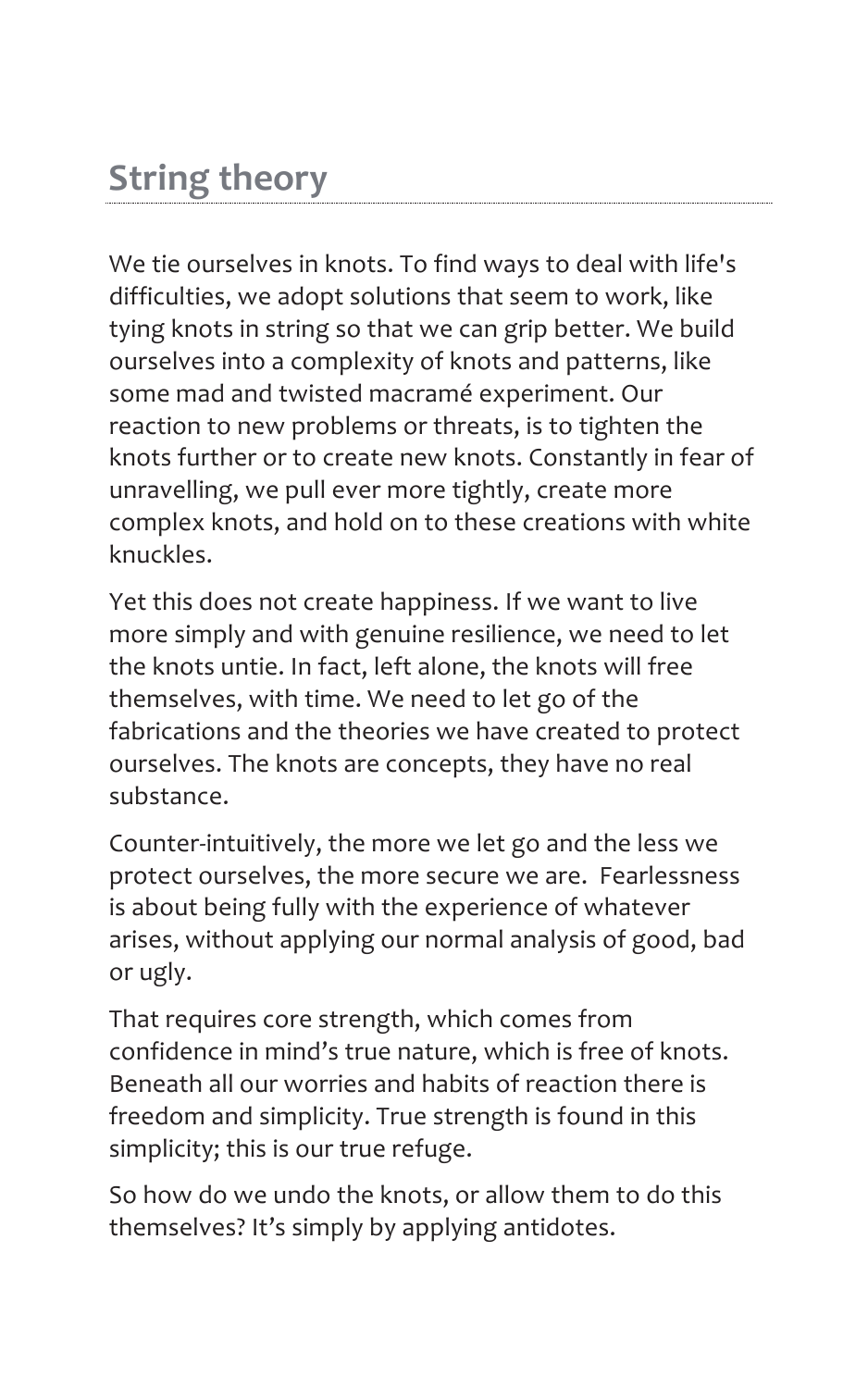The antidote to suffering is the knowledge that nothing is permanent or just what it seems. So we don't need to make a drama out of a crisis.

The antidote to greed, which feeds self-centredness, is generosity. 

The antidote to hatred, which is based on belief of separateness, is connection and compassion.

The antidote to delusion and confusion, is the wisdom that the beneath our worries the mind is pure, clear, loving, empty of predisposition, and that anything is possible. 

It's like the sky – despite thunderous rain clouds, the sky itself is clear, blue and spacious. The clouds don't change that.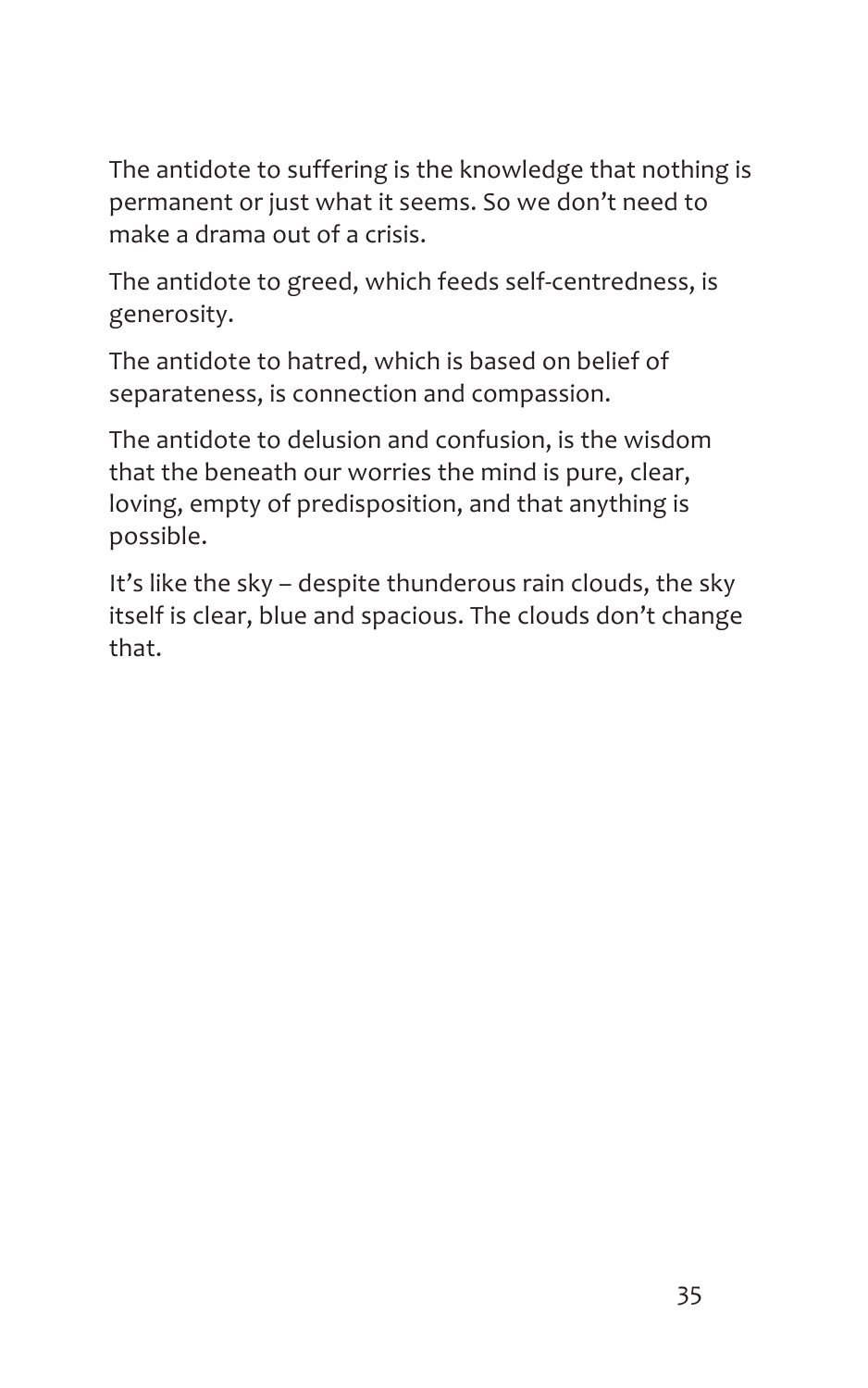### **Jumping to no conclusion**

When we are born, almost all is new. We may have already formed some opinions from our womb experience, and have been exposed to the brain chemistry of our mother. But mostly we have to make sense of what we experience, from scratch.

This takes a long time, as we programme our brains to identify shapes and colours, voices, smells and tastes. We also start to categorise things as nice, or as nasty.

The psychologist Oliver Sachs looked closely at people who had experienced brain changes such as stroke, including one individual who suffered a disease creating blindness at birth. In his early twenties this person was given a new laser treatment that suddenly restored his eyesight. But he could not make sense of anything he saw, and never did.

This helps us understand that what we take to be solid and true, is comprised of a small amount of real world information, with a speedy piecing together of old memories, to make sense of it all. 'Oh yes, that's what it is', says our brain.

When faced with something entirely new, we may not even see it at all. Tribes in the Sahara cannot distinguish shades of green, whilst the forms of a complex green picture, like a garden, is strikingly obvious to us from northern Europe.

When it comes to thoughts, feelings and emotions, we give them the same solidity and validity as physical forms. They can 'give' us a bad day, make us angry, give us a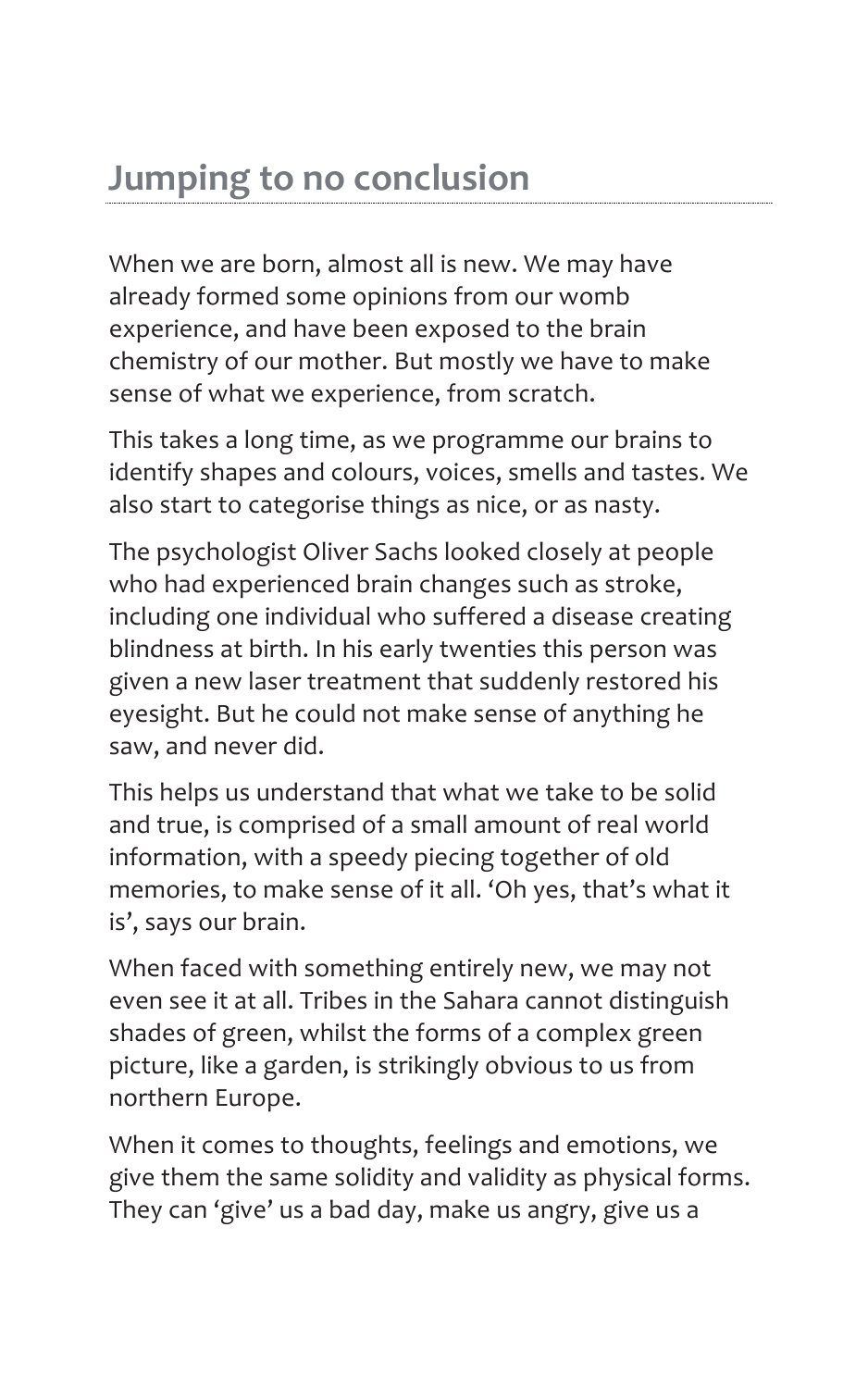warm glow, or cycle around and around with apparently little hope of control. How we react and respond, our likes and dislikes, the things that make us feel good or bad, are just creations of our own learning. This creates our personality.

We can be imprisoned by this patterning, unable to see beyond the walls of our own, constructed, reality. We call the sum of all our patterns 'me', and we think it can't be changed much.

But it can. We don't have to lose everything that makes us to some degree unique, but if we can temper our tendency to jump to a conclusion, with a dose of curiosity and a questioning mind, we may see ways around problems, and be less reactive and judgemental.

In meditation, or anytime when our attention is sharp, we may observe the patterning arising. At this point there can be a temptation to jump on the pattern and swat it down like a fly. Don't. In doing this you give it strength. Just see it, be friendly, and look right through it. It – the thought, feeling or emotion, may have a correlation in real chemistry in the body, but really it is insubstantial. It has no real existence other than that with which we credit it.

As you calmly observe or experience its formation, it will change. It cannot stay the same. By stepping back with attentive observation, it may change quickly.

The more we do this, the less power those old patterns have over us; the less we are pushed around by our karma, the inevitable sequence of causality that follows us like a shadow.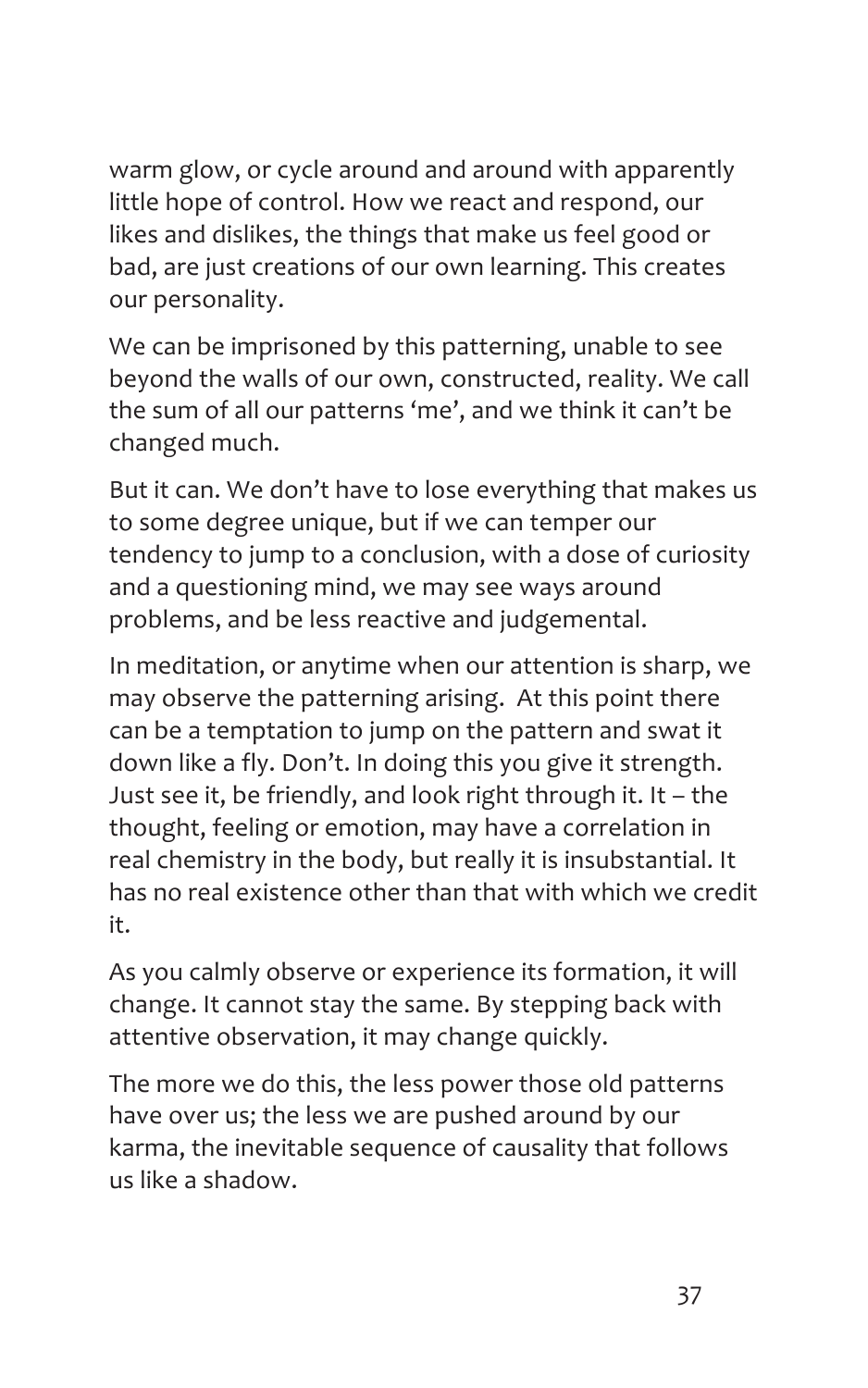To go further with this practice, ask yourself 'who is the one that is aware of this forming and dissolving'? Or deeper still, notice whether this 'observer' is itself affected by the thought or emotion. Does the 'observer' only appear from time to time, when we bring attention to it, or is it always there? Does the 'observer' have an opinion?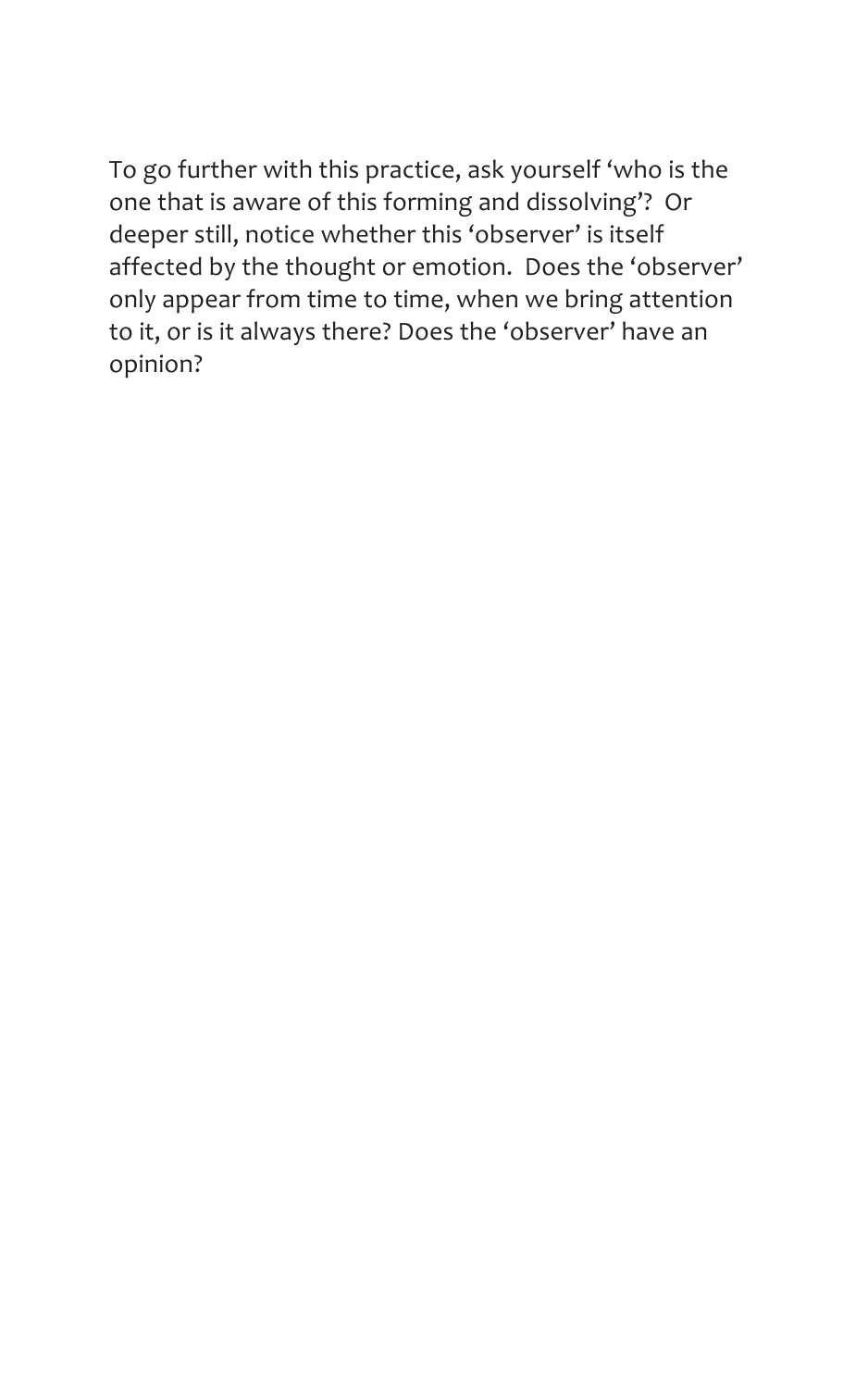### **Why you don't want what you want**

I was in Portugal last autumn for a retreat. We took a day off to walk by the sea, at a point where the beach had a café and sun loungers. I was struck by an attractive couple settling down for the day. They were wearing the skimpiest of swimsuits, and carrying nothing else apart from the bare essentials  $-$  a mobile phone and a selfie stick. Before they were even at their sun loungers, the selfies were being posted to Facebook.

It seems that we are getting drawn into the Facebook world, and dependant for happiness on getting instant likes. I'll not go on about social media, and how research shows it makes us depressed. The point is that this perfectly illustrates the craving mind and the insidious driver of self-referencing.

All day long we're in a constant state of automatically judging what's around us, and whether we want it or don't want it. We build patterns of behaviour around this as a shortcut, so that reactions to familiar stimuli trigger embedded patterns of automated response. We don't even know we're doing this. The philosopher *Alan Watts* said that 'the self is nothing but a pattern of habits.'

So mindfulness in daily life is actually not about clearing the mind to reach nirvana or an ultimate state of tranquillity. The main point in applied mindfulness, is to be able to take a step back and recognise our patterns of response.

The most insidious and distorting patterns are the ones that are 'about me'. And let's face it, most of what drives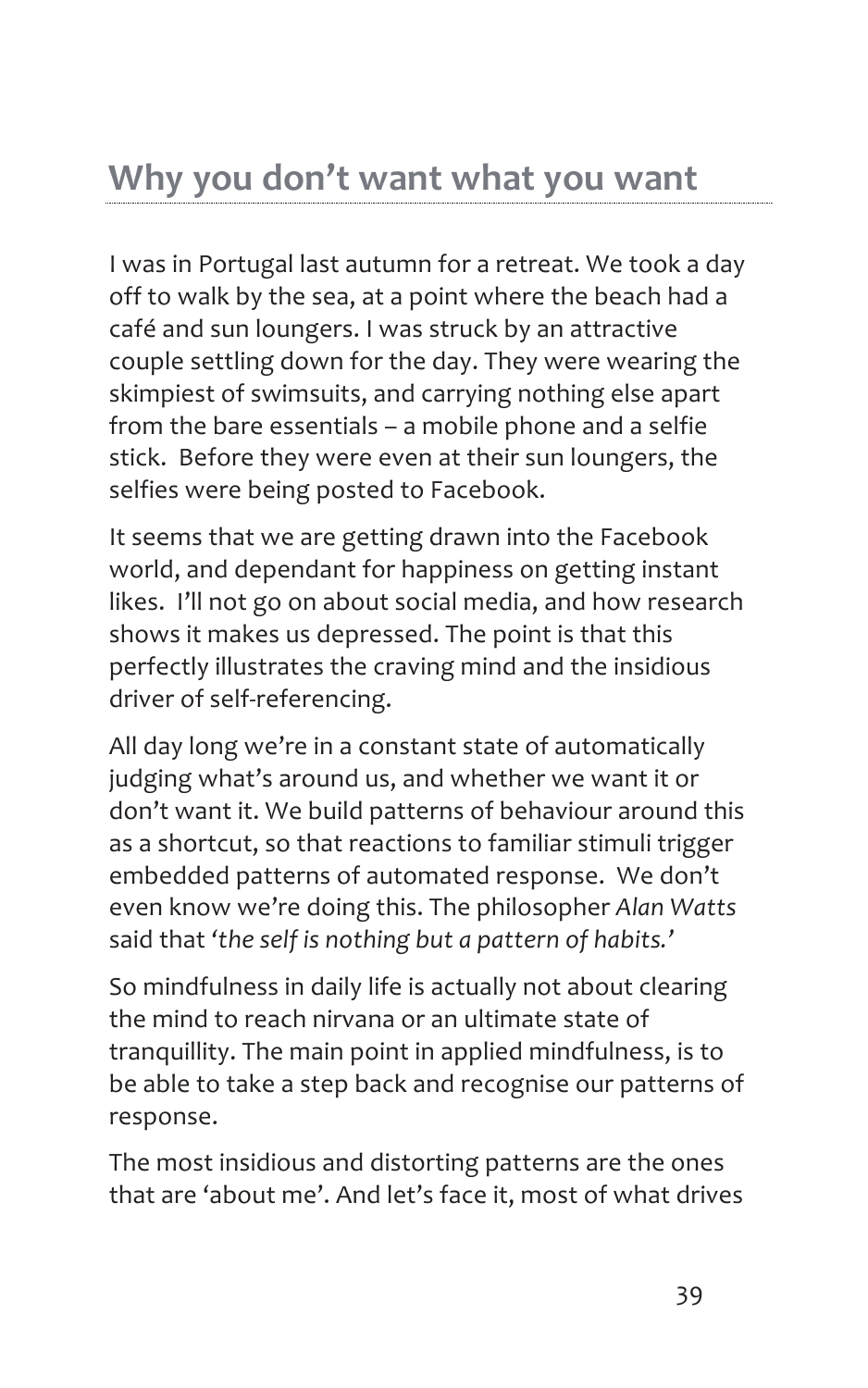us every moment of every day is the judgement about whether something is good or bad for ME.

It's wonderful to see news coverage of disasters. Why: because almost always people are helping each other, in a way that is not self-referencing. They help because compassion naturally drives them to do this. Unfortunately that's rare in daily life, and I'm as guilty as everyone else.

But we should not blame ourselves for this. It's how we've evolved, and it's a helpful way to know if a fruit is good to eat and a tiger is good to run away from. More to the point, is that when we get stressed, our frontal cortex and rational brain gets switched off, so the automation is that much more unfettered.

So how do we get around this and make healthy changes? Simply by being aware of present moment feelings.

I've just seen some research into using mindfulness for addiction (Elwafi et al 2013). They asked smokers to really tune-in to the taste and body feeling of smoking. Some found for the first time that they didn't actually like it. The pattern of reaching for a cigarette when 'needed' was broken, just like that, and continued practice led to good rates of giving up smoking.

So all that was needed was this tuning-in. Try it now as you read this. Stop thinking, start feeling. If you need help, bring attention to whatever physical sensation is in your right foot now; as you do this, be aware that you are in the present moment  $-$  you cannot do it otherwise.

So here's a three-part mindfulness practice in a nutshell: pay attention, relax, and be curious.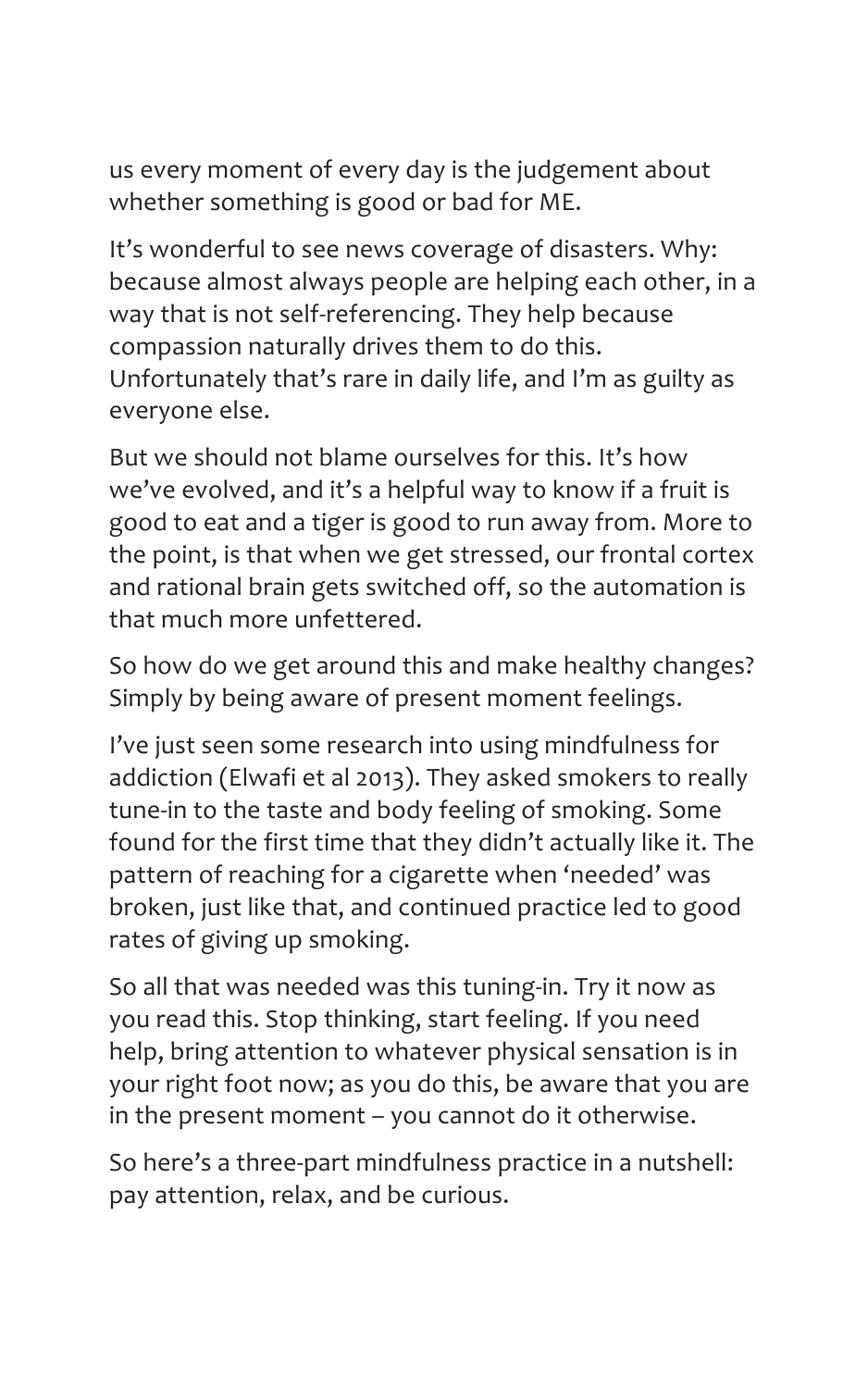Now, of course we do all this mindfulness is because what we really want is peace, calm, and great insights. Yes? Go get them! Oops, have I just set up another craving? Beware of this pitfall and of the paradox, that if you put off happiness to another time and another set of conditions, you will not reach it. If you go hunting for something, it will elude you. Let it come to you.

You might find deep contentment in an Ashram, in the pub, or under the sofa, but actually you don't need to go anywhere. It's available right here, now.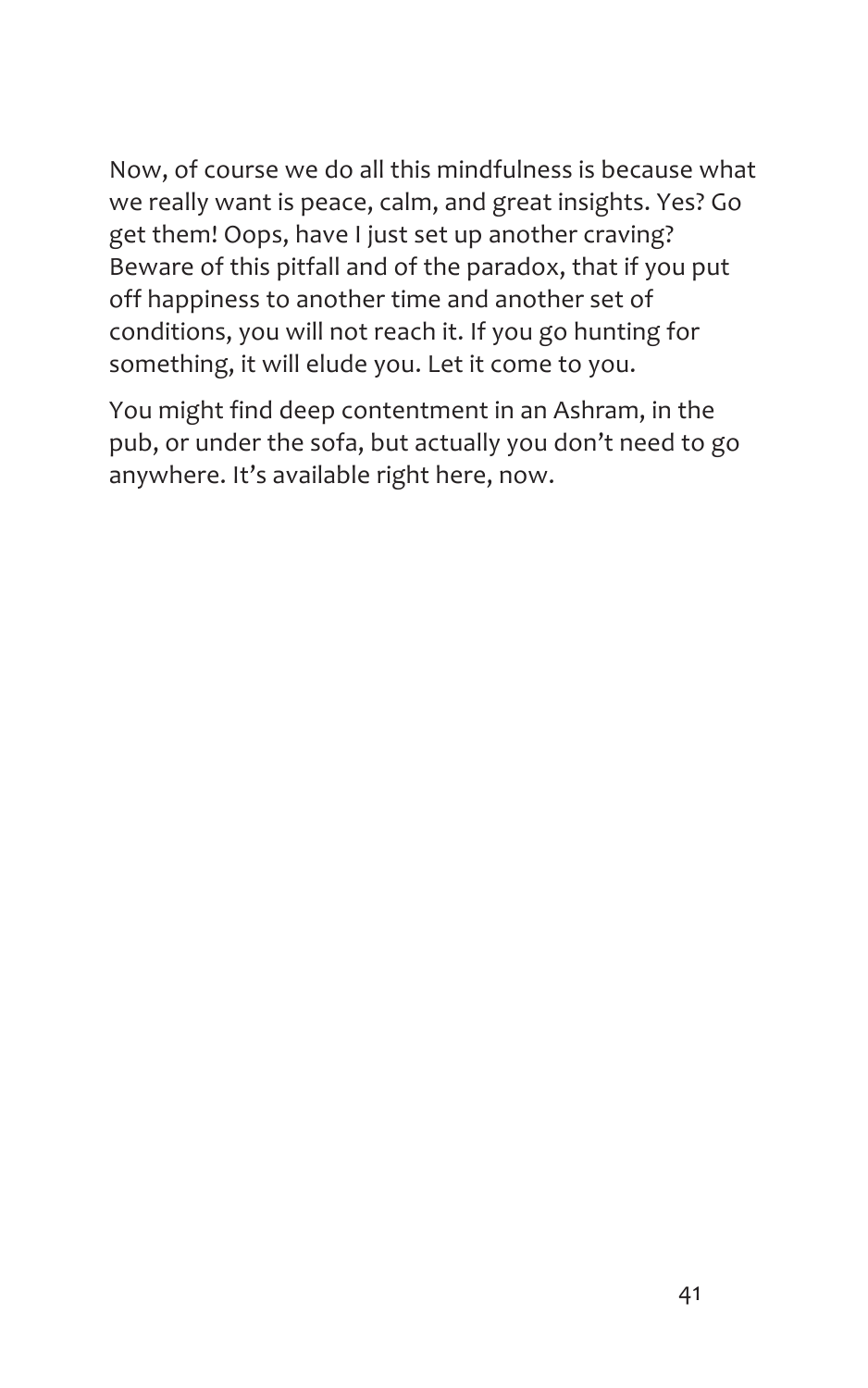#### **The non-stick mind**

I love to cook eggs (the trick with fried eggs is to cook them on a really slow heat, with butter, with a lid). But even the newest frying pan can still stick a bit.

We suffer emotionally for one reason only; that stuff the world throws at us, we take personally. It sticks, and we contort ourselves to shake it off, or to try to avoid it in the first place. How would it be if any insult, any loss, any embarrassment, or any pain, was clearly experienced, but our emotional reaction to it simply did not hang around for long?

Well, the good news is that our innate mind, the one we were born with, is entirely non-stick. In fact, there's nothing there for anything to stick to.

So if that's true for all of us (which it is), how come we're screwed up by life? Why is it that we worry about stuff that's happened, might happen, or might not happen? What causes the stickiness? And what can we do about it?

My personal experience, as one who is not yet fully Teflon-coated (but working at it), is that the problem is me. Yeah, that Simon fellow with all his habituated ways and distorted perceptions. I can only experience the nonstick quality, the non-material spaciousness of the innate mind, when I've dropped the concept of me. All the stickiness, is stuff that sticks to Simon.

So it seems as if the simple solution is to let go of our learned reactions and behaviours. If only it was really that simple, right? Ok, maybe we get glimpses on the cushion,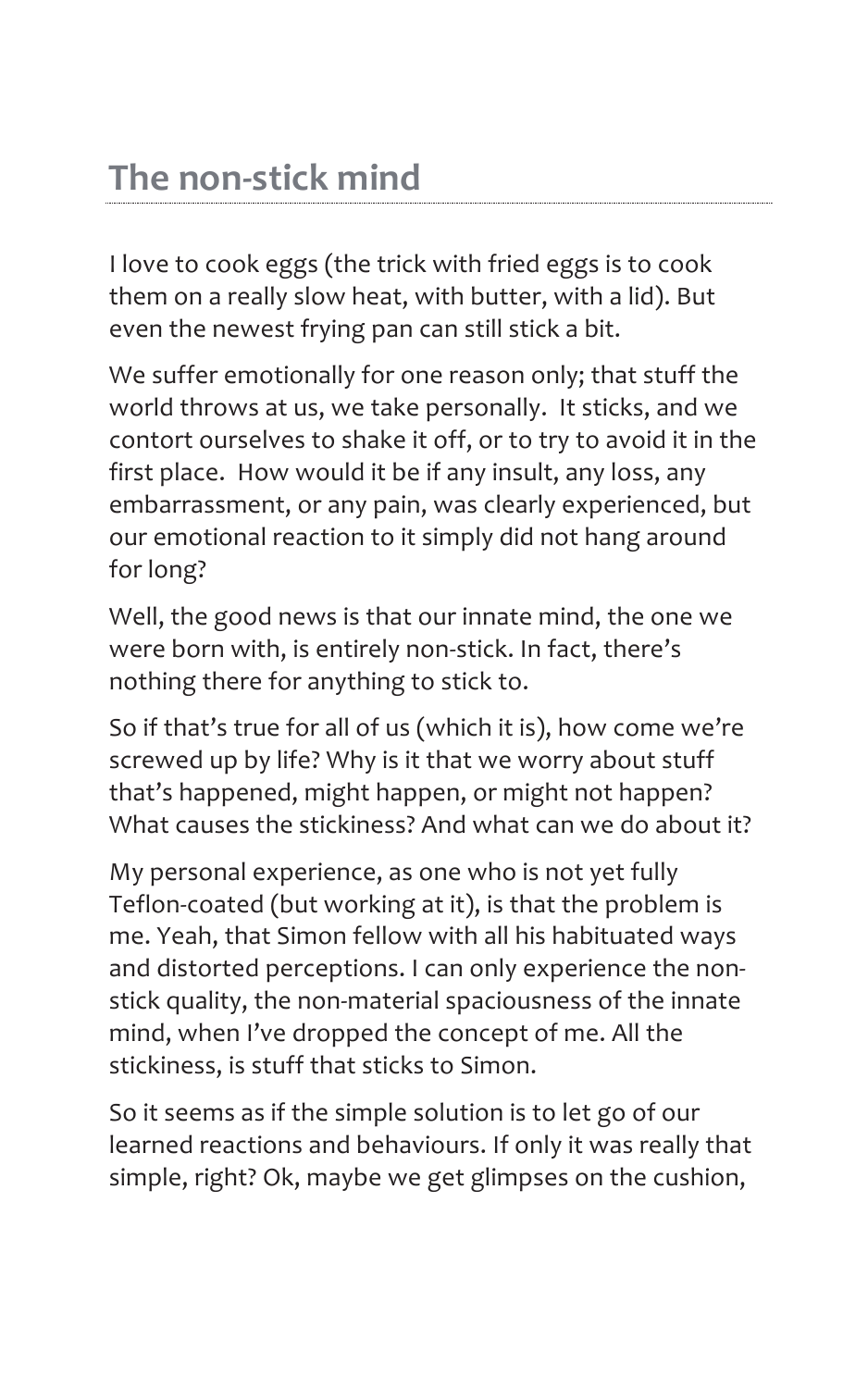but how can we bring that freshness and resilience into daily life?

Again, I can only talk from my own experience; and the news that you don't want to hear is that progress comes from regular sitting practice and retreats – just being there, patiently, until insights turn up. More and more glimpses of the truth of the bare, naked mind; more and more confidence in this; and more likelihood that this truth starts to permeate everyday life, so that emotional reactions begin to shorten and lessen in intensity. I don't think there's a short cut.

And what do you do when you're sitting? Absolutely nothing; just stay awake! Less and less effort is the answer. When you stop making any effort at all, not even the slightest effort, you are truly letting go. You must even let go of letting go. And if you let go completely, what can stick?

So this is really the practice I want to share with you. You can call it mindfulness if you wish, or dharma, or something more spiritual. They're just words. What's clear to me is that this is the most beautiful thing there is; so that's worth sharing. That, and good ways to cook eggs.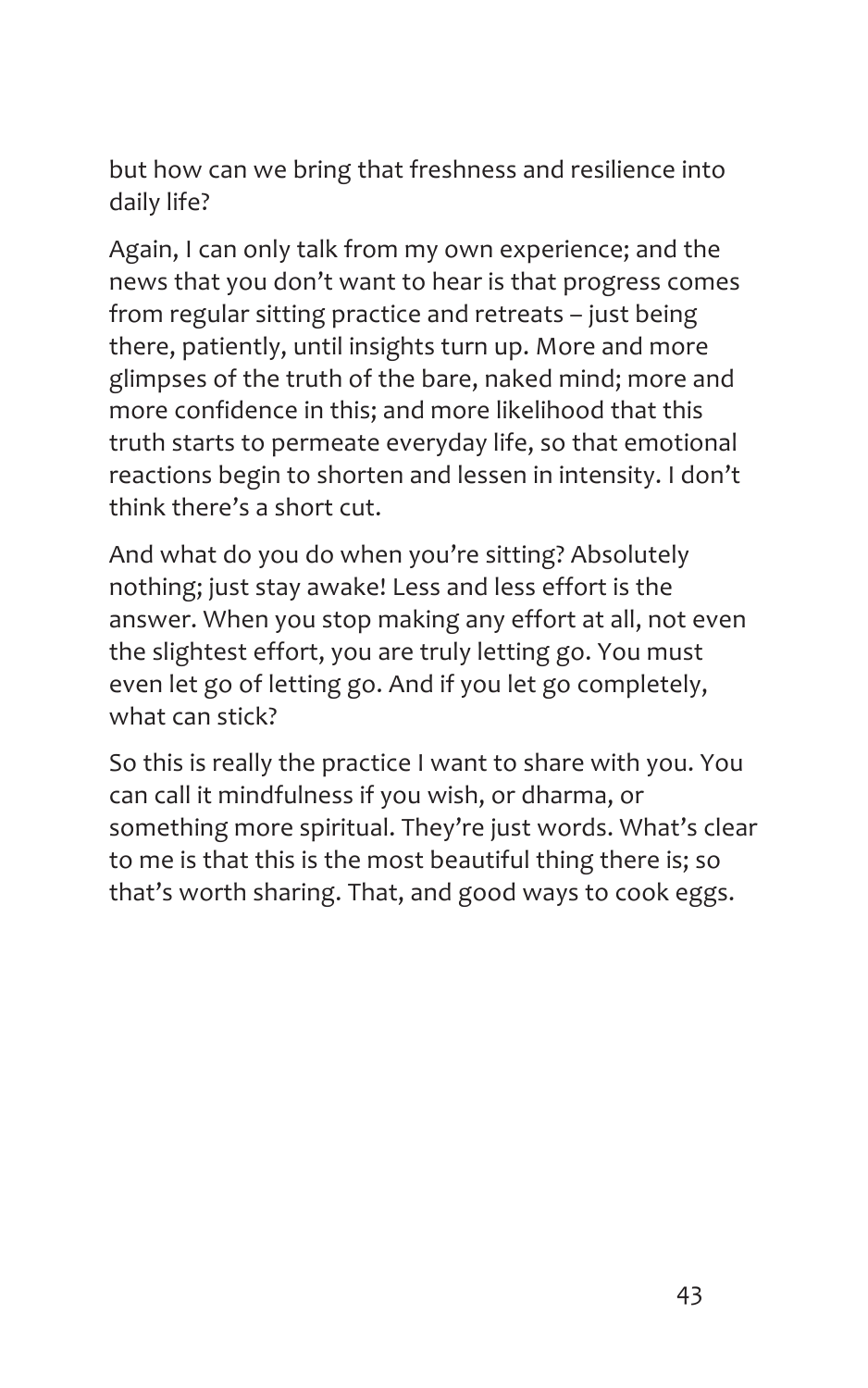#### **I think, therefore I'm not**

Descartes was wrong when he said 'I think, therefore I am' (IMHO). Thinking is probably the biggest smokescreen to getting insight into what we really are. It's the #1 problem in meditation.

Right now, to stay with the experience of this moment, no thought is required. If we're aiming to 'be in the present moment', it actually requires us to step back from thoughts.

It's like being at the centre of a wheel. The further out you go the faster you spin, but right at the very, very centre there's a place where there's no movement at all. You can spin your thoughts further and further away from this moment and get dizzily lost in the past or future, or you can come closer and closer to the still centre of now, where there are no thoughts at all.

Ok, so now I hear you ask, can I be in the moment and still be thinking, which might be a positive and creative or otherwise useful thing to do? Yes, you can, but it takes skill and familiarity with present moment awareness (through practice!). It's too easy to get carried away in analysis or fantasy, and then find that the day has gone by and that we've never really been alive and present at all  $$ a day of not living in the present moment. That doesn't mean we should live for the moment, as that implies hedonism. Our aim is to live fully, and to plan skilfully, with wholesome motivation.

You may also be wondering how to 'get rid' of thoughts. There you are, being good and sitting on the cushion, when ten million thoughts pop up, enjoying the limelight.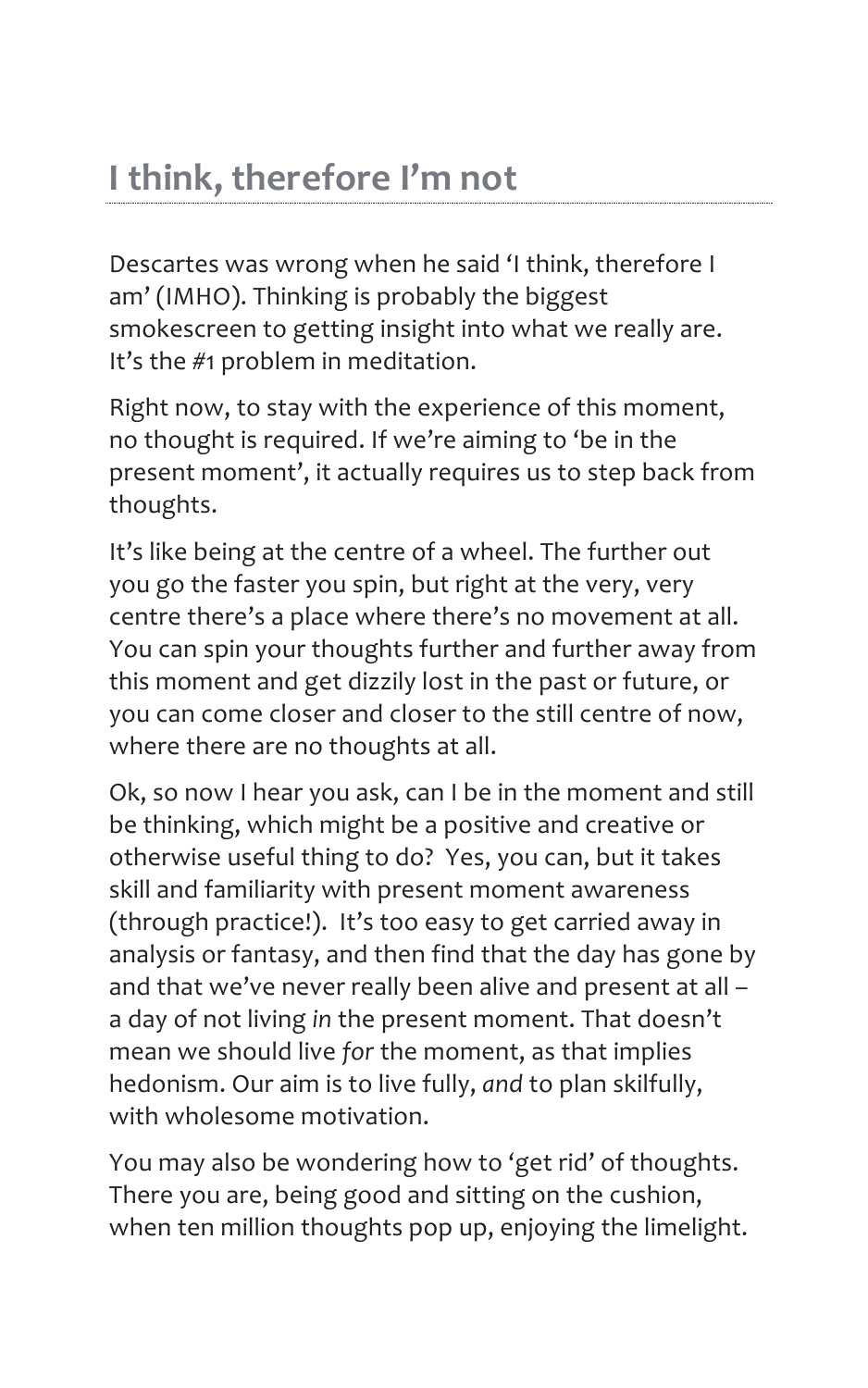Ok, so experience the fact that thoughts arise, and that they dissolve again. In fact if you bring your attention to the fact that there's thinking; you just say 'thinking'. As soon as you catch yourself thinking, just say 'thinking'. And be friendly to those naughty thoughts! Just smile at them. 

Sooner or later, if you're paying attention, you'll see a gap between thoughts. Wonderful - the sequence of thoughts has now become your opportunity for deep practice. Or you may realise that the thought itself is not separate from your mind, so it illustrates the infinite possibility of mind.

The other factor is that we're always 'doing' something, even if we're not thinking about it. We are masters in keeping busy or distracted. If you're looking for a full-on experience of Now, you have to Stop. Doing. Anything.

So the instruction, if you want one, is to 'rest in the continuity of now'. That means allowing thoughts to arise if they will, but not engaging. No pushing way, no seeking, no meditating. Don't even try to do nothing. Just rest, with alertness. If you hit the sweet spot, even for an instant, where there is no resistance or wanting, bliss arises. 

You may also reflect later, that in that sweet moment, you were not there. There's awareness, but no 'me'. To some people this can be scary, but I assure you that it's totally safe. It's actually our true nature.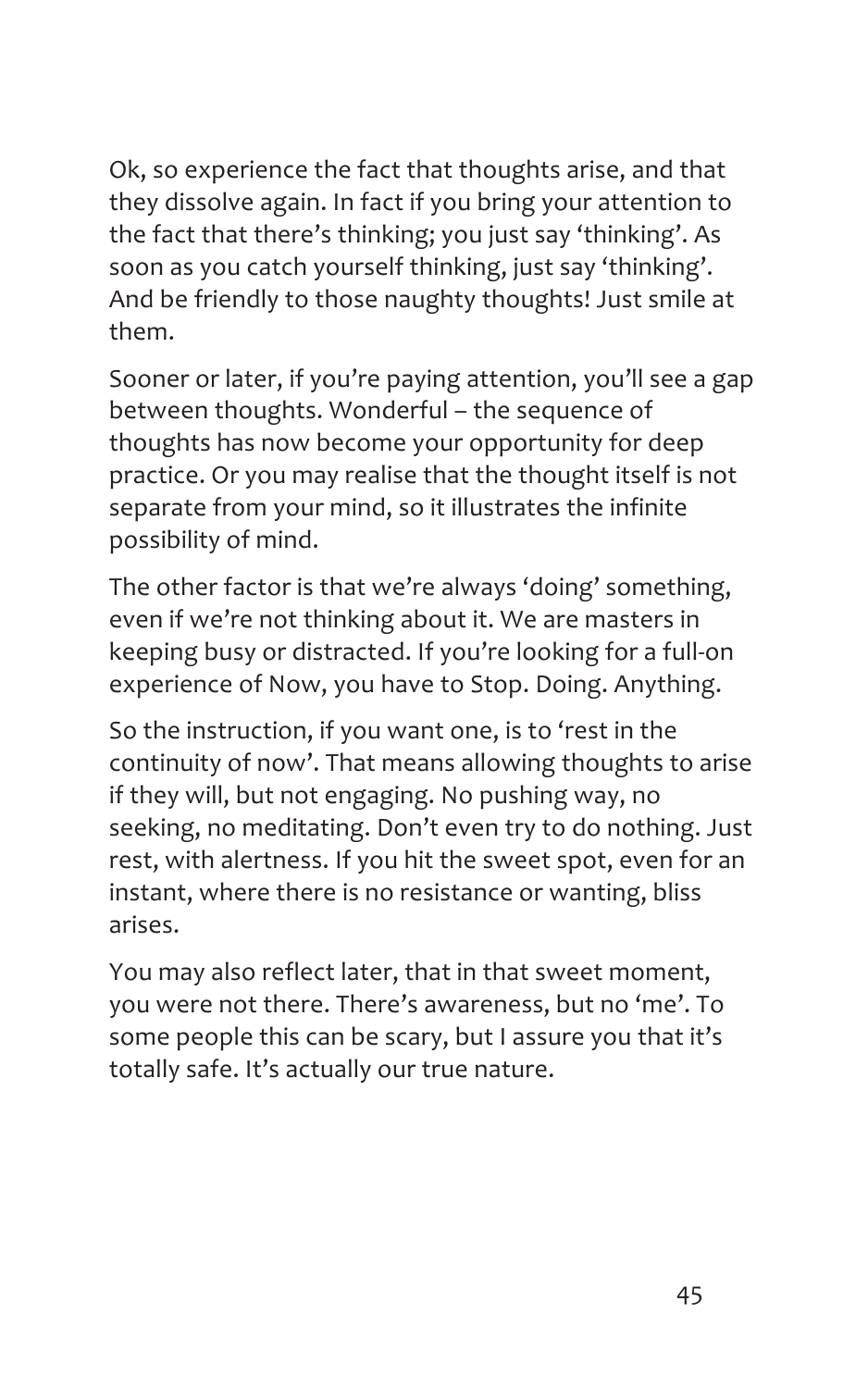#### **How to rest the mind**

We all know how to rest our bodies, right? Just put your feet up, slouch, and do nothing. Simple. But how do you rest the mind?

What we need to cultivate is the part of the brain that appears to be much more random or pixelated than the more linear, verbal part we are more familiar with. We get in touch with this part of the brain in the arts, music, sport and whenever verbalisation is not required.

Resting the mind is a bit like going to sleep, only you stay awake! The one trick is to be 100% present. If you can just let data from your senses flow through without any data processing (comments or judgements) then stay in this flow of now-ness, you can rest the body and the mind. It's a state of being awake yet totally restful.

So how do we do this?

As soon as you notice a sentence starting to form, just let it dissolve; don't finish the sentence. The other thing to watch for is images forming. As soon as you notice a picture appearing in your mind, actively let it dissolve.

Consider what happens when we go to sleep. To nod off, we have to relax, trust our body to take care of us and to let go of the normal pattern of logical thinking.

You may we need a prop to support you in this process of noticing words or images arising. This brings us back to experiencing the breath. Given that the breath is always moving, following its progress without distraction helps you stay present. Once you experience this now-ness with bare attention, you will see that it's a place of great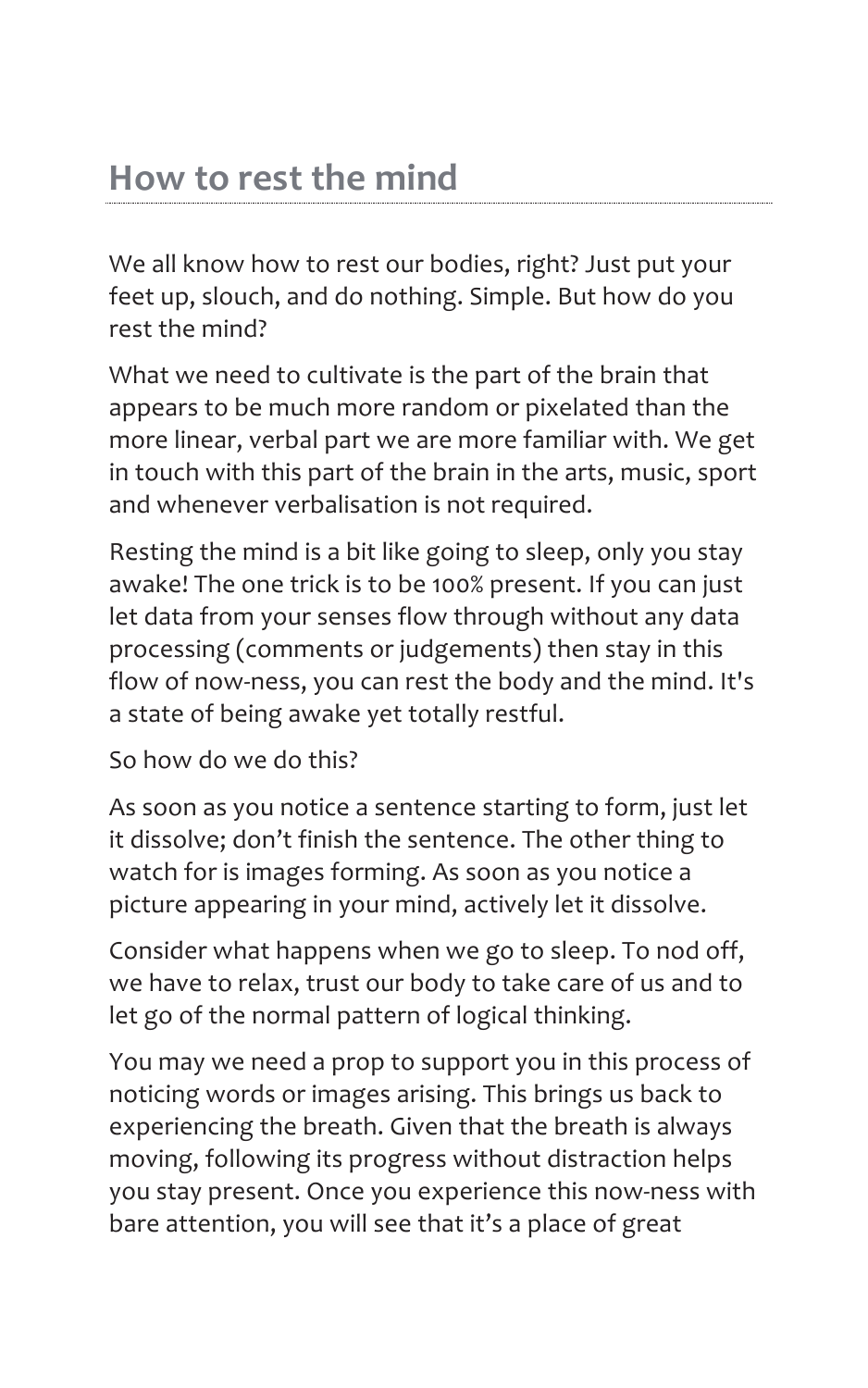spaciousness and freedom. And that's a good place to rest and a great way to go to sleep.

Then in the morning, try to catch the first moment of waking, and with the first in-breath, drop into pure attention then as well. It can be a moment of amazing clarity.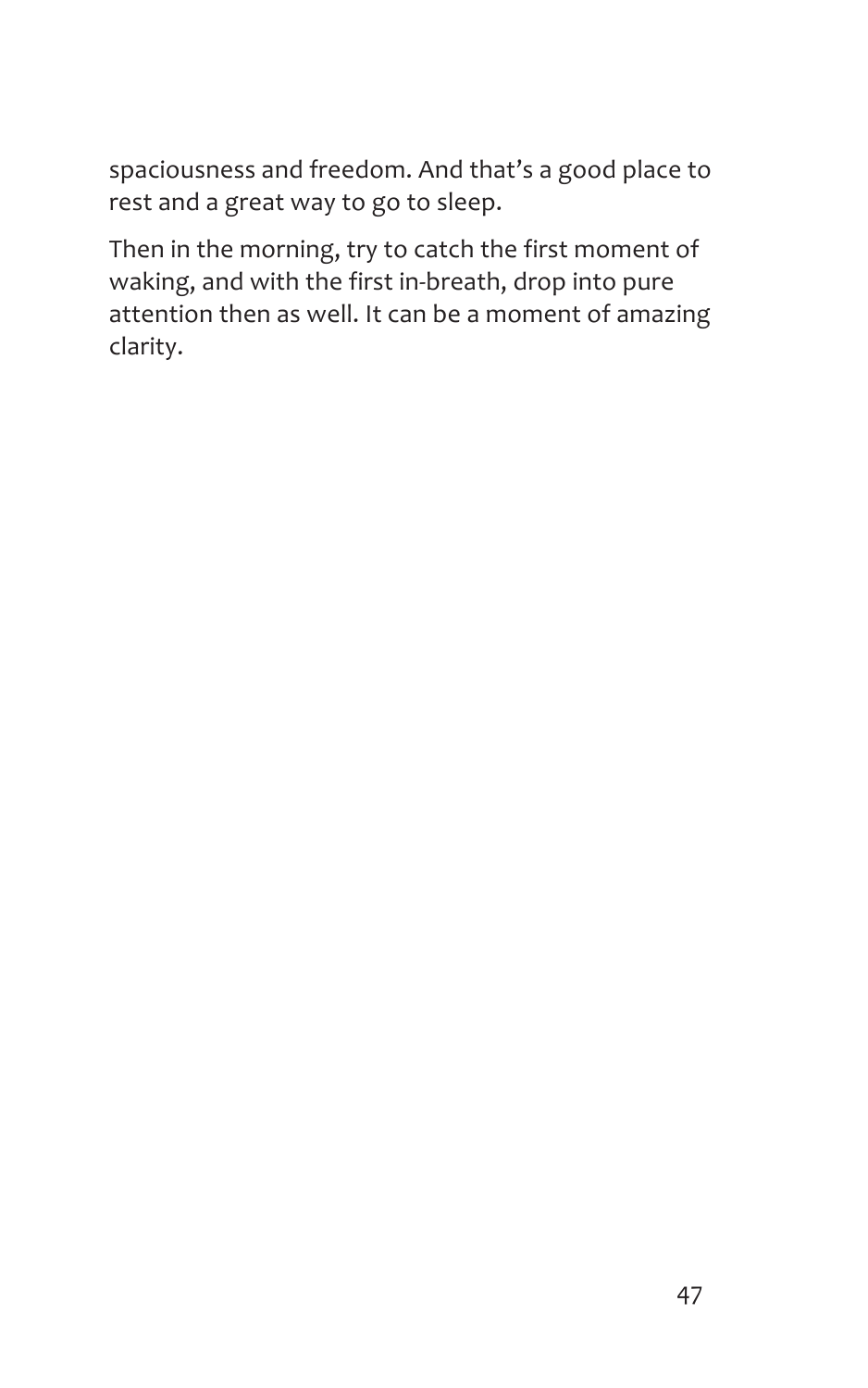#### **Every step takes us closer**

Mindful walking is one of the simple but profound joys of mindfulness practice. When walking mindfully, you're on the path! So here's how to do it.

I'm guessing that at some point in your day you'll walk somewhere. If that's outside, so much the better. So you have a great opportunity for mindfulness practice. No excuses. Even a walk down the corridor to the loo is a perfect opportunity to practice. All those short walks may add up to a good bit of mindfulness practice every day.

There are just three things to remember. Interest, kindness, and connection. I'll explain.

**Interest:** Most of the time we walk around in a zombie state. We only notice what we've are in the habit of noticing. Ninety-nine percent of potential stimuli, especially visual, never gets into our consciousness. The brain does this filtering because if it didn't the world would be overwhelming. People with ADHD notice everything; every bug, every piece of glitter, every touch of a breeze, every word on a T-shirt 100m away. That's not useful, because they get distracted all the time. Somewhere in the middle is mindful attention.

This means opening up our attention, and the key tool to that is interest. If we make a deliberate effort to notice more of what's around us, it's nearly always rewarding. Suddenly you may hear a bird singing, see the play of light on the leaves of a tree, or notice a passing smile from a complete stranger.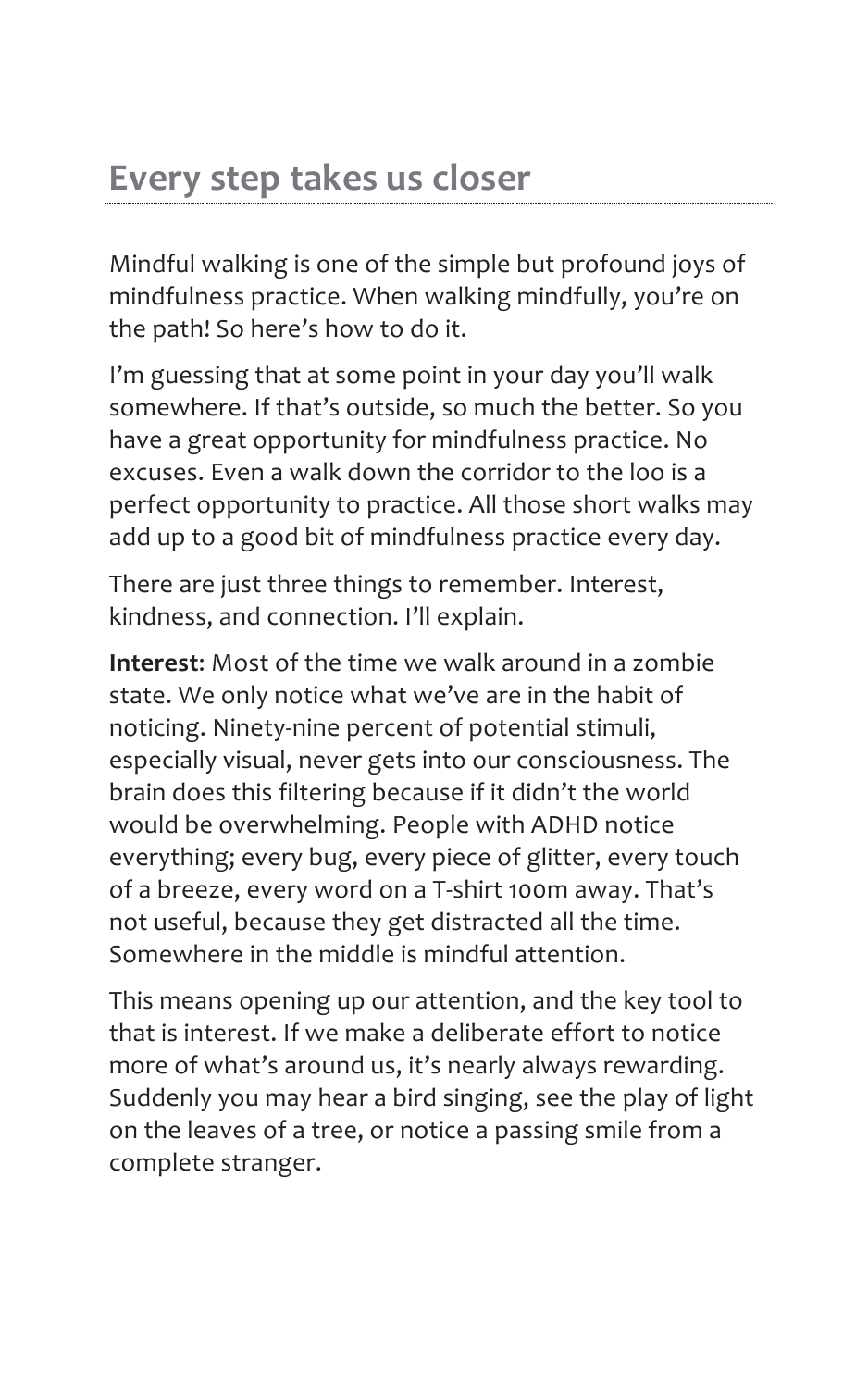Or you could take more interest in your own experience. How your body moves, joint by joint and muscle by muscle; how perspective changes as you move through space and how; how particular smells quickly trigger emotional reactions or memories how sounds come and go without leaving any trace.

So just open up the senses, and take a deep interest in what you experience.

**Kindness:** The second factor in mindful walking practice is to be kind. While doing all that noticing, you'll probably also see more suffering. You'll notice that someone you're passing is frowning, a bit stooped, or involved in an aggressive phone call. You may see the masks we all wear to protect ourselves, whether that's being cool, submissive, or uber-confident.

There's a huge need for kindness, to ourselves as well as to others. Now, if you want the deepest, most secret teaching on this, I'll give it to you. If you're not ready just stop reading immediately... ok, so you're ready?

Smile. That's it. Smile more.

Smile at total strangers (by the way most will smile back-I've never had anyone hit me yet). Smile at your colleagues. Smile at the paving slabs and slugs. It doesn't have to be a big cheesy smile. In fact it may be imperceptible, but inside, you're smiling. With everything you see, and hear, and smell, just wish it well. Not just pretty things; all things.

**Connection:** We live as if we lead separate lives and have control. Connection is the third key. We can breathe only because trees give off oxygen. We have energy because the sun hit a leaf, somewhere on a farm, and some poorly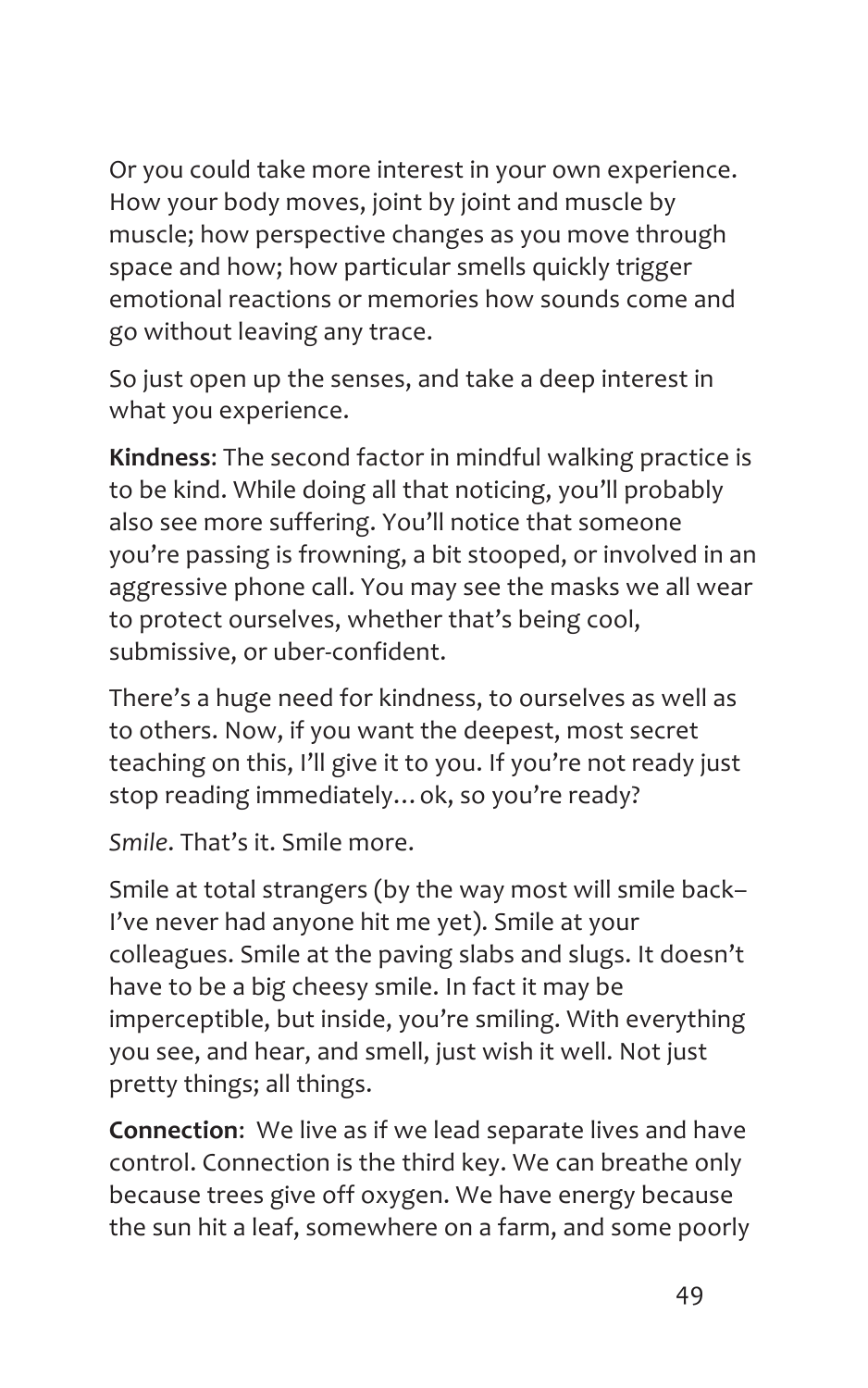paid worker harvested the crops that got processed by someone else and ended up in our cereal bowl. We've got a job because someone thought up the idea of the business, that didn't exist before. We're about as independent as a molecule of water in a river.

We are totally supported by all that's around us, and if we ever stopped to think about it we might even be grateful, instead of taking it all for granted.

More pointedly, if we're looking for good reasons to be a bit more aware of this, there's the principle of karma; the idea that your actions will come around and affect you later. Don't we all love it when the baddy gets what he deserves? Behave like a spoilt child and you'll probably see a negative effect quite soon. Take all that supports you for granted and you might find that some things stop flowing.

So, while you walking with interest and kindness, be thankful for all the connections that support you. Don't just wish peace for yourself, but for everyone and everything.

The path of mindfulness, is here, in front of us, right now. There's nowhere else you can be, so make the most of it. When you do that, every step, ever so slightly, generates more peace in the world.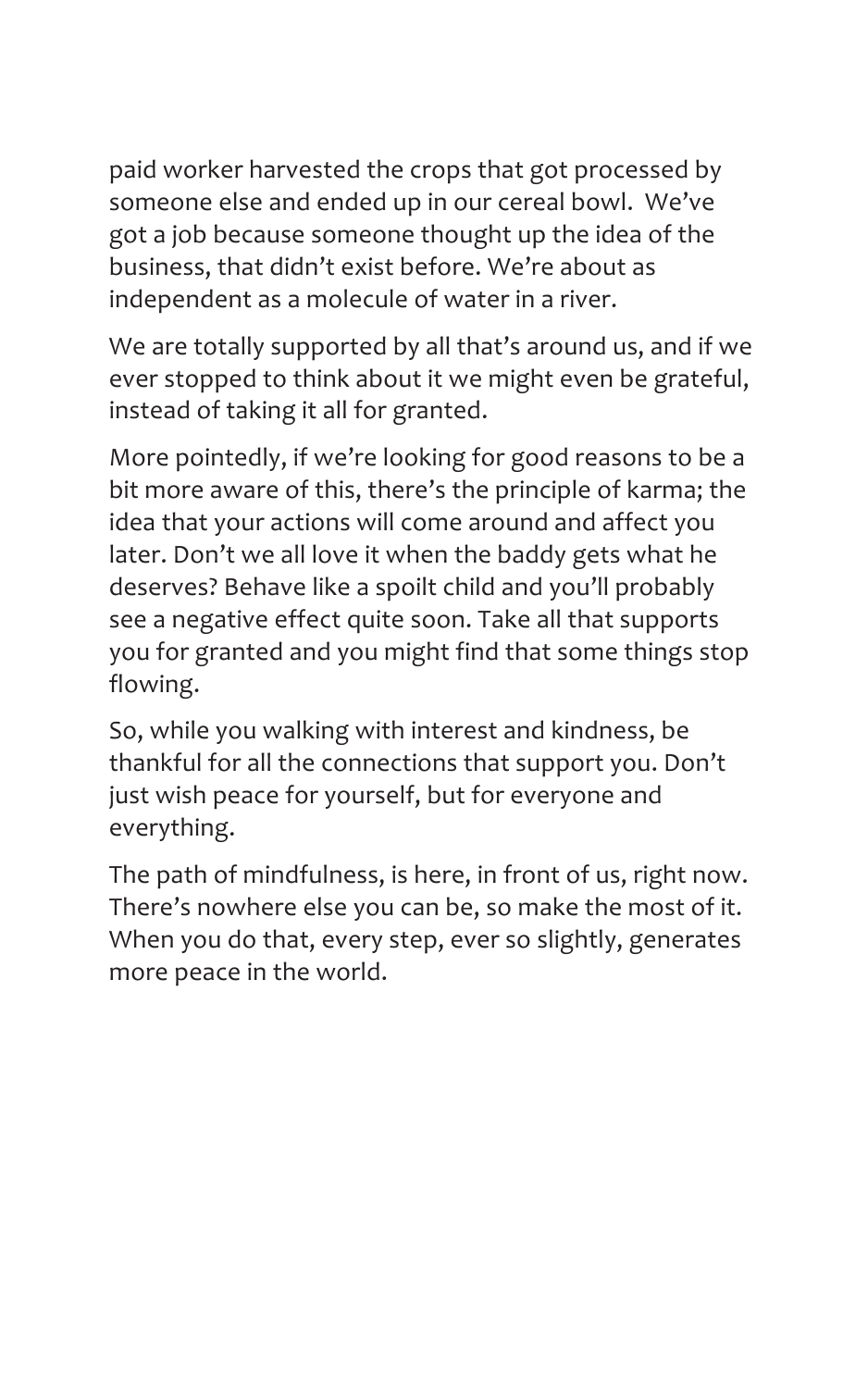### **Fear, trust and refuge**

When we embark on the exploration that is mindfulness, we make a journey into the unknown. To develop insights into the nature of mind we need to be open to whatever the mind reveals to us, and to begin with accepting that we don't know what this will be. So there is, inherent in this process of exploration, uncertainty and a certain level of fear.

It's like setting sail in a boat that has no rudder and no charts. To get into the boat you have to have trust that it will lead somewhere useful. But if you stay on the shore, you will go nowhere.

For this reason, the traditional starting point in Buddhist meditation is to 'take refuge'. In effect this means having trust in the practice. To begin with one puts that trust in 'buddha nature' (our in-built, pure, compassionate mind). Next one puts trust in these ancient teaching practices then, finally, in the community of other people who support us on this journey.

We can let go more easefully into the unknown realm of our mind, by just having confidence that these simple practices have worked for millennia to help ordinary people cope better with life, and to experience joy in the miracle of being alive and conscious. If you're on this journey, and guided by someone who knows the ropes and abides the traditional teaching model (however creatively presented!) you will be ok.

That's not to say that it's all blissful and exciting. In our meditation practice, just as in life, we can experience boredom, irritation, dullness, anger and doubt. In fact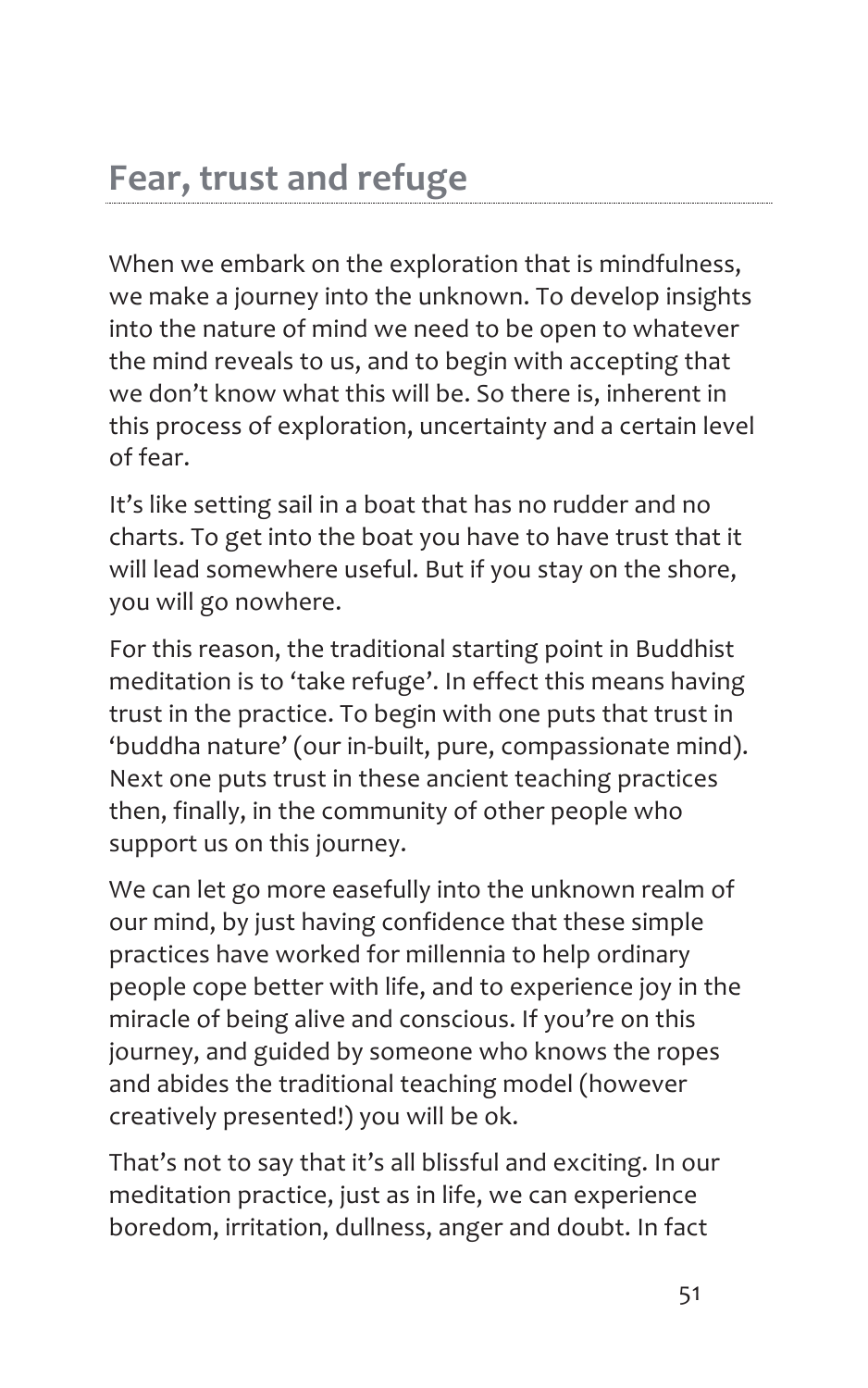that exact sequence is very commonly experienced, perhaps several times in each meditation session. You may get stuck on one of them, or you may cycle through them again and again. Watch for this and be aware that it's quite normal.

Meditation can be blissful, it can be dull, and it can be downright unpleasant. The starting point is stepping back to observe and feel what goes on in the body (most emotions are just bodily sensations). Just be curious, accepting and interested.

To explore what we are fearful of we need to look at ego or identity. Who we think we are (and consequently our views) become very fixed, influencing all of our thoughts and actions. We're very quick to respond if something challenges us – making a judgement that we dislike something, or like it, then acting on those impressions without stopping to question their truth and our habitual ways.

We hold this self-image and these views very tightly and protect them. In meditation, we're in a process of loosening the grip. At some stage we may let it fall away entirely, and just experience life as it happens directly and without judgement (which is blissful). But as soon as the ego notices that it has been made redundant, it jumps up like a child with a tantrum. At that point one of the distractions will arise. For example - 'this is so boring', or 'this is a load of rubbish' or 'I'm no good at this'.

There is a clear correlation between advances in the practice, and letting go of our self-referencing. The bigger the letting-go, eventually to the point of freefall, the bigger the potential for insight becomes. The art of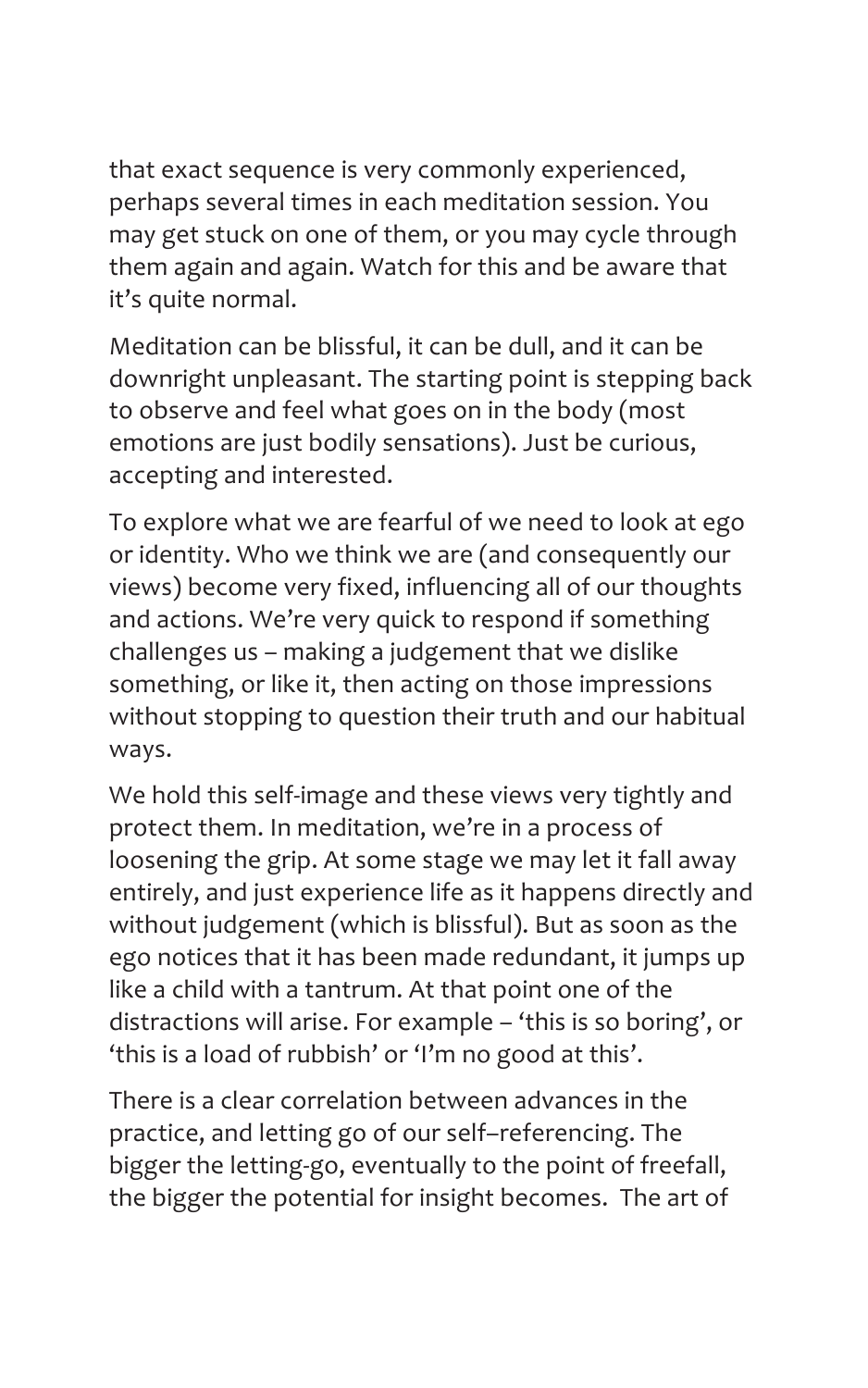mindfulness is to stay awake, in the here and now, while experiencing this freefall. Refuge helps you do this.

My root teacher, Namgyal Rinpoche, described enlightenment as 'having one foot over the abyss and one on solid ground'.

So I invite you to step into that rudderless boat, with me and every other explorer into the nature of the mind. Let your heart be your navigator, and let the wisdom that you seek be the wind in your sails. Just let go. All will be fine.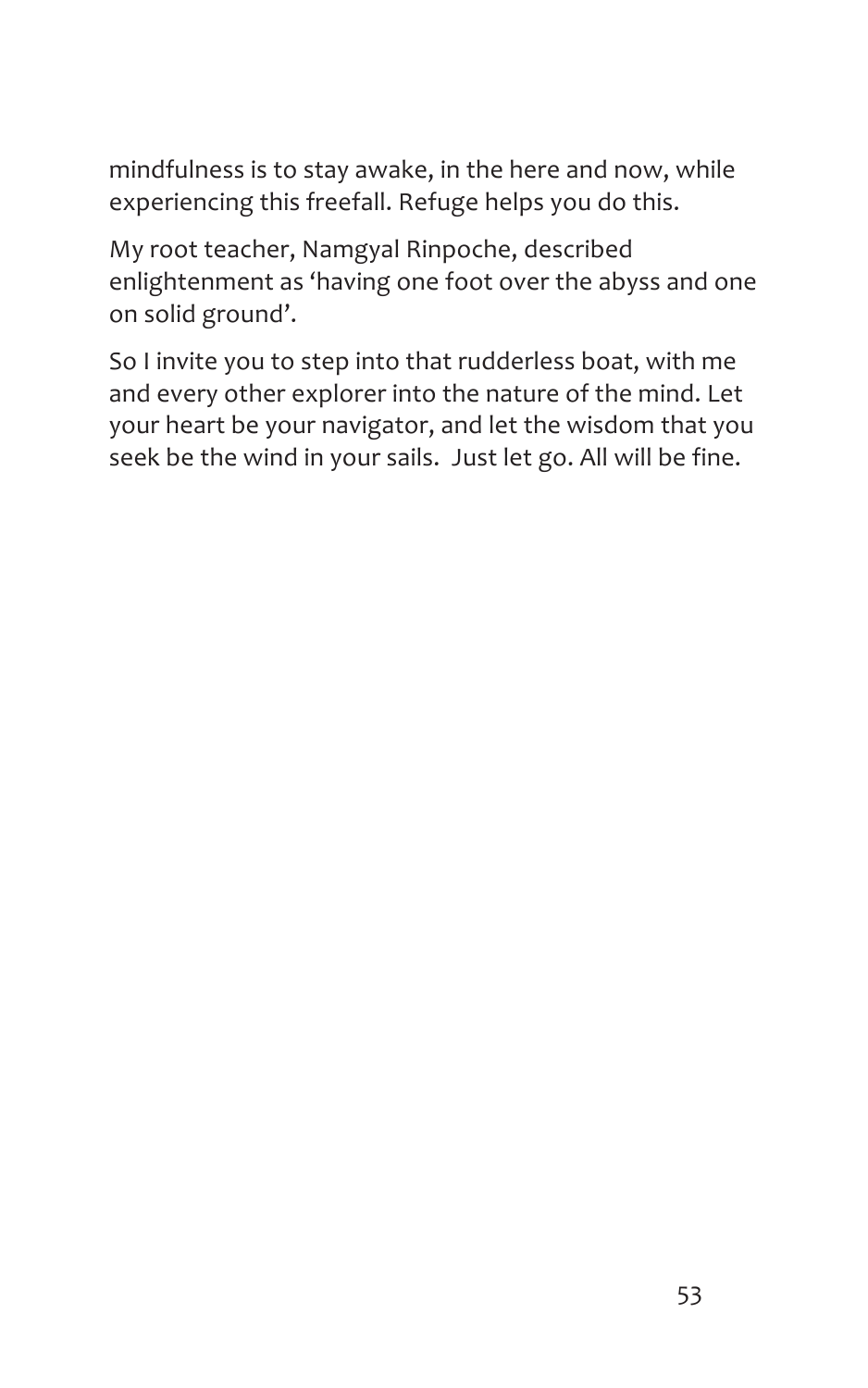#### **Go ahead and die a bit**

Let's get right down to basics. There are two drivers in our lives; love and fear. They come in many shapes and sizes. Which is dominant for you?

Love of course, I hear you say. You're trying to do the right thing and be the best person you can, right?

If so, why is it that we get negative emotional reactions? Why do we lash out when threatened or insulted? Or run away, or make a joke, or pretend it never happened.

In essence we have two responses to something new. We like it, or we don't. Occasionally things are neutral.

With stuff we like, we want it, and more of it. We miss it if we don't get it.

With stuff we don't like, we get very inventive at avoiding it. If we can't avoid it, we might get depressed, or feel helpless.

Push and pull, all day long. Most of it is so built-in to our behaviours that we don't even notice it happening. Others might see what we do, and if their reaction is a different one, they may think we're odd, or judge us negatively. (Not that we'd do that to them, right?)

Well, all that push and pull actually comes from fear. We've amassed a shed load of evidence that has helped shape a fictional character we have called 'me'. All our life experience and cultural conditioning has honed this character, and each time we respond according to our learned patterns, the patterning gets stronger. This is the ego.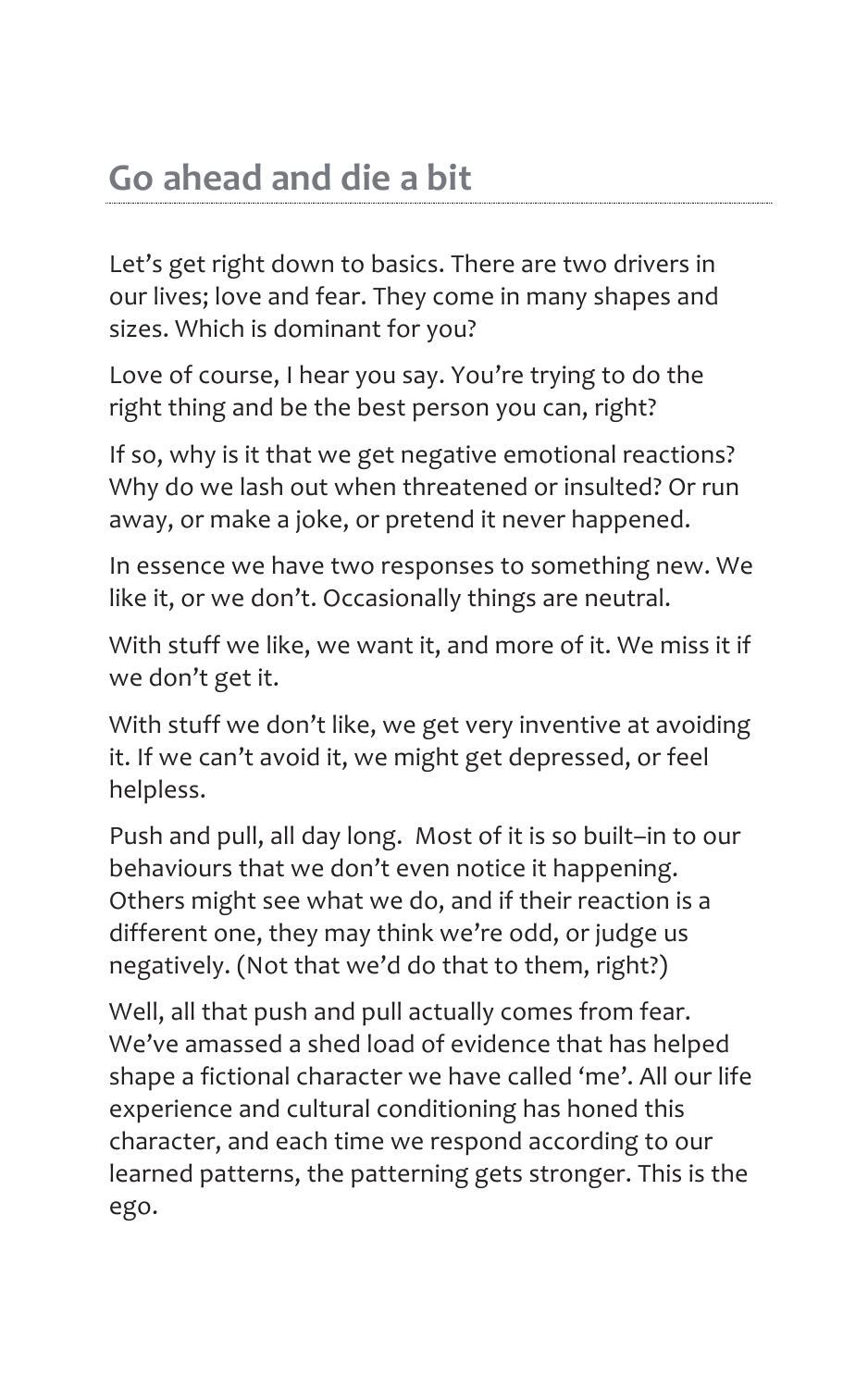Ego is touchy and always on guard, ready to fend off attack. This is why meditation can be a challenge. In meditation, we get under the ego's radar. The ego doesn't like the loss of control. The predominant driver of ego is fear.

So what would happen if, even just for one second, we dropped the whole thing? In a sense this is about letting ourselves die for a bit; not our bodies, which have systems for keeping the organism alive; but the fictional edifice known as 'me' which normally runs the show. Or thinks it does.

So if we let the whole thing disassemble and drop, what would be left?

I was very moved by an event in the last Olympics. Two brothers were winning a long distance race, when the leader suddenly, 50m from the finish line, totally lost the plot from sheer exhaustion. He had no sense of forwards or backwards. His brother, a few metres behind, immediately went to his rescue, propped him up as he stumbled on, and threw him over the line, losing his own medal in the process.

That was not ego-driven. It was pure compassion. Love.

When we drop the ego, a higher intelligence takes over. When a musician or artist is in the flow of his work, there is no ego. When a coach is there entirely for the client, his ego is not in the room. When we know something is right, rather than figure it out, ego does not come into it.

So how do you practise this? Let me emphasise that first there must be deep tranquillity. Don't try it otherwise. This is an advanced practice. If you know how to get a to a point of real stillness and tranquillity, and when you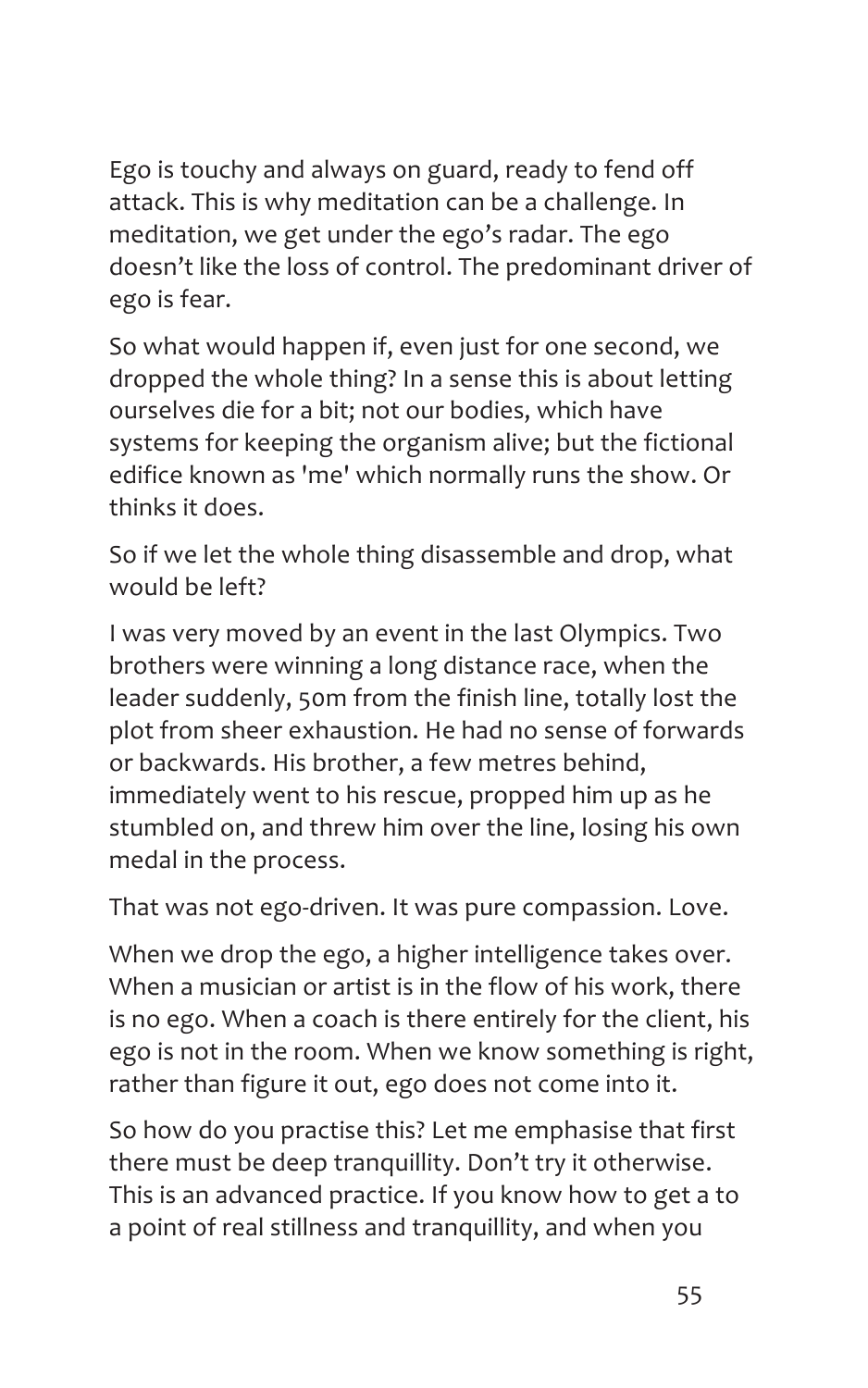know you're ready, just let go. Let go of everything. Every concept, every memory, every single one of the billion little events which have led to this moment. It takes a couple of seconds. Then you can come back to where you were. But just maybe, for an instant, you will have experienced a freshness, a moment when there was complete freedom.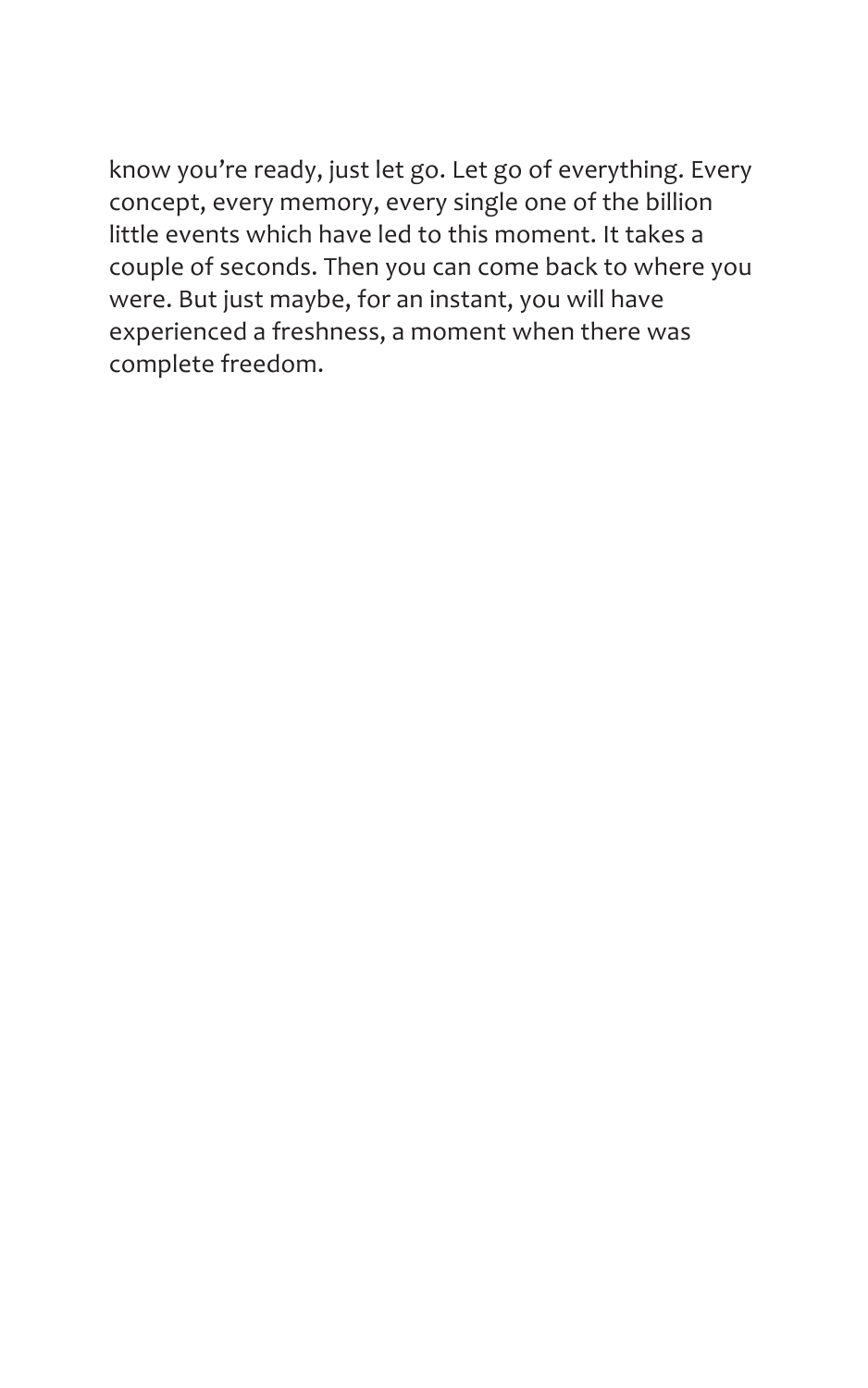At some point in our mindfulness practice, we will have the insight that how we think and act are just habits. More fundamentally, we realise that we are not our thoughts. If that's so, who's in control? And who's noticing the thoughts?

A lot of mindfulness practice can be seen as a process of letting go of fixed views, and opening up the mind to other possibilities. We start to realise that we've created a monster called Ego, and we want to be the hero and slay it and then we'll be fine and everyone will be amazed at our equanimity. This approach is flawed.

First of all, it's true that we are ego-driven. Ego is our selfimage, our identity. Above all it is a belief that we are separate and must protect ourselves from all that is not us. We've carefully assembled our identity like a unique house, adding an extension here, a new coat of paint there, reinforcing the foundations, and - in particular making it weather-proof and burglar-proof.

It's been a lifelong project so any threat to this, to who we believe we are, including our opinions or our possessions, must be dealt with swiftly and effectively. If our evasion or aggression preserves the edifice it just shows what a great, resilient structure it is. Good job. Hold on to it even tighter.

The problem is that it's not just a house. It's also a prison. We put so much energy into holding it together that we miss out on the possibility of life's adventure. We fail to see beyond our limited view. We might even put a sign on the door saying 'keep out'.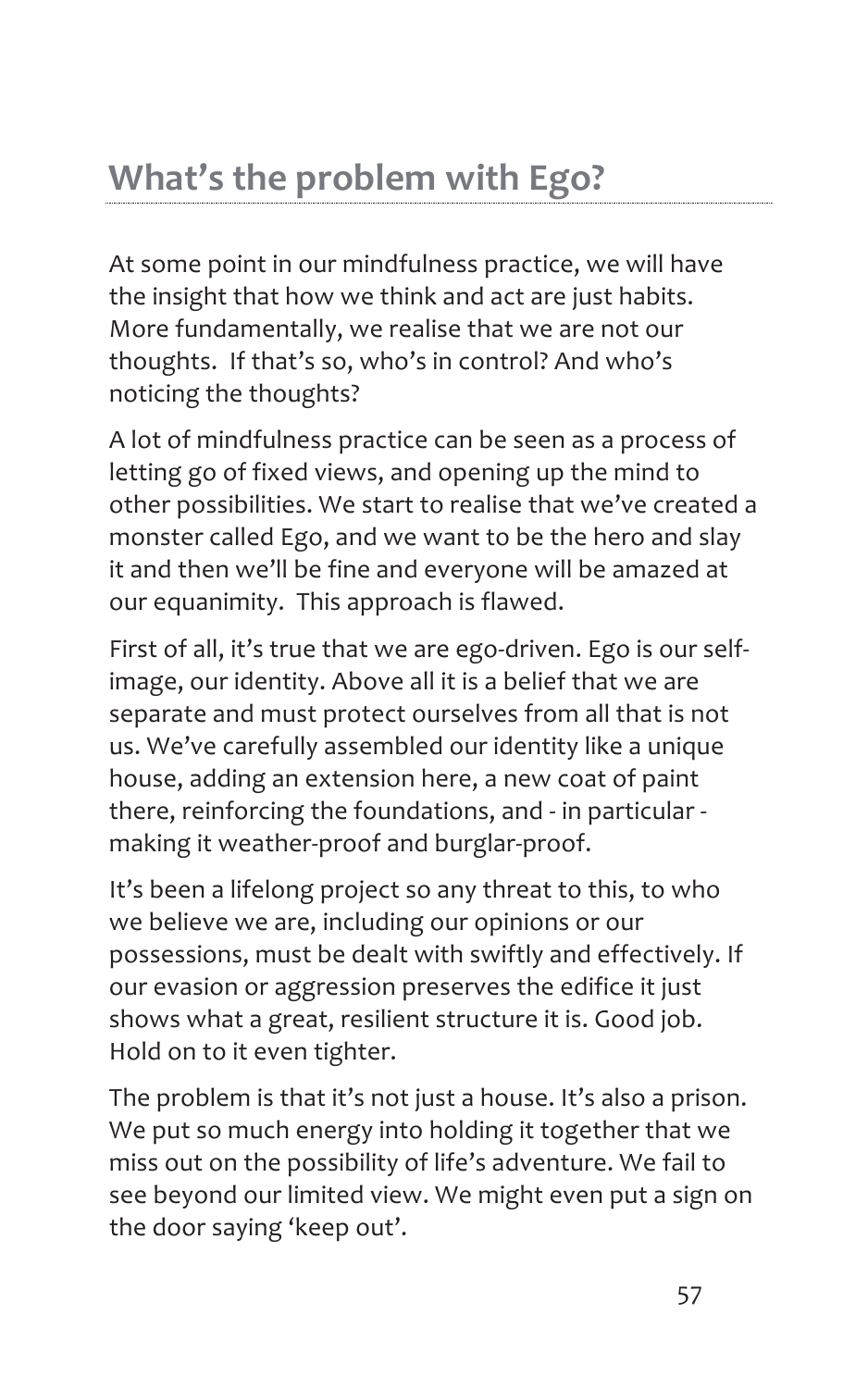But inevitably, sooner or later, the roof will leak and the walls will crumble. We get ill, everything goes pearshaped, we die. Shit happens. The only thing we can be sure of is change. And much of it will be beyond our control. To be okay with uncertainty is to survive and grow, to swim with the tide, or even to surf the waves.

Our Ego is not an enemy.He's a loyal bodyguard, keeping a watchful eye out for threats. He's just a bit too touchy and over-protective at times.

Rather than battling to get rid of our Ego, it is more helpful to get to know him, and to thank him for his constant attention, but to give him time off. For it is only when we allow our fears and demons to be present, yet be unmoved by them, that we can open up to new experiences and see the world with fresh eyes.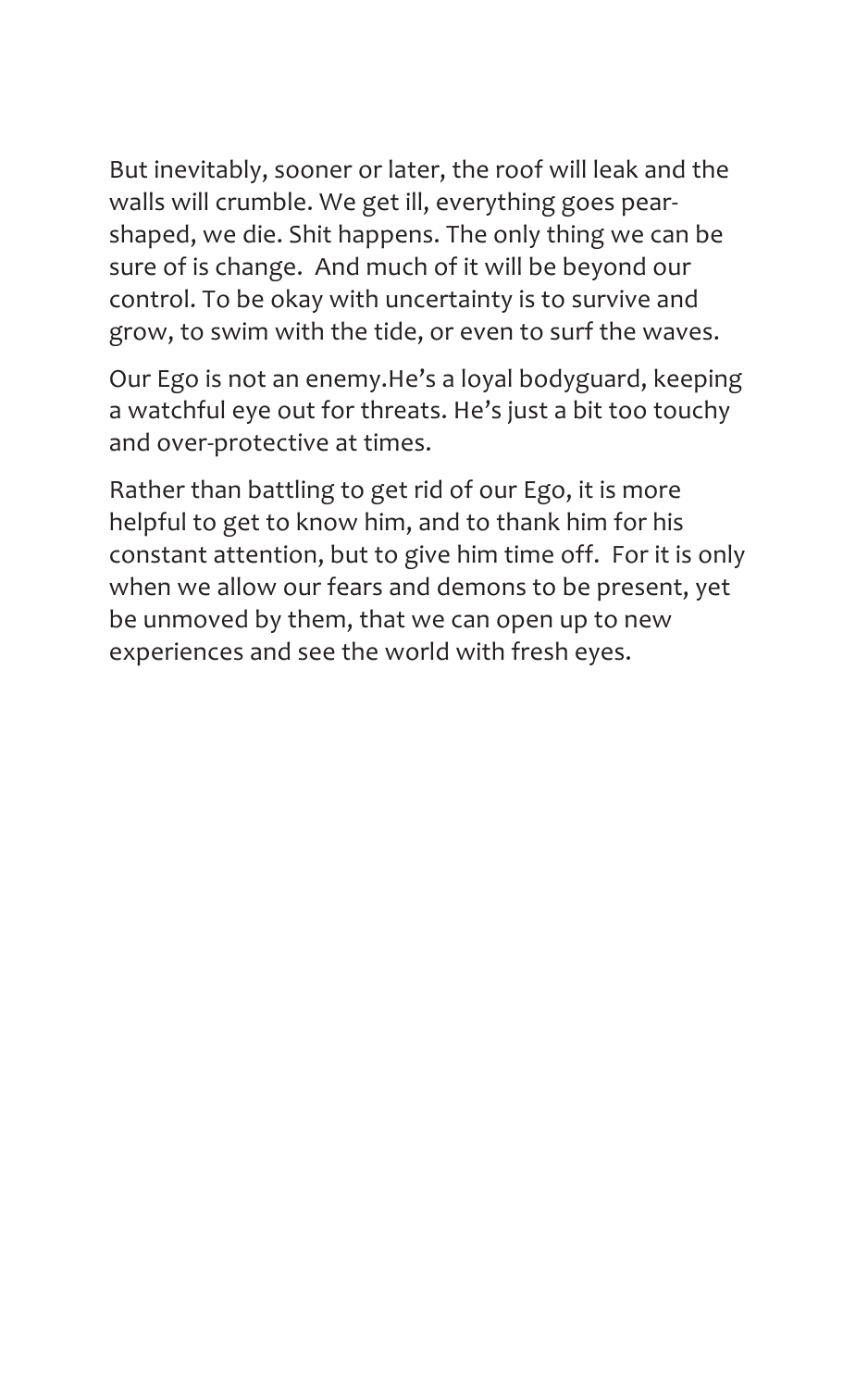# **The joy of being a nobody**

I have just walked home after dropping my daughter to school. As I walked through town and then the park, it struck me how unhappy most people looked. Some were looking stressed, some vacant, but most of all it just seemed that everyone was making a huge effort to be 'a somebody' ... and probably failing to meet their own ideal self-image.

Being somebody takes energy. It's an internal battle. It means dressing in a particular way, communicating in a particular way, having our own particular thoughts cycling around in our head. It also means using vast reserves of energy maintaining this outward and inward identity all day long.

It struck me in particular when I passed by a group of about 30 French students. Of course what they all had in common was that they were French and they were visiting Cardiff. Whilst each was conforming to a dress code and trying to fit in, each one of them also made sure that they maintained their individuality, whether it was in the way they walked, the way they looked at each other with a smile or frown, the particular choice of clothes and hair style.

This then led me to start thinking about anthills! Anyone who's watched a David Attenborough programme will have seen how communities of animals such as ants are, in effect, one large organism. By some miracle of chemical signalling, (a kind of anternet!) they find a common purpose and each individual knows what to do in contributing to the needs of the community.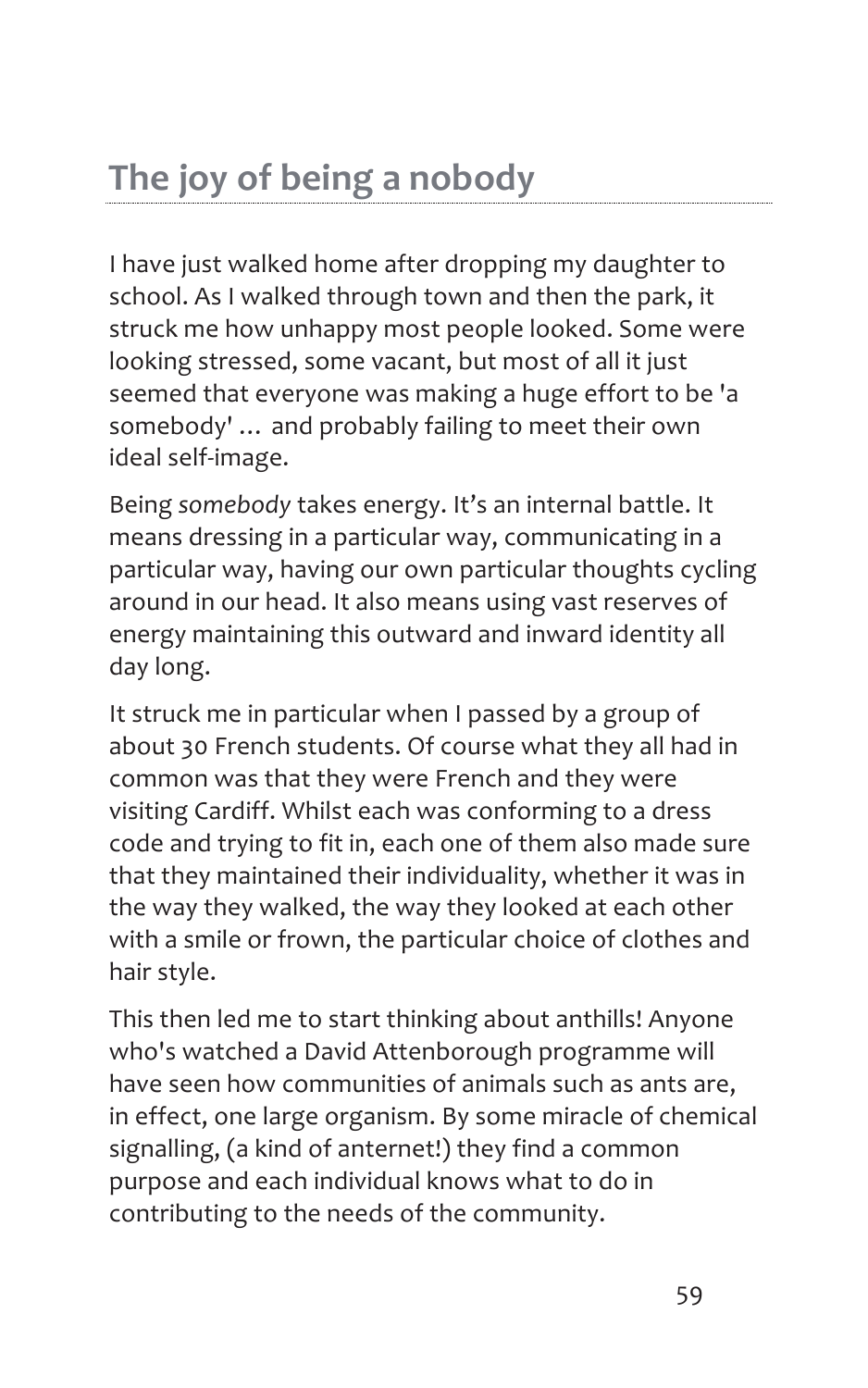How would it be if we humans dropped every concept of 'me'? 

This is quite easy to try out. Next time you take a walk, whether that's down the street or through the office, try, if only for a minute, to drop all concepts and memories of who you are.

Just for a minute, be a nobody.

For that short while, try to cultivate the sense that every human you see is just like you, and part of one, multiparticled human organism.

My experience of this exercise is that it quite naturally cultivates a sense of empathy and kindness.

How would it be if there were a bit more of a sense of inter-dependence, a bit more cultivation of compassion, and a bit less of individuality and self-obsession; a bit more trust and a bit less fear; a bit more peace and a bit less war?

And it can start only here, with us.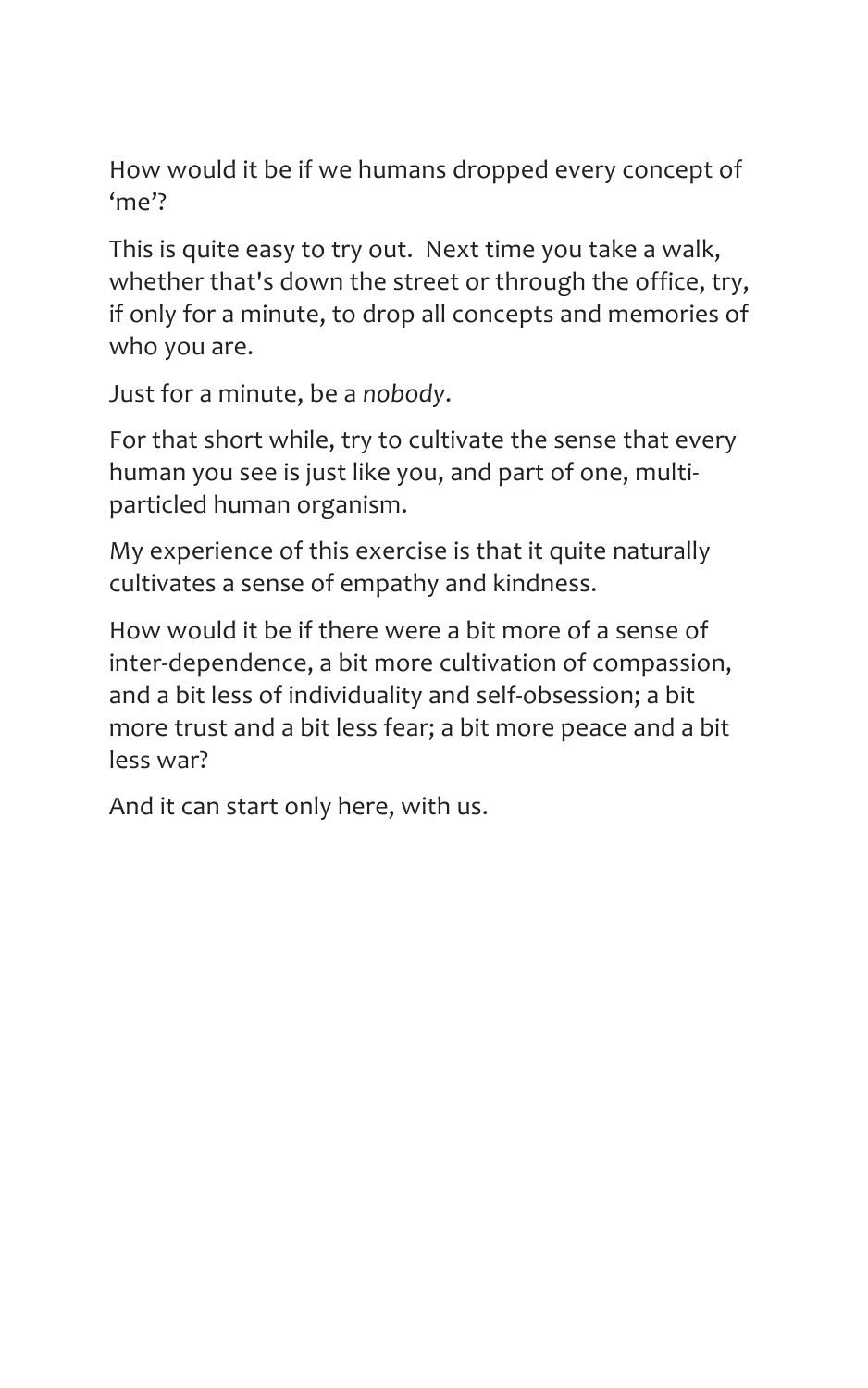#### **Maps, view and intention**

When I began to learn nautical navigation, it struck me how different sailing charts were to the Ordnance Survey maps I was used to reading. The land element of charts is simplified, showing only what matters to the sailor: high points and landmarks; harbours, and navigational points for alignment and so on. From the other perspective, land maps show almost nothing about the sea. They omit underwater contours, obstructions, and information about currents because, on land, you don't need to know these things.

We can make only an approximate model of the reality around us, through the tools of our senses and previous experience. 

The nature and limitations of our mental maps determine the nature and limitations of our interpretation of reality and our response to it. Unfortunately we may not get the map right, like those distorted medieval maps with ships falling off the edge of the world based on the cartographer's view of reality.

Maps are not the territory. If we have a different map, we will experience life differently. The happy fact is that we are all cartographers. We can revise our own map should we find flaws in it. Or better still, we may even touch on a way of looking at the world which allows us to experience things without pre-judgement, just as they are, right now, as if seen for the first time. Even to have no map.

When this happens we are more able to savour reality as it is, without the judgements reflected in the map we have created for ourselves. This process of recognition is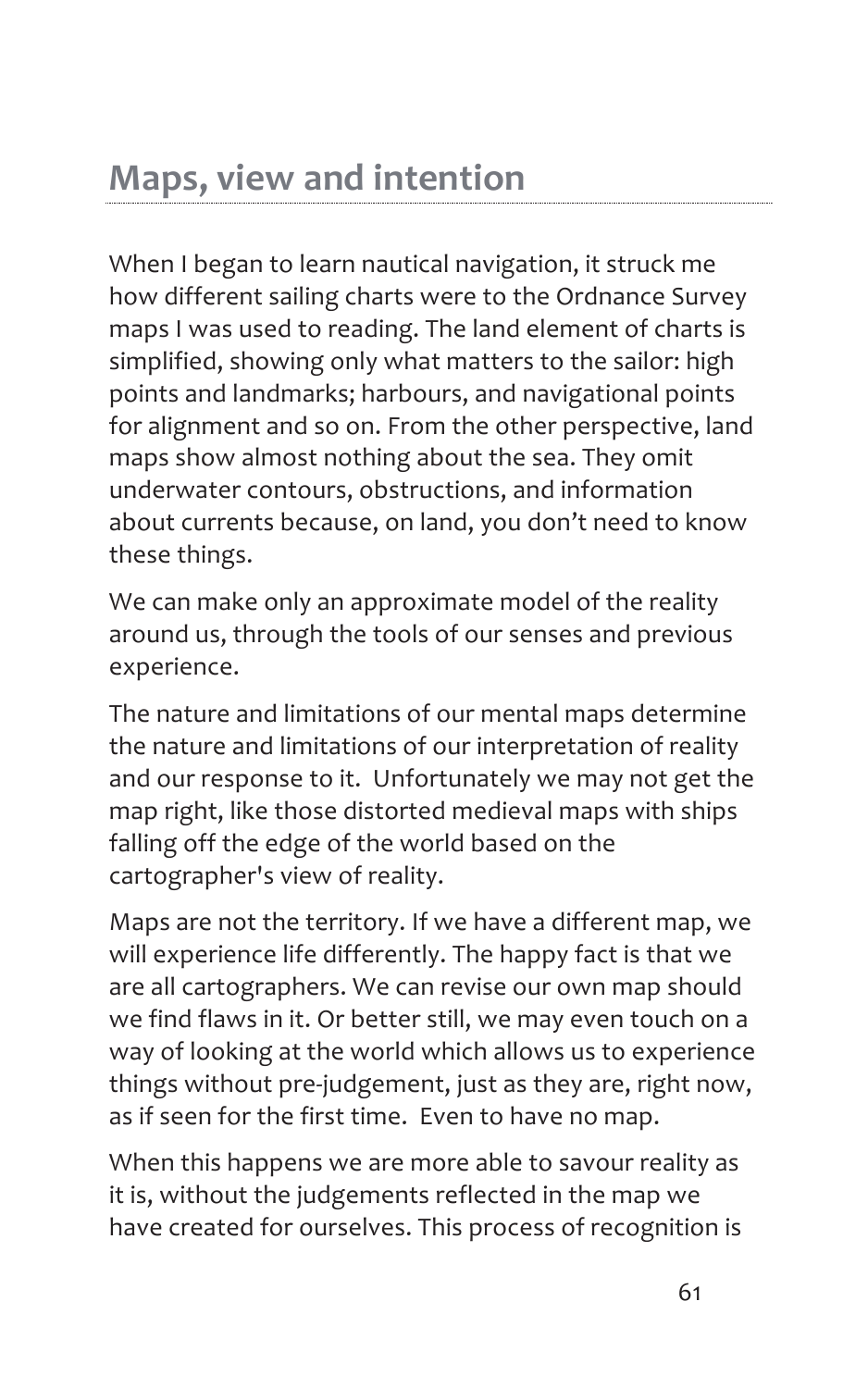called *insight*. We start to see how our experience of reality is programmed by our own learned patterns - our map. 

With patience and self-compassion, we can accept our shortcomings and recognise the pattern-making. With no more than simple acceptance, the patterns and the map can begin to change. The only tool we need is to tune in to our innate awareness, which is patiently operating all the time, offering us all the wisdom we ever need.

How the map changes depends on our *view* and *intention*.

If we go bird spotting, for instance, we will see lots of birds that we would normally miss, because our attention is open and we're looking for birds.

If our intention is to help others, we will notice opportunities to do this too.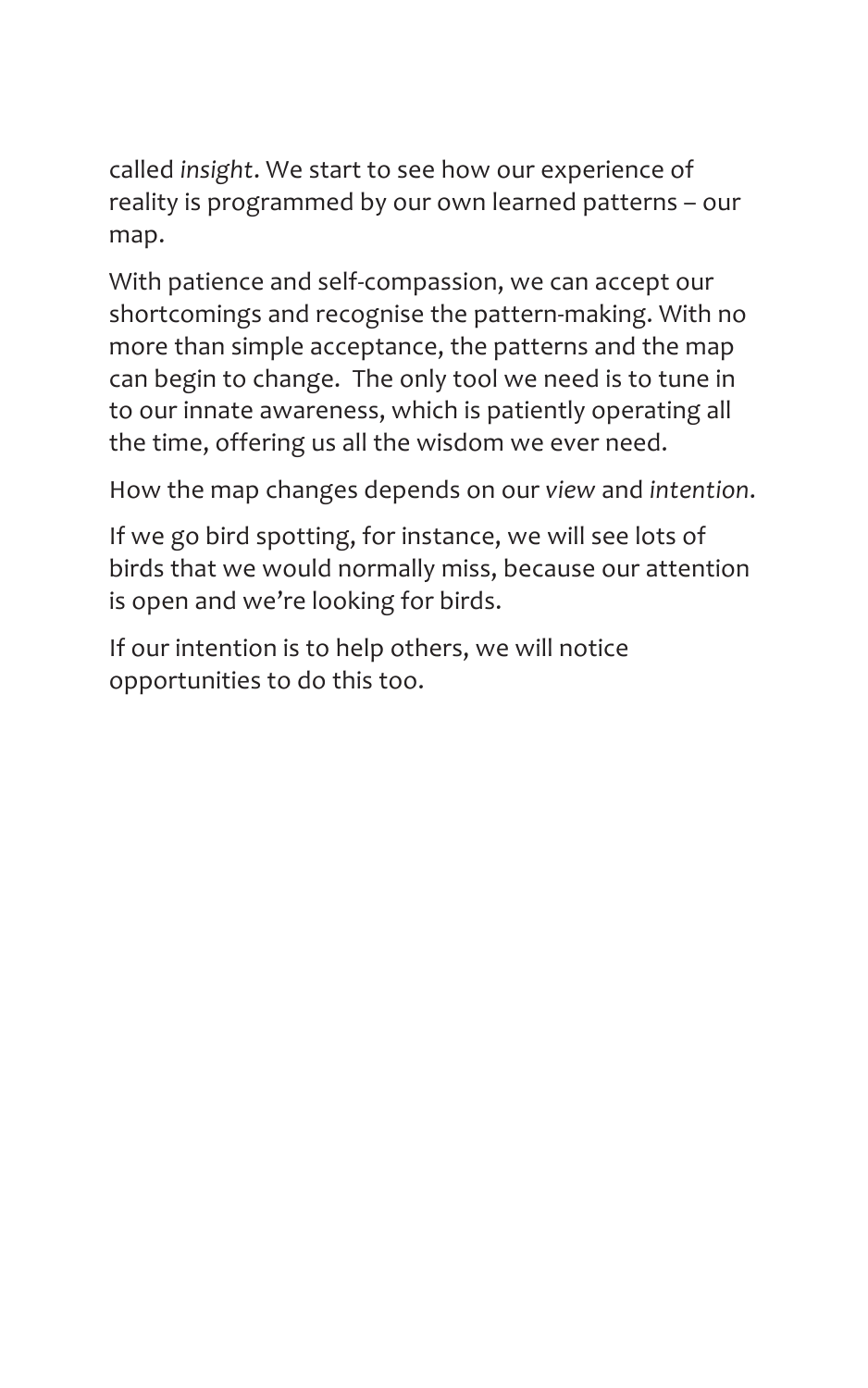## **The theory of relativity**

I worry about driverless cars. This technology, involving sat navs and other GPS devices relies critically on the Theory of Relativity to work. In a nutshell, movement in space and time can only be measured in relation to other objects.

We're like this too: we judge our position, movement and progress in this world, physically as well as emotionally, in relation to other people, objects, and time. Our identity, who and what we think we are, and our view of success or failure have meaning only in relation to other people and things. How much stuff we have, like money and material possessions, how well we're getting on in our relationships at work and home, how attractive we think we are, how quickly we achieve something, or how stuck we seem, are all about the relationship between 'me' and 'not me'; me and other. This is called *duality*.

Imagine for a moment what it would be like to let go of this tangible sense of self and all the worries it brings. What would it be like to get behind the mask and inhabit the consciousness that watches this human play unfolding in all its angst and joys. This bare consciousness does not measure itself against 'other' because it has no form or identity.

When you hit this bedrock of reality in meditation, it's no surprise that you can sit for ages without getting uncomfortable or bored. There is no sense that this is 'my' body as a separate thing. It is no more special or interesting (or just as special and interesting) as the sound of the bird outside the window or the wind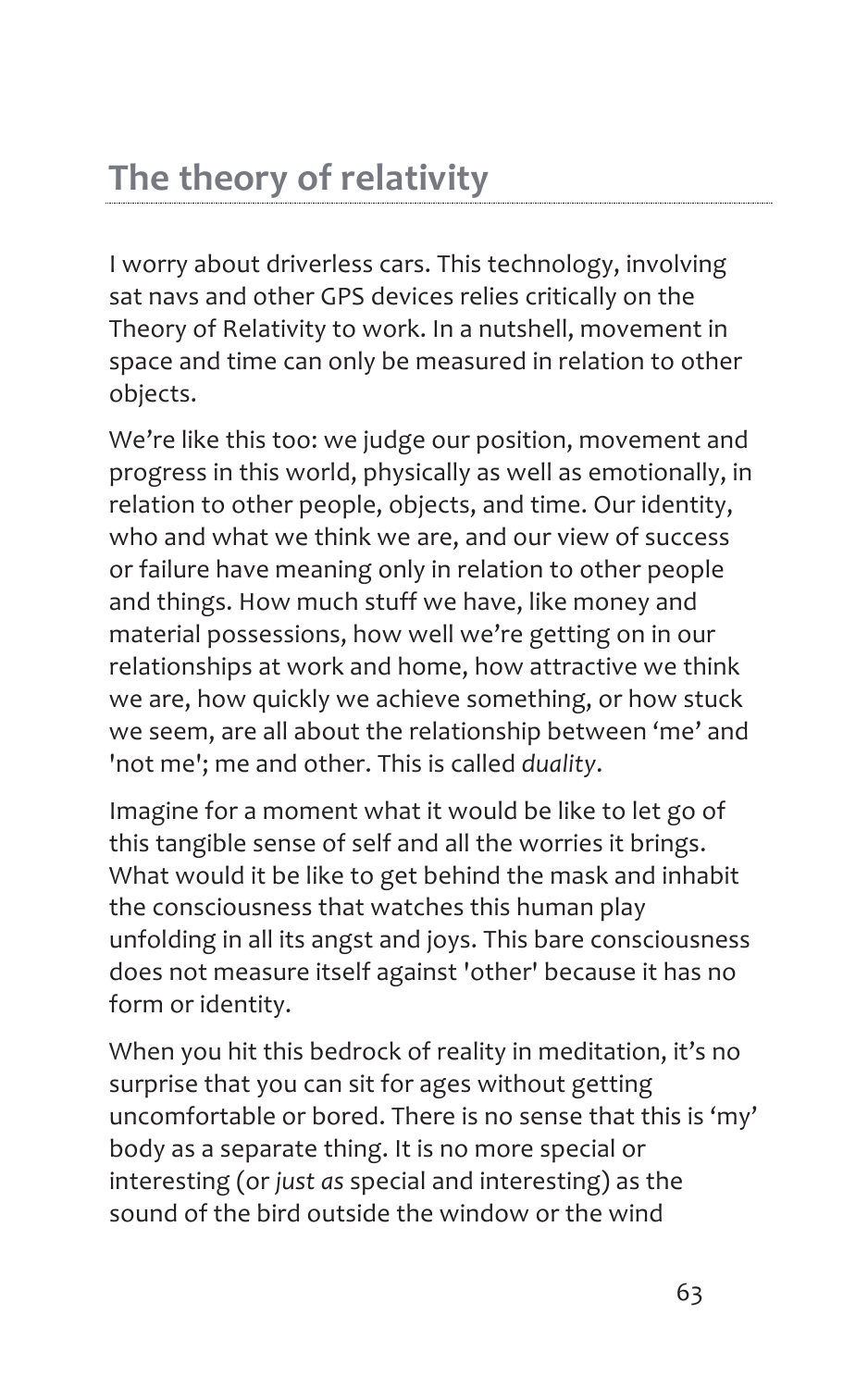blowing. In the place of all the normal me-centred evaluation is simply interest and joy in the ever-changing nature of things.

So now back to daily life! If even a smidgeon of this truth gets into our heads, it will start to affect our relationships with the people and things we encounter. We will start to allow the present to be as it is, because we no longer need to defend the Self against everything else. We will allow the change to happen because we are powerless to do otherwise. 

Insults and losses will hurt less. You will love more, with less conditionality. There will be more joy, because you will see things more for what they are rather than for their impact on to you.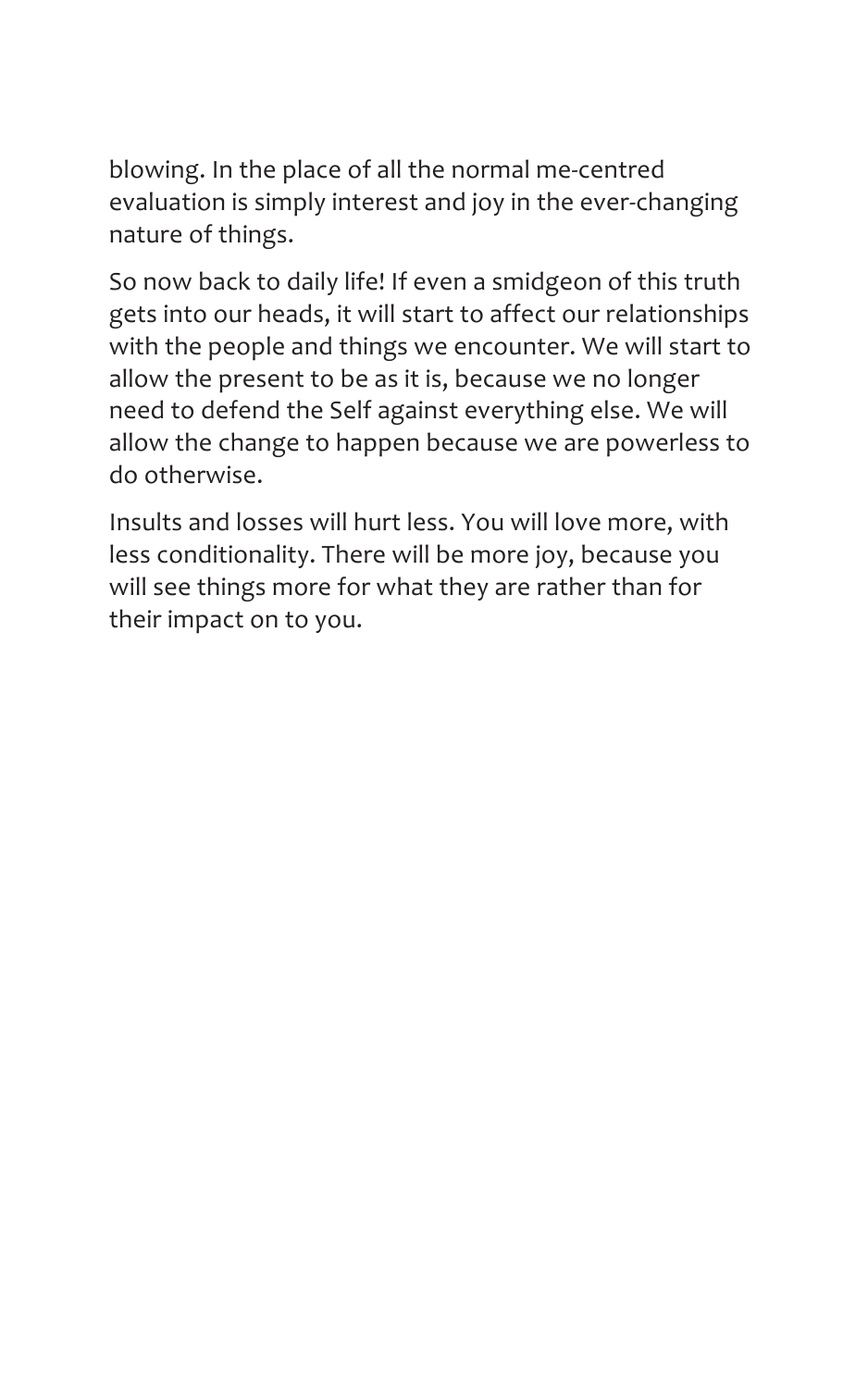#### **Awareness: there's nothing to it**

Mindfulness is a wonderful practice, which can be dressed up in all kinds of techniques and measured by neurological science. But if we really hone it down, there's just one insight that matters. Without it, the practice is groundless and ineffective.

This insight is the heart of the teaching.

Let's take sound as an example. We can tune-in mindfully to the sounds around us at any time. This, in itself, is a great practice that opens our mind to our environment.

But there's a fascinating twist in mindful listening. As you listen, bring your attention not to the sounds, but to the 'space' in which the sounds arise; the gaps between the sounds; the air through which the sound waves travel.

Another example of mindful awareness could be with your body. As you read this, do a quick scan and find any part of your body that is a little uncomfortable, or better still, wait for an itch. Don't move. Be aware of the discomfort. Notice how it clammers for your attention. and then, purposefully widen your attention beyond the discomfort or itch. Realise that awareness is much bigger than the thing we bring our focus to.

Underneath, or behind, or around, or within all sense perception, there is just naked awareness; awareness without comment; with no preferences (too loud / too buzzy, too achy/ too itchy). It's always available. It's the space in which the sounds we hear appear. It's the baseline awareness in which body sensations appear. It's also the field of mind in which thoughts appear.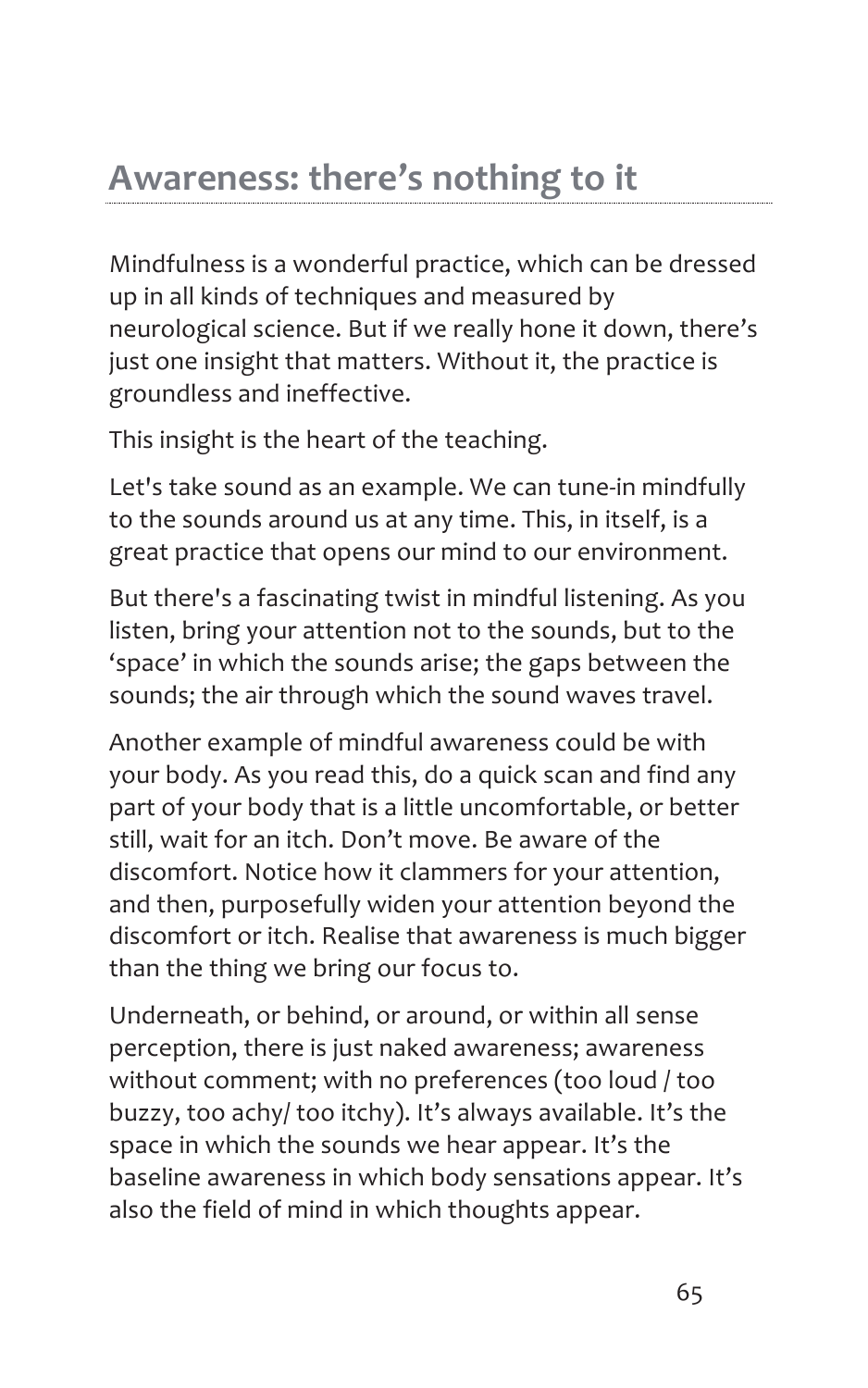Everything else-the sounds, the itches, the thoughts-are like waves splashing around taking up most of our attention. Get under the surface, or bring to mind the whole ocean. All these sounds and itches and thoughts and waves are temporary appearances. The ground of awareness is always there, and always unaffected by events. 

So we have this contradiction: awareness is the raw material of everything we perceive; yet of itself, it has no form, no predisposition, and no comment. It's just a field of infinite possibility. Knowing this creates freedom, and the opportunity for change.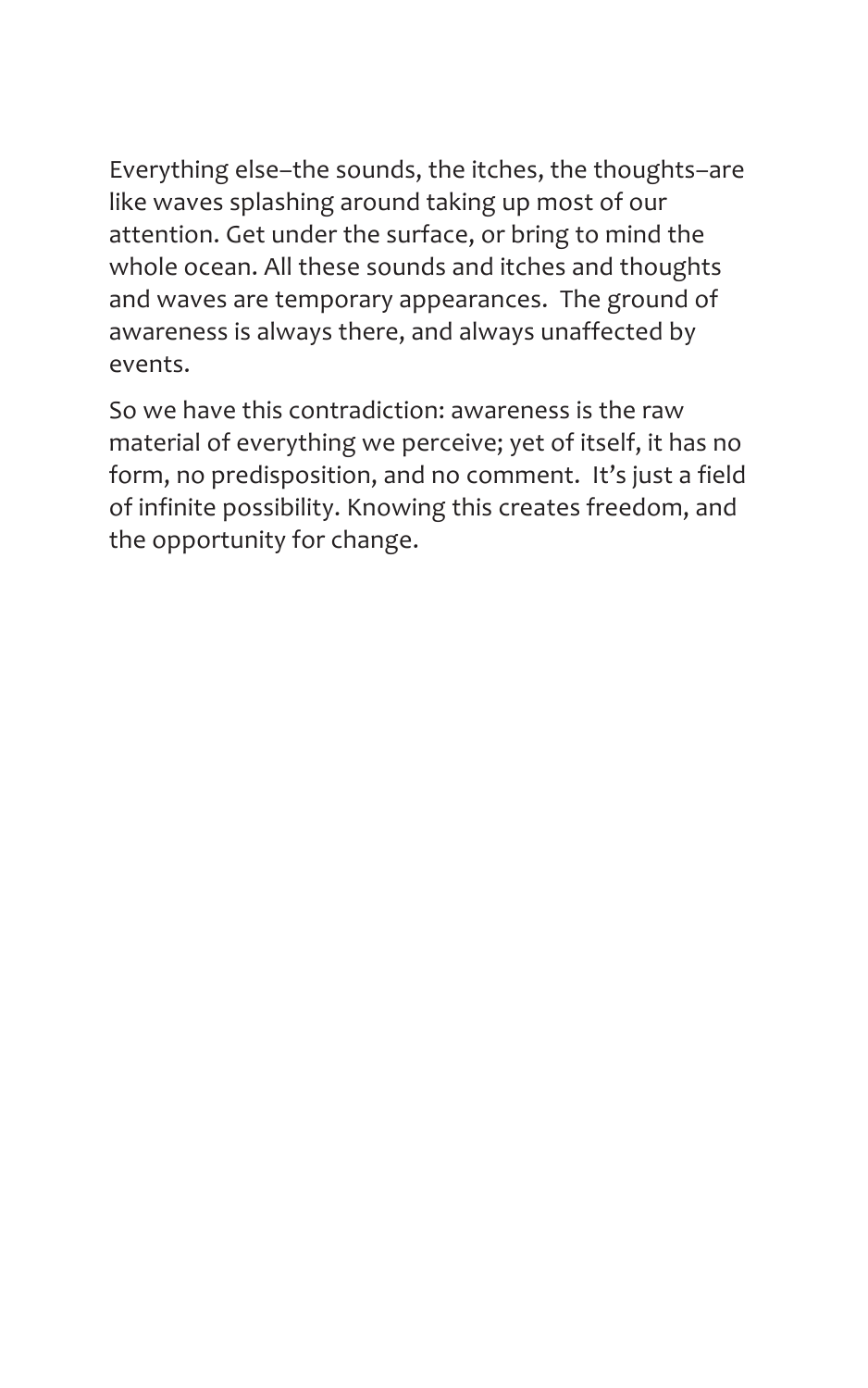### **What if we stopped dreaming?**

We know from neuroscience that what we experience is largely our own creation. We take very small amounts of highly selected real world data from our senses (mainly sight), add in a large measure of memory, do some crude pattern recognition, and make a movie in our minds. Then we take this to be the real thing.

I have learned a lot from my lovely daughter, who has ADHD. She notices everything. There is almost no filter of 'unnecessary' data. So yesterday morning we went for an early walk in the park, and on the way back we were headed to the bakery for a croissant. My attention was on the shop window and my focus was on bakery products. My daughter spotted a person we know in a passing van in the busy road. I would never in a million years have noticed her. If I'd been alone the friend would not, in my reality, have been there.

Later that day, I was looking at an article about the rain forest. I have seen tropical vegetation, but my real image of the rainforest comes from television and glossy magazines. Using those sources of inspiration, I can shut my eyes and walk through a rainforest in my head.

We do this when we are dreaming. We all know dreams can be very real, colourful and potent, if a little weird at times. But dreams show us how creative the mind can be. It only needs a spoonful of real world data to make the difference between waking and dreaming. It's an important distinction. We could ask ourselves how much stress in daily life, with all its little sufferings, is caused by our dream-like creations.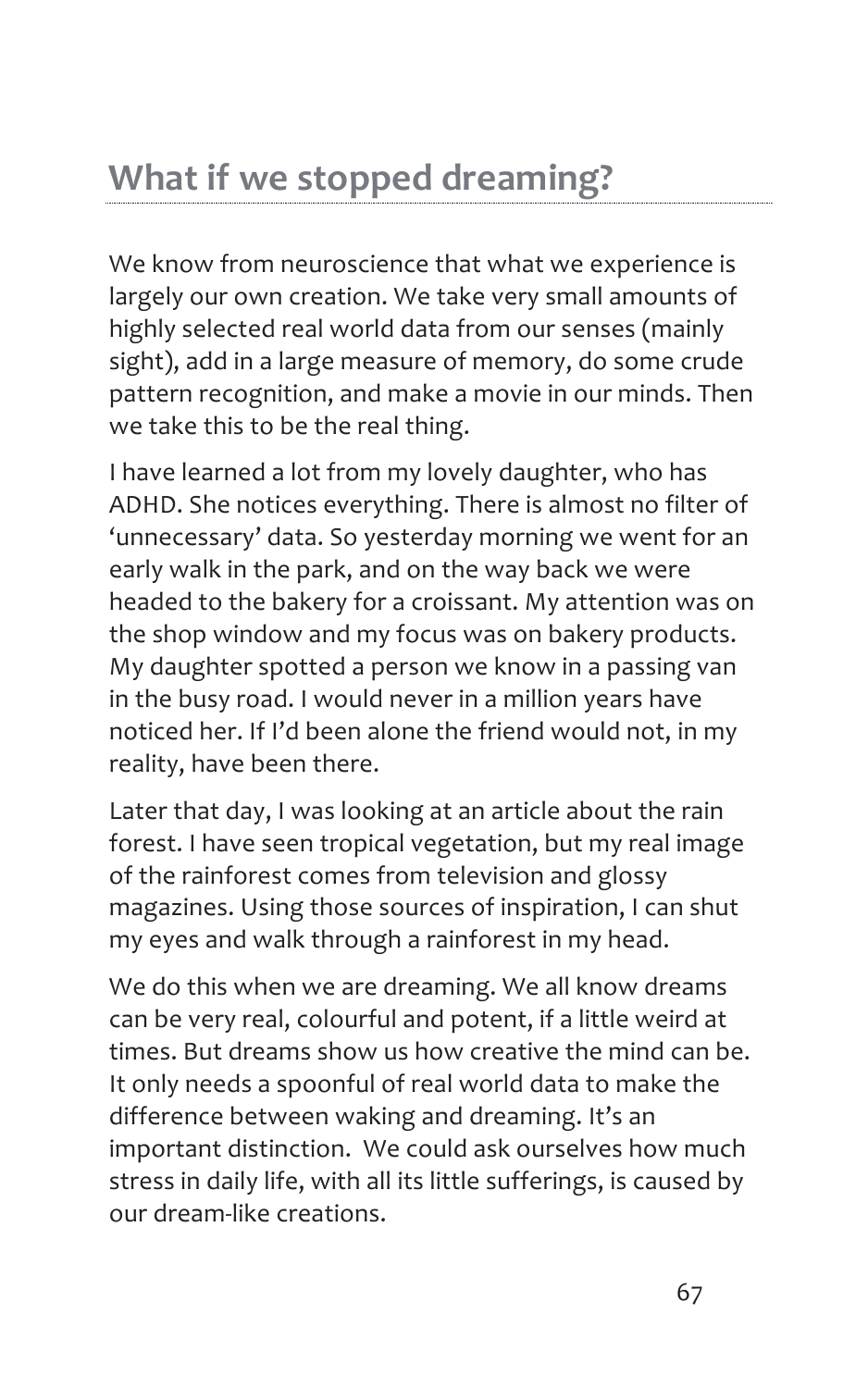What would happen if we could drop all the dreaming? If we could let go of everything we've ever known, of all the memories and preferences and opinions that make up 'me'? What if we could experience even one moment with fresh eyes, fresh ears, fresh nose and mouth, fresh sensations and an open mind?

If you try this, in your formal meditation practice, you may hit fear. It's far from easy to drop all our preconceptions, especially about who we are, and it requires huge stability, tranquillity, trust and bravery. It takes practice.

We hold on to all these views and assumptions because letting go of it is about letting go of the 'me' we think we are. It can feel like dying or stepping into the abyss. But actually, it's fine. Step into the abyss and there you will find the pervading love, gently holding you. No fuss. In fact it's very, very funny once you realise that it's always been there. And very awful, because you see how people suffer unnecessarily.

To summarise, we stress out over events yet we are the main creator of our reality. We interpret and create neardream experience all the time and put great effort into constructing and defending the mirage of who we are.

But my main message to you is one of encouragement, to let you know that by letting go more, by relaxing more into fresh attentiveness, we can discover the world is far more supportive than threatening; and that life holds us dearly.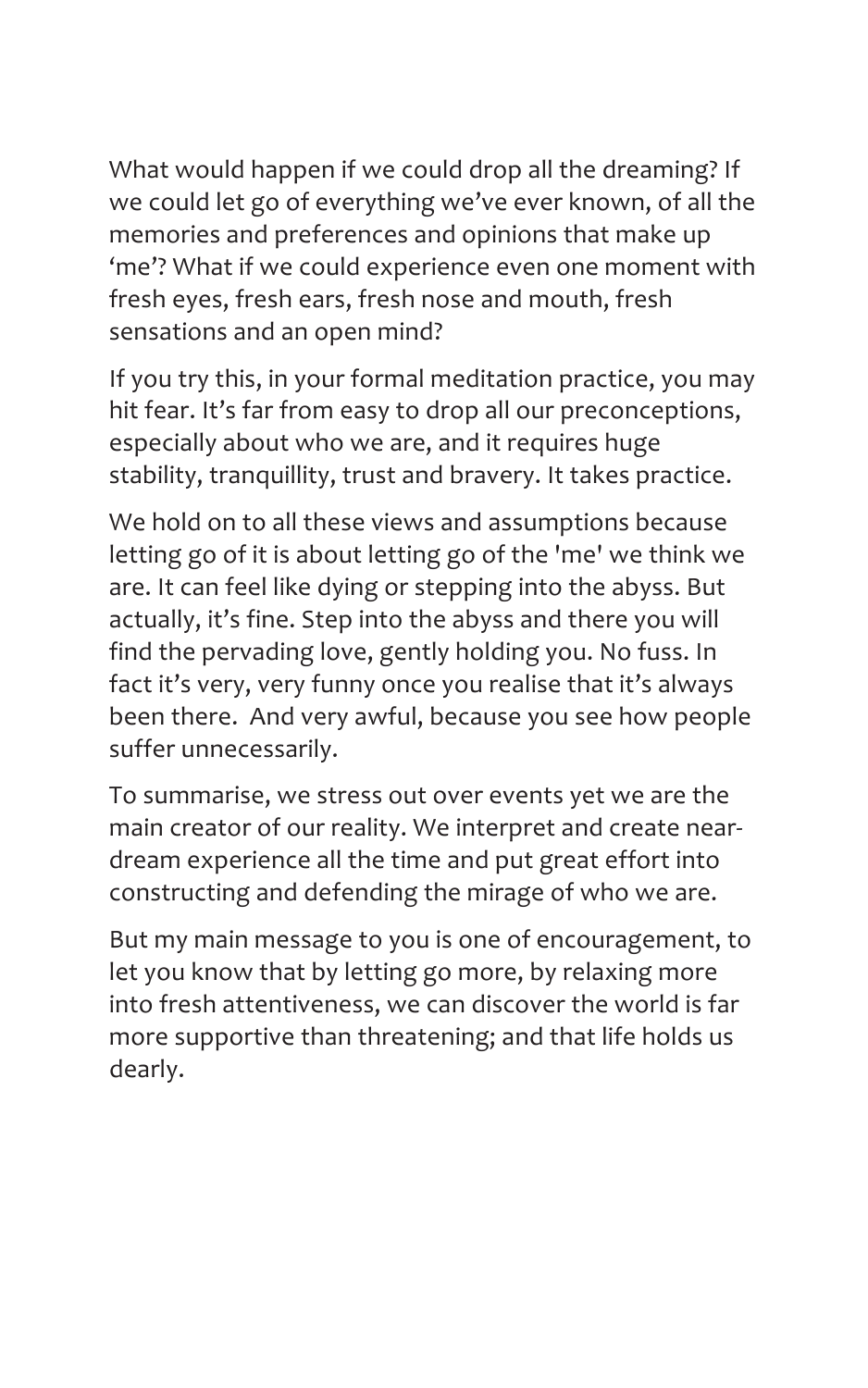### **Timelessness and stillness**

Let's contemplate the nature of time.

I sometimes ask people in my classes, 'in which direction does time travel?' It's a kind of Zen riddle, as it challenges the mind. Of course the answer is that there is no answer.

If we think of the flow of events as a river, time can be seen as the flowing water. This is normally the way we think of it. Alternatively, we can consider that time is the riverbed, past which events move. This latter analogy is the one I find interesting.

In this scenario, time does not move, but is the still point past which events move and change. If we now leave the river analogy, time can be seen as a neutral unchanging viewpoint, from which awareness witnesses the everchanging arising and dissolving of moments of manifestation.

You can bring this into meditation. You become the witness, the still point from which anything that arises and changes, or dissolves, is viewed. The arising can be your breathing, a plane flying past, or the sound the fridge makes. You don't need to get involved, you're just a neutral observer, without comment or judgement, unaffected by all that arises and dissolves.

This is the state of pure mindfulness.

By the way, the arising and dissolving can also mean things moving because, for example, if you take a snapshot of a moving train then another one second later, it will have moved of course, and all the people inside it will have moved as well. From a moment-to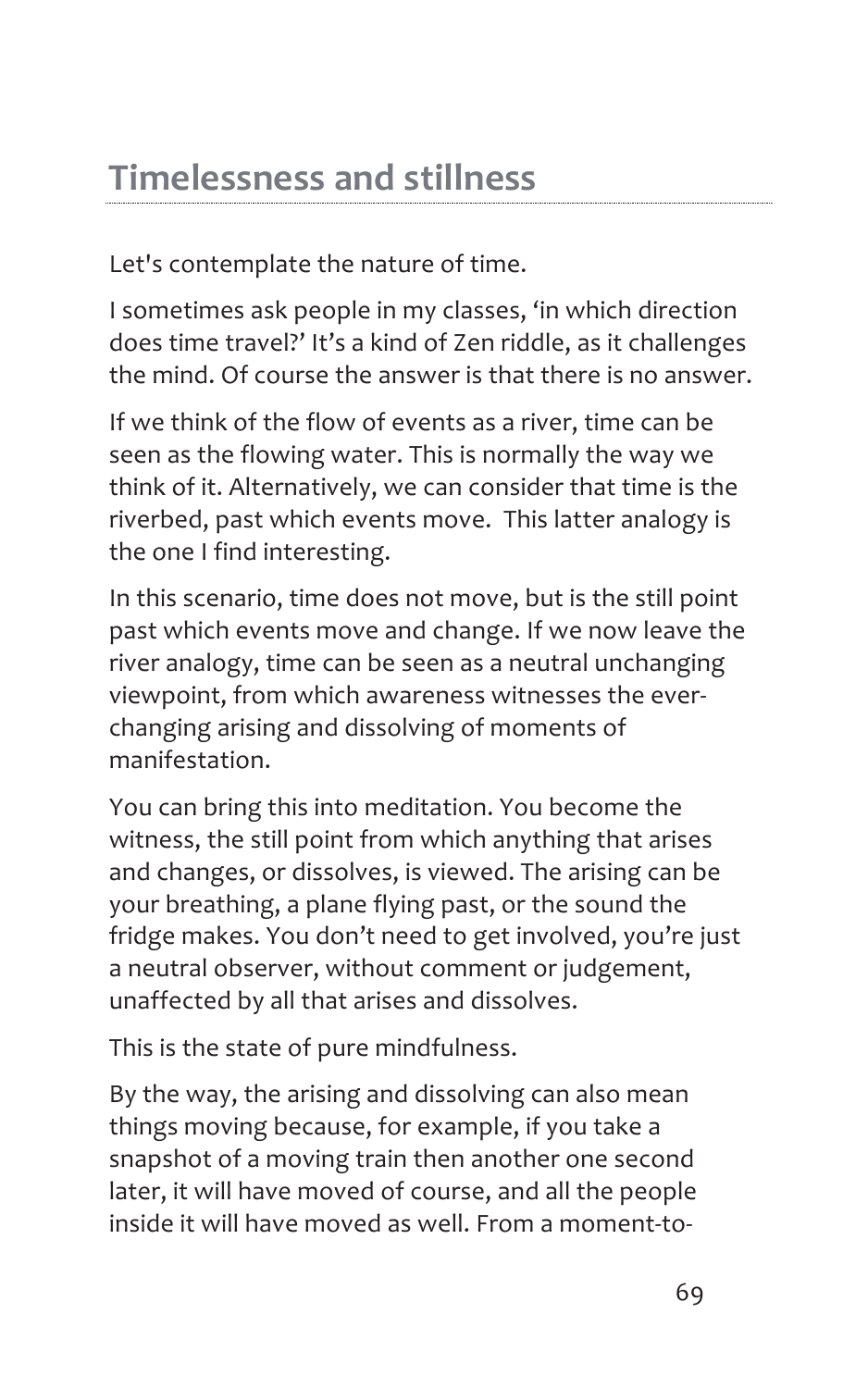moment perspective it is a new assemblage in space/time of its component atoms. However brief those moments are cut, even if infinitely small, it's always subtly changing. Nothing stays the same, ever.

Now, let's take the meditation a step further. Can you take 'you' out of the equation and just witness awareness experiencing all this ever-changing manifestation? Rest there. If it gets a bit scary step back to you, come back to observing your breath for a moment, then drop in again. Short moments of insight are better than holding on for dear life. 

Enjoy the meditations. Then when you're back at work with an irritating colleague or dealing with the builder who has just messed up your new bathroom, see if something of this non-reactiveness can be useful. It may give you a moment to step back and be a bit less judgmental; which makes everyone's day a little better.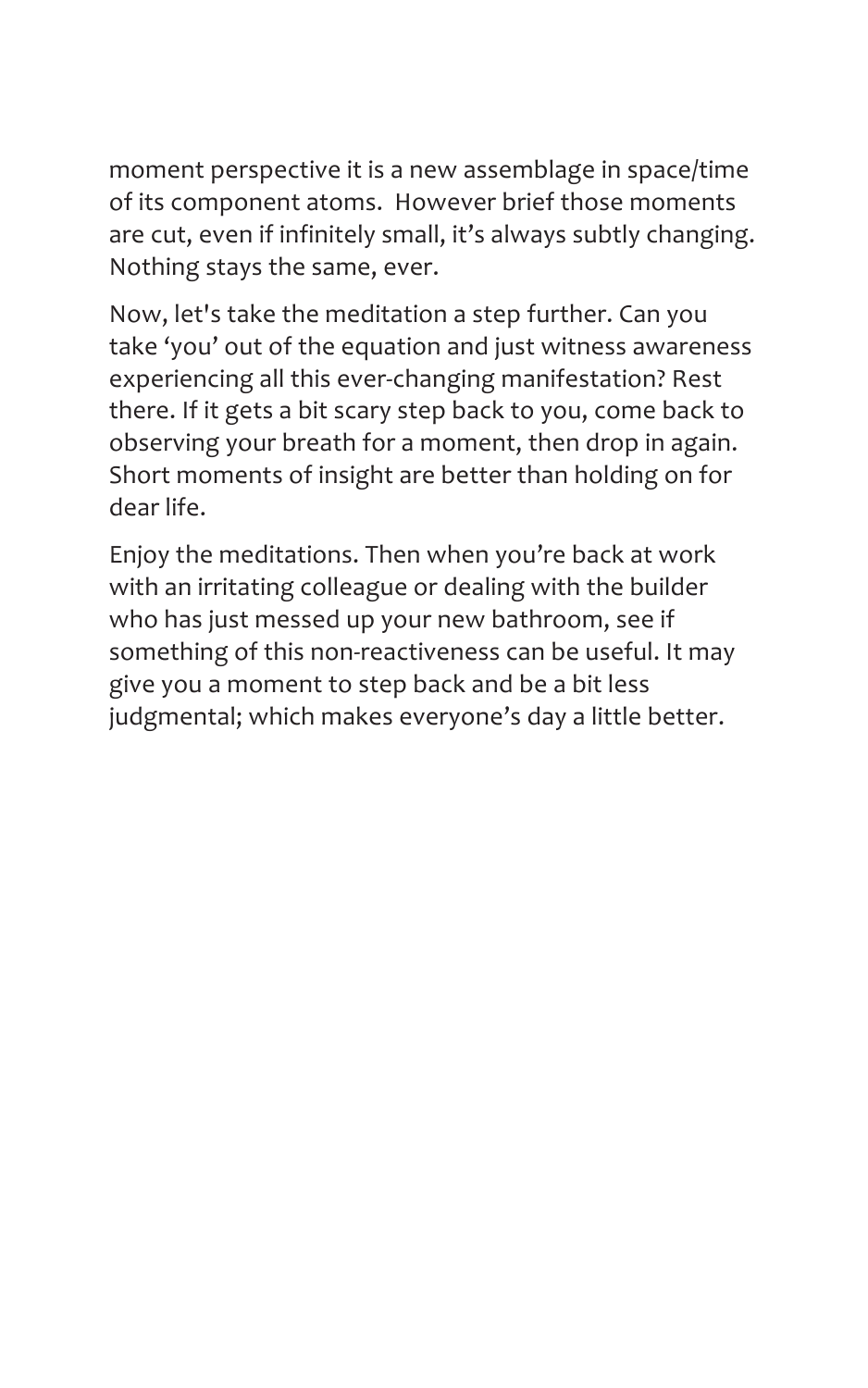### **Where did the time go?**

Let's go back to our day-to-day concept of time. It progresses, and its indicator is change. We see things that have already happened as the past, and things we can imagine happening as the future. Somewhere in the middle is now, though exactly where is elusive.

This is a bit like space. The earth is, apparently, hurtling through space, and also spinning. We don't experience this, unless we look at the sun's path across the sky and observe the stars moving above us. So this movement can only really experienced in relation to another object in the universe. 

When our meditation allows us glimpses of the transcendental, one insight is that there is no time there. This timeless and formless source of awareness is called Sunyata, the Tao, the raw energy of life, or 'Emptiness'. But the term 'Emptiness' can often be a confusing description because, despite the absence of form, colour, and so on, this empty space has infinite possibilities to shape itself into all phenomena.

The Buddha explained this by saying that phenomena are empty of distinct and unique identity. All phenomena are assembled from elemental components, are dependent for their assembly on conditions, and are temporary. In this way they are empty of *independent identity*. This empty field of endless possibilities is like an ocean. We're not talking about molecules of water or the waves or the fish; we're talking about the whole concept of 'ocean'.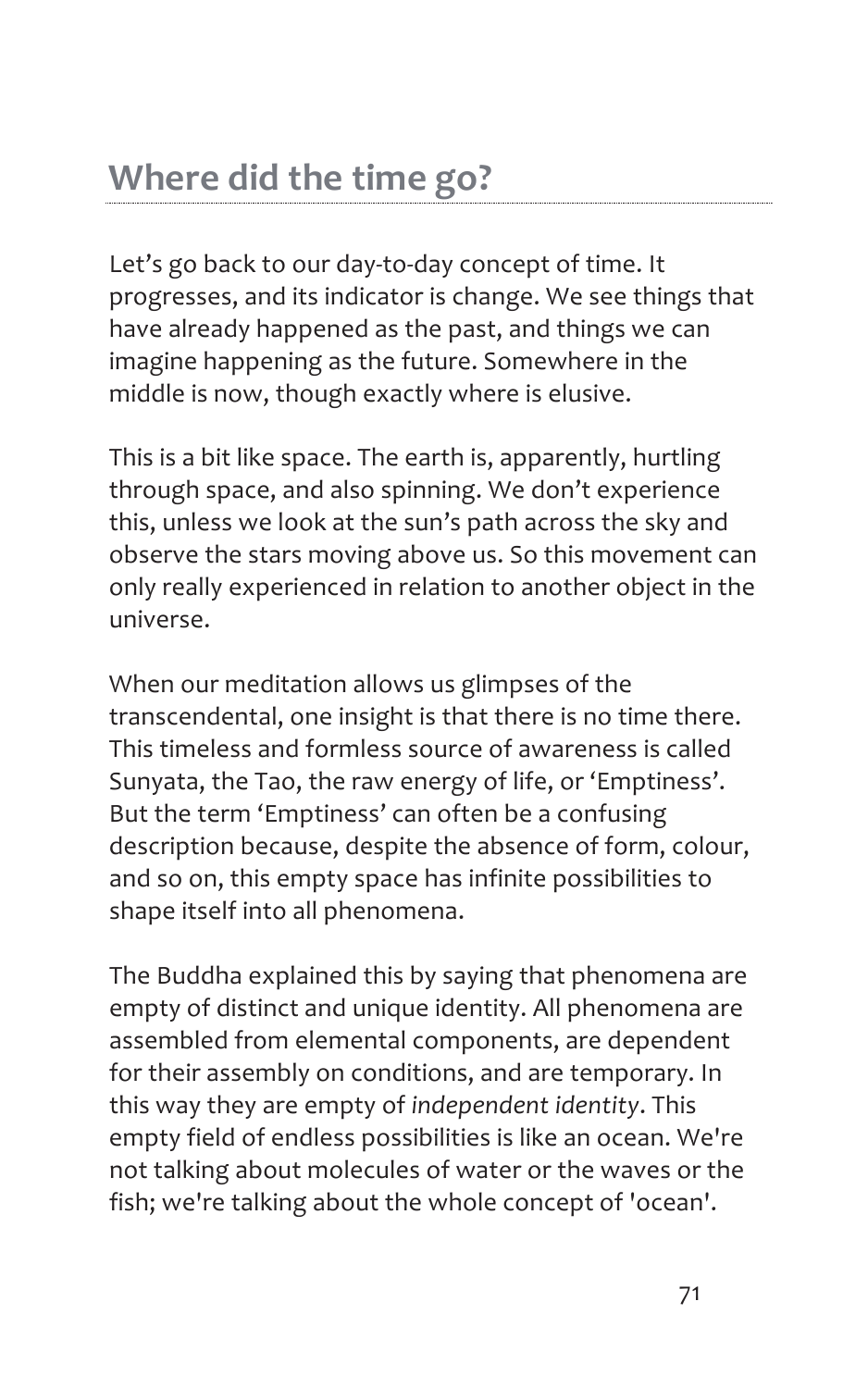Another aspect to this no-thing is that because it does not change in its essence, it therefore has no past or future. It was not created and it will not cease. It has no time.

So that's the conundrum. In our daily lives we see change and watch the clock, yet in our deepest knowing we understand that time is not like that. Time can sometimes appear to speed up or drag on, or even be quite still, depending on what we're doing and our state of mind. This may be truer than we allow it to be within the conceptual confines of 'clock time'.

I don't have an answer to this. It just makes life more interesting and full of wonder. The more we have reason to question the model we're in, the more likely we are to find it fun to be here, with a sense of freedom from our normal confines. And when we do, we wonder where the time went.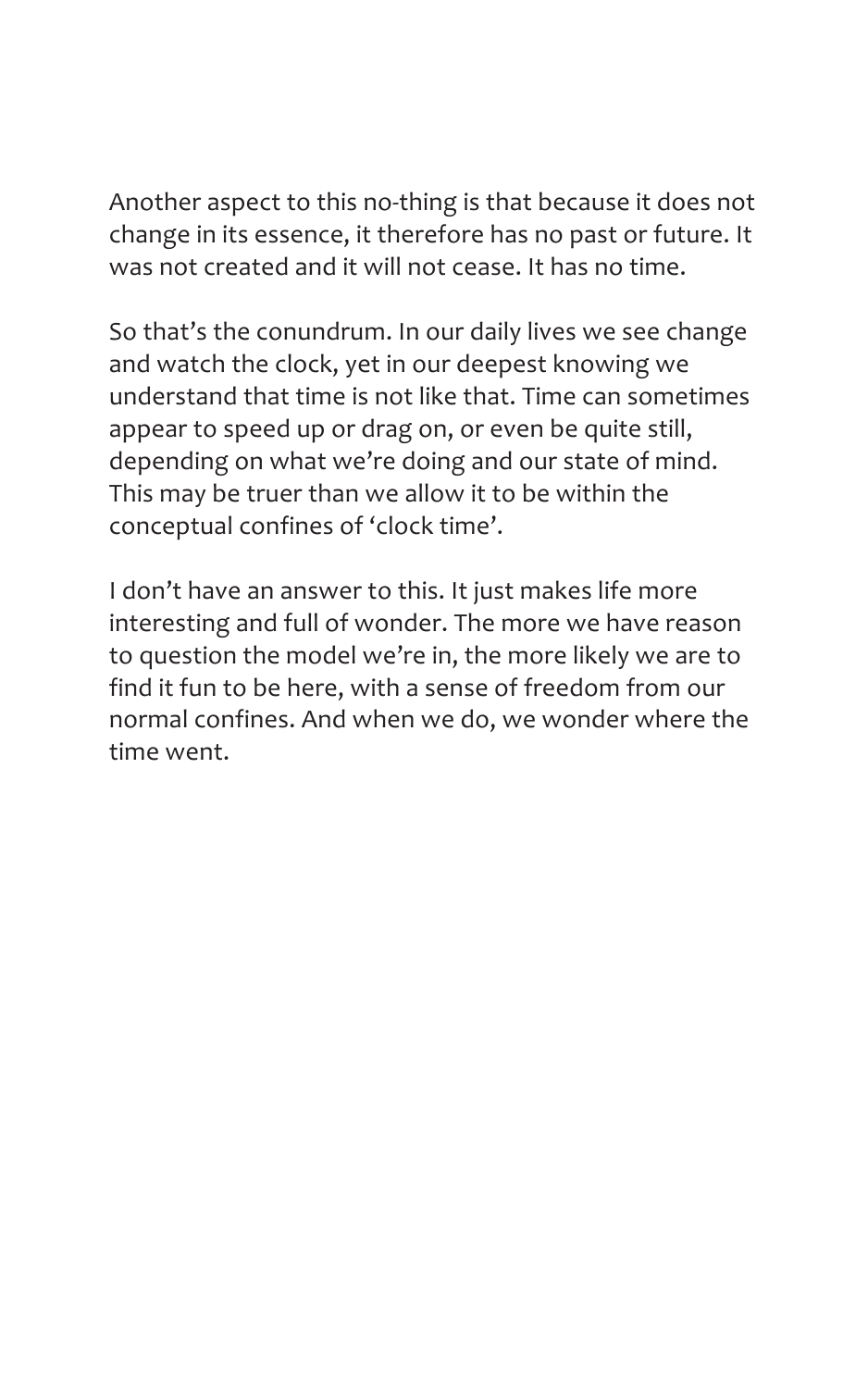### **A terrible accident…**

Imagine that you have been involved in a terrible accident. Despite all their best efforts, the medical team have had to amputate your left arm. They patch you up and you leave the hospital.

Two days later you're distracted by looking at a crane as you cross the street. A builder's truck comes round the corner at a crazy speed at that very moment, knocking into your right shoulder. You end up in hospital again, and despite all their considerable efforts, the surgeons have to amputate your right arm.

This takes some adjustment. Nevertheless you recover and go about life in this new way. Then, a few weeks later, there is ... a terrible accident! Unbelievably, both your legs have been crushed. Despite hours in surgery, the only solution is to amputate both legs.

After some recovery time, you're allowed out of the hospital. Your friend pushes your wheelchair, but he's not quite with it today as his wife has just run off with the BMW. So in his distraction, he lets go of the wheelchair on a slope down towards the main road. The resulting accident is appalling. Hours of surgery lead to only one option: to remove the body and keep your head on a life support system. This actually works pretty well.

All seems fine, but you do seem to be having a bad run of luck, and one day, when leaning over to pick up a pen in your teeth, your head rolls away and into the organic waste bin. By the time someone realises the mistake, your head has been macerated and is being composted. All that's left intact is one small piece of flesh. They rush this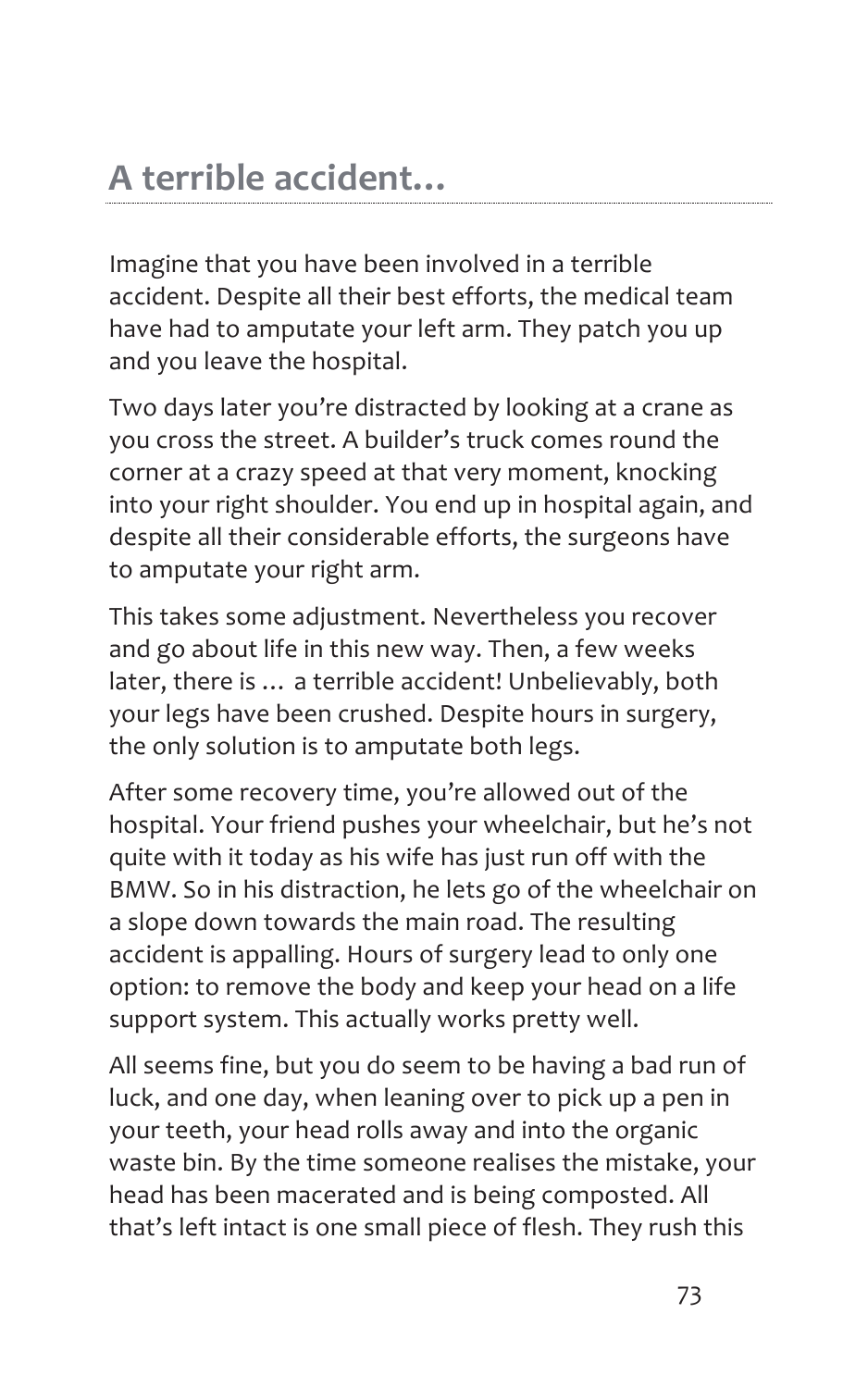to the new trauma unit in the hospital, and by a miracle of engineering and bionics, restore you to a functional life so that you can go back to work.

Just when all seems fine, there's a terrible gas leak in the office and everything in it gets vaporised.

But, from just one cell captured from the fallout, they manage to rebuild your whole body with bionic parts. But your brain, of course, has long gone and with it all your memories, opinions, and cultural preferences.

Now, ask yourself this question:

Where, and what, are 'you'?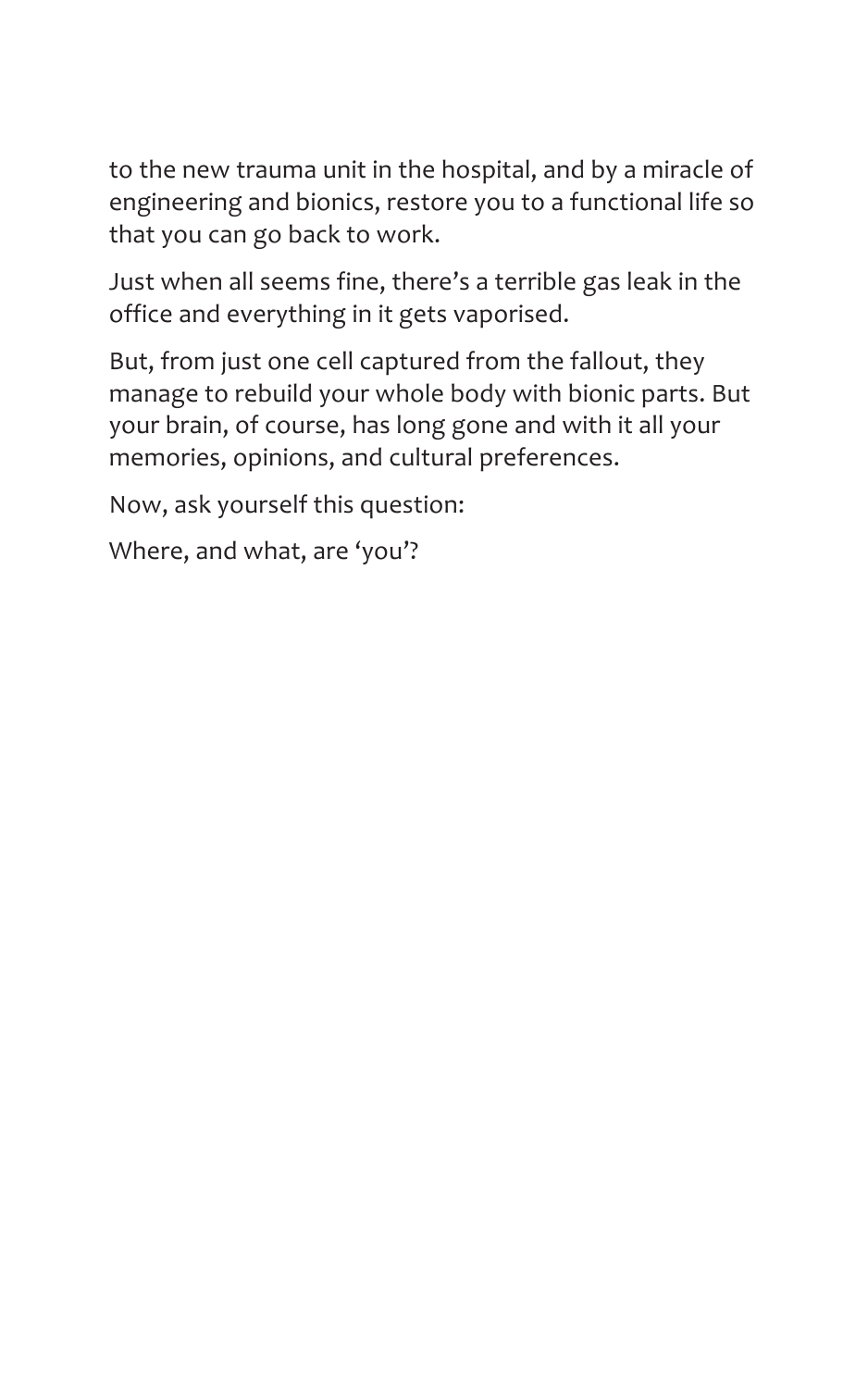#### **1000 moments to a mindful life**

In his book Outliers: The Story of Success, Malcolm Gladwell (who also wrote The Tipping Point) makes a convincing case for the "10,000-Hour Rule", claiming that the key to achieving real mastery in any skill is about practising for a total of around 10,000 hours. For the nerds amongst you, that's 6 years of working 7 hours each working day.

So how long does it take to master mindfulness?

Well, the answer is anything between about 10 seconds and 20 years.

Why the disparity? It can be 10 seconds, because that's about how long it takes to take three mindful breaths. If you can do that perfectly (I'll explain at the end of the book) you may 'get it' right away.

On the other hand if, like most of us, you need to work at it and do, say, one hour of mindfulness each day plus, say, two weeks on retreat, that adds up to twenty years. It took me fifteen years to understand the nature of mind in a three second insight on retreat at 10.15 am on July  $1<sup>st</sup>$ 2013. It was the pivotal moment in my life. Because of that moment, my life is now dedicated to helping others to 'get it', but more quickly!

So, I'm guessing that you're looking for the shortcut! Okay, here are the conditions that must be met in your three mindful breaths:

Attention  $-$  for example by staying focused on the physical sensations on the breath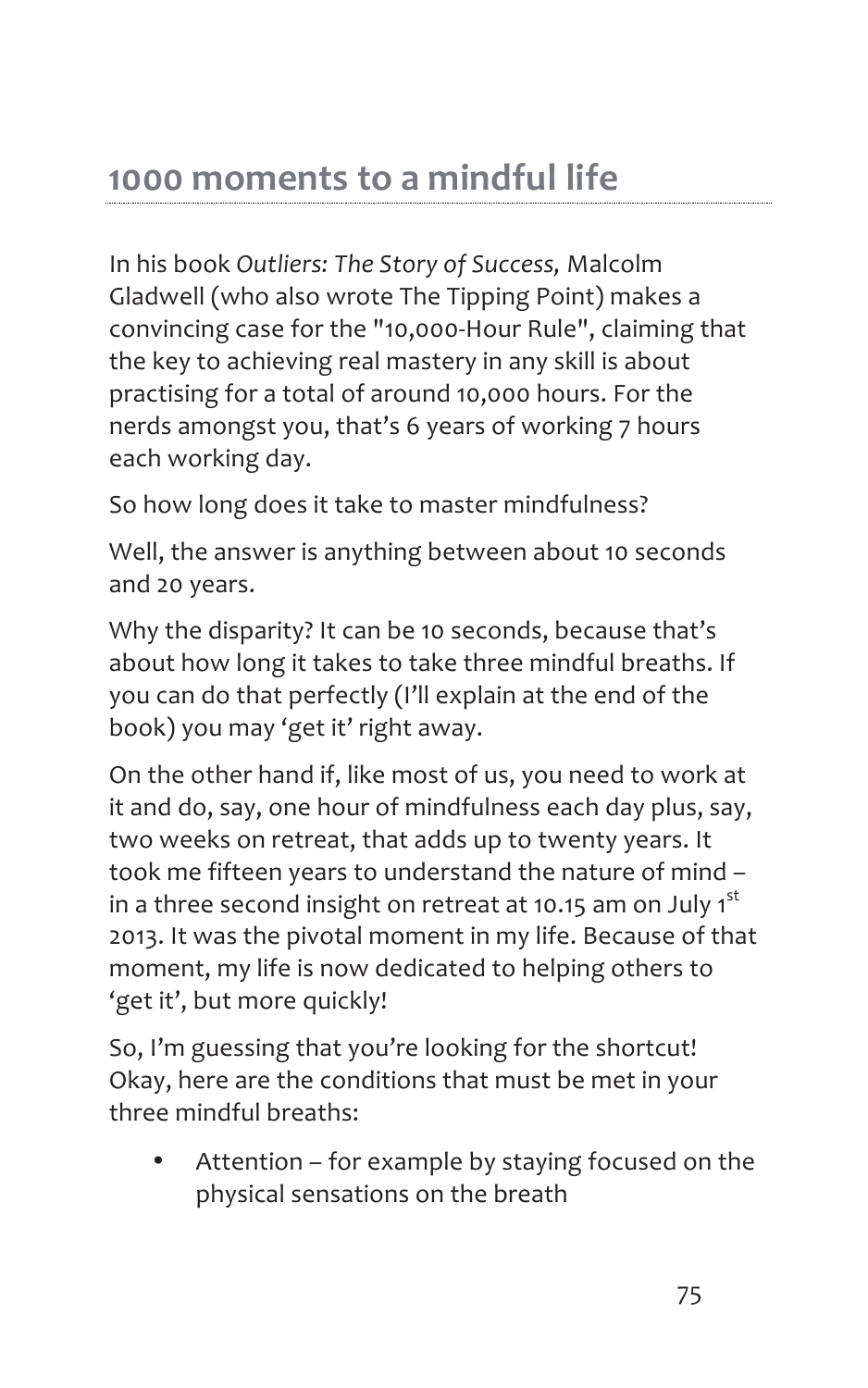- Tranquillity feeling settled, relaxed and grounded with no niggling
- Curiosity being interested, without selfreferencing
- Patience opening a gap in time/space with no past or future referencing
- Not wanting  $-$  not wanting anything to change, just allowing the present to roll out
- Compassion being committed to the exploration of your own mind, so that you can help others better

Ok so off you go! It's easy. Simply be present.

Ah, so you just tried it and it didn't work? Maybe your mind went AWOL? Maybe a few more hours are needed. Maybe you need some guidance.

That's why, in my training work with organisations, I base the courses on very short exercises, practised often. The most important are the ten-second exercises to tune-in and re-boot. If you can do one an hour, for two months, that's one thousand mindful moments.

Keep that up, and you're going to change your life for the better, for sure. Moment by moment you will be edging towards those 10,000 hours, and opening up the possibility for deeper insight.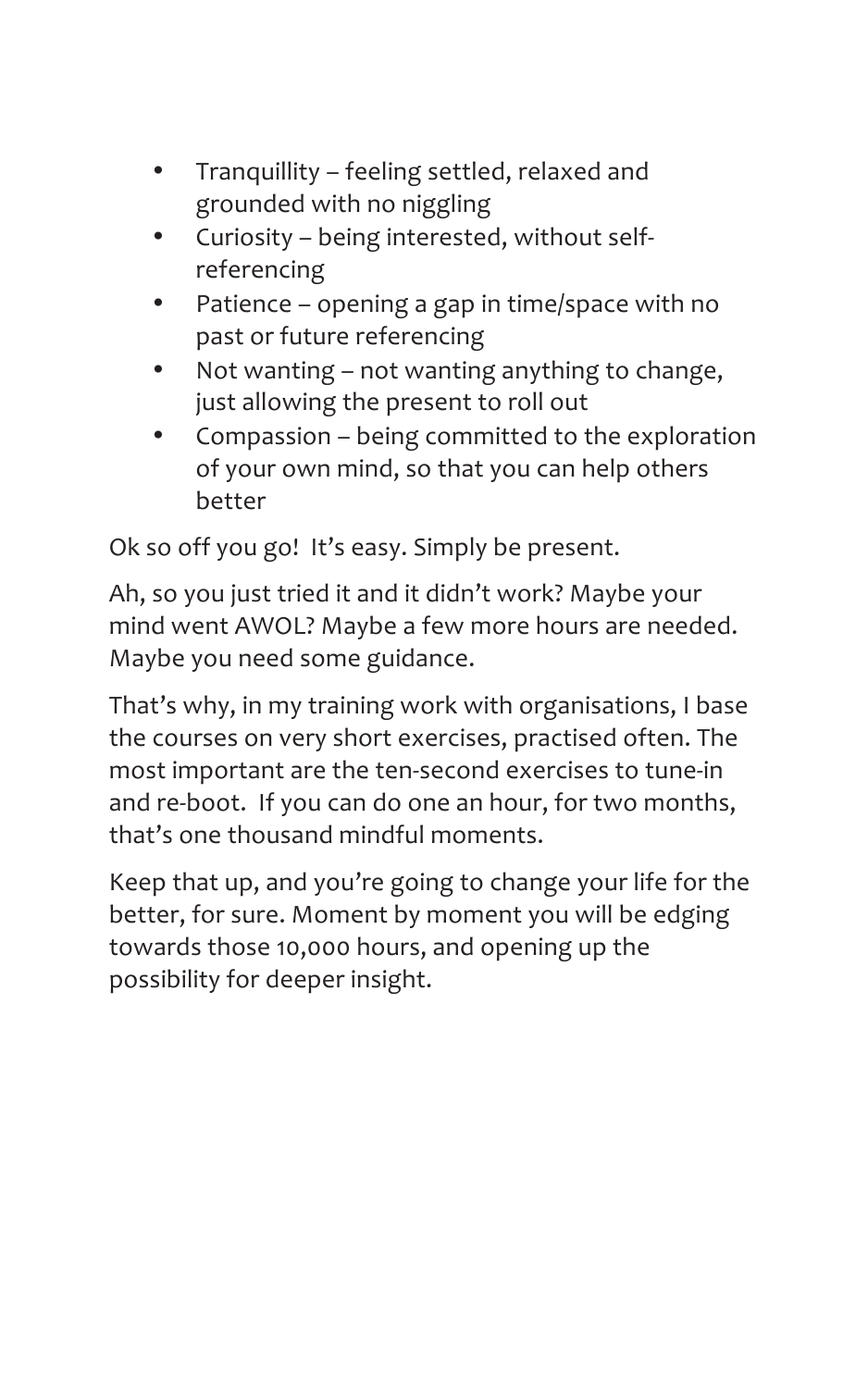## **Don't fight with the present – really?**

'Don't fight with the present', we hear people say. Mostly I'm wary of one-liners and memes. I think most people use them to sound cool and wise. But I often wonder whether the person uttering the one-liner fully understands what they mean.

'Don't fight with the present', however, happens to be profound. I'll explain why.

It comes down to suffering... Oh no, you may think, here goes another Buddhist banging on again. Call it what you like, understanding suffering is at the heart of awakening.

We spend pretty much every waking moment in states of clinging or avoidance and governed by fear.

We cling to ideas about who we are and who we want to become; about the fall of our hair and the way we speak and what we have to say, so that we look good; about the position we're sitting or standing in because that communicates something too; and ideas about the role we play to earn a living–as if being lawyer / father / nurse / teacher / coach explains everything about us.

Or maybe we hold on for dear life to the digitised numbers in a bank account we call our money; to the tin box we call our car; to the cotton in the clothes we wear; or the bricks and mortar we call home. We fear their loss, and we strive for gain.

We avoid discomfort by crossing or uncrossing our legs; shifting a little; unbuttoning something or putting on a jumper; by not reading something unpleasant-or reading it again and again as if it might change; by not confronting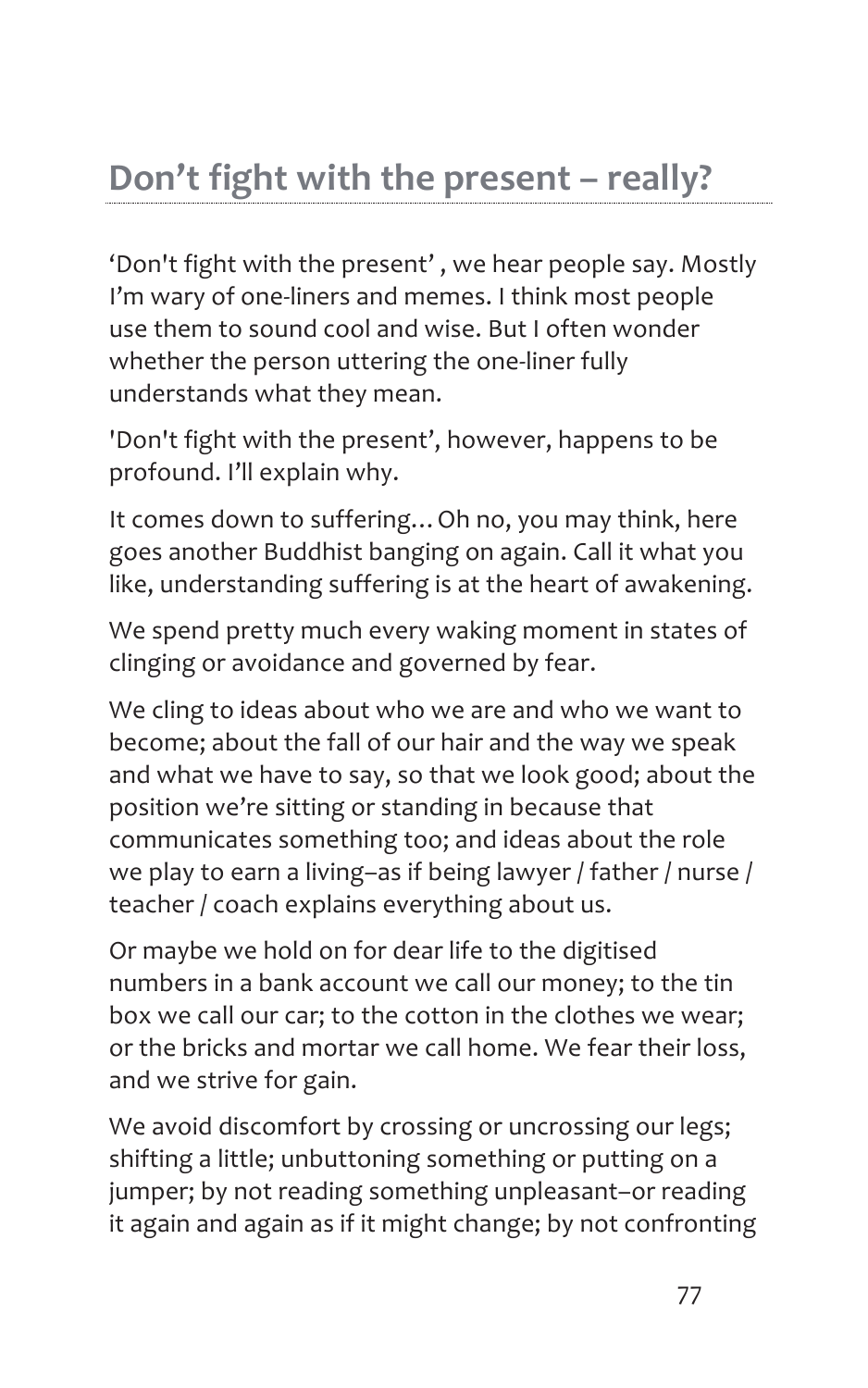someone who has just, however mildly, put us down or been insensitive; or by putting off the difficult task that's hovering.

Or maybe we avoid unpleasant feelings with time on Facebook, or looking out the window, or making yet another cuppa, by watching crap on the TV, or gossiping. We can find one of a million ways to not be present, in case a demon jumps in to the space we might create and eats us up.

So when we feel discomfort of the kind we can't name, the itchy need for Something Else - we then seek a fix, like needing another coffee or a melted cheese panini, or fantasising about the girl/boy in the corner of the coffee shop, or the better job we deserve, or the accolade we hope for. We need to change something, fiddle the dials.

What is all this? What's the common factor? It's suffering! As humans, we suffer. Not just the big stuff, like dying or divorce or being made redundant, but tiny, mostly unnoticed stuff. All day, every moment, the desire for something other than what is present, now, creates suffering. 

It takes up our energy and attention and, in doing so, hinders our capacity to see opportunities, to tune in emotionally to other people, or simply to enjoy the richness around us. This yearning stops us living fully.

To acknowledge and accept all this discomfort, with curiosity, is at the heart of meditation practice. Acceptance does not mean submission. It is right that we work towards things getting better. But right now is the only time we have to live, so we better stop fussing. And that means being open and fearless to what is, now. After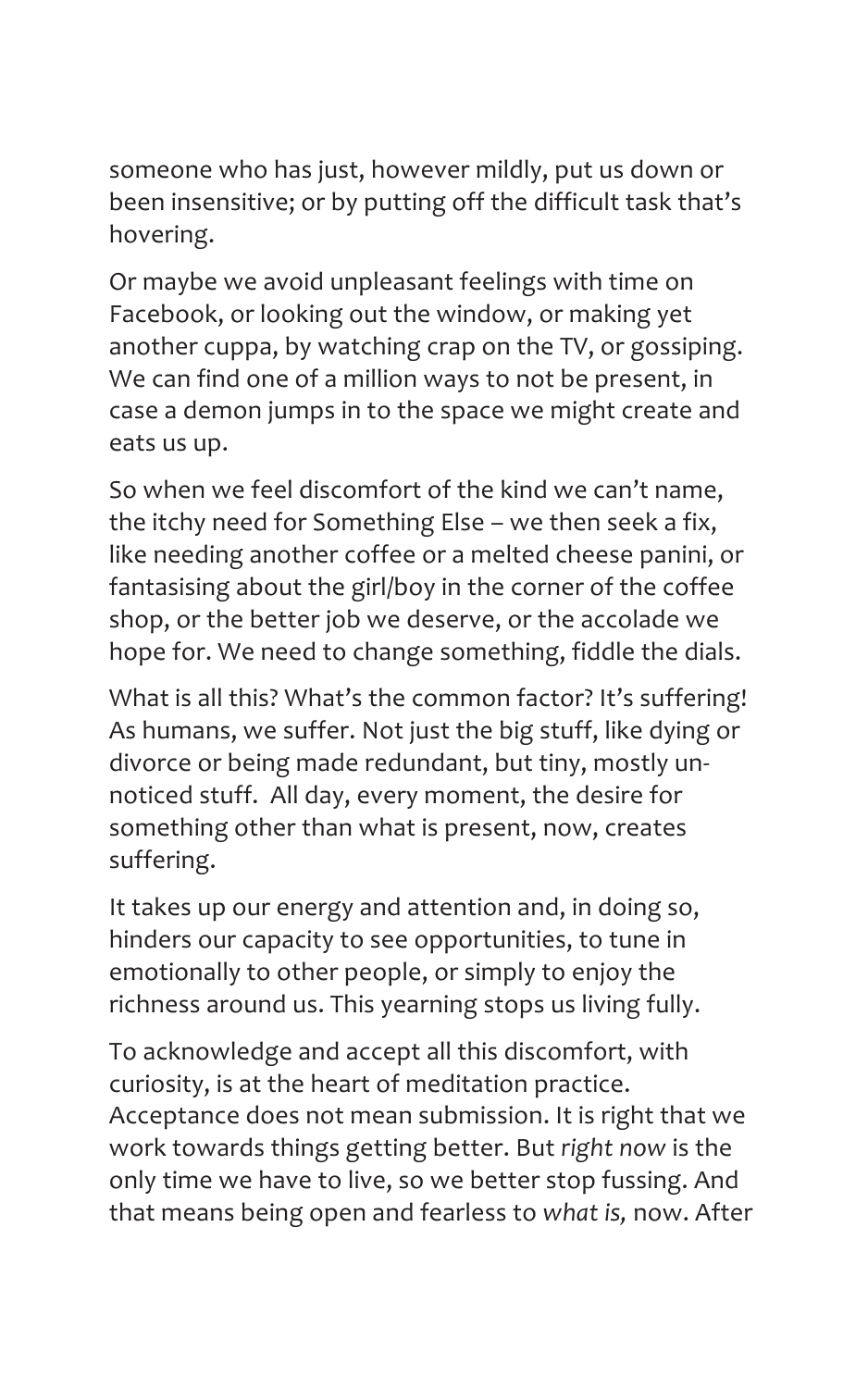all, most of our discomfort is immaterial, comprising passing thoughts and sensations.

When we're open and friends with the present in this way, we get to know the truth of the insubstantial, selfcreated and temporary nature of most of this discomfort. In seeing it for what it is, it doesn't hang around. And in the gaps of present moment attention that then get created, we get to experience the open, spacious nature of the ground of Being, and its infinite possibilities.

This is 'full catastrophe living', to quote John Kabat-Zinn quoting Zorba. Fight the present and you will never win. Cherish it and you will start to awaken, moment by moment.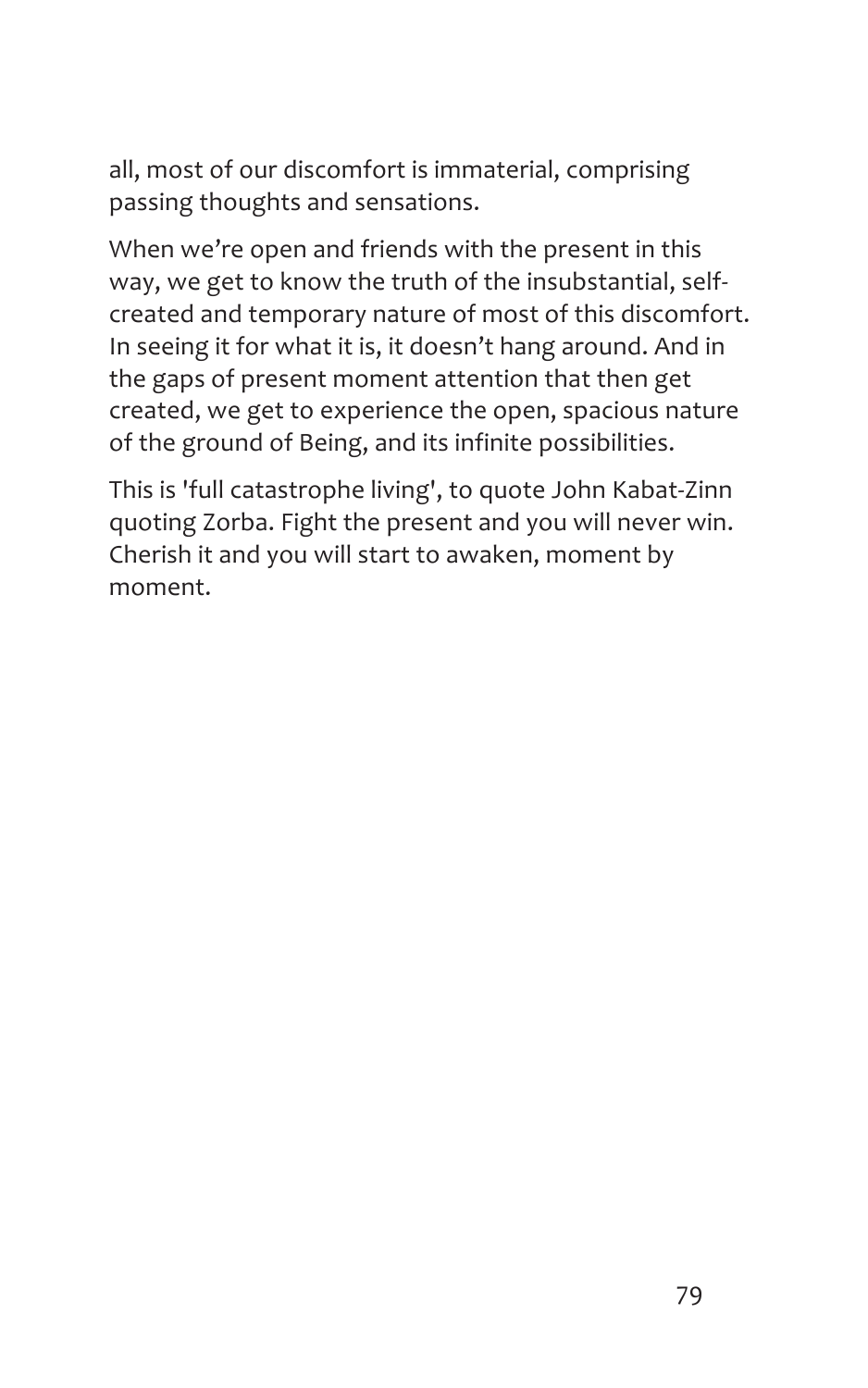## **Facing-off fear**

I've come to realise that, for me, the only thing that holds me back is fear. When I feel fearless, I am powerful, and flourish. Nothing can stop me achieving anything (or at least giving it a go).

Our instinctive pattern is to protect ourselves from harm and, when it comes to emotional disturbance, we protect ourselves in complex ways.

Emotional pain comes in many forms. It may be a sudden tsunami of reaction to a disturbing event or it can be a mild, but persistent, undertow from an on-going issue that drags us down. And by the way, emotions are basically experienced as body sensations.

What do we do when these triggers arise, whether they be external or even from our own thoughts?

In essence there are two reactions: fight or flight. The fight reactions are more obvious, with aggression, blame and bubbling anger toward self or others. But the ones to watch for are the flight reactions such as distraction, avoidance, denial, or just feeling like a victim. They can become so entrenched that they become what we do and who we are.

Whichever pattern you experience, ask yourself this simple question. Are your strategies working? How long does the effect of the emotional trigger last? A moment? All day?

Here is a simple technique; I used it this morning: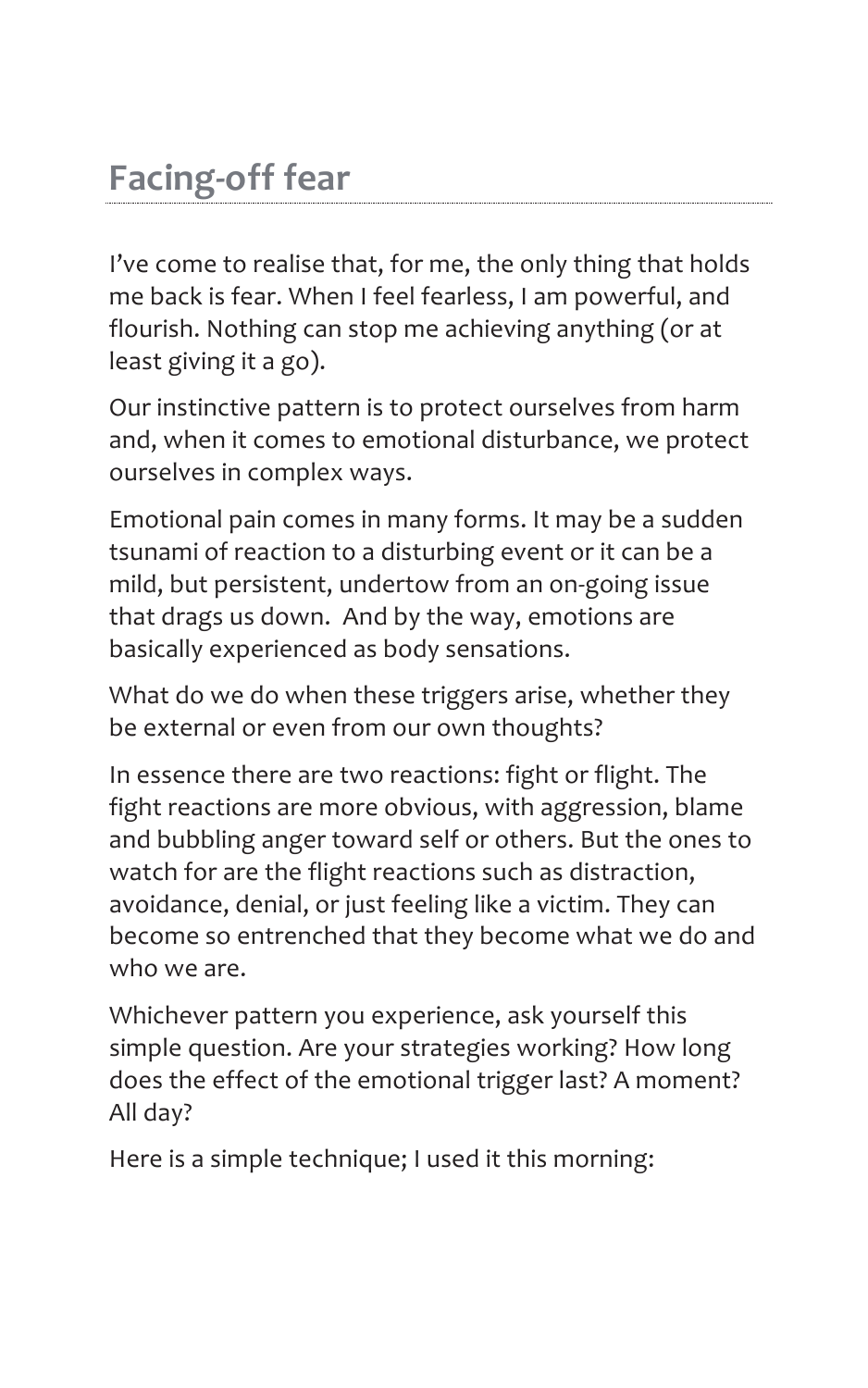When you become aware that something is slowly but surely eating you up from the inside, simply stop and face it; challenge it to do its worst. With the lingering worry I had this morning I just sat and gave the feeling 100% of my attention and invited it to go right ahead and destroy me. It almost instantly dissolved.

I don't know if this will always work for everyone, but my personal experience is that we have reserves of strength and resilience that far exceed most of what our emotional demons can match.

Of course, building that inner strength is the key. And, surprise, surprise: regular mindfulness meditation is the best way to build that strength!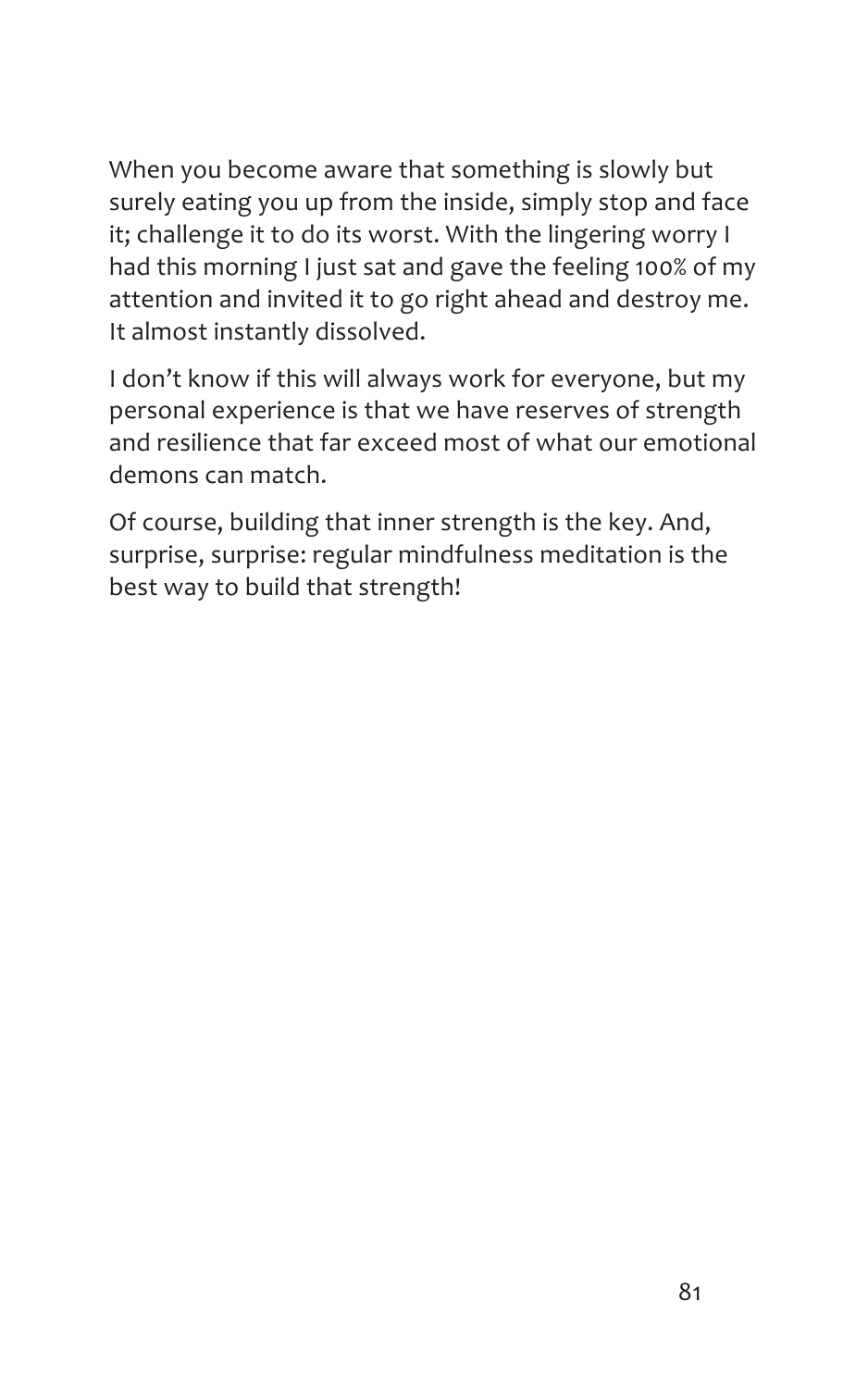## **Why generosity is a giveaway**

It is Christmas as I write this, and here we all are, spending money on unnecessary things for people who don't need them, while half the planet starves or gets bombed. Does this rankle you, as it does me? I may be an old bore, but Christmas keeps challenging me more and more. I find that it really rubs at an old sore of guilt and a realisation of the limits of my compassionate action.

I've told people that I don't want any presents, but I'll get some anyway. Really I neither need nor want a single thing (unless someone has a free skiing week going, in which case please stop reading now and email me immediately!). 

But the thing this guilt brings up is the whole challenge of generosity, and what we can infer about our need to hold on to what we consider to be ours. And also why this holds us back from spiritual freedom.

The tradition of Buddhist teaching is that there is no 'fee' for the teaching. The student donates what he or she can. This creates discomfort for us Westerners, who are used to paying for things with a fixed price set by the seller. When we're asked to pay what we feel something is worth, it gets difficult. What actually happens in the West for meditation teachers doing this is that they get paid peanuts. For a day's retreat for example, people may contribute a tenner. Compare that with the fee for one hour with a therapist or a day of professional development, where we'll pay anything between £40 for an hour to £500 for a day.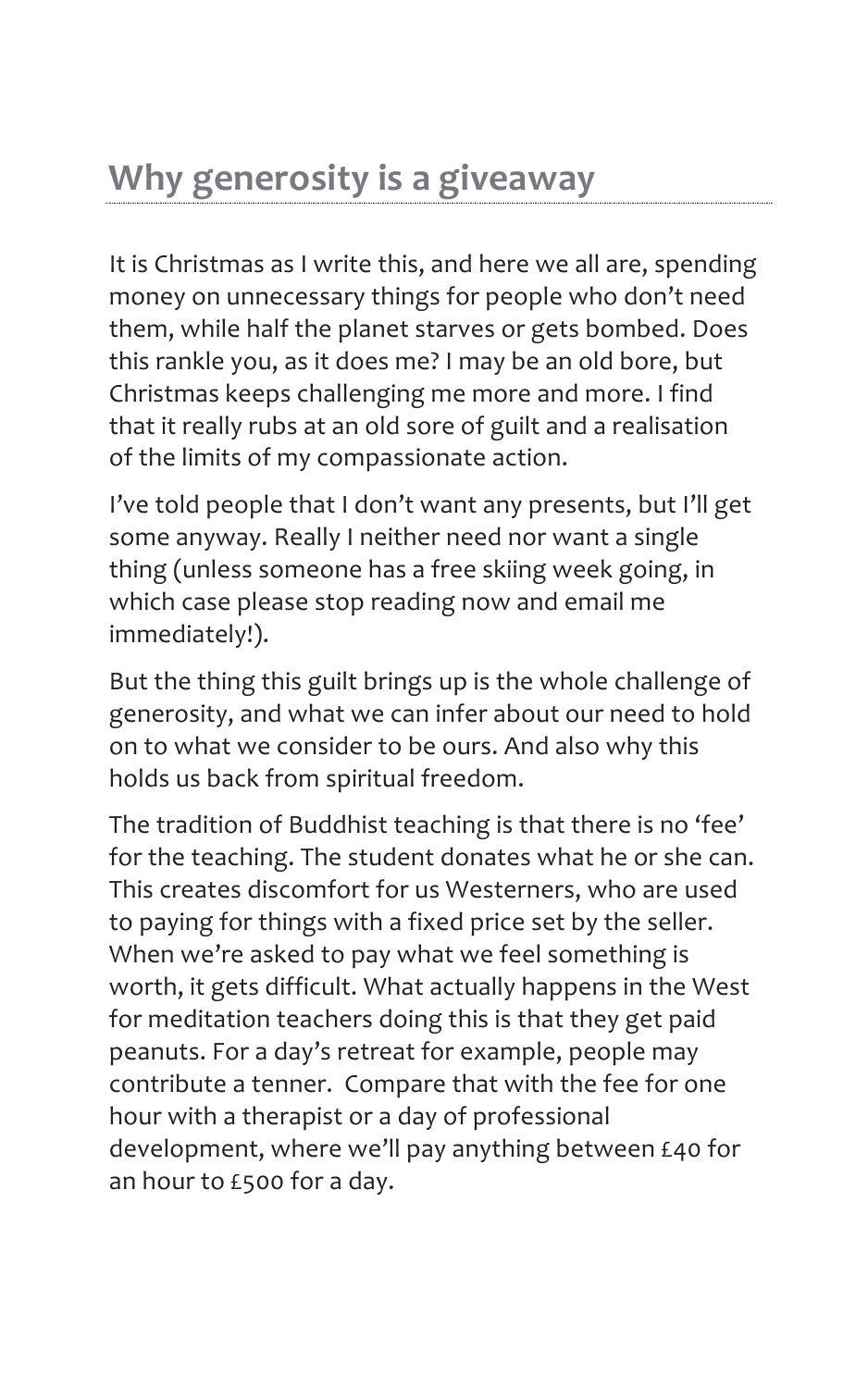Why is that? I don't think it relates to perceived value. I have to admit that when I'm asked to donate, I get mean. It presents a direct challenge to the concept of 'me' and 'mine'. We're so stuck in the culture of materialism and money, and governed by the whole concept of our separateness (from the world and from others), that anything that erodes what seems to be 'ours' is perceived as a full frontal attack. To let things go willingly is a form of suicide.

How might we deepen our meditation practice to begin healing this frantic grasping, get a bit closer to finding the intense stillness and spaciousness that is just under the surface? If you wanted to wrap up the whole of this teaching in two words, they would be, 'let go'. That means letting go of the tight hold we have on the stuff we consider ours, as if we can take it with us when we die. 

Essentially, we are naked. I'm no naturist, especially in Wales in December, but I do know that when I hit the sweet spot of naked awareness in meditation, there's no 'me' and no 'mine', and that it feels like the most abundant place in the world.

Generosity helps us let go. When we're being generous and selfless, the 'me' part that defends what's 'ours' takes a nap. And then we get a huge surprise: being generous and kind makes us feel good. Win blooming win! 

My challenge to you, and to myself, is this. Today, tomorrow and every day for the next week, do three generous things. They only count if they make you feel uncomfortable! Just sending £5 to charity with your phone is not good enough. The acts must require you to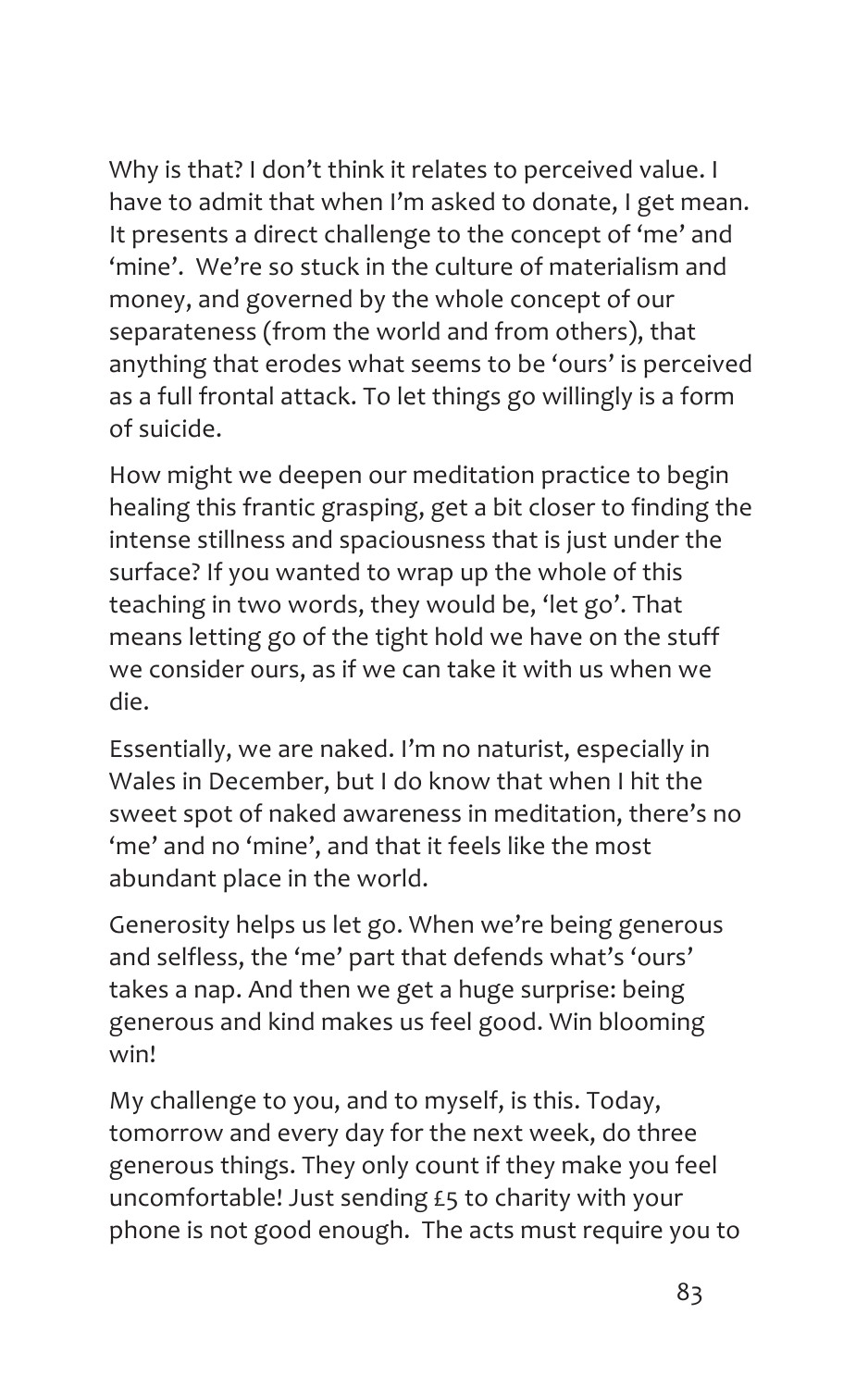let go of your holding on to the idea of things and money as 'mine' and, by inference, part of 'me'. Get creative. Try harder. Lighten up.

Also, because I know you're all good mindfulness practitioners who sit every morning, you can make this easy. Simply make some kind of promise at the start of the day. Repeat it aloud three times. Imagine yourself doing it. Imagine how you will feel doing the generous things you're going to do. Imagine what you will say to yourself on doing them.

(By the way, sending a bag of single-estate shade-grown organic heritage-varietal fair-trade artisan-roasted coffee to your meditation teacher is officially the most generous act of all, and can lead to immediate enlightenment).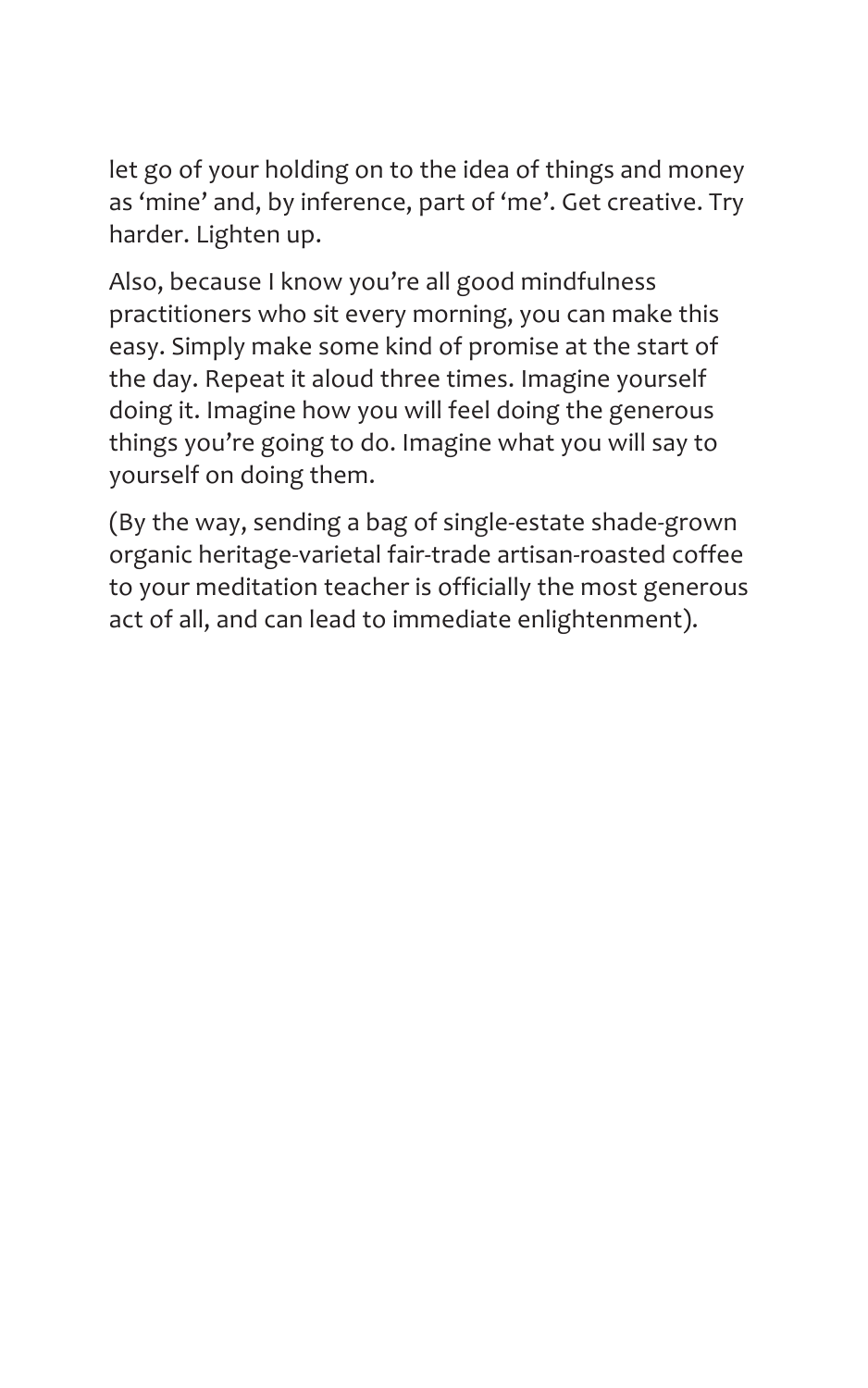### **How to clear your head when things get mad-busy**

Most of us know the feeling: there's too much to do, we're under pressure; we feel like a rabbit frozen in the headlights. Things get cloudy, our normal capacity to function efficiently goes out the window, and we resort to doing what's easy rather than what's needed. Or, if it gets worse, we're in a panic attack.

Why is this? Chemistry. As your amygdala recognises a threatening situation, the hypothalamus and pituitary glands send signals to adrenal glands and you get a cortisol boost (which can stay in your body all day). Your frontal cortex gets suppressed so you can't think straight. Sensitivity to new pressure increases. Ouch!

So what can you do about it? You can **STOP**. This is an acronym. Let's look at it.

**S** is for stopping. Invest a minute in your mental health. If you continue in the stress cycle, things may get worse, or you'll just hang on and have an inefficient, unhappy day. So pause, and employ an emergency mindfulness technique described fully in my online Taster course (website link at the back of the book) - in essence the instruction is to breathe mindfully, with a longer outbreath, smile, and feel your feet on the ground; this will reset your parasympathetic nervous system.

**T** is for taking care. Your employer, your client and your family need you to be healthy and at your best. Taking care of yourself is a good investment for everyone. You know what works for you – take a walk, have a positive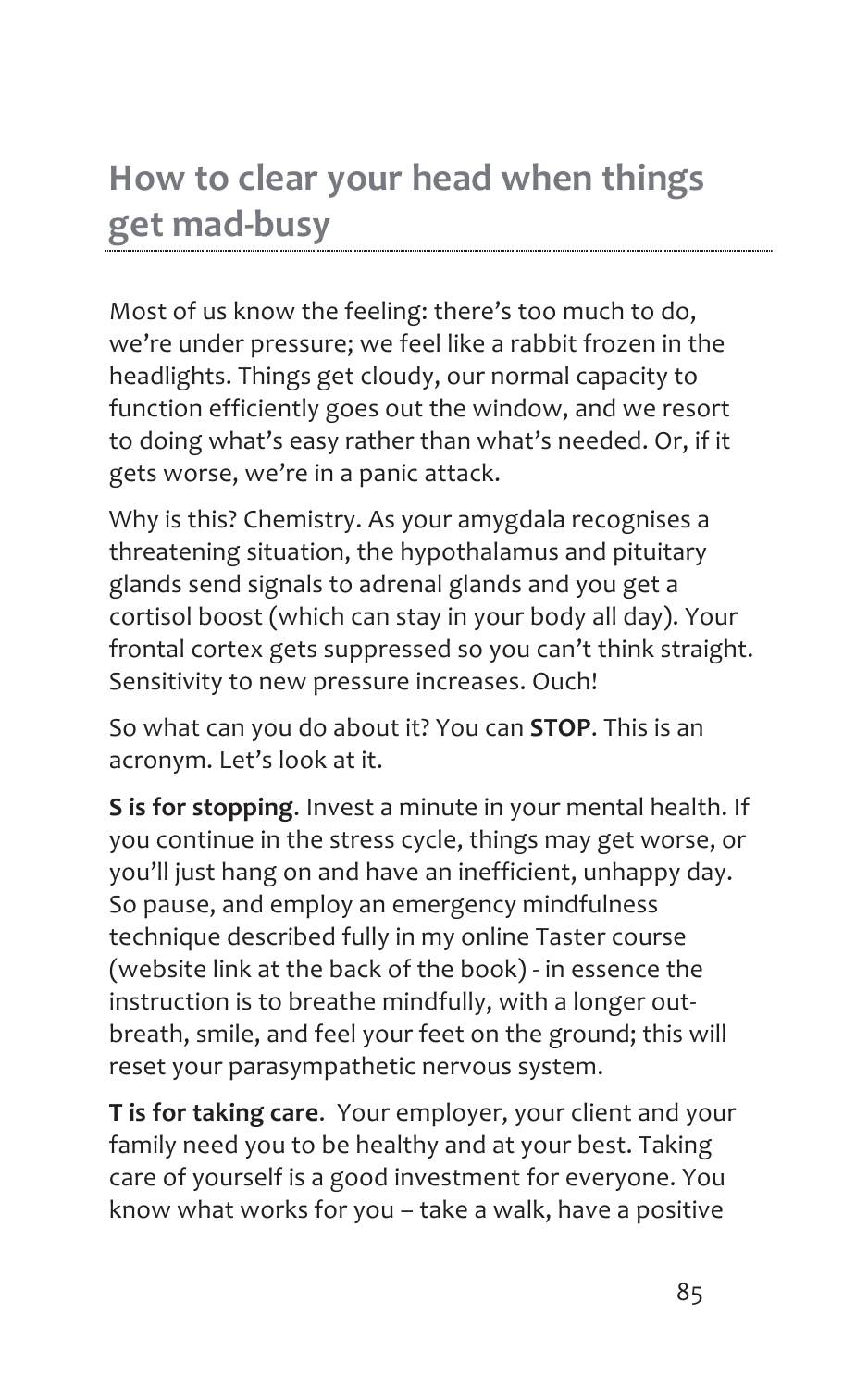chat, do yoga, (but don't gorge on sugar and coffee or the stress will come back). Top tip: be kind to someone else. It makes you feel happy. Forgive yourself, drop the self-criticism, have compassion for this human that is you.

**O** is for organise. There's plenty of self-management advice out there so I may not be the best to advise. But from 35 years of consultancy, here's what works for me. First, I create a spreadsheet with a row for each task. Then I add columns for urgency, dependencies (what else do you need, from whom / where / when), and a practical task list. Or use a good app like Todoist. When you're clear. let others know when the tasks can be delivered, and do not succumb to bullying. You know best what's possible. You are a human, not a machine. Be polite and assertive.

P is for pausing. Yes, again. And again. And more. Before you zoom off into 'doing' mode, remember the state you were in before you **stop**ped and how you got there. Commit to checking-in with your mental wellbeing at least once an hour with a one minute pause - time for 'being'.

I hope that helps.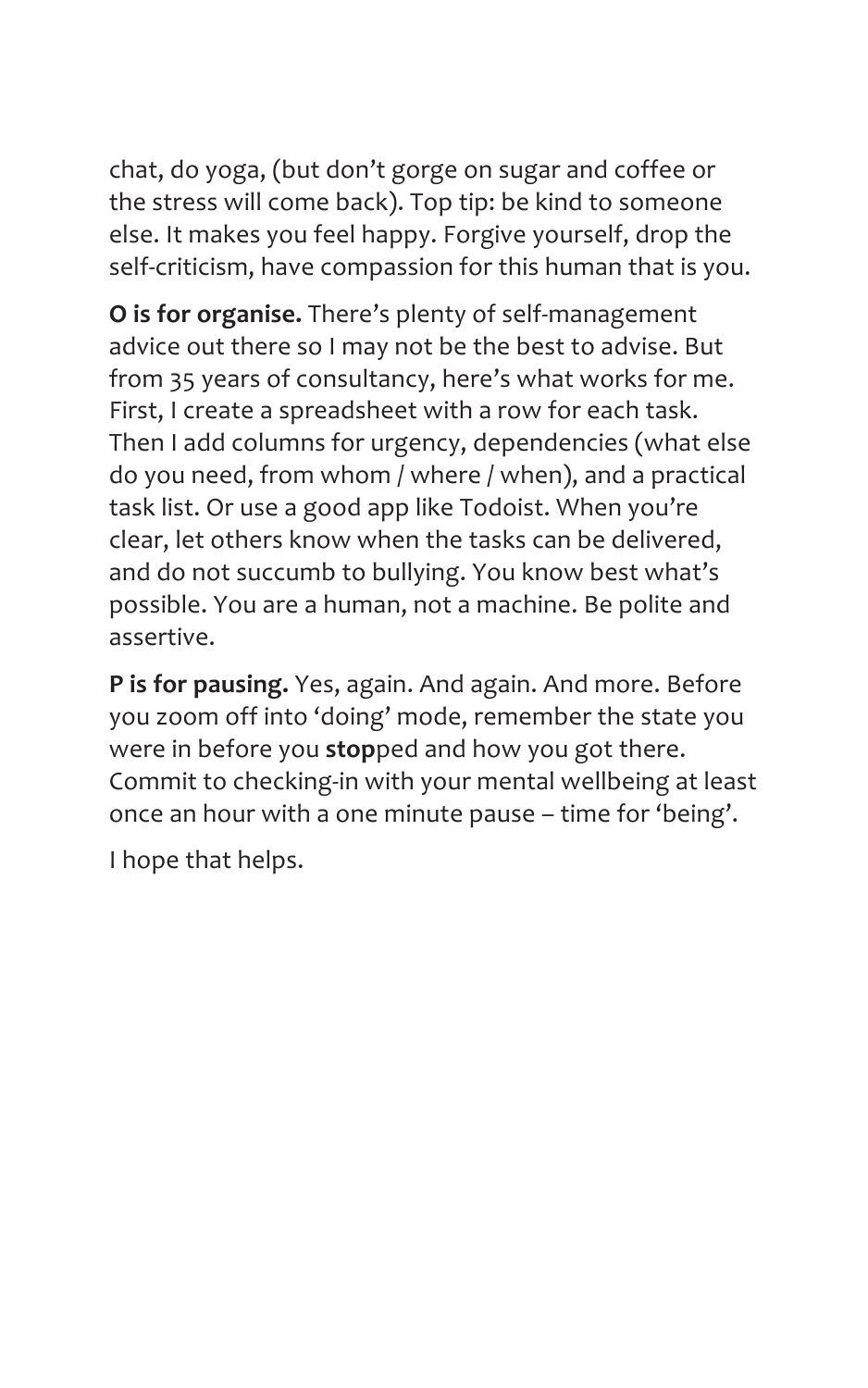### **The Way of Un**

Now it is January. The holiday season is behind us. Our lovely guest has gone. This weekend it was time to disassemble the guest bed in the practice room. It's held together with 8 bolts. In case you think I'm way off track, I'll come back to this later, and why it led to an insight for my teaching.

I'm teaching mindfulness, it seems. But really, mindfulness is just an approach, though a critical one, on the path to something. What's driving us, and where are we going? Why do we practise? Is it just to get a bit calmer, to learn how to deal better with stress or difficult relationships? Those are all good reasons, but is it possible we are we seeking something deeper?

If you're not quite sure where the practice is going, but something keeps you coming back for more, or you feel that there is more to discover about life, you're on the path to Awakening.

In fact it is a healthier approach to just keep practising without a specific goal, since having a goal becomes just another hurdle to get over. Awakening is much faster when you simply relax into the present, into how things are, without trying to get anywhere, achieve anything, or become something other than what you are, now.

Now this is where nuts and bolts come in. As Lunscrewed the nuts on the bed frame, it became clear that the moment when the nut comes off the thread is unpredictable. There you are, just turning the nut, and all of a sudden it comes off. It takes no more effort to make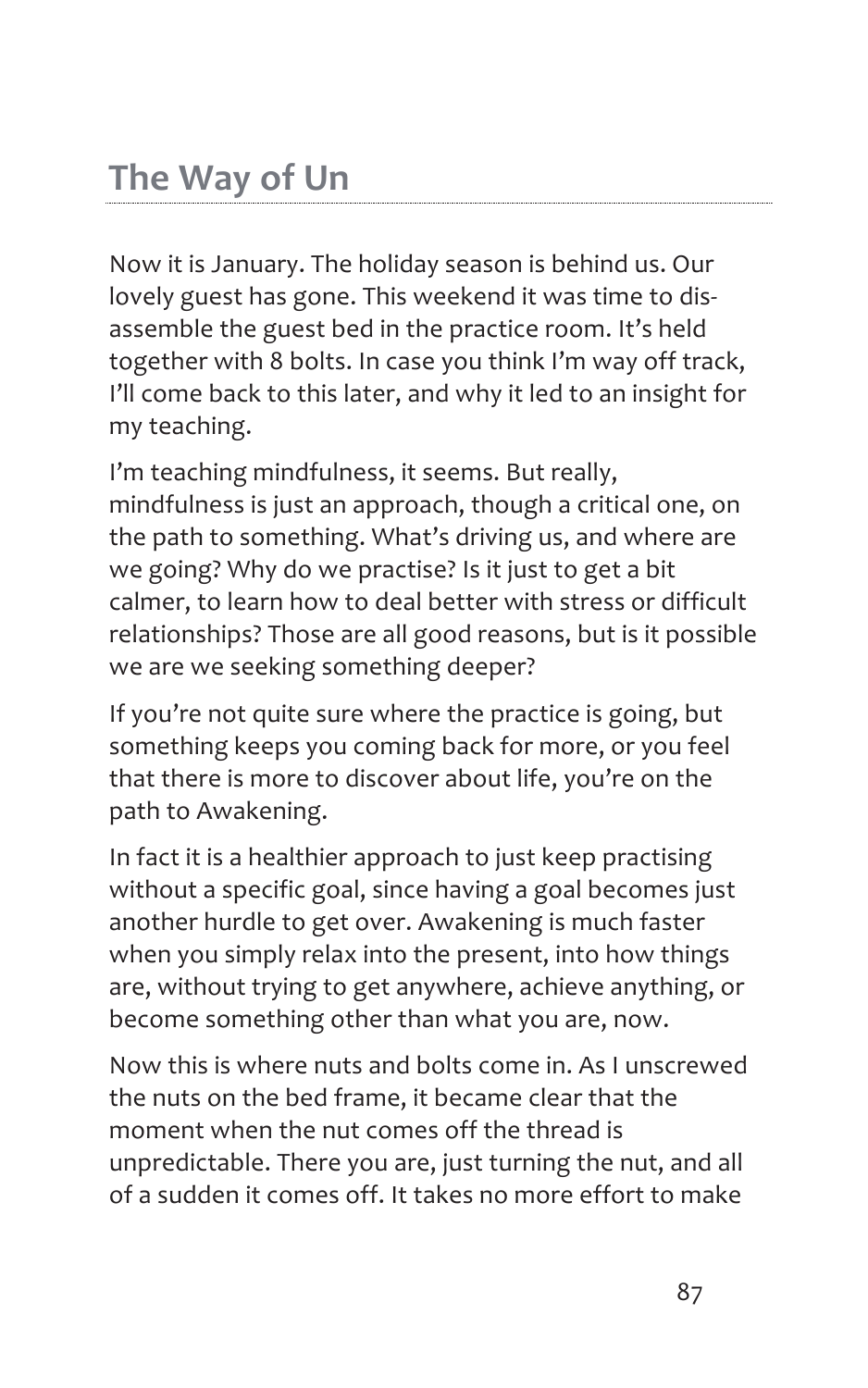that last turn than any other part of the process. In fact a hard wrench of the spanner might damage the thread.

Practice is like this. It's most effective with a light touch. Think of a fluffy feather falling slowly to the ground. It takes no effort for it to float downwards, and it will inexorably fall, ever so gently until, at some point it comes to rest on the ground.

I like to call this the Way of Un. The Way of Un is the approach of making the least effort possible. Any verb you can think of indicates too much striving. Relaxing, breathing, letting go, experiencing - they are all far too active! Even to say 'do nothing' has got that 'doing' thing in there. 

Un, as a prefix, seems to nicely sum up the negation of something – undoing, unlimited, undressed, unhappy, unravel, unrestricted.

All the usual meditation techniques, like watching the breath, body awareness and so on, are great. They are a critical part of the training, and a support, especially for busy minds. But their purpose is to take us to a place where we can even let those practices go.

So next time you practise, try the Way of Un! Just be aware of whether you are making any effort whatsoever. If you are, Un it. Just let it go, relax more, until there is nothing but what is. And when you touch that moment, you will know that it is unknowable.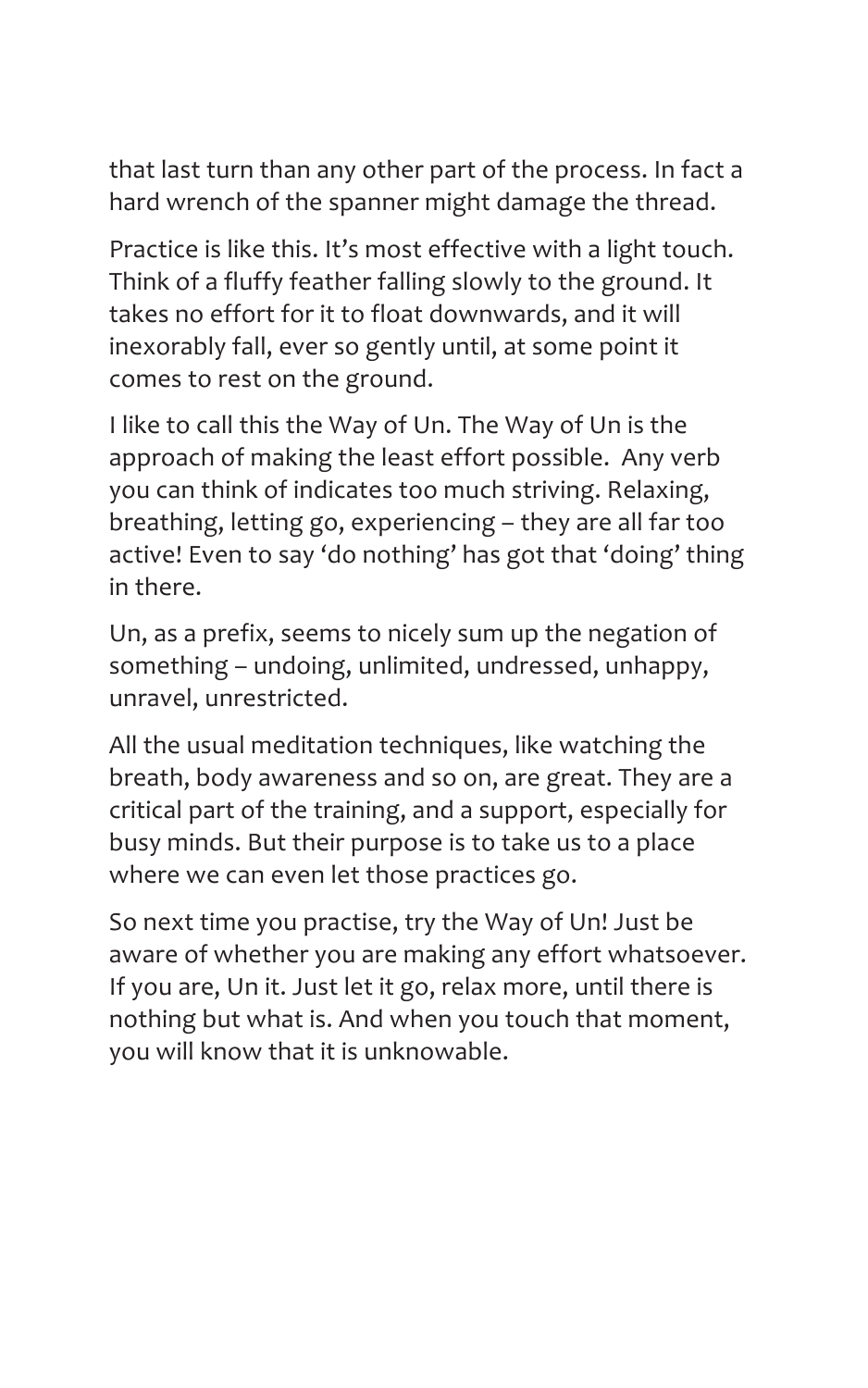## **The secret of practice: don't**

Hi. I've just walked back home from collecting an overnight bag from my daughter's friend, where she did a sleepover. It is a few hours before the Wales England match, when my concentration will be at its highest. However, on the walk back I dropped into a deep Unpractice, which may be helpful to share.

This is essentially about how to put the Way of Un into practice, and its amazing power. The instruction is so simple you may miss me saying it:

'Stay awake and do nothing'.

In particular, drop any goals. Do not:

- Practise to get calm
- Practise to get enlightened
- Practise to become a better human being
- Think about what you're doing or its effect
- Change anything

Just stay attentive to the nowness.

Leave it alone. 

Get out of the way.

These simple practices are about allowing your natural capacity for awareness to do the experiencing for you. It's just like breathing at night; you go to sleep trusting that your body will keep you breathing. So it is with natural, naked awareness. You do nothing but stay awake to what's happening.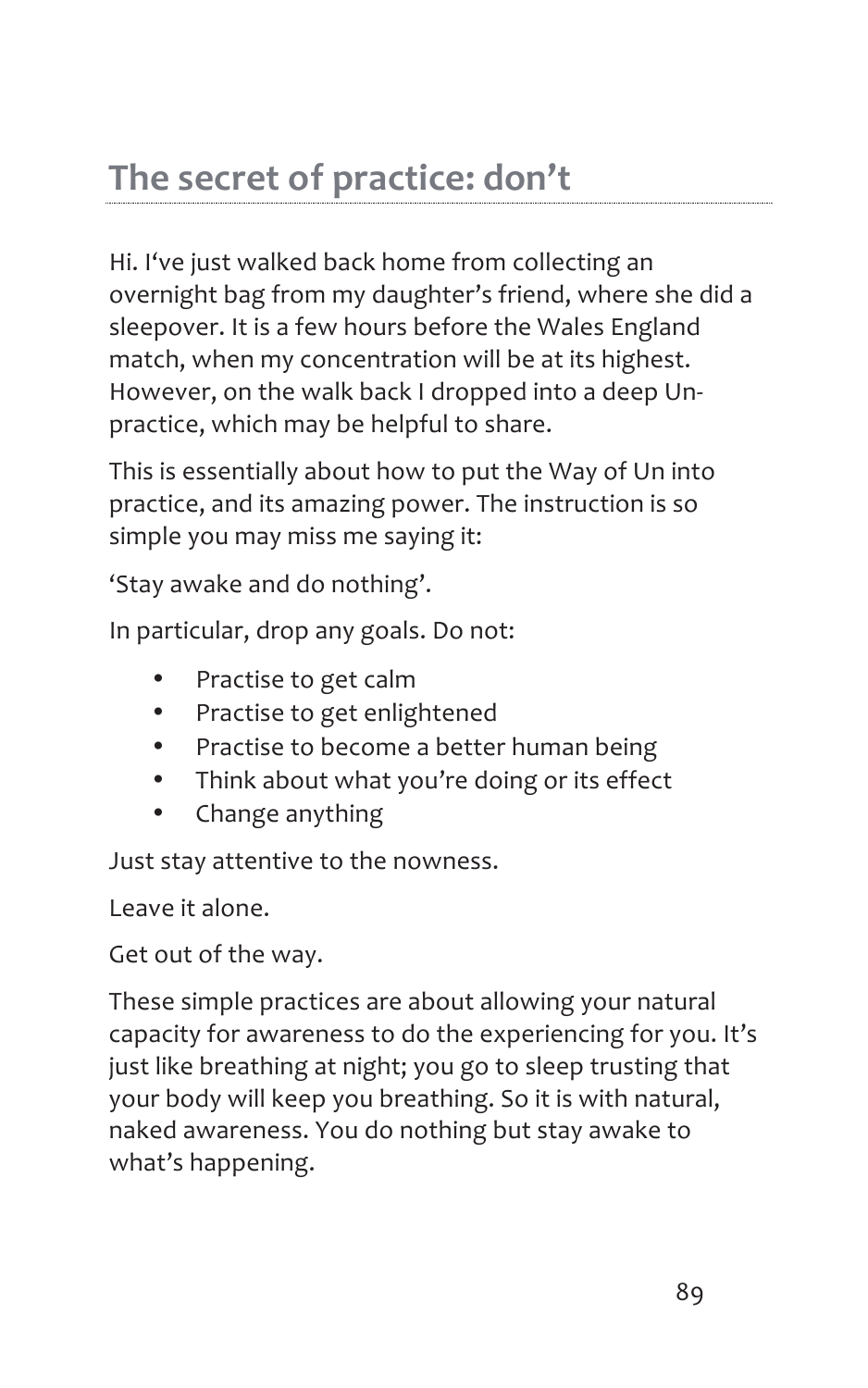Practising in this way, with no striving for an outcome, can lead to great bliss. Be wary of bliss, by the way, as it can easily take you off into lala land where you suddenly think that you are fully enlightened and how wonderful people will think you are, and so on.

If bliss arises, just experience it and see how it changes. If sadness or an itch arises, just experience it and see how it changes. 

That's it, short and sweet.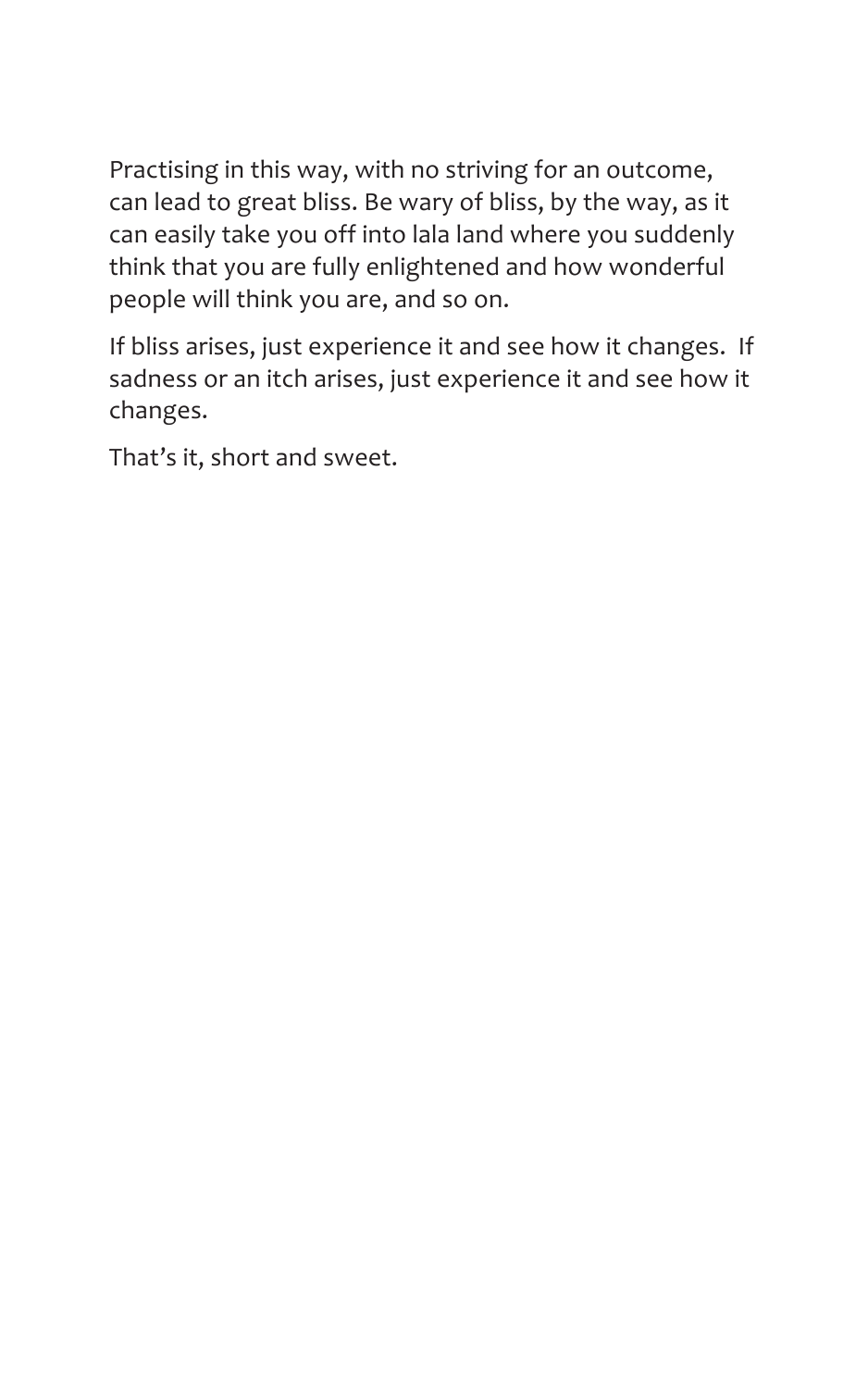## **Why your demons are your friends**

Ok so there you are on the cushion or on retreat and hoping to have a blissfully calm meditation when, quite suddenly, it all goes pear-shaped. You feel like someone has just punched you in the stomach, or you feel all shaky, hot and bothered, or perhaps as heavy as lead.

'What the heck is this?' you ask. That's a good question, and you may or may not get an answer. Sometimes there's a clear insight, like 'Oh my god, I do this all the time and don't even notice' or 'this is just how I felt when I lost that contract.' But at other times we simply can't pin it down.

The fact is that mindfulness opens up and loosens up holdings-on that may have been present for many years. Just creating the open space for this to happen is rare and precious. But we have to be prepared for 'unpleasant' experiences. They are actually more valuable and useful to our ongoing growth than the bliss states.

This happens in particular with bodywork, hence the importance of physical movement and the exploration of body sensations as part of the practice. Our bodies hold responses to trauma.

For me, being a mild mannered fellow, I can bottle up anger and I almost never shout. Then, during a body scan, or 30 minutes into sitting meditation, I will suddenly notice the tension in my throat.

When you purposefully allow the tension to be experienced, it is like releasing a floodgate of held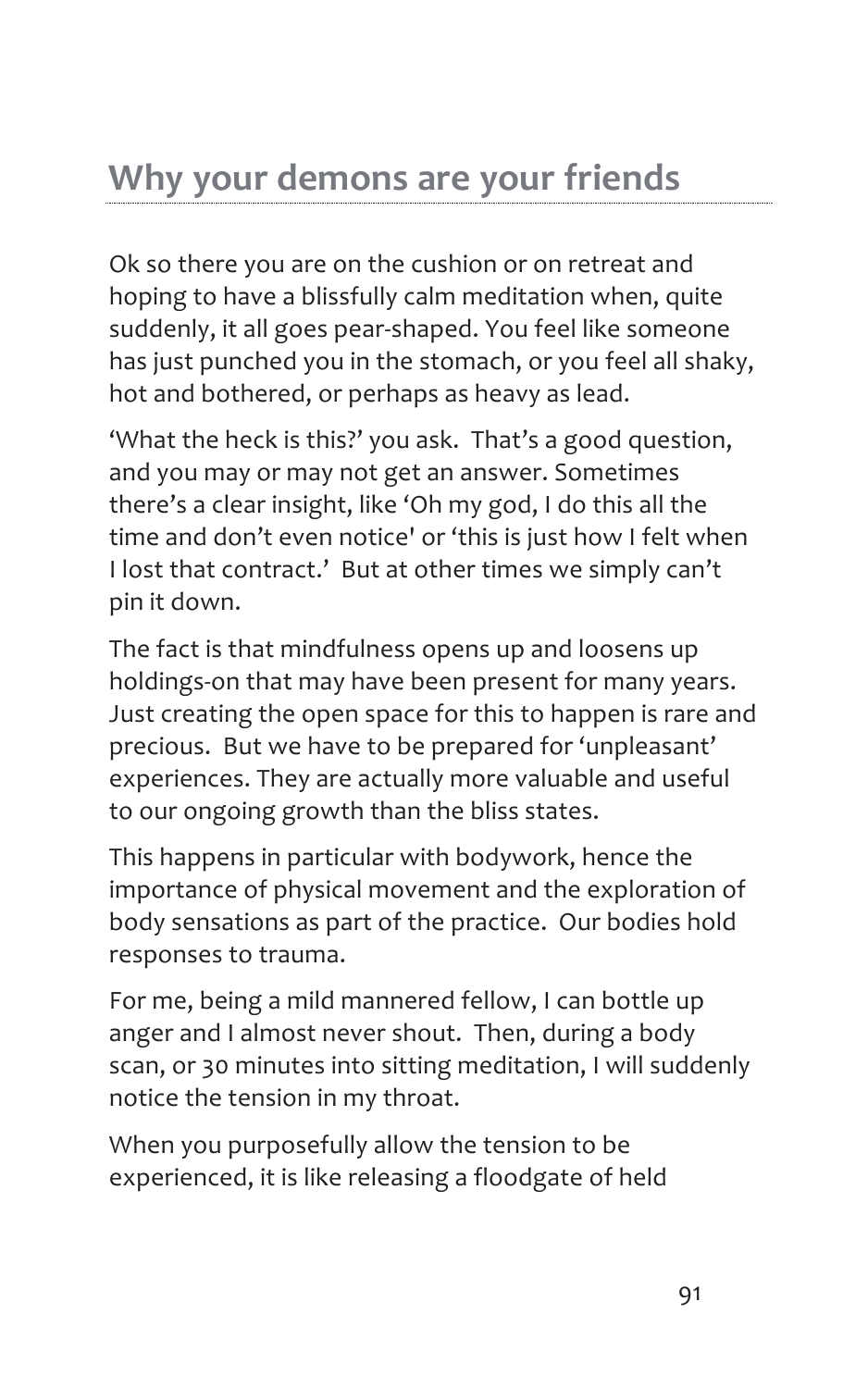emotion. At this point you might burst into tears or laugh out loud.

Or perhaps we hold tension in our belly whenever we're in a stressful environment like in a meeting. So when we purposefully connect with the feelings in the belly and relax, we may find something loosens and opens up and we become more open-hearted and open-minded.

Such experiences may be initially unpleasant, but they can be of great value. In daily life they will inform us quickly when something is wrong and needs to be dealt with. For example, in the case of an overbearing boss, the next time your he/she behaves badly you may notice the suppressed tension coming in your throat but, with the insight gained earlier, instead of following your old pattern of internalising the stress you take that energy and direct it to - respectfully, but assertively - challenge the boss's behaviour. Or when you next notice your belly getting tense in a meeting, you take it as an early warning system that something is going on that needs to be addressed and challenged.

Your body is far quicker to pick up these cues than your thinking brain. In fact the body is the most effective tool we have for developing emotional intelligence.

So, when these more challenging feelings come in our practice, welcome them. What may at first appear to be demons are actually friends - friends who keep trying to contact you. If you're too busy to make time to listen they eventually get tetchy and slap you in the face. Have patience, hear what they're saying, and reflect on what they're pointing to.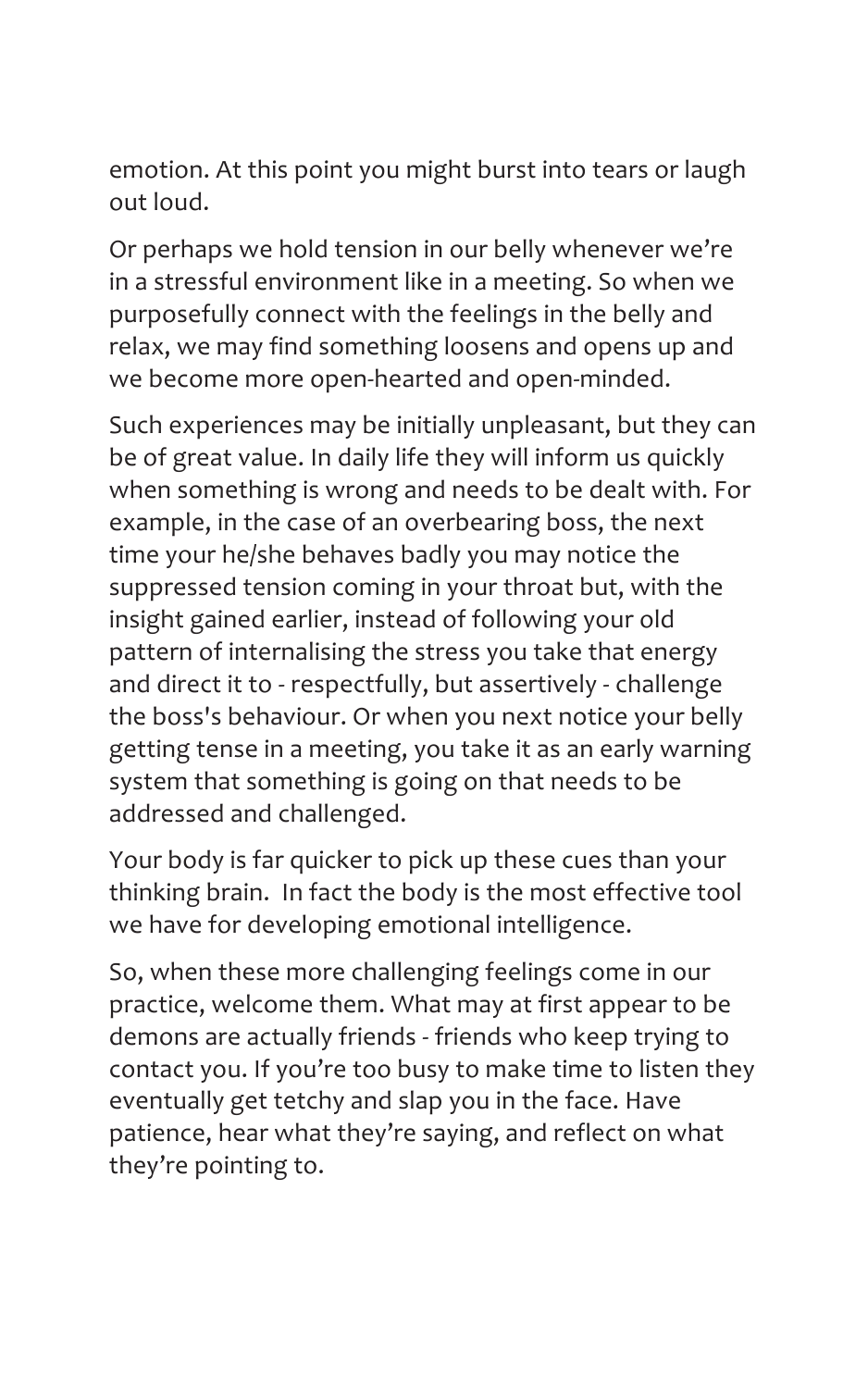### **Why being LALA is better than going doolally**

Pausing is one of the most poignant and illuminating exercises in this whole game of awakening.

When we pause, we deliberately face what's just below the surface. I first noticed this in the car. My habit was (and is) to reach for the big knobbly on button on the radio the moment I take off. God forbid that I should be present and undistracted for even one second! Having become aware of the habit I now try to remember to hold off pressing the button. And mostly what I find, in that moment of naked awareness, is some kind of dissatisfaction. Mostly it's just a low rumble, but it's enough to subconsciously motivate me to turn on the radio.

Meeting this underlying dissatisfaction can be highly uncomfortable. We notice a kind of undertow, a hidden and somewhat malevolent-feeling force stirring underneath, but however much we splash around on the surface, it remains. It is not anything too traumatic, we're neither depressed nor anxious, but the undercurrent is there. 

The objective is not to get rid of the lurking discomfort, but rather to recognise that the drivers of our behaviour in everyday life run deep, and they have a lot to tell us.

So I came up with LALA. I tried to turn it into Doolally, as an acronym, but I thought people might not take me seriously, so LALA it is!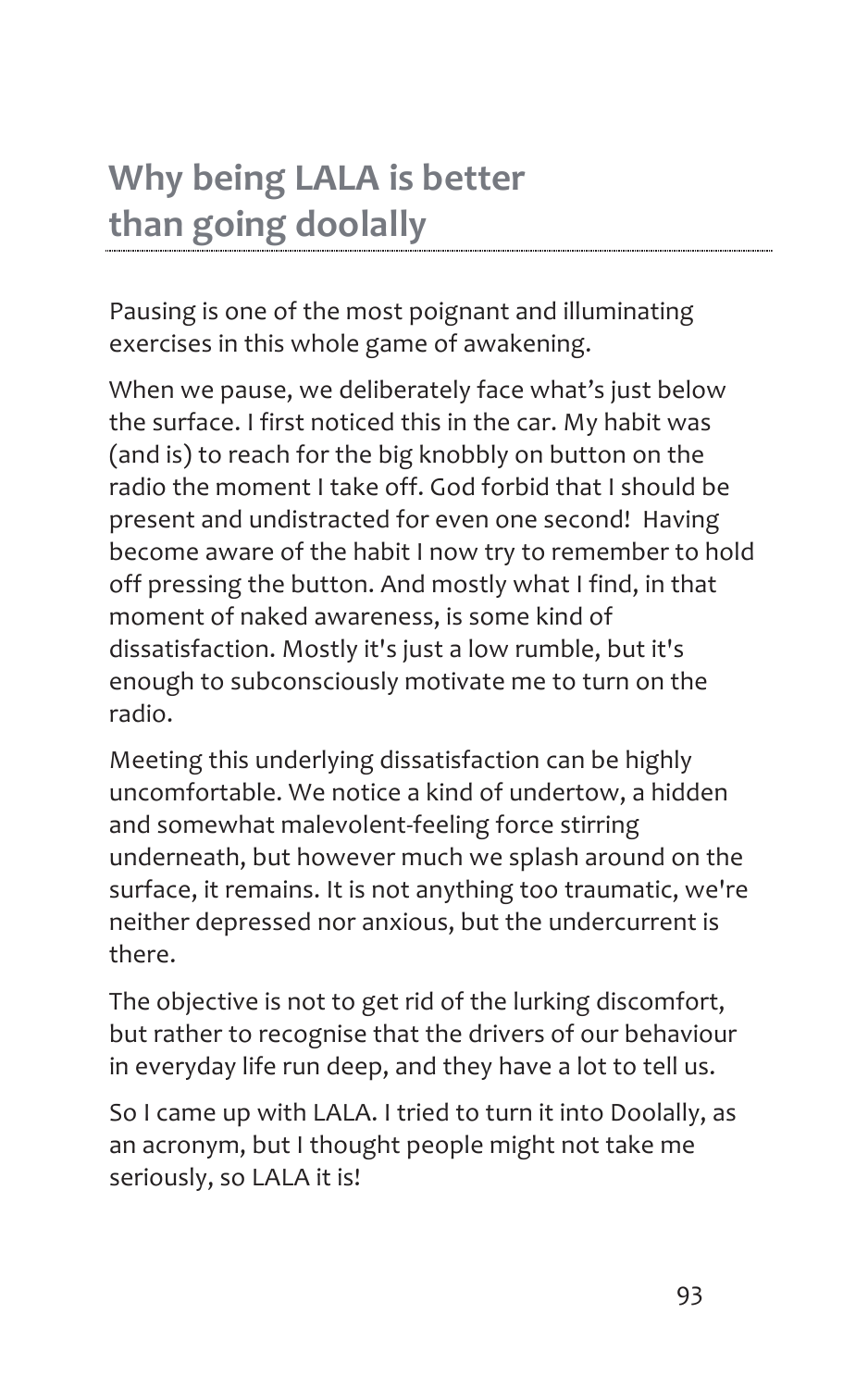The first L stands for listen. That's the point where you don't turn on the radio, or where one of your stress triggers kicks in and if you're lucky you see it coming. So you turn up the awareness and tune-in with fearless attention.

Next comes A for acceptance. Whatever you feel, whatever comes to mind, you just let it be as it is. Feel it working through you. No comment, no judgement.

Having encountered the feelings and emotions, and recognised their strength and effect, you're now ready for the second L, which stands for learn. Now we can employ cognitive intelligence to recognise what's going on, and to perhaps choose a more functional response.

The final A is for action or, more accurately, appropriate action, where we consciously make a wholesome response rather than unthinking one.

That can all happen in space of a few seconds, but what an amazing and speedy journey we've taken, and one which can, in my experience, entirely divert the course of the day into a more positive direction. It's like putting a pebble in the course of the stream right at the spring, which may send the water off to become a river in quite a different valley.

That can happen in the space of a passing moment. How much more can we learn from grabbing five or fifteen minutes to deliberately meditate before we reach for our favourite, zombie-like distraction?

Personally, I'd rather be LALA than doolally.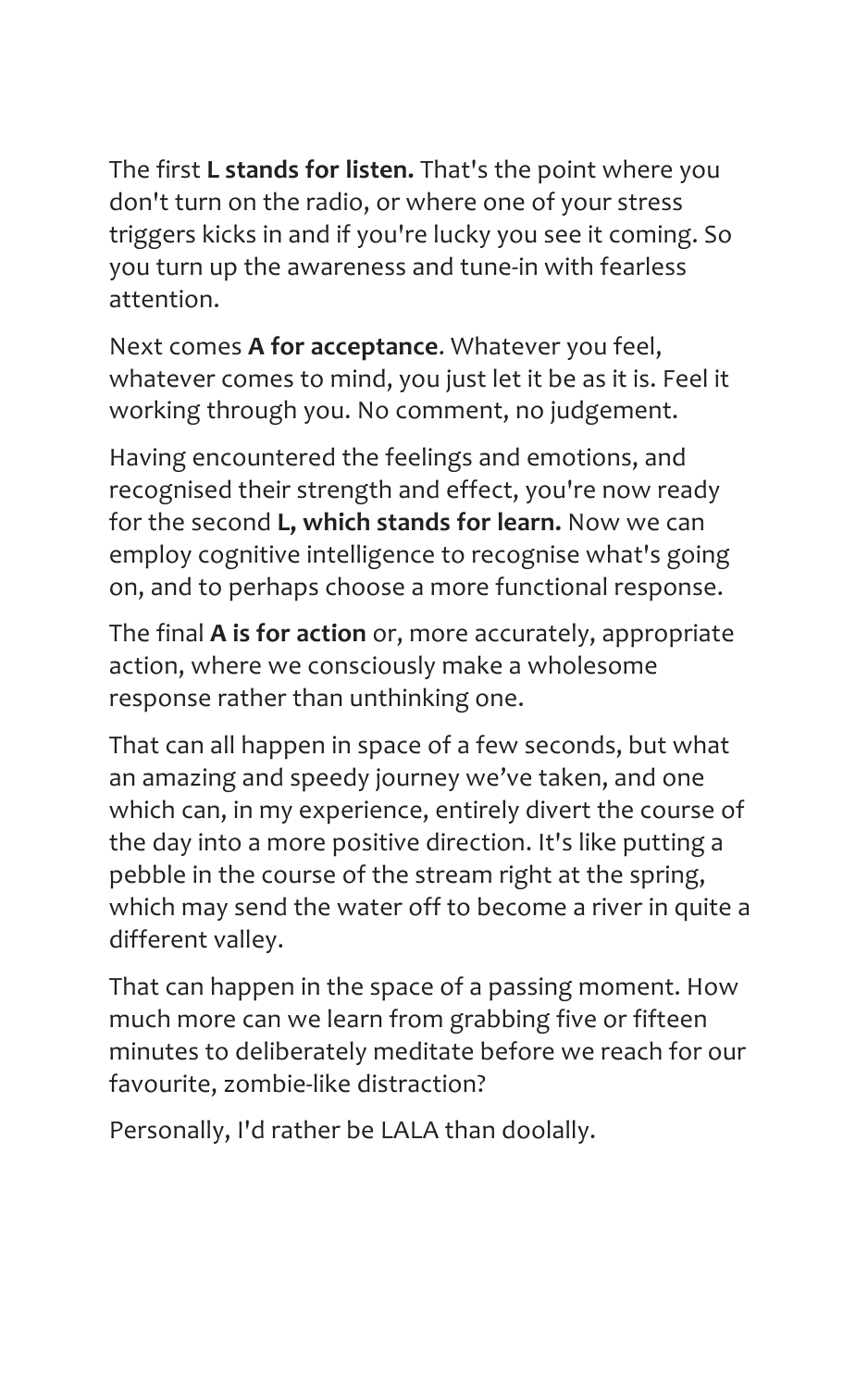### **Recognising stress habits**

We all have different ways of reacting to stress. It's important to recognise the state that you're in. List out the indicators that you notice in yourself, when stress is beginning to take over.

For example, you might experience a compulsion to try to do more in a shorter space of time. It could be that you have particular physical symptoms such as getting hot, a sense of irritation, the beginning of a headache, tightness in the stomach or the jaw and so on. It could show up by not sleeping well. Identify your signs of stress and get them down on paper.

After noticing how stress plays out for you, and noting the signs, the next task is to recognise what you do when the stress arrives. Perhaps you just push even harder, getting your head down and putting on the blinkers. There may be a sense narrowing the focus of your attention. It may be that you adopt mind-numbing activities such as web-surfing, doing mundane tasks, or avoiding facing the issues that are causing the stress by making another cup of coffee, over-eating, under-eating, self-medicating, or talking with others as if they can magically resolve the issue for you.

Simply by becoming familiar with both your indicators of stress and your reactions, you are already well on the road towards unravelling habits which may have built up over a lifetime, you might start to be less of a slave to your bad habits.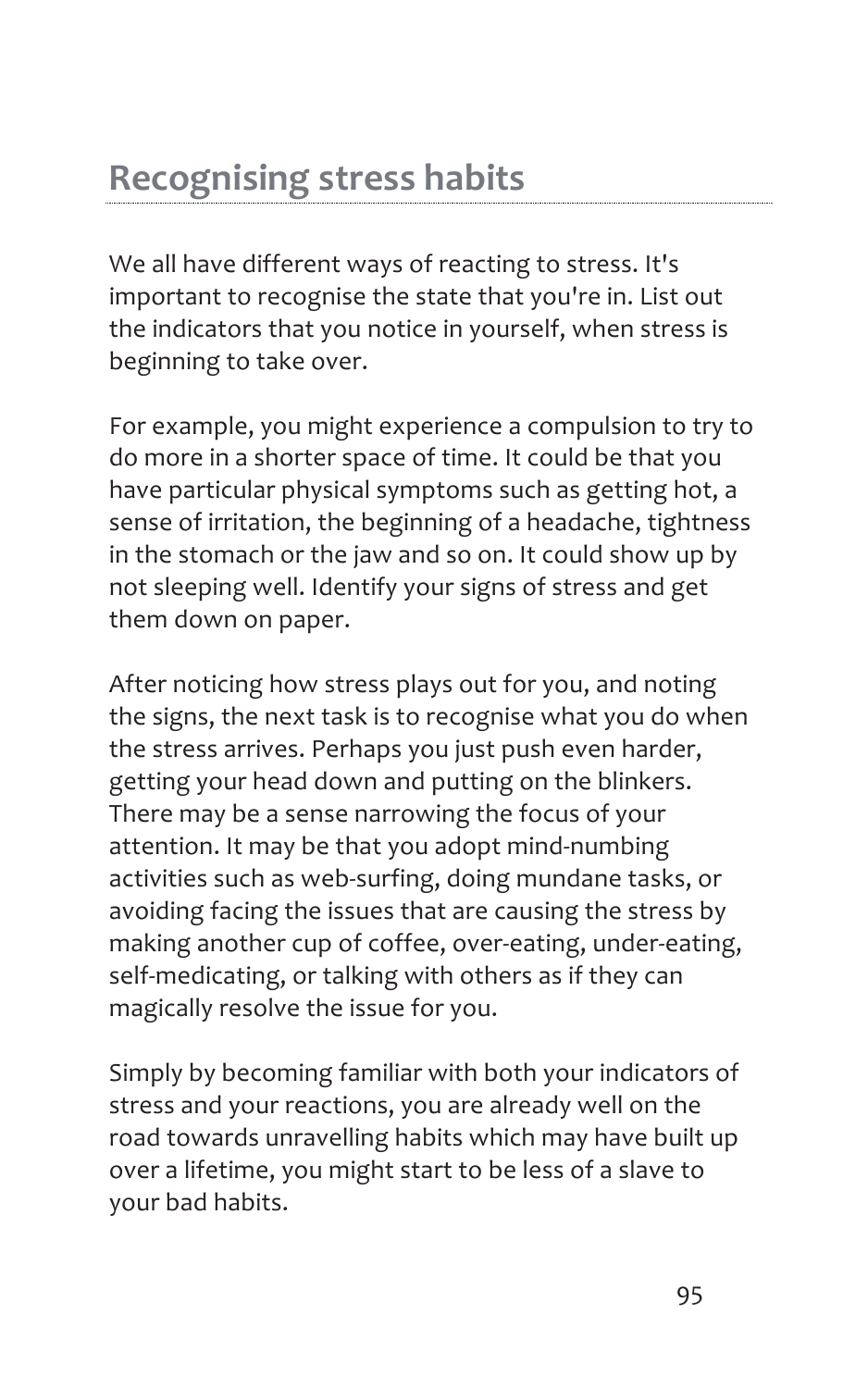So, having noted your indicators and reactions around stress, now it's time to establish new ways to react when you notice the stress appearing.

At this point it's useful to be clear about the kinds of activity that we know are effective for us in reducing stress. Again, for each of us this will be different. Some of the most common helpful approaches for deescalating the stress response include:

- Physical exercise. This might simply mean getting up and walking around a little, swinging your arms, or stretching.
- Fresh air. Getting outdoors for a breath of fresh air can quickly change the physical stress reaction.
- Talk to someone about something else.
- Listen to music.
- Tidy up.
- Take time to really savour the smell of a flower, a good coffee or a nourishing snack.

It's useful to actually make a list of the kinds of activities that you know are nourishing and refreshing for you.

Try to create some new habits, whereby you employ these techniques intentionally when your stress indicators appear. The new habits may feel clunky at first, as you're in the process of challenging your brain's normal reactions. But stick with it for at least a week and see if it's effective and getting easier.

Build on the positives and observe the results.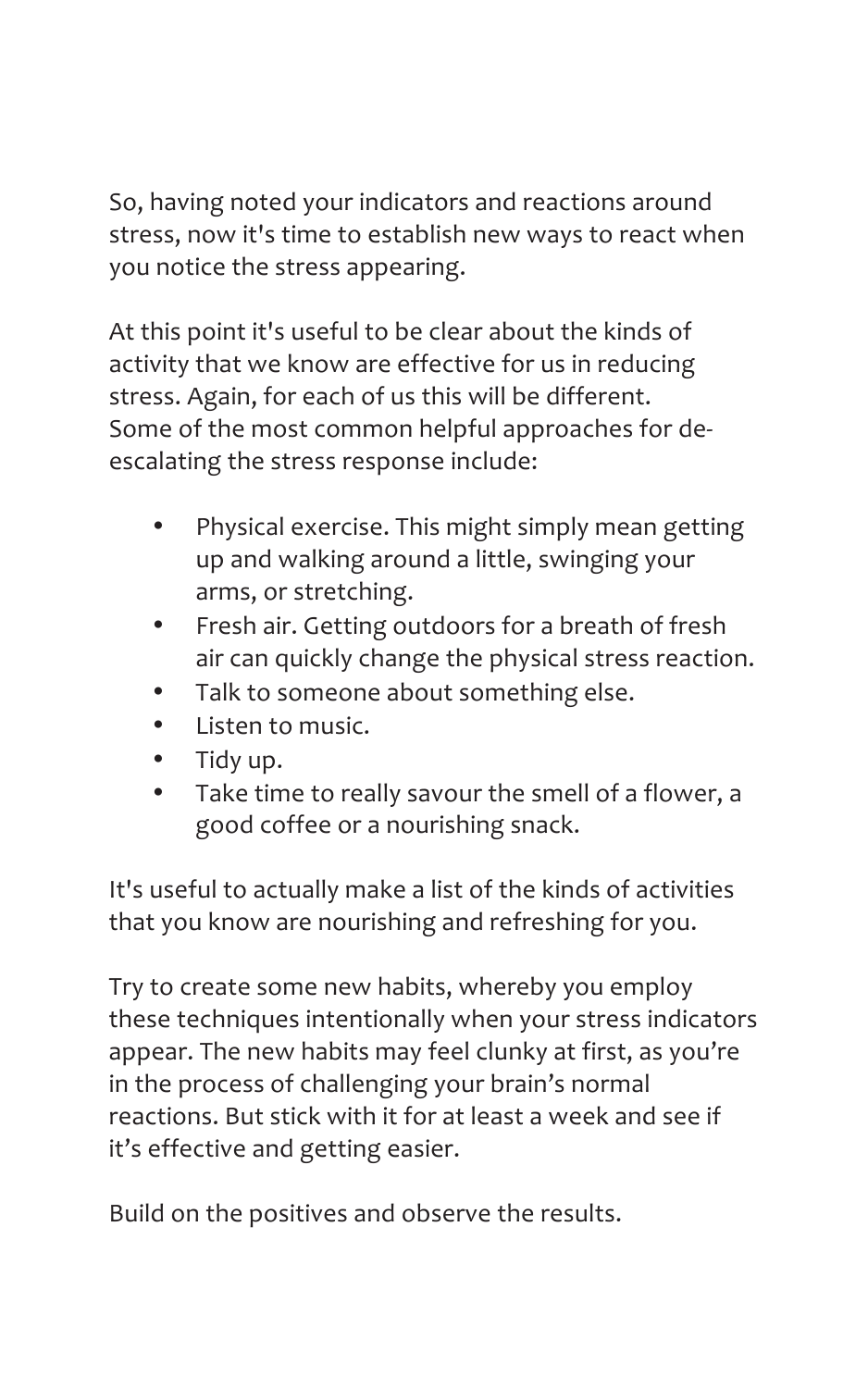# **Making mindfulness a lifelong practice**

Mindfulness is out there. There are mindfulness colouring books, mindfulness T shirts and mindfulness retreats that are really pampering sessions. It's all good, but much of it is a shallow interpretation of the practice and is unlikely to be life-changing.

For those who want to go deeper, there's sure to be an 8week course locally. But it seems that many who complete the course don't keep on with the practice. It stays theoretical. It fades. And then they're back with the same old worries and stresses and making the same mistakes again and again.

So I want to make the case for plugging away at the practice, and making it a lifetime's work, because changing habits and becoming happier needs on-going work at the roots of our being.

I'd like to share the story of my own journey in this practice and some key lessons I've learned from this.

My first couple of years were with a mindful movement teacher who taught a kind of free range Tai Chi. I didn't realise it, but it this was a great place to start. Body awareness is a very effective way to by-pass the thinking mind and connect with raw experience. So I recommend yoga, Tai Chi, or a similar practice alongside meditation.

The next step on my journey was studying Buddha Dharma under an eclectic and perhaps eccentric Canadian teacher who had studied in the Burmese Forest Tradition and been ordained as Anandabodhi. Some years later he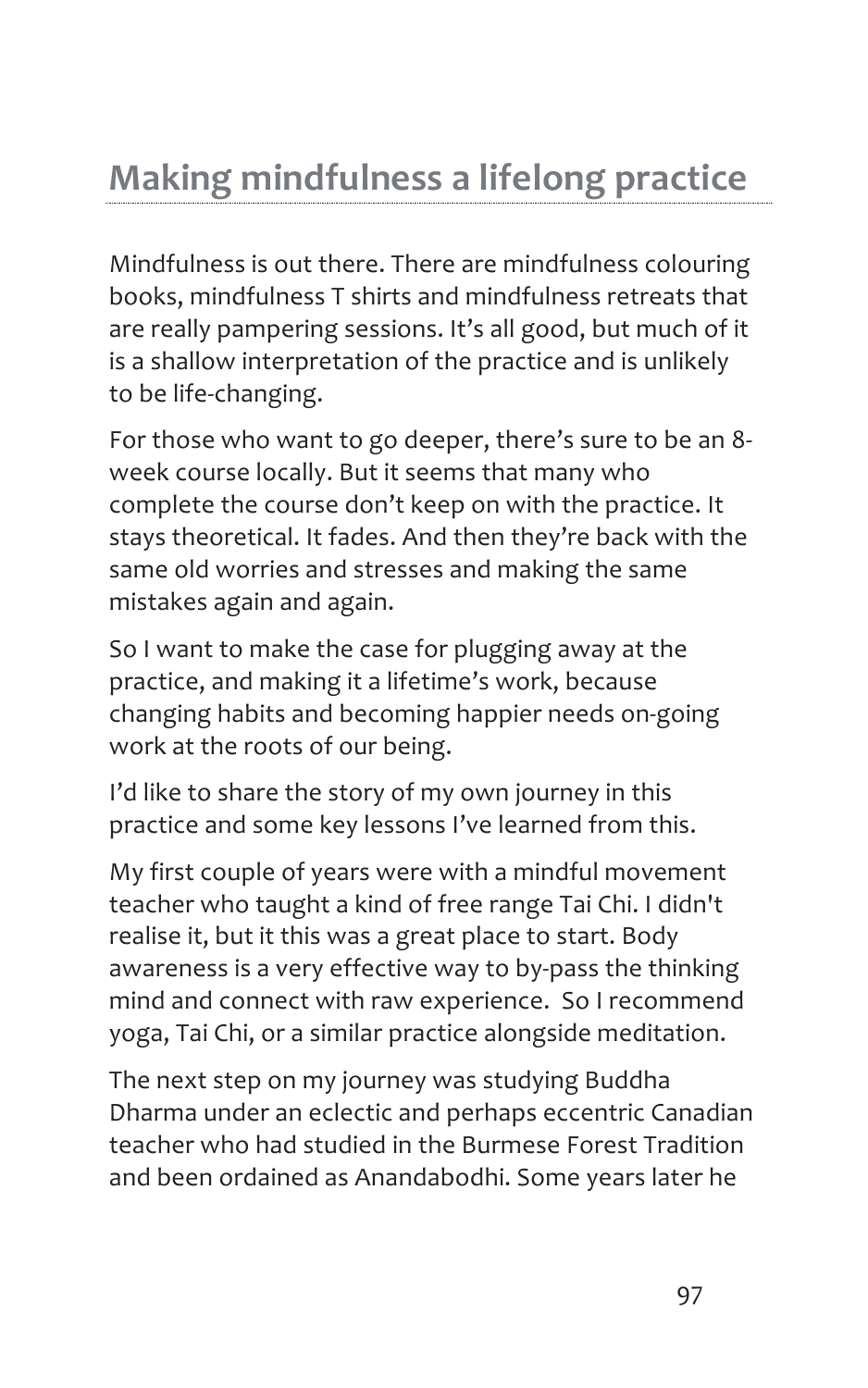was recognized by the 16th Karmapa and the Dalai Lama as fully enlightened.

To sit in front of him was to sit in the room with a mountain. 

Some of his students are now amazing teachers themselves. There is an energetic and mind-to-mind connection with a teacher who has deep realisation of the nature of mind. Settle for nothing less. We may be inspired by books, but we need a skilled teacher.

The next point is simple: don't give up, and do whatever helps most to keep your energy and interest high. Find the way to practice that suits your personality; it will be different for you than for me. For example some people are much better moving than sitting, some are better with quiet whilst some learn most with sounds around them.

It's helpful too when life gets difficult! My cosy life has had some real challenges. It's by road-testing the practice when it matters most, that the biggest learning comes about. I'm not recommending that you go and look for trouble, but I am saying that when there are difficulties in your life, that's actually the best time for practice. 'Start where you are', as Pema Chodron suggests.

Finally there's the need for good motivation. It's really important to be clear why you're doing this and what your intention is. Whist you may start with wanting to do something about your own happiness, and that's important, the practice will only develop deeply if your aspiration becomes selfless. When you really want to help others and contribute to a better world, it actually opens up channels of insight. And you may also have read that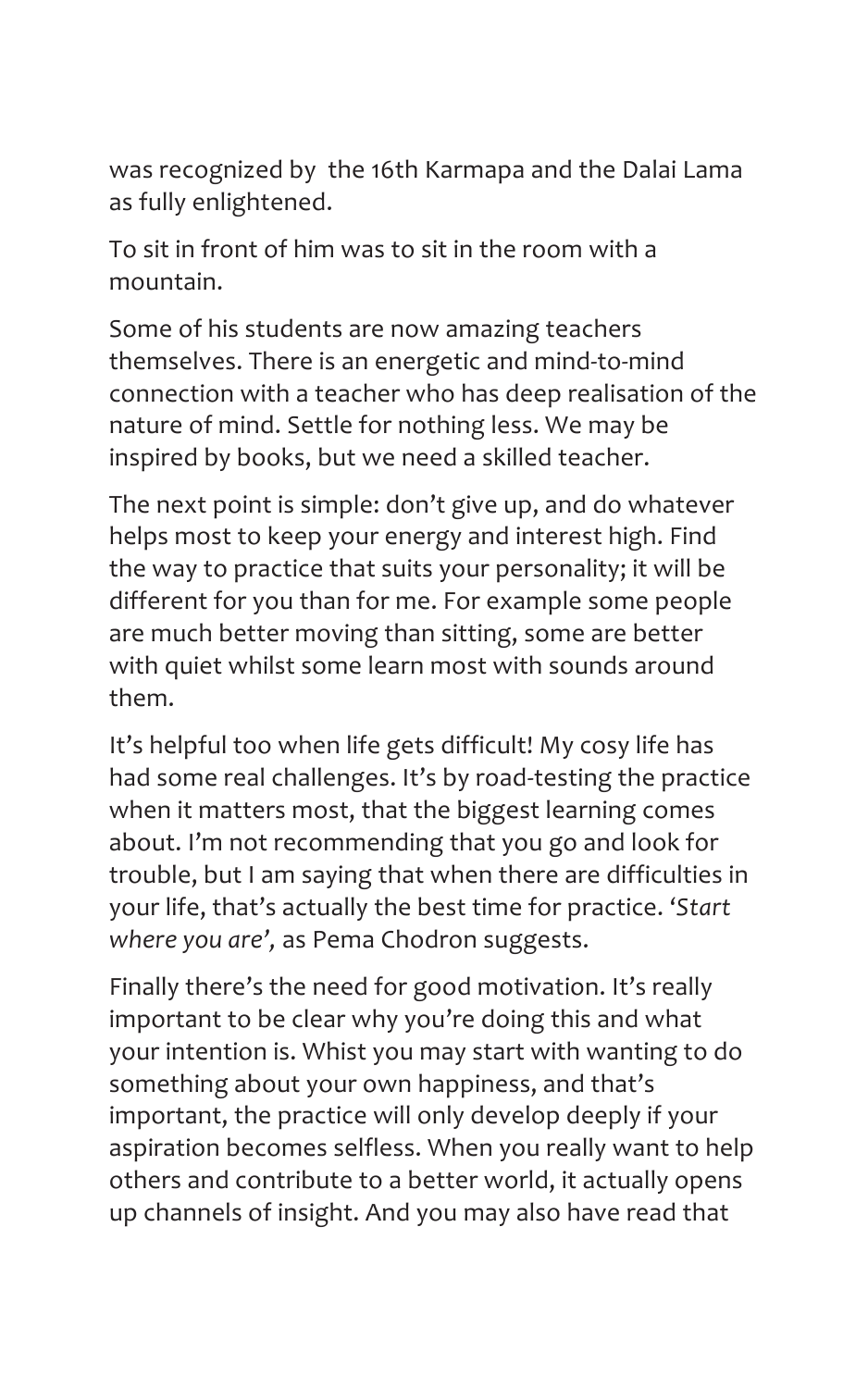the happiest mind-state is compassion, so that's a win-win scenario. 

With all the suffering in the world, there's plenty of opportunity to practise! We probably can't change what happening in war zones, but if we can take a more compassionate view towards what's right in front our nose, and enough of us do that, the world will change.

If you need a big idea to work with, how about healing the world, starting here?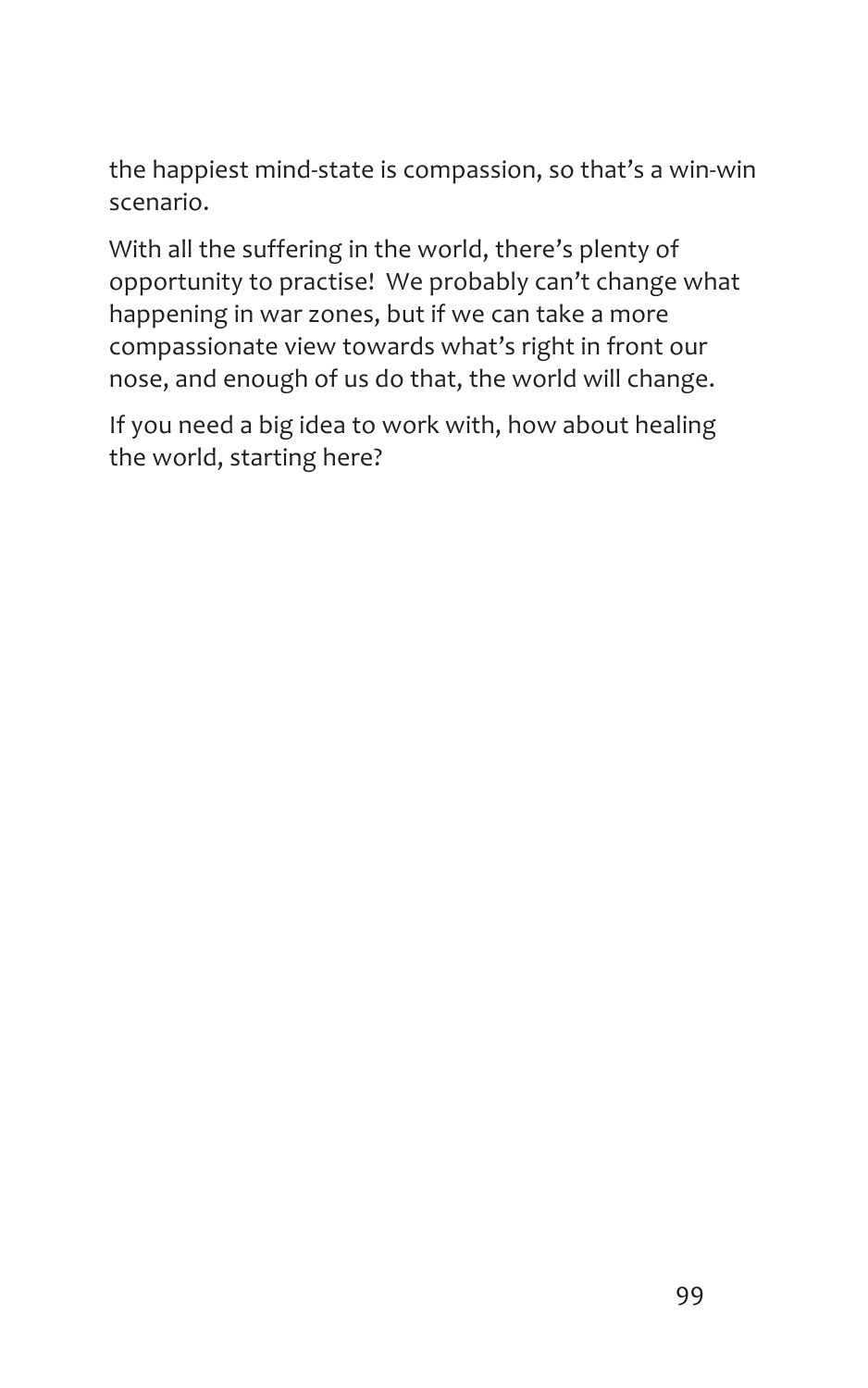### **How to hold a mindful conversation**

Mindful listening is a key skill for coaches and other 'listening' professionals, but it's also a core workplace skill for all of us. Mindful listening helps nurture better interactions, speeds up the process of understanding other points of view and leads to more effective solutions and productivity.

When we hold a conversation, whose voice do we really listen to? That of the person we're talking to, or the narrative in our own head?

How fast do we jump to conclusions, make judgments or form opinions, find answers to someone else's problems, or just get bored and drift off?

*"You cannot truly listen to anyone and do anything else at the same time,"* said *Scott Peck*.

The core skill in getting listening right is selfless attention.

The 'selfless' part of this approach is critical, and may require a real change of stance on our part. Most of us react and respond quickly and automatically to things we hear, interrupting in our heads before the other person has finished speaking. As humans we're programmed to be very sensitive to what we think is bad news or a threat, and we therefore react quickly to anything that seems like a challenge to 'me' or my views. Our own emotions and reactions hold us back from focusing fully on what the other person is saying.

The 'attention' part is about being fully attentive and receptive about what is being said and how it's being said. This means tuning in with all our receptive skills; feeling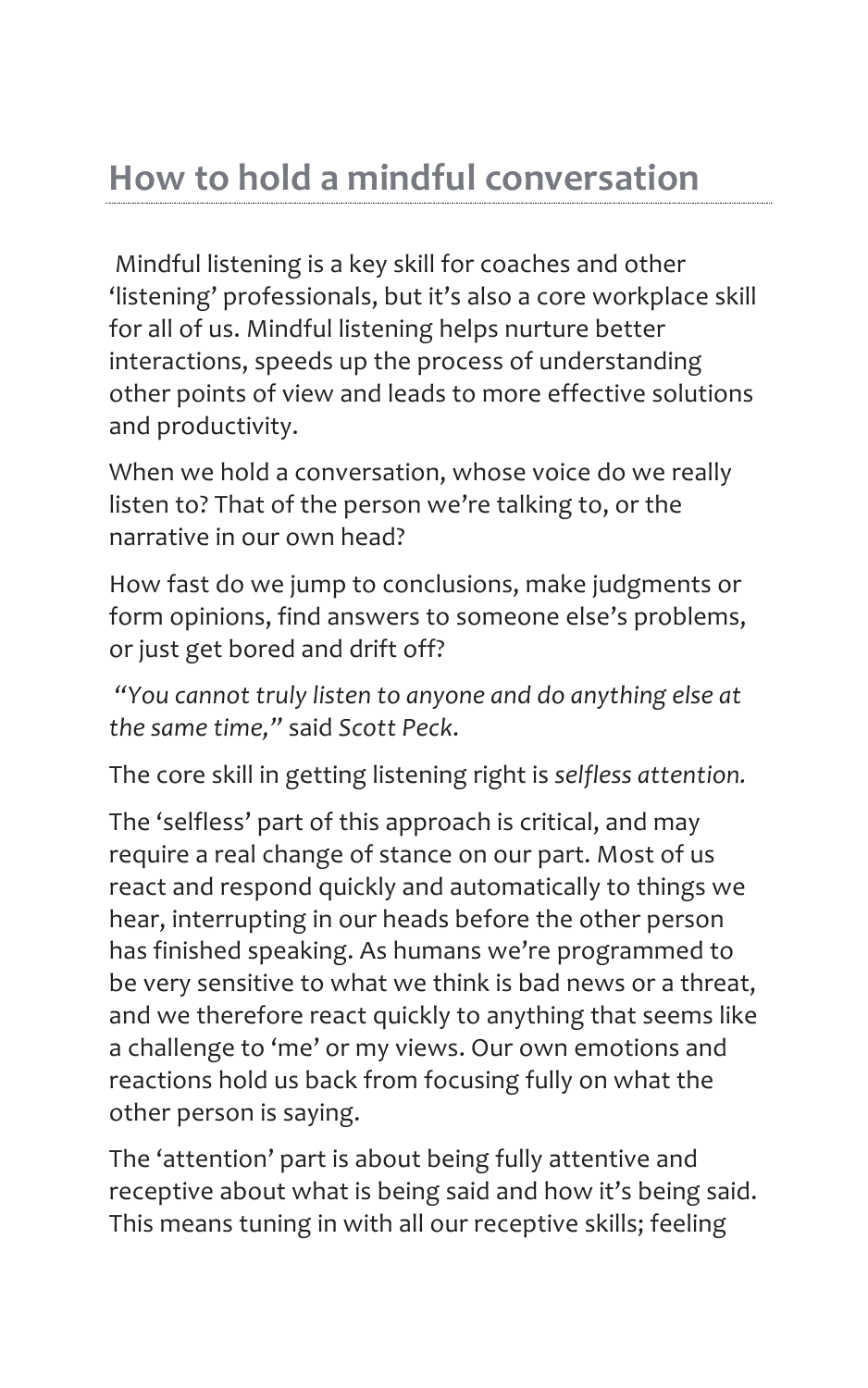how reactions are forming in the body, and using our intuition. These other ways of tuning-in pick up cues from body language, read nuances in the other person's emotions, and help us become aware of what's not being said. Or, as Peter Drucker puts it:

*"The most important thing in communication is hearing what isn't said."*

Mindfulness training gives us some of the core skills we need here. In particular, learning how to focus, concentrate, and listen with non-judging awareness. We also learn to tune-in to the body's wisdom, recognising the signs that are personal to each of us, such as tightening of the throat.

When we hold a mindful conversation, we give the other person as much space, time and attention as they need to communicate fully with us. Nothing we do should stop their flow of thought or speech.

In fact, we should aim to develop active listening skills and relevant questioning, so that the other person is encouraged to express themselves unreservedly, and to think on their feet.

The most potent tool we can employ in mindful listening is to do nothing, be patient, and wait silently.

Silence can be awkward, but what may feel like a gap to us may be a creative and important moment for the other person. If they're forming an insight, time stands still. When they are ready to articulate what's been forming, they will. Our job is to give them the space for this to happen. This is not a passive role for us. In creating this space, we give the other person permission to make a creative leap in their own understanding.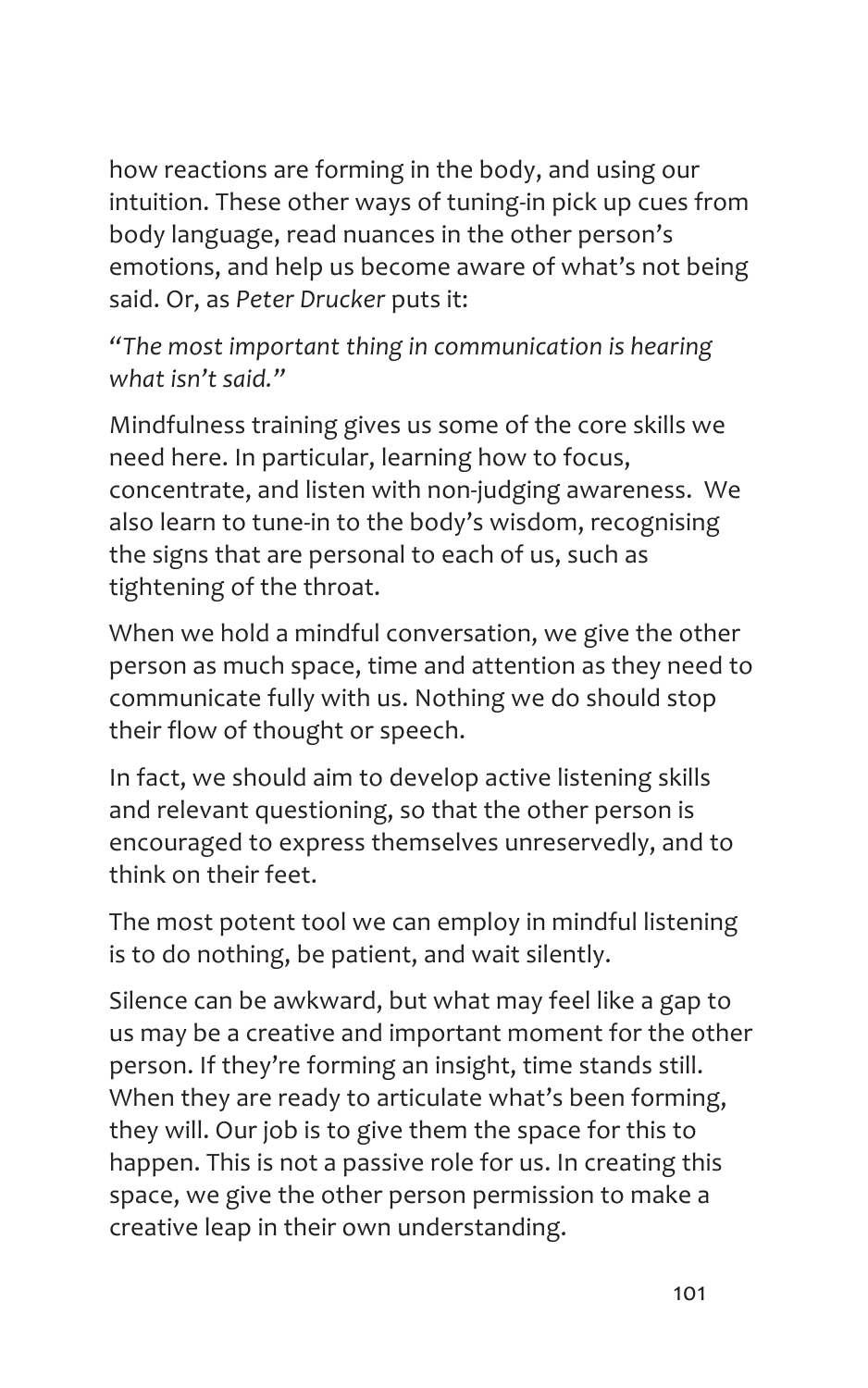We are social animals, and how we communicate with others is a key skill that affects many aspects of our lives. Get this right and see how your relationships change. Mindful listening also offers us an opportunity to bring key mindfulness skills, such as patience and kindness, into daily life.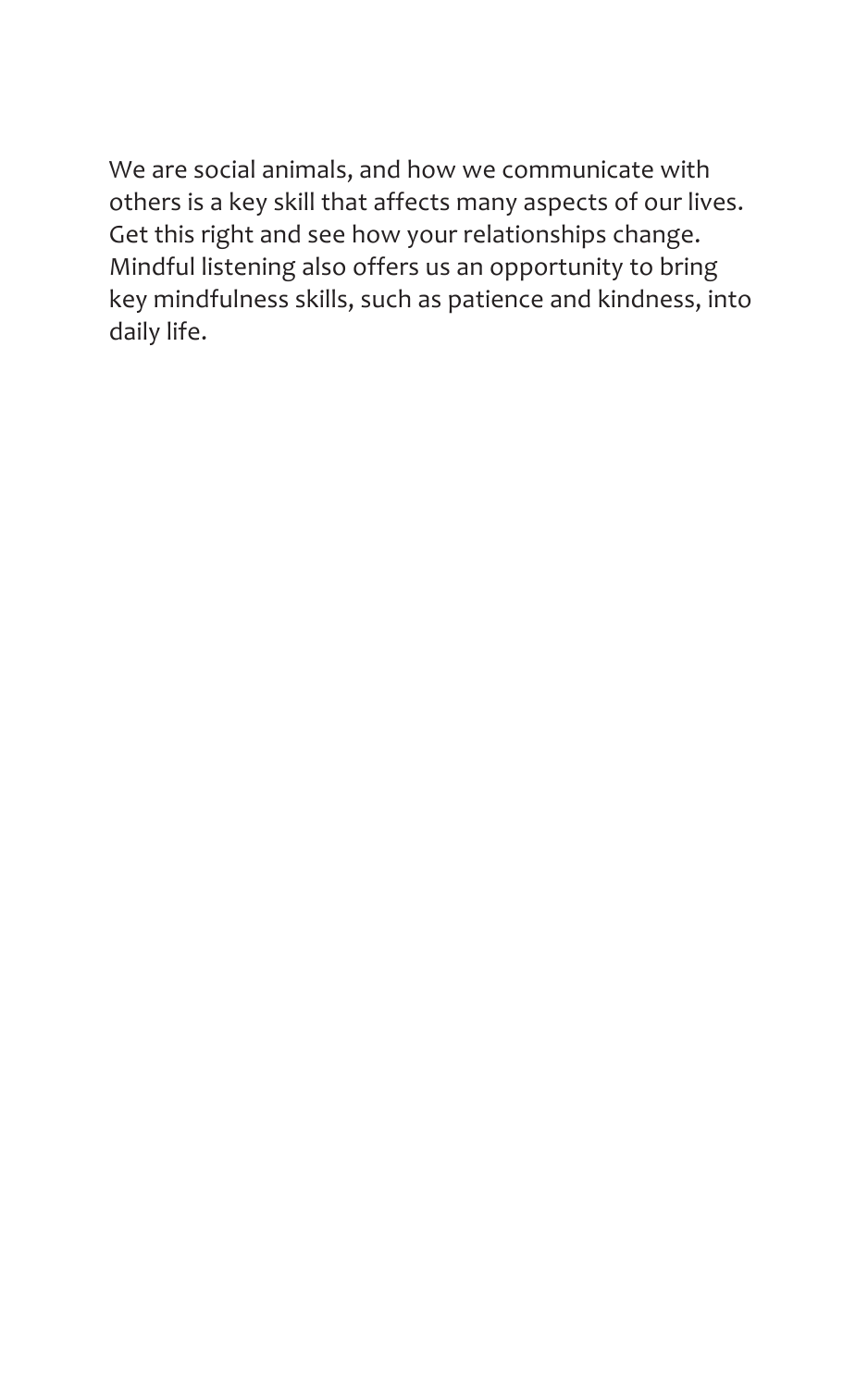### **Mindfulness through breathing**

Perhaps the most fundamental and most practised form of meditation is breathing mindfully. Simply by observing the movement and nature of our own breathing, we can train ourselves to concentrate, relax, and develop equanimity toward whatever comes our way.

It sounds incredibly simple, and it is. One of the advantages of using breathing as a tool in developing mindfulness, is that it's always available to us. Breathing brings mind and body together.

Humans and seals are unique in the animal kingdom, having the choice of breathing automatically or intentionally. Other animals have one or the other. Whales for example only breathe intentionally, when they surface for air, whilst dogs pant without any intentional control. For the most part human breathing goes on automatically, thanks to our parasympathetic nervous system. However, we can also choose to hold, lengthen, or shorten the breath

This facility makes mindful breathing particularly interesting. When we put our attention on the breathing, and just sit and observe, we actually find that every breath is subtly unique, and therefore continually interesting.

With breathing as the object of our attention, calm naturally arises, and with that we can see how scattered the mind can be and how elusive full concentration really is. We may also notice the tendency to judge what's happening around us, or in our thoughts. This is not bad. It is normal. But it's a great insight simply to notice the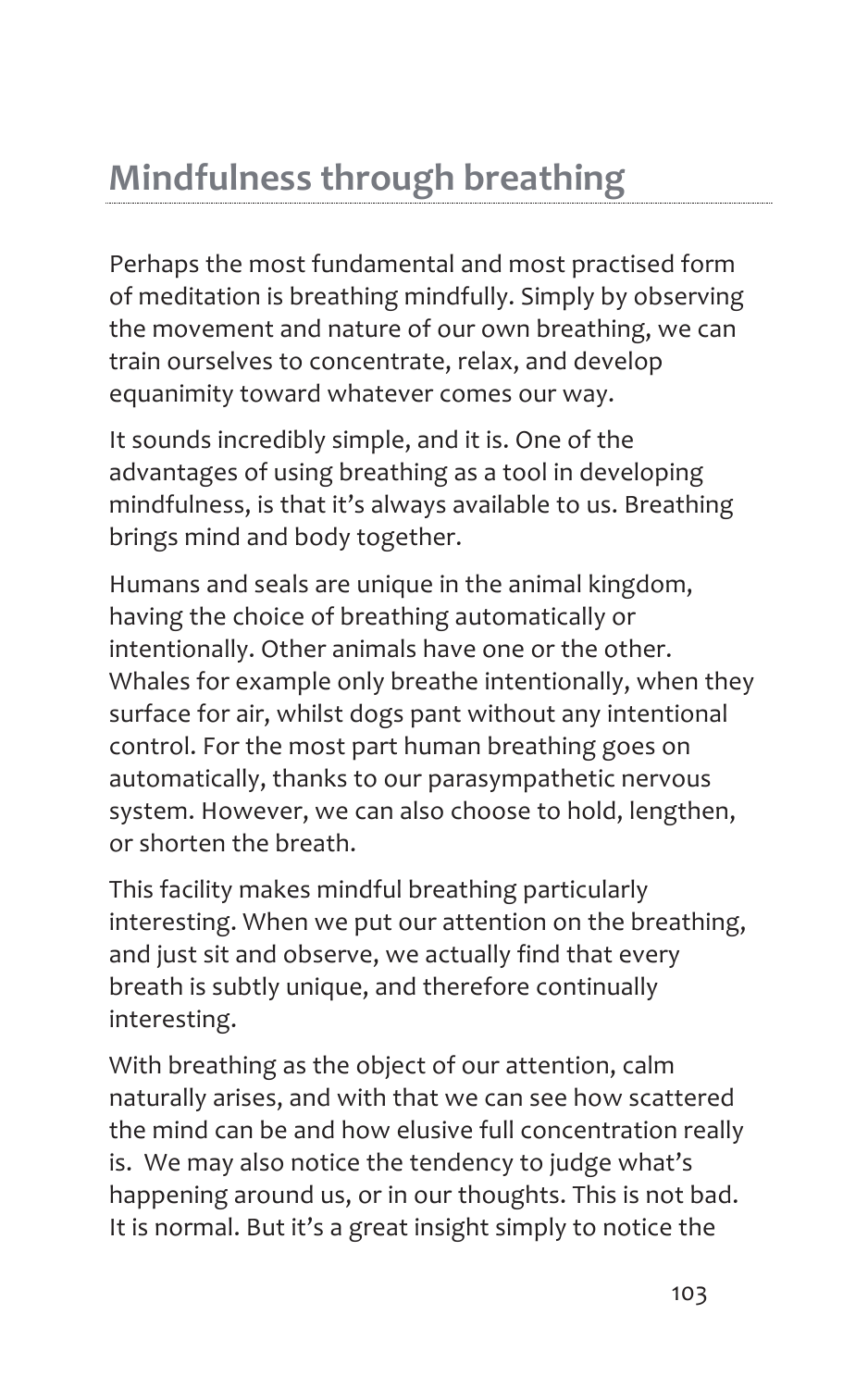distractibility of our minds, and the way we unthinkingly categorise events and thoughts, crudely, as good or bad.

Mindful breathing exercises are very simple, and form the foundation work at all stages of mindfulness training. Wherever you are, whatever you are doing, you have access to practise attentiveness to the breath.

A simple instruction for mindful breathing is available at the end of the book.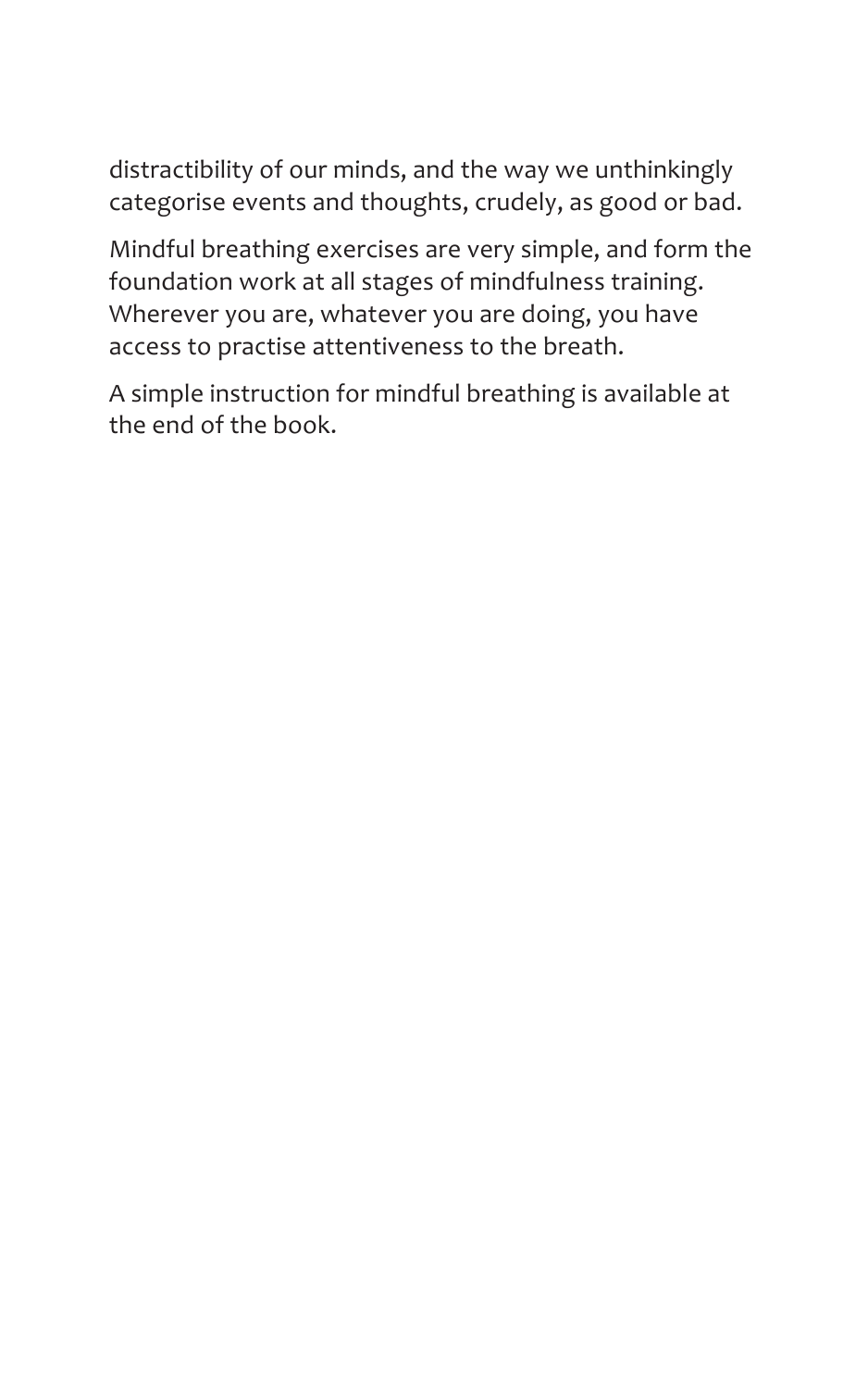# **Mindfulness through hearing**

Our perception of the world is highly skewed to visual stimuli. However, it's important to realise that what we think we see, is mostly made up in our brains from pattern recognition and memory, so that what comes in through the eyes is really just a trigger for the picture which forms in our mind.

With all the senses, there is this tendency for the brain to try to piece things together, making informed guesses on the basis of sometimes-scant information then jumping to conclusions! However, with some senses, smelling and hearing in particular, we have more opportunity to train ourselves to just notice the raw data before it gets processed.

The essence of these exercises is to experience the raw data, the sounds, simply as sounds, without judgement.

For example, if we hear a throaty rumble outside the window then the normal sequence is that we categorise this, for example as a motorbike, then form a positive or negative emotional response, that we have learned to associate with motorbikes. In mindful hearing, we simply hear the sound, full stop. It comes, it changes, and it's gone; no analysis is required.

Mindfulness exercises that focus on hearing, or on smell for example, can therefore be very useful in a number of ways. First of all they help us to stay finely tuned into the present moment, as long as we avoid analysis of the raw data. They also train us to tune in to our body's wisdom and, thirdly, they help build the capacity for sustained concentration. Finally they help us recognise our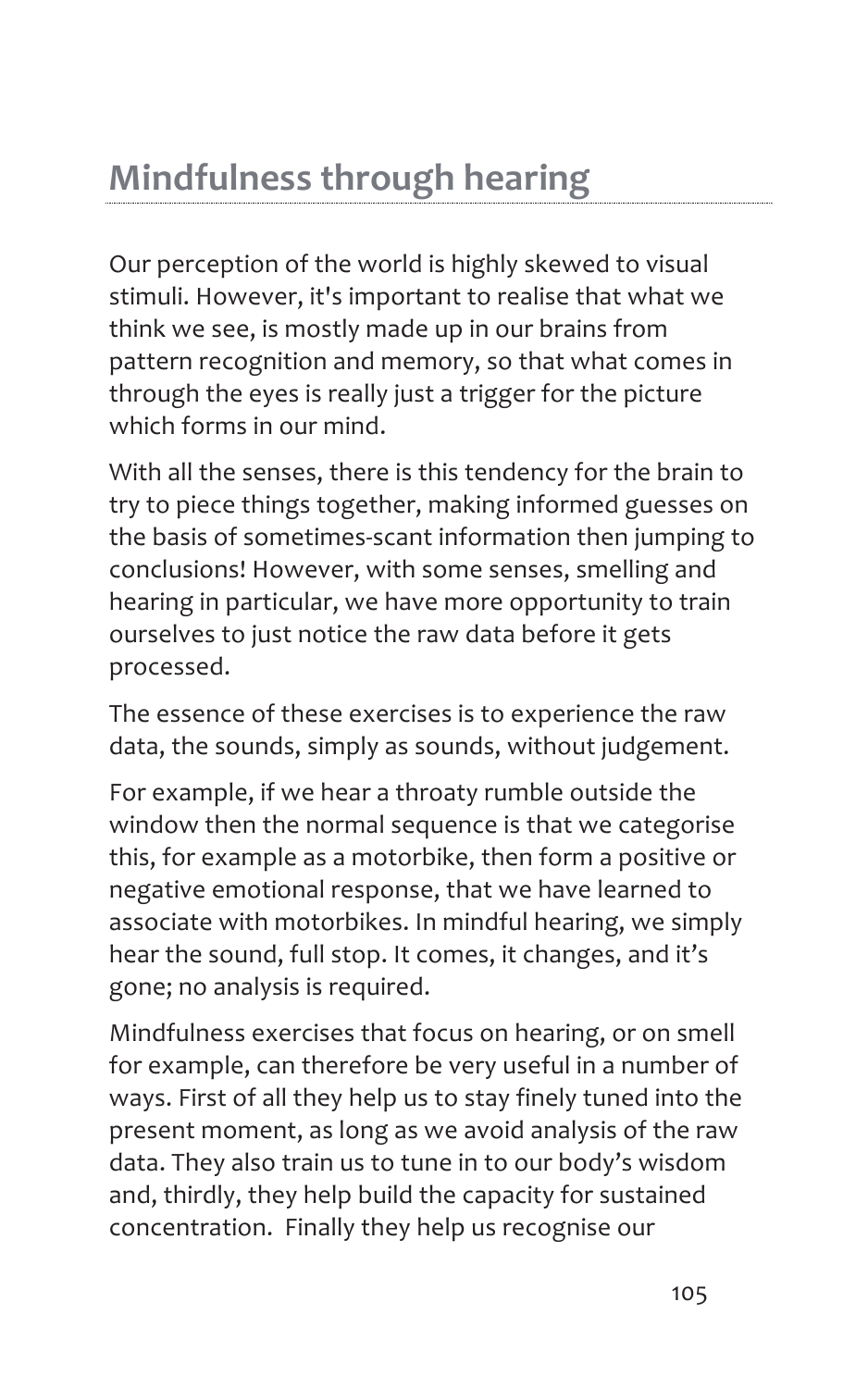tendency to create stories of our own making from very little real fact.

A mindful hearing exercise is included at the end of the book.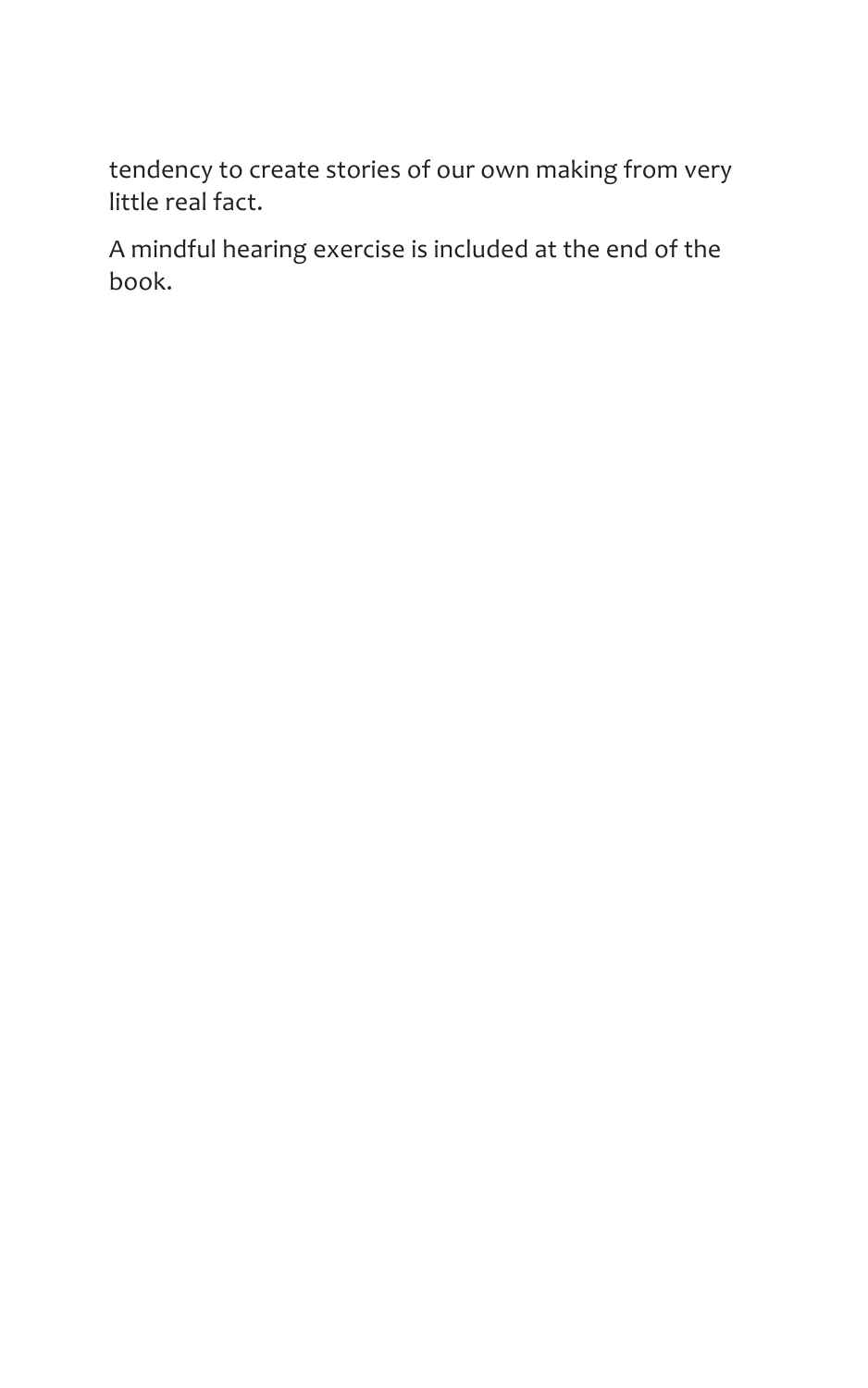## **Mindfulness in the body**

In a busy, active environment we mostly live in our heads. We drag our body around like a faithful dog, taking its miraculous physiology for granted, and only really notice our body when things go wrong and we experience discomfort, pain, or illness. 

Yet our bodies are the most incredibly sensitive instruments and, in many ways, a much better gauge of our emotional life than our busy minds.

It can come as a surprise to some people to be told that the key tool in developing mindfulness is to tune-in to our bodies. In fact the normal way we approach new skills, by thinking it through, is specifically to be avoided. Dealing with difficult emotions, for example, can be addressed much more quickly by tuning-in to the sensations in our body. In fact trying to resolve difficult thoughts by thinking alone, will often lead to more confusion. Our gut feeling is to be trusted!

By becoming more aware of body sensations, externally and internally, we can access an incredible reserve of emotional intelligence. Most of us need to train to get out of our heads so much, and back into our bodies.

It is a great way to relax. If you suffer from poor sleep patterns it can really help, but try to keep awake while you're doing it. Not only is it an exercise in tuning into the body, it's also about developing the capacity for sustained attention.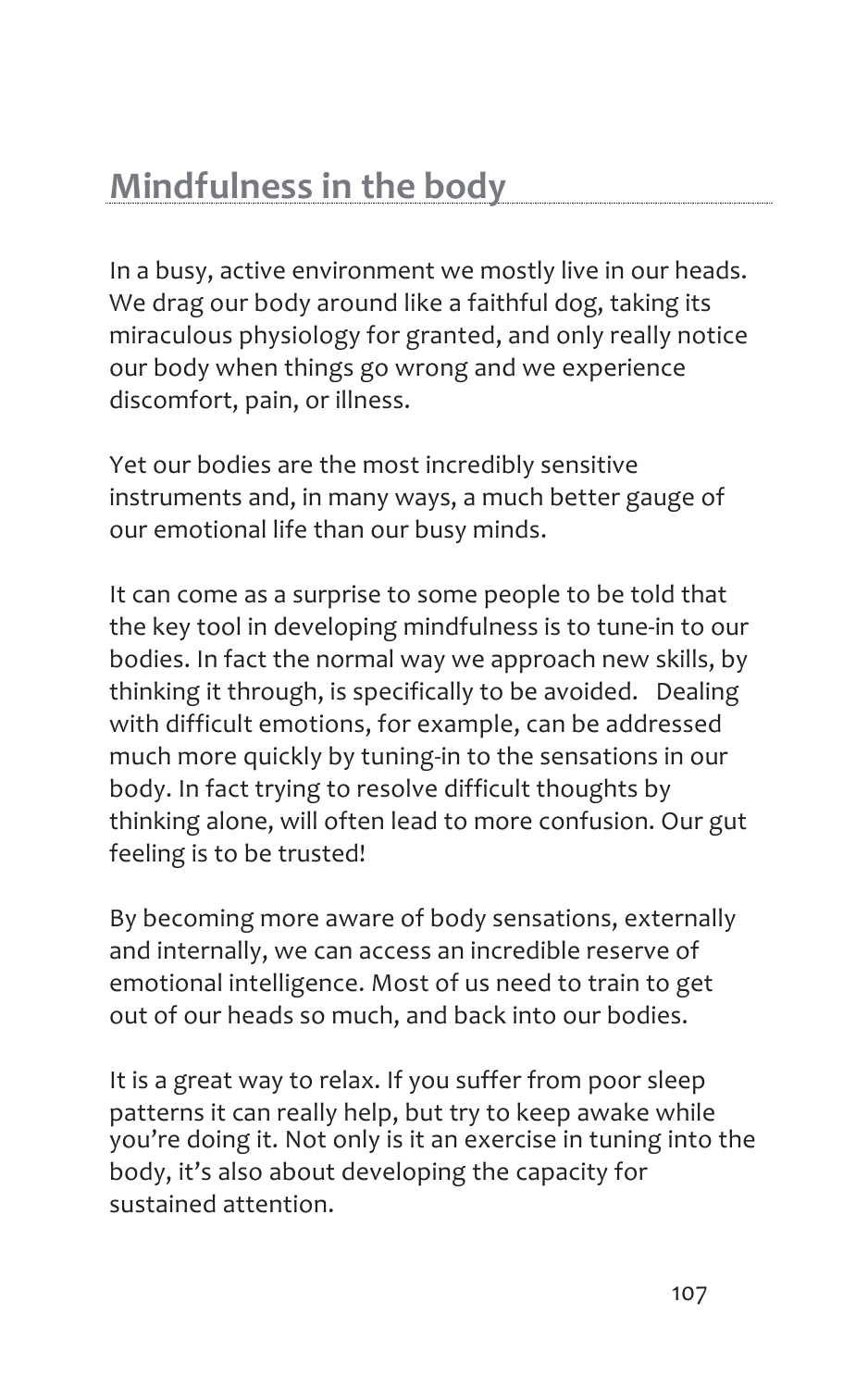It's good advice too, to stretch, do yoga or have a walk before your formal sitting practice. This movement in the body gives you a better chance of movement in the mind.

The body scan exercise is described at the end of the book.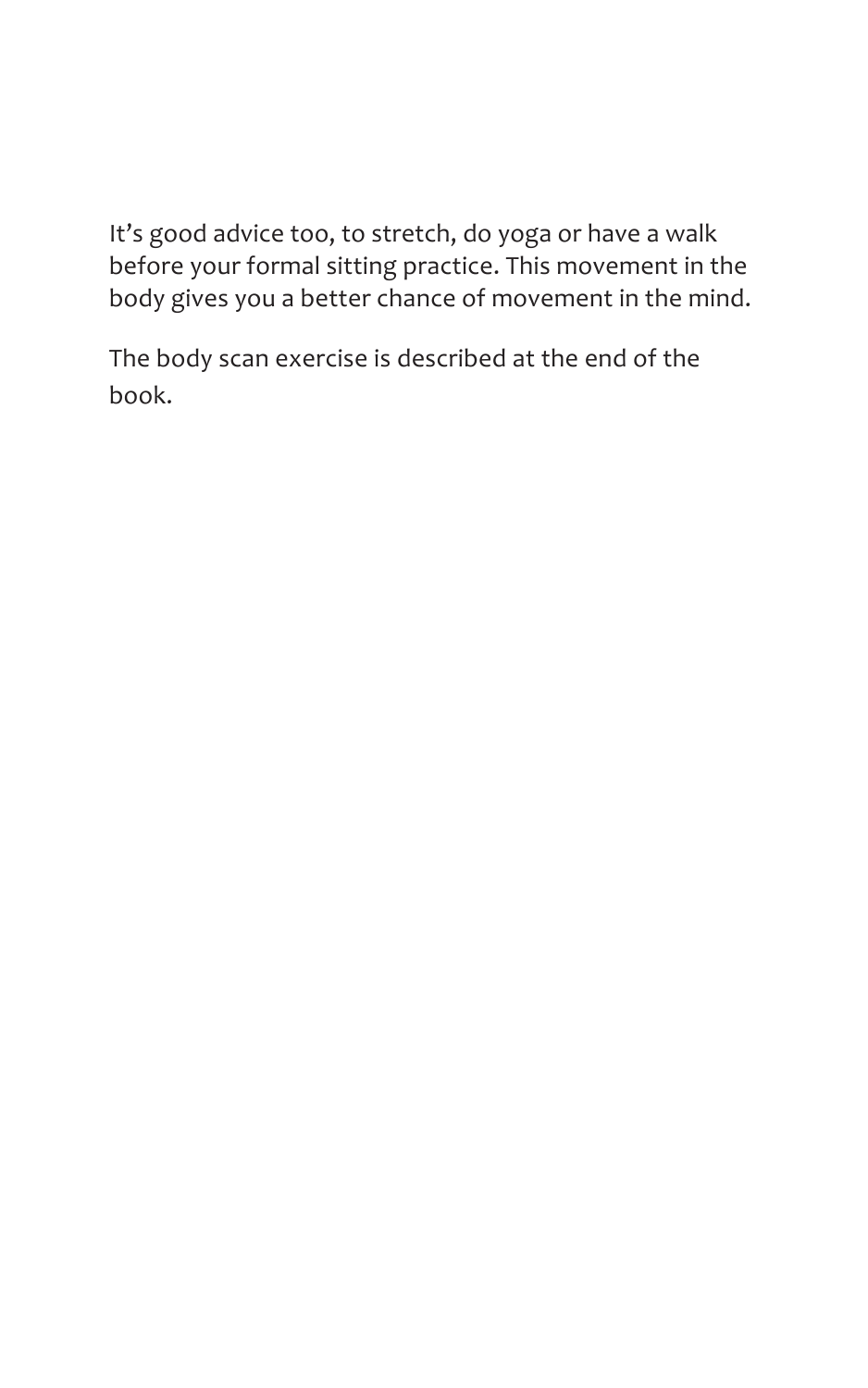### **How to be happy**

Can we be happy, with less effort? Can we do this in a way that helps others at the same time?

We're all seeking happiness. We use up enormous amounts of energy trying to adjust and control our environment to make ourselves feel happy - or at least to avoid discomfort. This driving force sees us planning and fantasising our futures, and regretting (or celebrating) what has already happened.

We think that if we get better at generating the nice things, and smarter at avoiding the bad things, the result will be more happiness. If we can get a better job, with a nicer boss and a bigger income, stay fit, get a better house, a better relationship, nice clothes, a nice car, then all will be well. If we can insulate ourselves from upset and secure our pension, all will be well.

Does that really work? Well, if it does, we're all in trouble. Seeking happiness from the outside, the drive for 'more' and 'better' uses up natural as well as emotional resources. It also separates us from one another, because the sense of a limited pot of resources will create winners and losers. Life becomes a battleground.

Just look around, and see if the 'get more' approach is working. We all have more stuff, in this country anyway, but we're suffering more anxiety and depression than ever before. Our kids are not happy, and the planet is in trouble. Doh! We all know this, yet we keep banging our heads against the wall.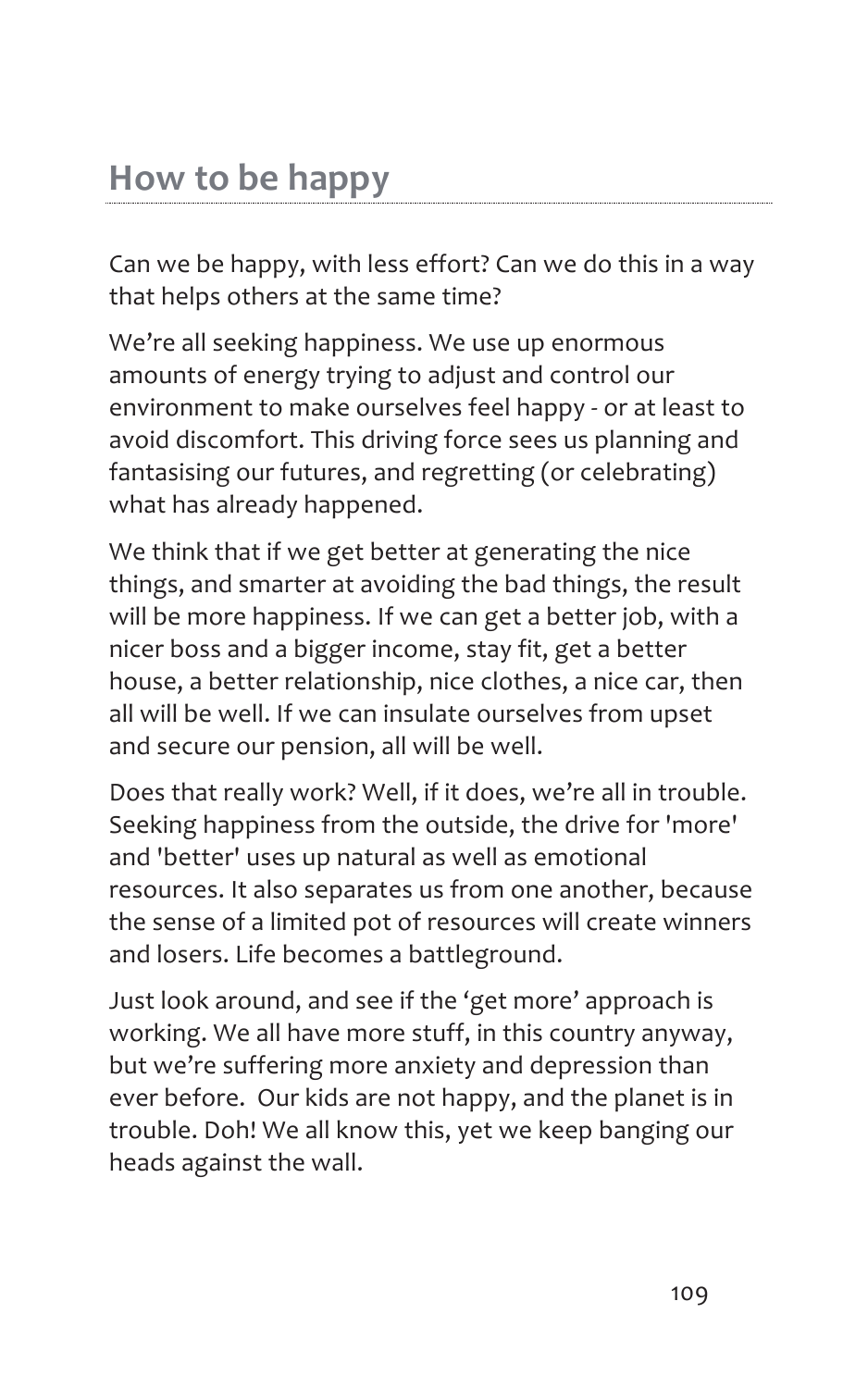Materialism and competition do not create happiness. Agreed, a certain level of basic needs must be met; the need for food, shelter, safety is a matter of survival. Beyond that, we may get a quick high from the latest i-phone or shot of flavoured vodka, or feel we've 'made it' when we see a certain number on our bank statement. But those things are temporary and the more we assign value to them, the more tightly we get bound up in this spider's web of delusion.

There is nothing inherently wrong in possessions. Nor is there anything inherently good about poverty. The problem is the value we assign to having and to not having; the way we hold on tightly to the things that we like, and avoid the things we don't like.

So the root of unhappiness lies in how we make judgements about whether something is good or bad in the first place. It's a challenge, because our brain's neural pathways have learned and embodied our views before we are even aware of those views. We've hardwired our responses.

Messages from our parents, teachers, advertisers, bloggers, friends, colleagues, Google, and the rest of our experience, keep reinforcing our pre-dispositions. It takes a lot of guts to think differently with this bombardment of messages all day long - especially when we measure success by totalling the net worth of our externalities such as material goods or positive relationships.

If we really want to create contentment for ourselves, and to generate positive impacts for other people and the planet, we need to understand the nature of suffering itself, and the principle of cause and effect. We need to understand, and experience, mental freedom.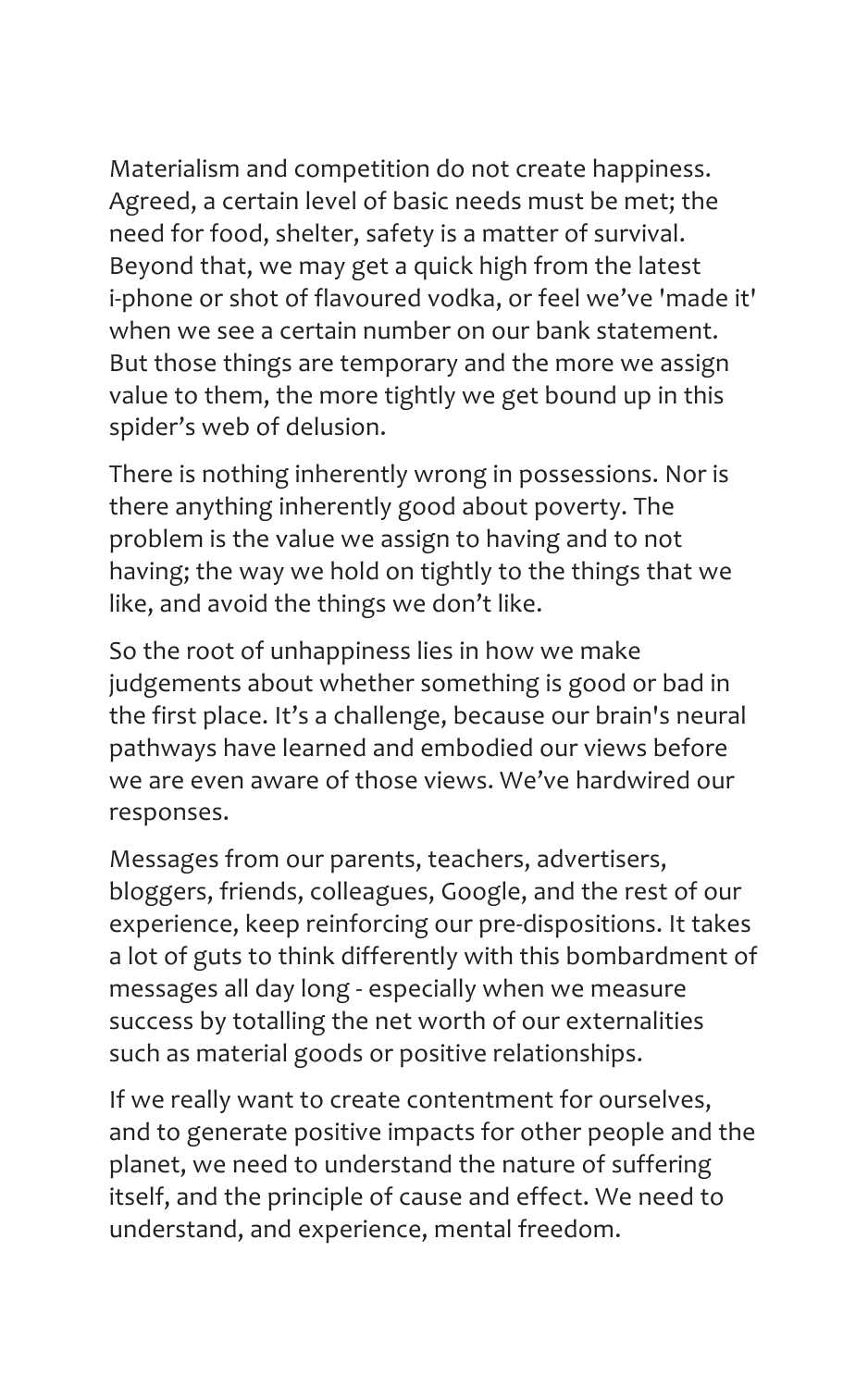This is a lifetime's work. There is no quick fix! So I'm inviting you to join me, and many others, in this exploration. For me, one indicator of success is if I can help others. So let me lay out the basics here.

The first thing to note is that what we consider to be real, is just our experience, as processed in the brain. A great example is happening right now, in the room where I am writing this. There is a fly buzzing in the room, and before I can think 'fly', my body reacts with an 'unpleasant' tone. It's not the fly's fault. It was my experience that put the fly in the 'bad' category. This happened for a reason. There was a cause and there was its effect. We could postulate many theories for the cause, but that may or may not be useful. The important lesson here is that suffering is personal. We create it out of otherwise neutral phenomena. And the same is true of pleasant experience, with few exceptions.

So the first part of alleviating suffering is to realise that it's all about how we respond, and that a lifetime of learning that has created automatic reactions to things that arise.

Pain, as an example, can be managed very effectively with mindfulness, when we learn to separate out the physical symptom from our reaction to it (read Burch et al).

The next part of alleviating suffering relates to the issue of separateness. As long as we see ourselves as independent beings, alone and self-reliant, we naturally seek to protect ourselves. The fact is that we are not separate, we are just one short-lived iteration of the human genome; a miraculous assembly of carbon, hydrogen, oxygen and minerals in the soup of life, and we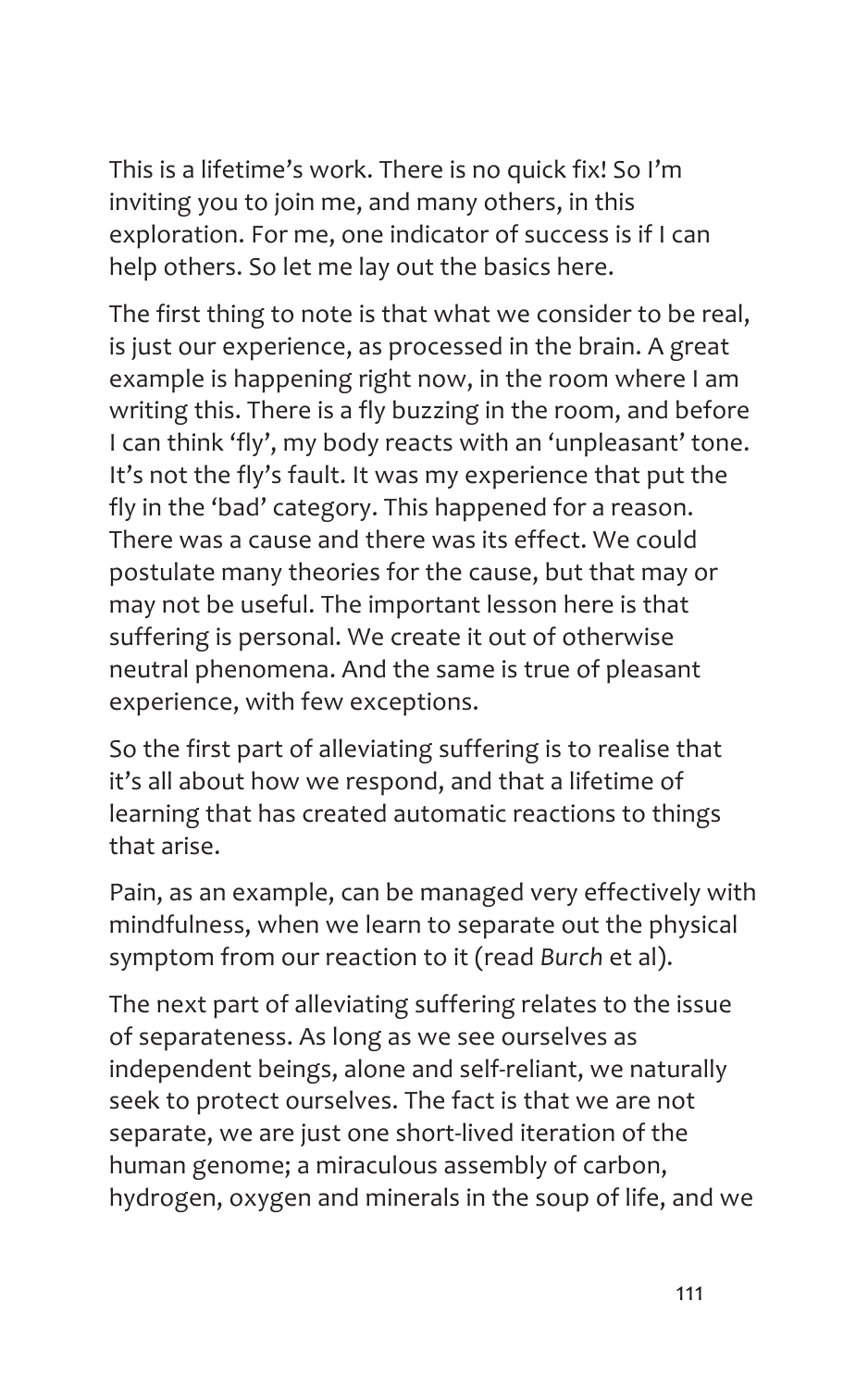are entirely dependent on and supported by the rest of the soup.

Kindness and compassion illustrate this dependency. Take care of the rest of the ingredients, and the soup will taste better. When you're kind, you will be happier.

The third part to overcoming suffering is to become more aware of when our minds are being driven by the poisonous emotions of greed, hatred and delusion in particular. These mind states can become the way we deal with our sense of separateness.

Let's take a mundane example - the mobile phone. We buy a better model, maybe because it works a little better, or because we want to look cool, or because the phone provider is feeding our greed with very clever marketing. Whatever the outward reason, the desire for something other than what is present is described as greed in the classical texts. Next we get a brief and unskilful text from a colleague, which we interpret as blaming us for some failure. We immediately go on the defensive and send back a sharp reply. Pushing away what we don't want is one description of hatred. Later, when we check our latest Facebook post and see that we have only three likes, we get depressed and imagine that everyone hates us. This confused reaction to something we imagine is delusion.

Greed, hatred and delusion; the trio that drives suffering and the creation of our own mind.

So where do we start with this mammoth task of reprogramming ourselves, our perceptions and our reactions to those perceptions? Contrary to much popular belief about mindfulness and self-improvement, the real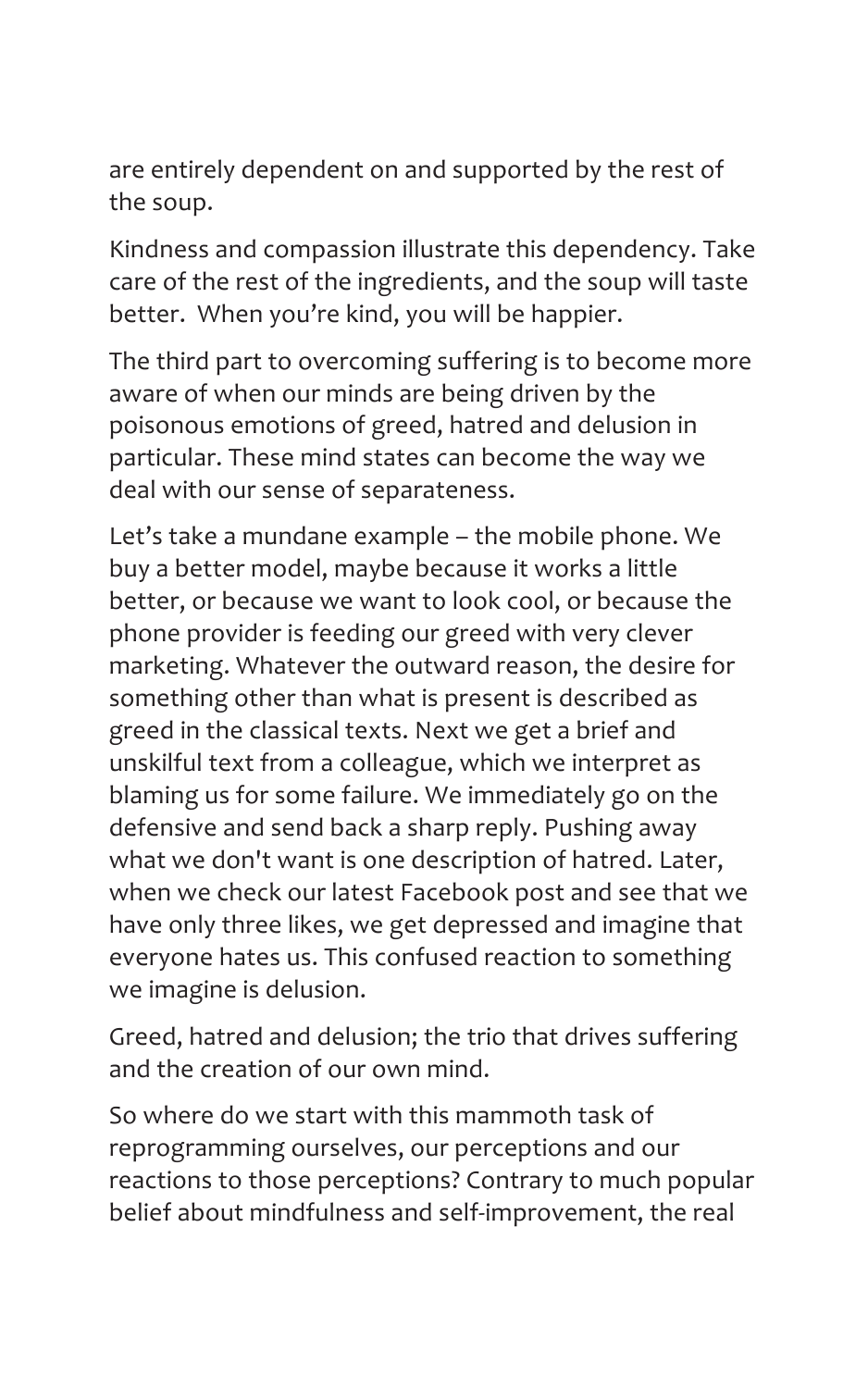starting point is good ethics. In the traditional training for a Buddhist monk, the first stage is to commit to being truthful, caring for all life, being non-violent in personal relationships, and letting go of greed. Meditation comes later. In fact generosity alone can be a path to mental liberation. No need to sit on a cushion and chant 'om'.

Words cannot adequately describe mental freedom. The only way we will understand this is through our own direct experience. But here are two clues:

First, it only happens in the Now.

Secondly, it's within us and dependent on nothing at all. That's why we have to learn and practise being present. When you experience the transcendental, even for an instant, you will know that every word here is true.

There is a lot to learn and a lot to practise to sort this out. An eight-week mindfulness course is a great start, but the re-programming is on-going. So here is one thing you can do, starting now, that is going to speed up the whole process: be kind. Yes, it is that simple.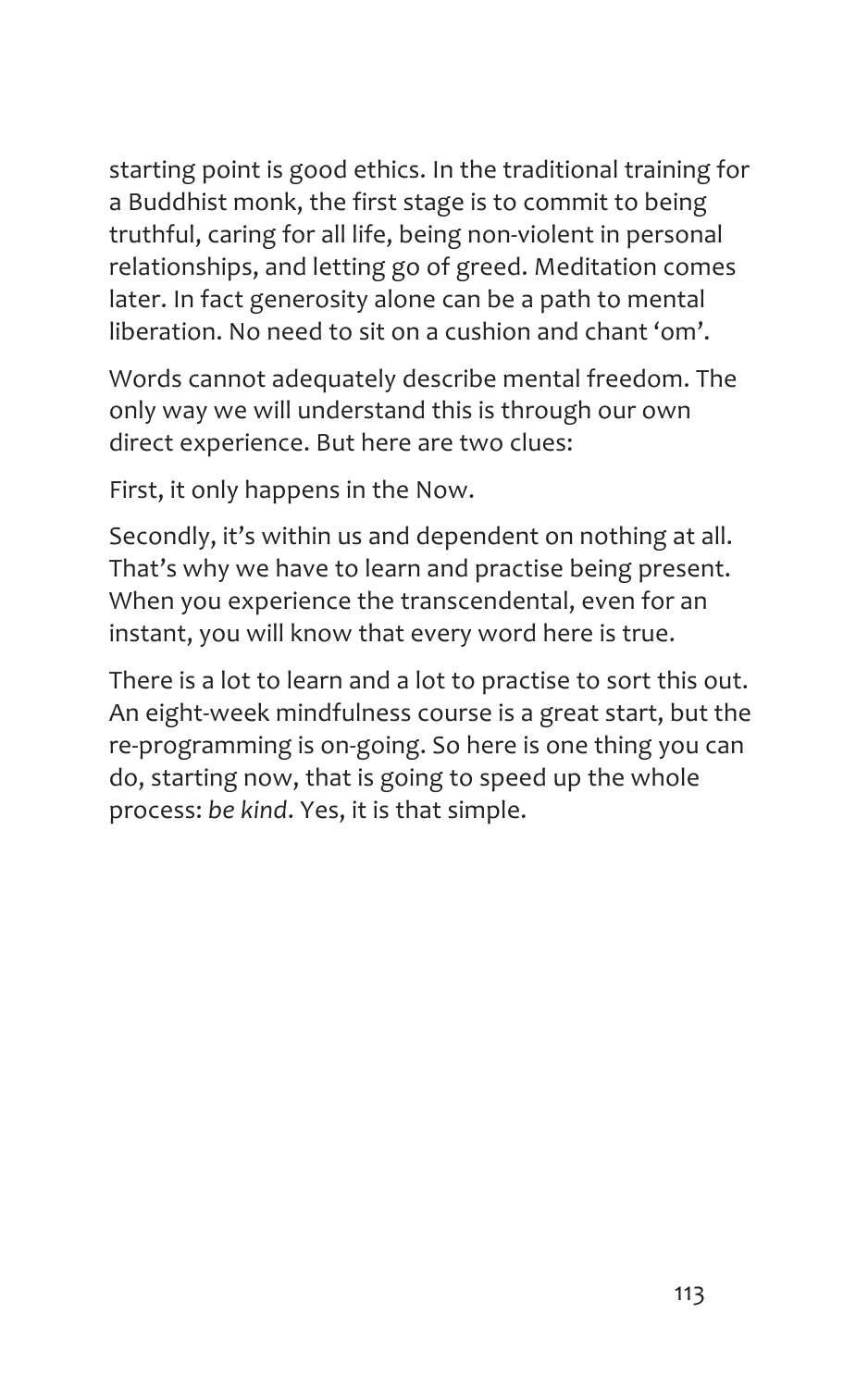# **Making it happen, easily**

Many people have good intentions to do the mindfulness practices, and know it makes sense to, but then find the day just seems to go by without it happening.

There are some common reasons for not getting started, or not keeping it going. Luckily there are also some easy fixes!

First of all is **intention**. If one's motivation is strong and clear, then space for practice just opens up. Therefore it is important to clarify and be sure why you want to practise. If the intention is to become happier, that's great and an important starting place. But if it's only about your happiness, the energy will fade. When the motivation is to benefit all living beings and the health of the planet, and when you get to see that by setting this intention at the start of each day opportunities present themselves to fulfil this goal, confidence increases and the energy for practice builds.

Next we need to look at **habits**. We are such creatures of habit that our days are largely mapped out before we even get out of bed. We can use this to advantage. Simply schedule in 5 minutes sometime in the getting up schedule. For instance the getting up routine includes pee, shower, dress, eat breakfast. It isn't difficult to add a five minute practise session between two of those activities. Set your new schedule, paste big notes on the bedroom and bathroom walls, and slavishly do it, every day. If you've got time to shower you've got time to practise. After 30 days it will get easier and after 60 days it will be as natural as breathing.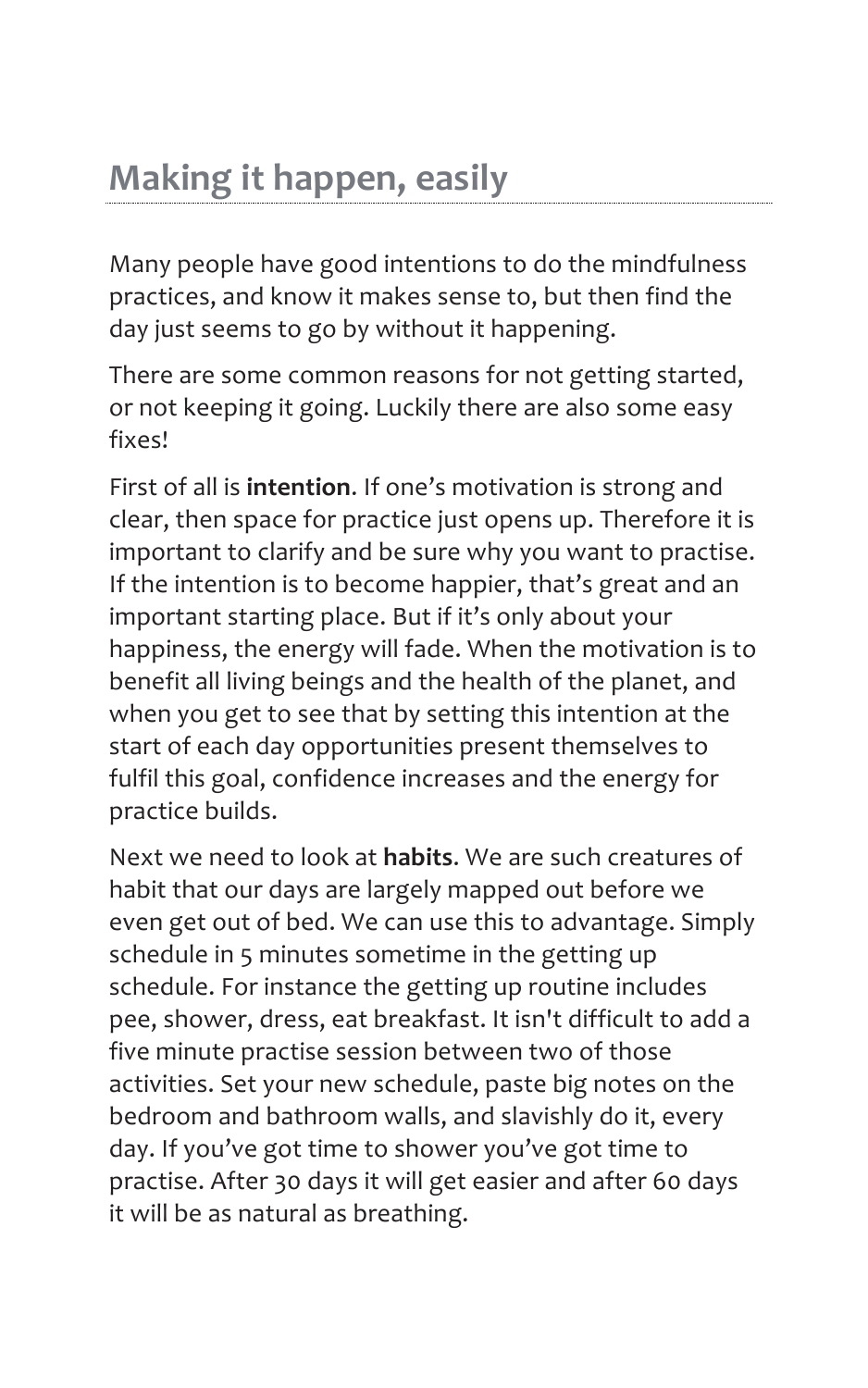It's a win-win to **bring mindfulness into the things you** already do. For example, why not brush your teeth, empty the bins, drink your coffee, and greet colleagues with mindful attention. Even if your mindfulness is just there for a moment, you will find yourself doing it more often and more readily.

When starting, **find a practice that suits you**. Mindful breathing is always a good place to start. But there are simple alternatives including mindful listening, or you may find it easier to bring these exercises into movement, such as walking. Others may find that the body scan comes most easily. Start with what works for you, and when your habit is building, challenge yourself to explore other mindfulness practices.

There's another important point. It's that any state of **mind or circumstance is an opportunity to learn more**  about ourselves, so practice is possible whatever's going on. We may feel discomfort, reluctance or seek distraction from unpleasant feelings, but if we can be just a little disciplined, and patient with the discomfort, there can be great insights to be found from difficult states of mind, or even from simply from drilling down into what we're really feeling when we don't feel like practising.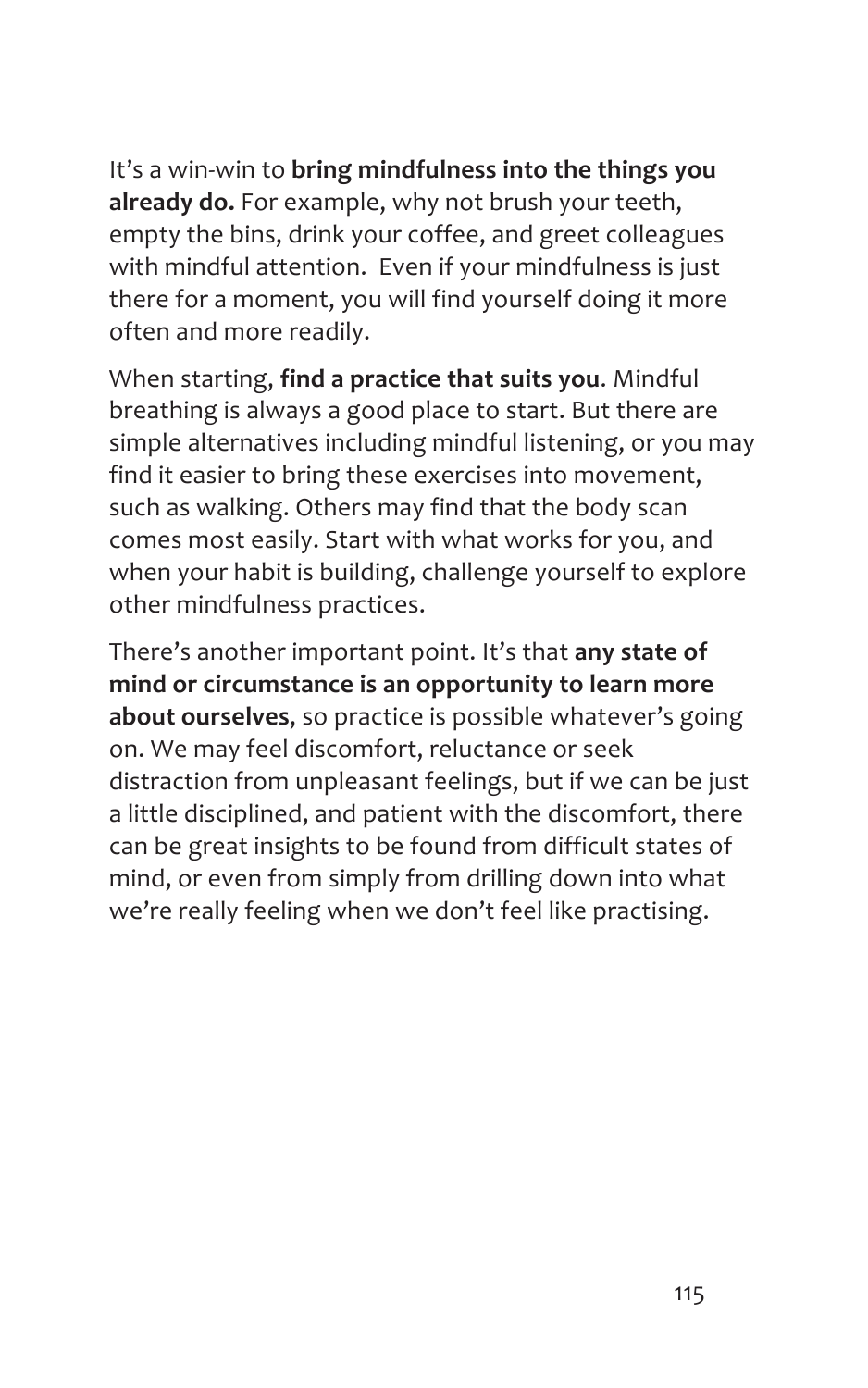#### **Instructions for mindfulness with breathing**

First establish good posture. Whether you're sitting on a chair, or on a cushion, you need to maintain an upright and reasonably straight spine, with your head resting naturally balanced. Your hands can rest comfortably on your lap or on your knees, so that there is no strain on the shoulders.

To begin with, it will be easier to close your eyes, although as you become more practised, you will find that keeping the eyes open is important. Be aware that with your eyes closed you may get sleepy, so if you feel this happening open them. With the eyes open, you may get too distracted. In that case half close the eyes and let your gaze rest on the floor.

When you feel comfortable and settled, you simply bring your attention to the breathing. Do not try to change the breath in any way. This is not a yoga exercise. Simply notice as much as you can about the sensation of breathing.

For example you could simply notice the movement of in breath and out breath: how long and deep are they? Are they regular or irregular? Does the air feel hot or cold? You can focus your attention at the nostrils where the air comes in and out, or at the lungs, or on the movement of the torso and belly. It doesn't really matter exactly what you focus on, but whatever it is that you choose, stay with that only.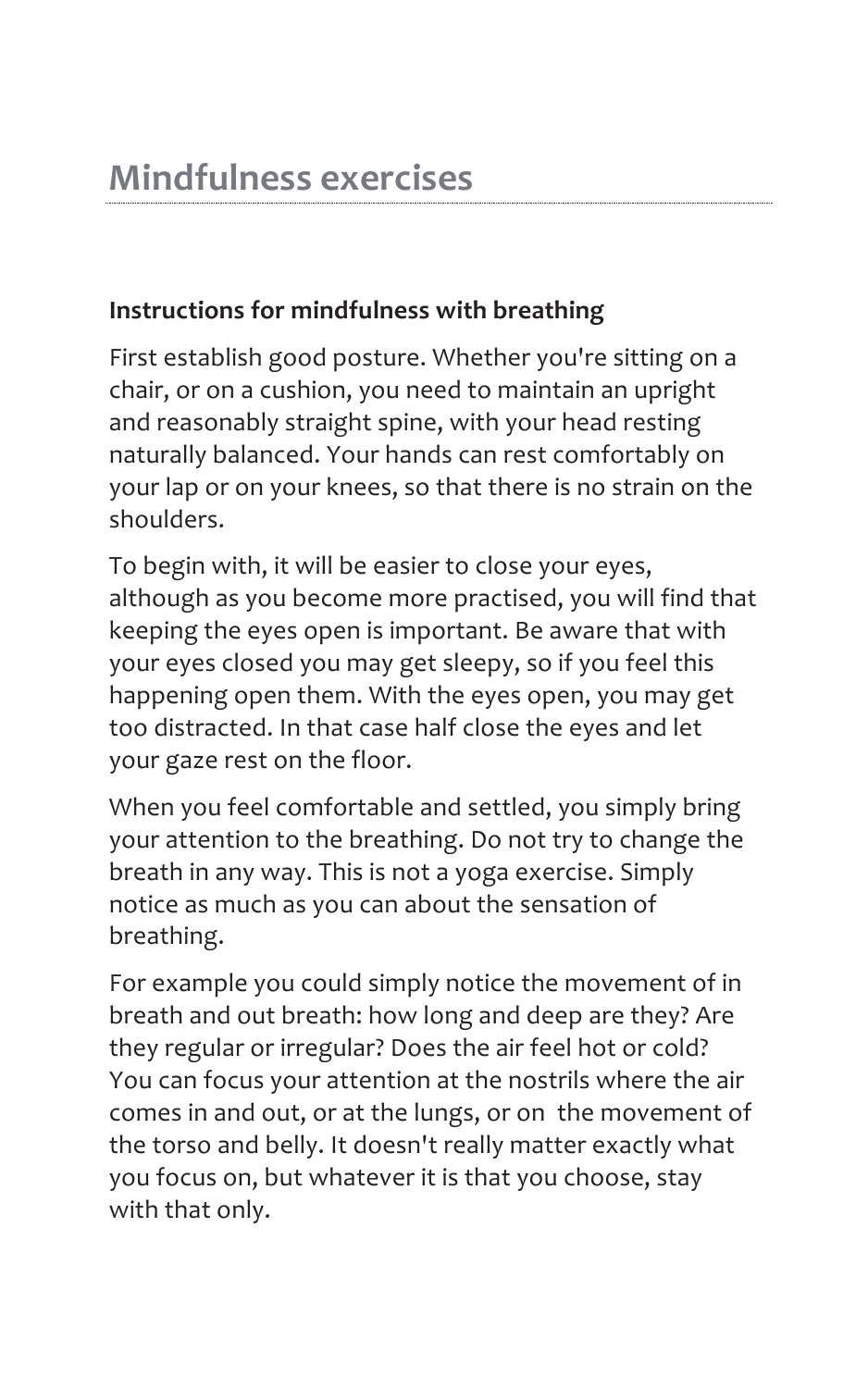It is perfectly natural for the mind to wander off. When it does, observe the wandering with interest, not criticism. As soon as you are aware that you have lost concentration, simply bring your attention back to the breathing. 

Try to keep your attention on the unfolding of the present. Just notice if you have started thinking of events in the past or of possible future events and, if you do drift backwards or forwards in time, just come back to now, without criticism.

If just focusing on the breath is challenging, try one of these supports:

- Count the breaths, say up to 7, and back again to 1
- Say to yourself 'breathing in' on the in-breath, and 'letting go' on the out-breath

#### **Instructions for mindfulness while listening**

In your sitting posture, come to a point of comfort and stability.

Then simply listen to sounds close by, followed by those in the neighbourhood, and then far away sounds. Notice every little sound.

Notice the tendency for the mind to classify what the sound belongs to, then make it into a story (ah... that sound is a motorbike, he's in a tearing rush, what an idiot, he could kill a child, like Annie next door, who's probably walking home now...). So see if you can listen without that happening.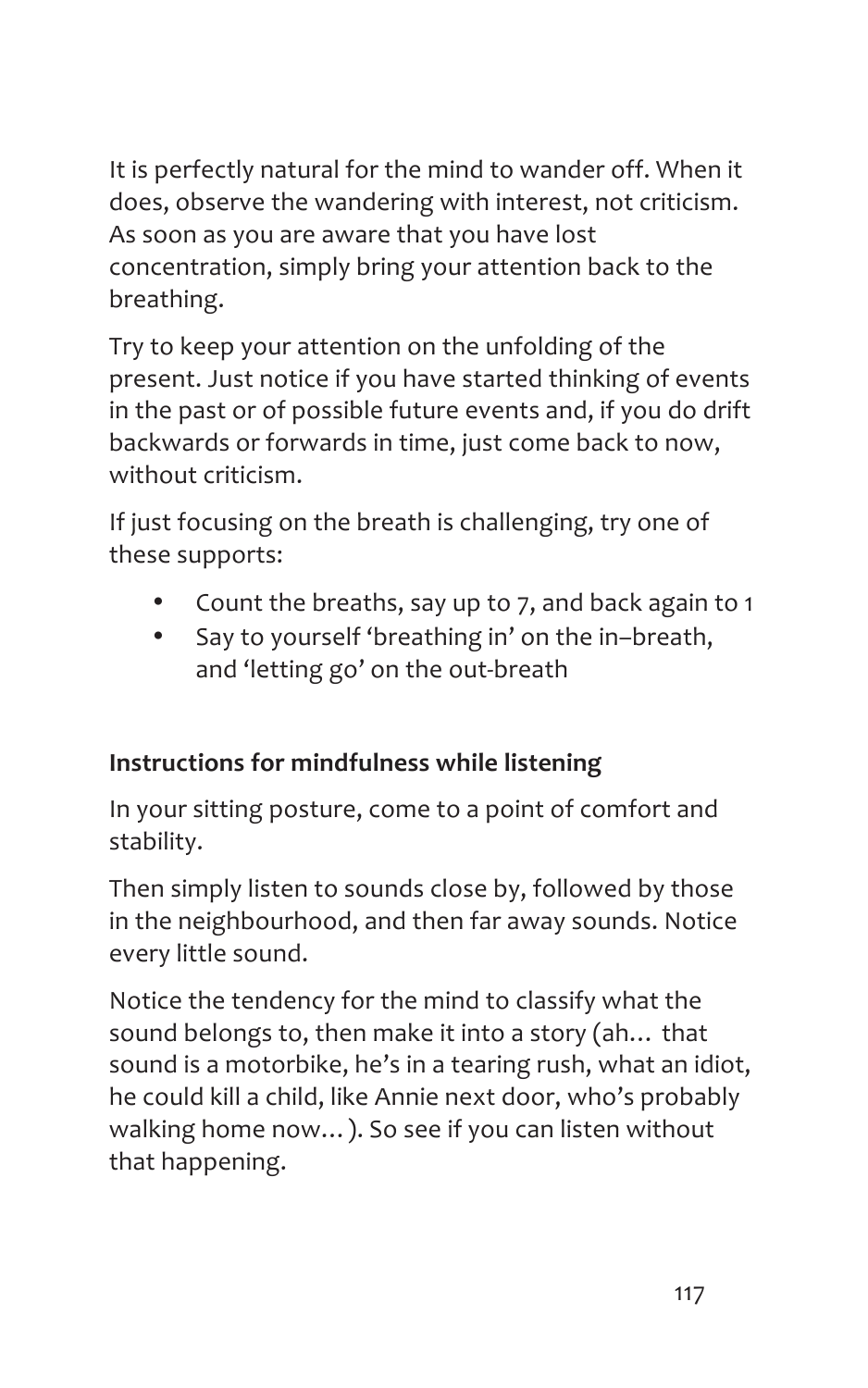Notice also, any tendency to let your ears or mind linger on the sound. Just let it go as soon as it's over.

Again, it is perfectly natural for the mind to wander off. Do not judge this as bad. If you've noticed it happen you've learned a lot. Simply come back to the mindfulness exercise.

When you've spent some time listening to the sounds, bring your attention to the gaps between the sounds

#### **Instructions for the body scan**

It is very important that you set aside at least 20 minutes for this exercise, and ideally 30. You must be in a place where you are comfortable and undisturbed. You will need a yoga mat or a folded over blanket to lie on, and a small cushion for your head.

Lie on your back with your hands lying by the side of your body or resting gently on your belly. Begin by making contact with the breathing, gently bringing your attention to the full experience of the in-breath and of the outbreath. You may be able to notice your abdomen moving up and down with the rhythm of the breath.

You then bring your attention to the top of the head and simply notice what you can feel. Notice the actual sensations of hot or cold, texture, tingling, achiness, whatever it is that you experience. You are looking for the direct experience, without needing to put words to the sensations.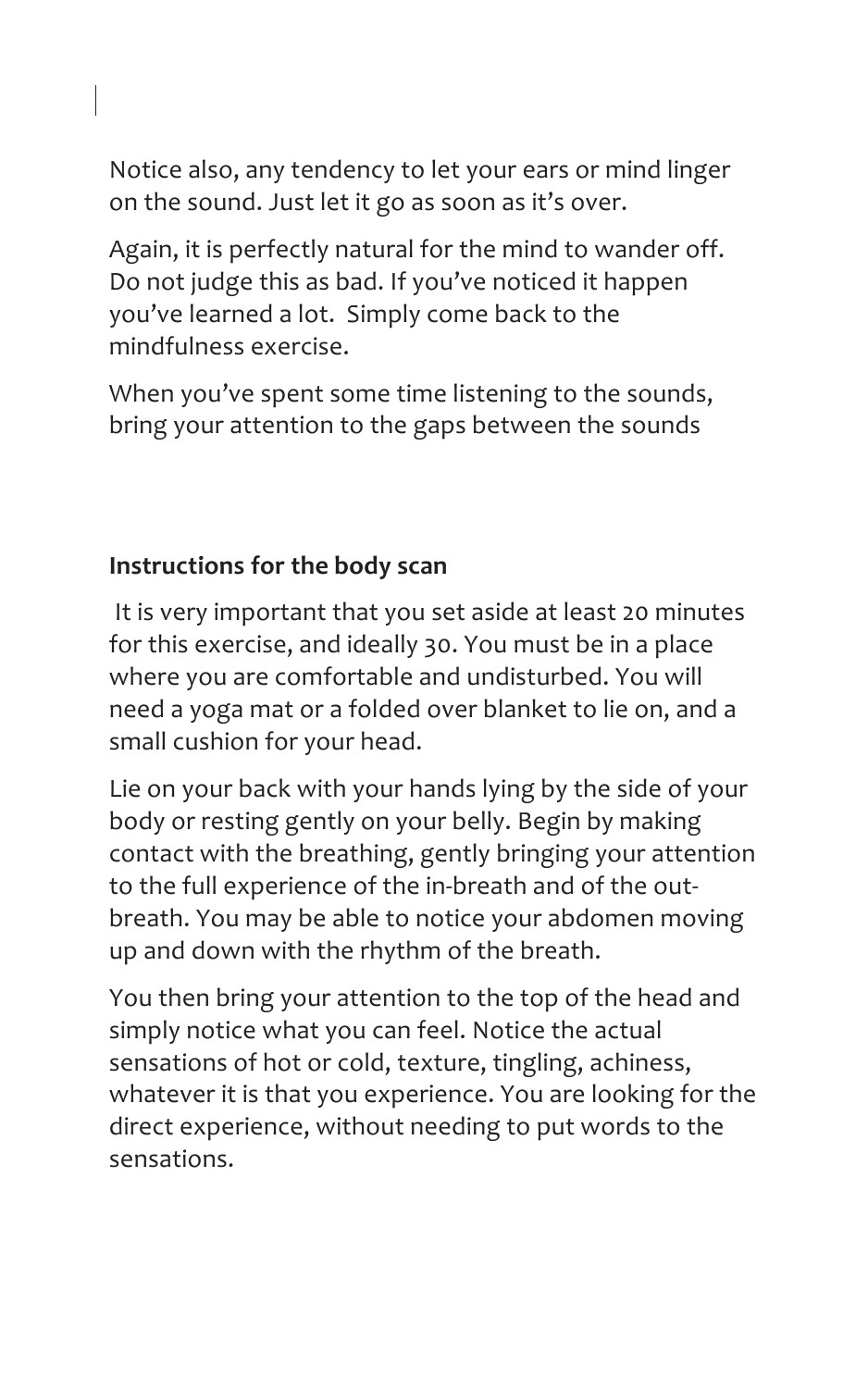Once you have fully taken in the experience of sensation at the top of the head, you can move the focus down to your face. You can break this down further into forehead, cheeks, chin, eyes, ears, nose, lips and so on.

Continue this process, slowly and gradually, right down through every part of the body, on the external surfaces, and whatever you can feel of what is going on inside the body such as breathing, heart beat, gurgling in the gut, and so on. Take the scan right down to your toes.

After you have scanned right through the body, try to become aware of the body as a whole. Simply experience being a human organism, alive and sensing, with nothing to do. 

This body scan is simply an exploration, and an exercise in concentrated awareness of body sensation. Try to avoid making comments or judgements, such as 'this feels good' or 'that feels bad'.

If you find that you're beginning to fall asleep, keep your eyes open and see if you can 'fall awake'. Conversely if you find yourself distracted, keep the eyes closed, return to the breathing, and maybe take the cushion away.

#### **Instructions for the '10 second re-boot'**

This is a one of the practices I teach beginners in my Taster course, as it can quickly de-stress you when you need it most.

Start as with mindful breathing, just experiencing the natural rhythm of the breath.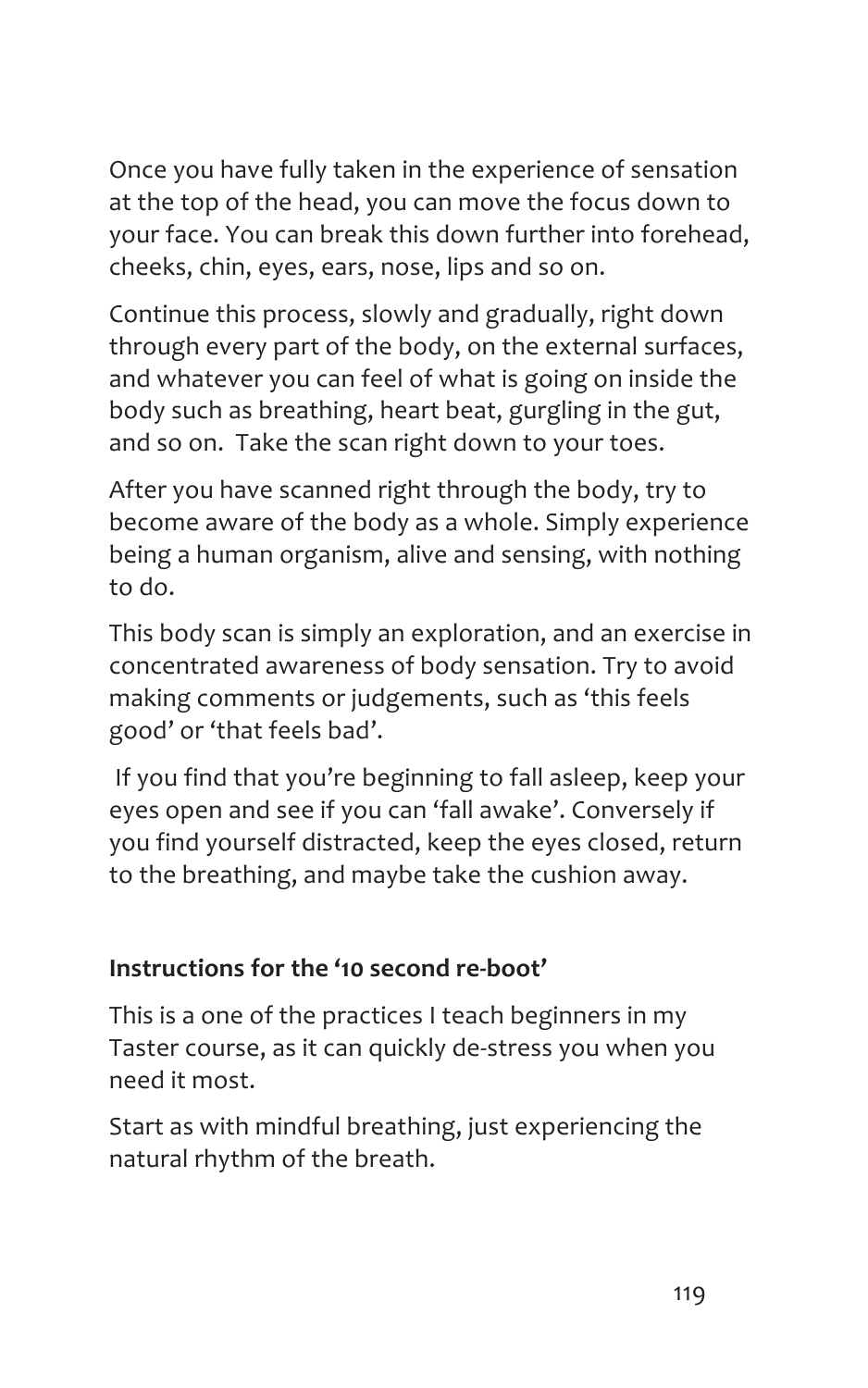But in this practice you focus on the outbreath, making it noticeably longer and deeper and slower. Let the inbreath do what is naturally does.

As you exhale, let go of tension. Just relax, more and more. You can say to yourself 'letting go'.

To super-charge this practice, do two more things:

- 1. Smile just put a smile on your face and in your belly.
- 2. Bring attention to your feet and feel yourself connecting to the ground.